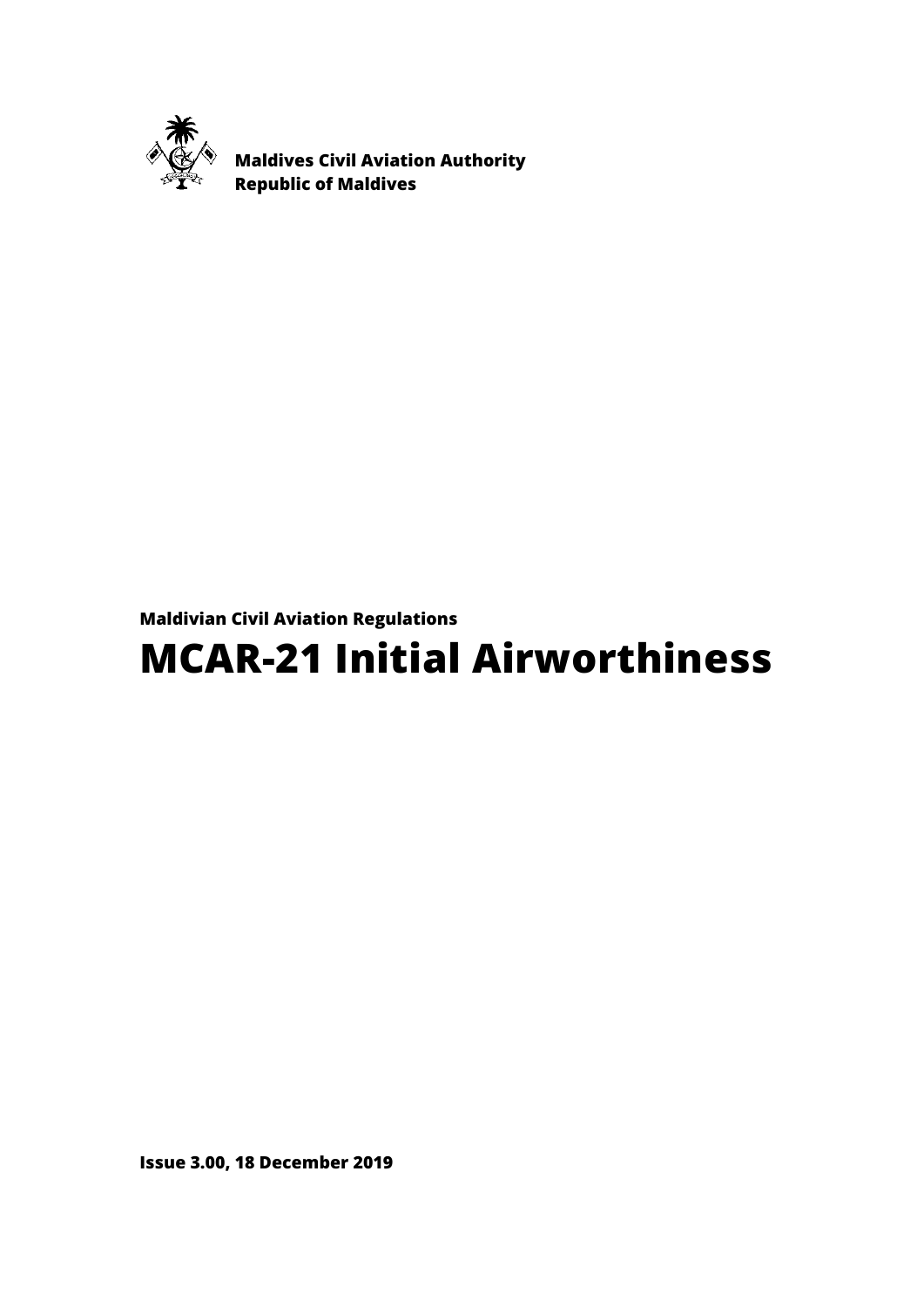#### **Foreword**

Maldives Civil Aviation Authority, in exercise of the powers conferred on it under Articles 5 and 6 of the Maldives Civil Aviation Authority Act 2/2012 has adopted this Regulation.

This Regulation shall be cited as MCAR-21 Initial Airworthiness and shall come in to force on 18 December 2019.

Existing aviation requirements in the field of airworthiness as listed in MCAR-21 Initial Airworthiness dated 31 December 2013 will be repealed as from 18 December 2019.

'Acceptable Means of Compliance' (AMC) illustrate a means, or several alternative means, but not necessarily the only possible means by which a requirement can be met.

'Guidance Material'(GM) helps to illustrate the meaning of a requirement.

f; manner to the contract of

For the Civil Aviation Authority Hussain Jaleel **Chief Executive**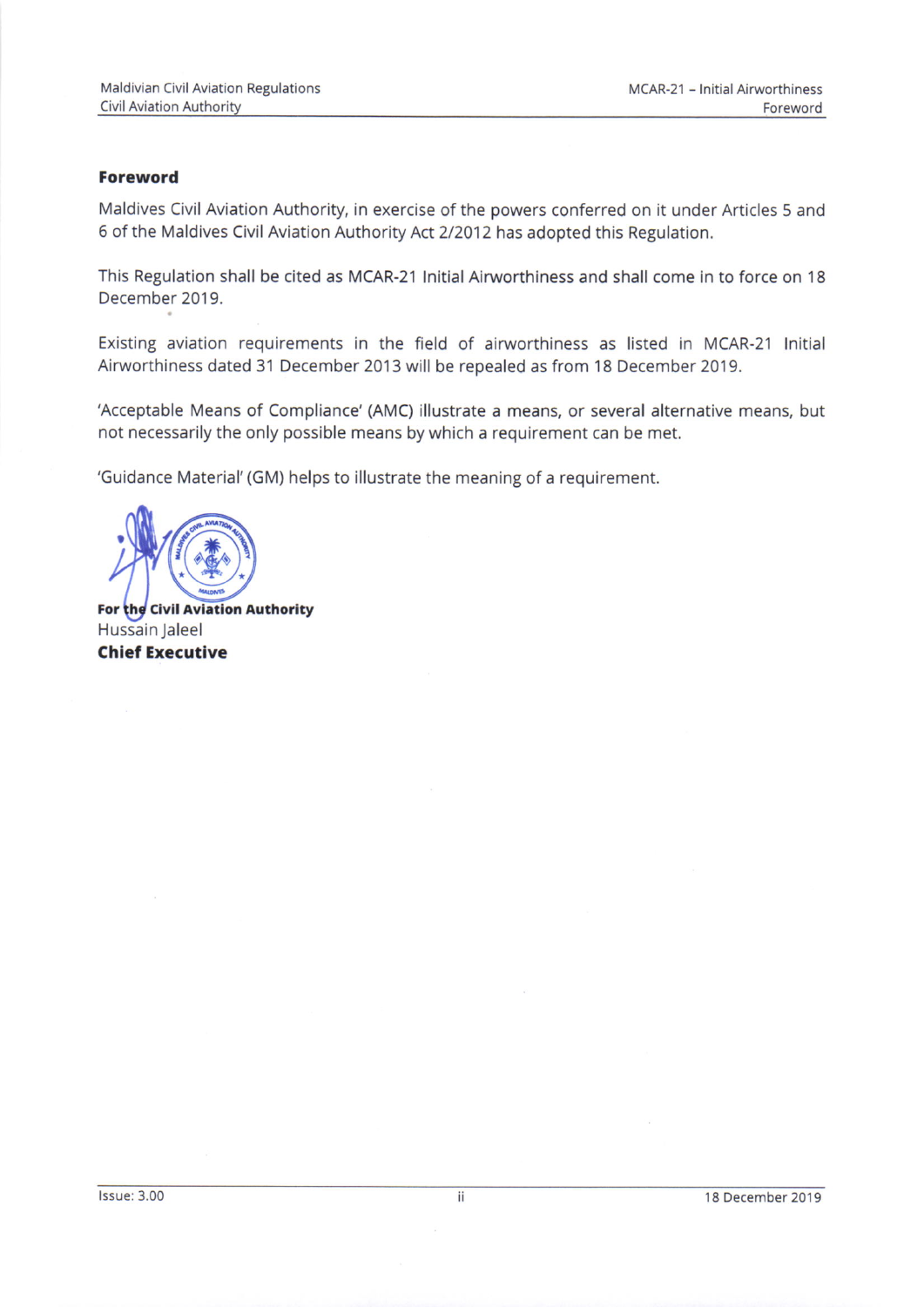# <span id="page-2-0"></span>**List of Amendments**

| Rev #               | <b>Date</b> | <b>Remarks</b>                                              |  |  |
|---------------------|-------------|-------------------------------------------------------------|--|--|
| Issue 1 Amendment 0 | 2008-06-25  | Initial issue                                               |  |  |
| Issue 1 Amendment 1 | 2009-07-21  | Include import requirements                                 |  |  |
| Issue 2 Amendment 0 | 2013-12-31  | Consolidated issue with additional training requirements    |  |  |
| Issue 3.00          | 2019-12-18  | Incorporated up to EU No. 2016/5 and Decision<br>2017/024/R |  |  |
|                     |             |                                                             |  |  |
|                     |             |                                                             |  |  |
|                     |             |                                                             |  |  |
|                     |             |                                                             |  |  |
|                     |             |                                                             |  |  |
|                     |             |                                                             |  |  |
|                     |             |                                                             |  |  |
|                     |             |                                                             |  |  |
|                     |             |                                                             |  |  |
|                     |             |                                                             |  |  |
|                     |             |                                                             |  |  |
|                     |             |                                                             |  |  |
|                     |             |                                                             |  |  |
|                     |             |                                                             |  |  |
|                     |             |                                                             |  |  |
|                     |             |                                                             |  |  |
|                     |             |                                                             |  |  |
|                     |             |                                                             |  |  |
|                     |             |                                                             |  |  |
|                     |             |                                                             |  |  |
|                     |             |                                                             |  |  |
|                     |             |                                                             |  |  |
|                     |             |                                                             |  |  |
|                     |             |                                                             |  |  |
|                     |             |                                                             |  |  |
|                     |             |                                                             |  |  |
|                     |             |                                                             |  |  |
|                     |             |                                                             |  |  |
|                     |             |                                                             |  |  |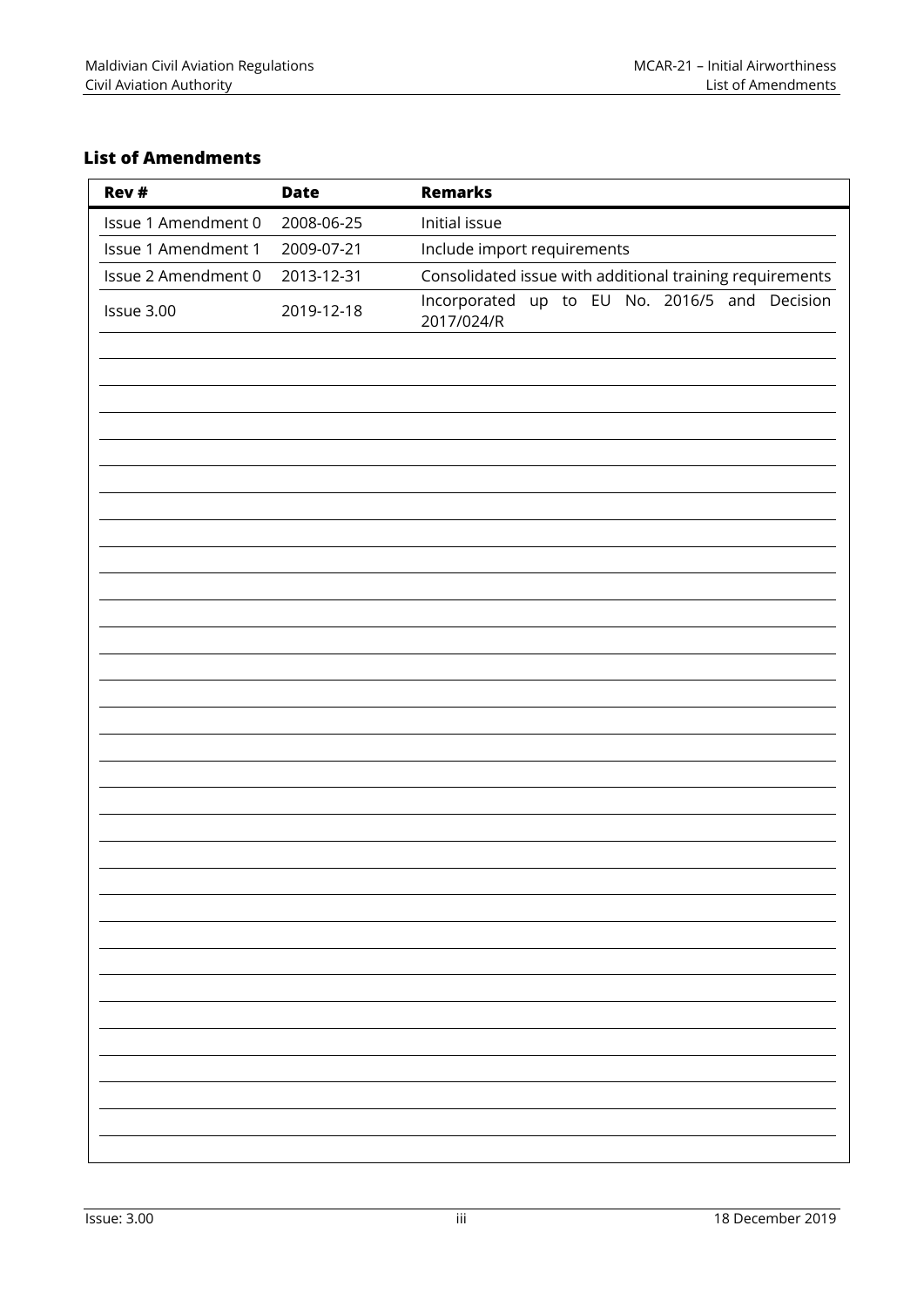# <span id="page-3-0"></span>**List of Effective Pages**

| <b>Section</b> | Part                          | Page           | <b>Issue</b> | <b>Date</b> |
|----------------|-------------------------------|----------------|--------------|-------------|
|                | Foreword                      | ii             | 3.00         | 18 Dec 2019 |
|                | List of Amendments            | iii            | 3.00         | 18 Dec 2019 |
|                | List of Effective Pages       | iv-v           | 3.00         | 18 Dec 2019 |
|                |                               |                |              |             |
|                | <b>Table of Contents</b>      | vi-x           | 3.00         | 18 Dec 2019 |
|                |                               |                |              |             |
| A              | <b>Technical Requirements</b> | 1              | 3.00         | 18 Dec 2019 |
|                |                               |                |              |             |
|                | Subpart A                     | $\overline{2}$ | 3.00         | 18 Dec 2019 |
|                | Subpart B                     | $3 - 7$        | 3.00         | 18 Dec 2019 |
|                | Subpart C                     | 8              | 3.00         | 18 Dec 2019 |
|                | Subpart D                     | $9 - 22$       | 3.00         | 18 Dec 2019 |
|                | Subpart E                     | 23             | 3.00         | 18 Dec 2019 |
|                | Subpart F                     | 24             | 3.00         | 18 Dec 2019 |
|                | Subpart G                     | 25             | 3.00         | 18 Dec 2019 |
|                | Subpart H                     | $26 - 30$      | 3.00         | 18 Dec 2019 |
|                | Subpart I                     | $31 - 33$      | 3.00         | 18 Dec 2019 |
|                | Subpart J                     | 34             | 3.00         | 18 Dec 2019 |
|                | Subpart K                     | 35-37          | 3.00         | 18 Dec 2019 |
|                | Subpart L                     | 38             | 3.00         | 18 Dec 2019 |
|                | Subpart M                     | 39-52          | 3.00         | 18 Dec 2019 |
|                | Subpart N                     | 53             | 3.00         | 18 Dec 2019 |
|                | Subpart O                     | 54             | 3.00         | 18 Dec 2019 |
|                | Subpart P                     | 55-72          | 3.00         | 18 Dec 2019 |
|                | Subpart Q                     | 73-76          | 3.00         | 18 Dec 2019 |
| B              | Procedure for CAA             | 77-78          | 3.00         | 18 Dec 2019 |
|                | Appendices to the Regulations | 79-84          | 3.00         | 18 Dec 2019 |
|                |                               |                |              |             |
|                | Appendices to the AMC         | 85-94          | 3.00         | 18 Dec 2019 |
|                |                               |                |              |             |
|                |                               |                |              |             |
|                |                               |                |              |             |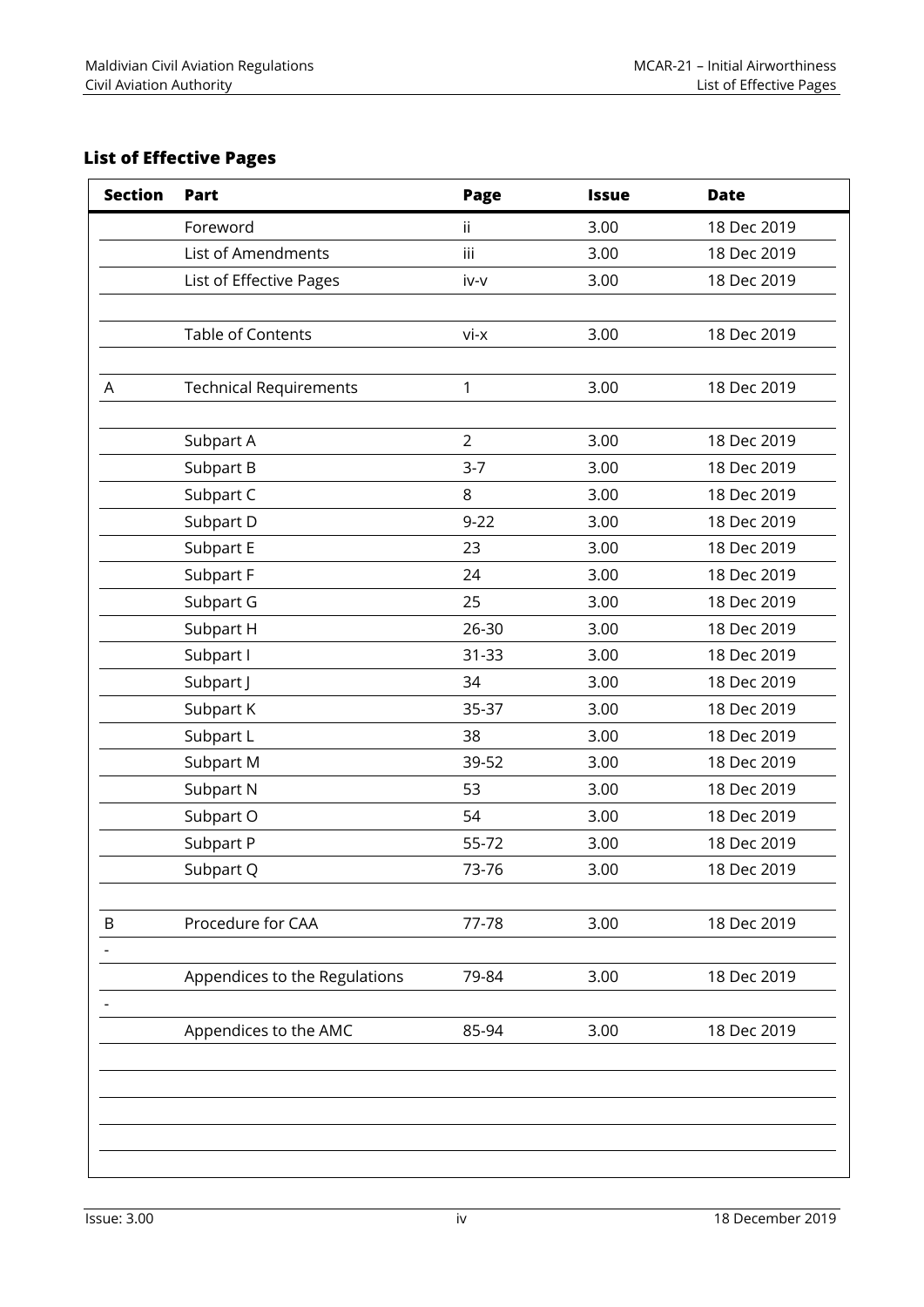| Section | Part | Page | <b>Issue</b> | <b>Date</b> |
|---------|------|------|--------------|-------------|
|         |      |      |              |             |
|         |      |      |              |             |
|         |      |      |              |             |
|         |      |      |              |             |
|         |      |      |              |             |
|         |      |      |              |             |
|         |      |      |              |             |
|         |      |      |              |             |
|         |      |      |              |             |
|         |      |      |              |             |
|         |      |      |              |             |
|         |      |      |              |             |
|         |      |      |              |             |
|         |      |      |              |             |
|         |      |      |              |             |
|         |      |      |              |             |
|         |      |      |              |             |
|         |      |      |              |             |
|         |      |      |              |             |
|         |      |      |              |             |
|         |      |      |              |             |
|         |      |      |              |             |
|         |      |      |              |             |
|         |      |      |              |             |
|         |      |      |              |             |
|         |      |      |              |             |
|         |      |      |              |             |
|         |      |      |              |             |
|         |      |      |              |             |
|         |      |      |              |             |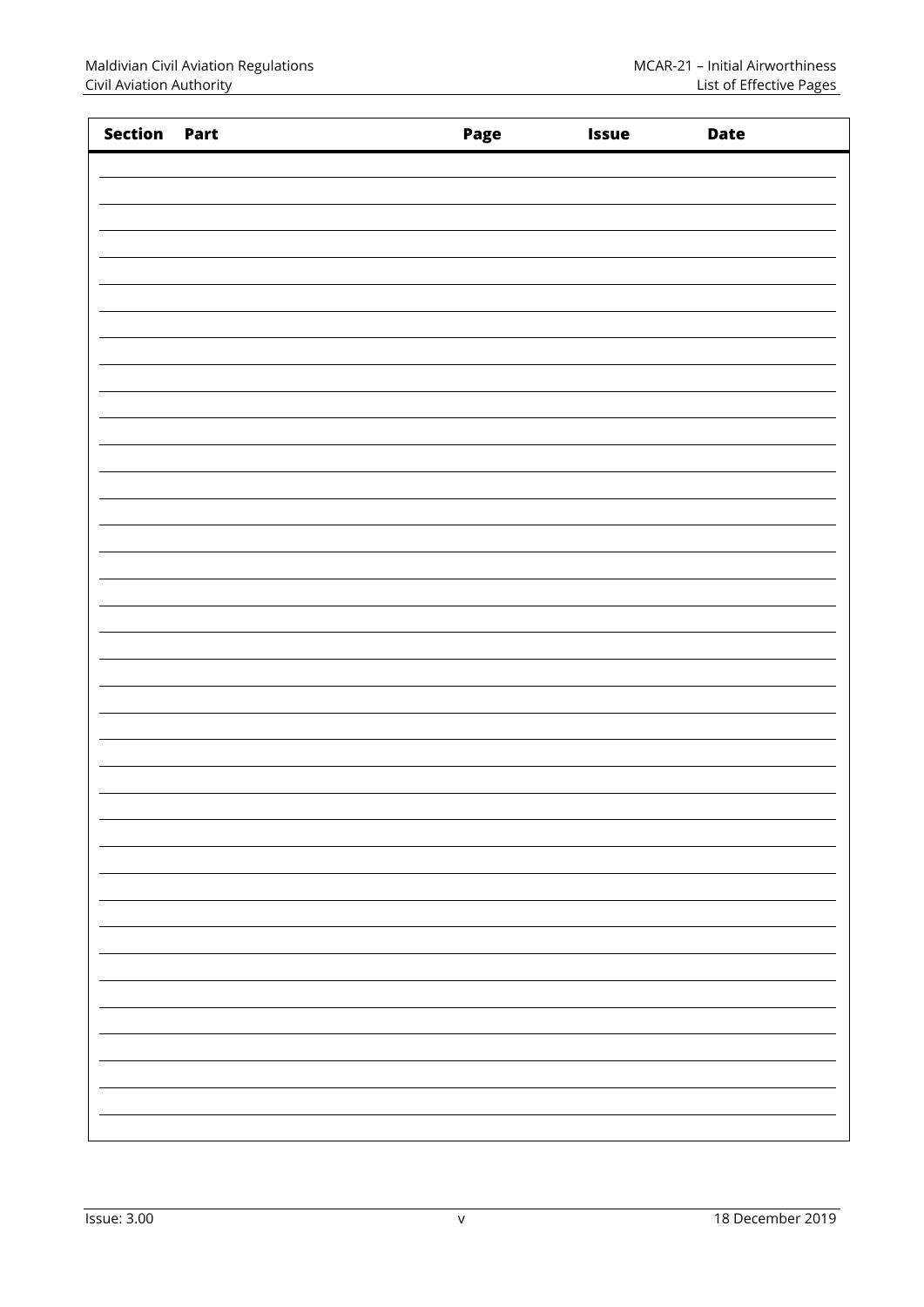# <span id="page-5-0"></span>**Table of Contents**

| Foreword            |                                           |  |
|---------------------|-------------------------------------------|--|
| List of Amendments  |                                           |  |
|                     |                                           |  |
| Table of Contents   |                                           |  |
|                     | <b>Section A - TECHNICAL REQUIREMENTS</b> |  |
|                     |                                           |  |
| MCAR-21.A.1         |                                           |  |
| <b>MCAR-21.A.3B</b> |                                           |  |
|                     |                                           |  |
| MCAR-21.A.11        |                                           |  |
|                     |                                           |  |
| MCAR-21.A.12        |                                           |  |
| MCAR-21.A.15        |                                           |  |
|                     |                                           |  |
| MCAR-21, A.15B      |                                           |  |
| MCAR-21.A.16        |                                           |  |
| MCAR-21.A.31        |                                           |  |
| MCAR-21.A.41        |                                           |  |
| MCAR-21.A.62        |                                           |  |
|                     |                                           |  |
|                     |                                           |  |
| MCAR-21.A.90A       |                                           |  |
|                     |                                           |  |
| MCAR-21.A.90B       |                                           |  |
|                     |                                           |  |
| MCAR-21.A.91        |                                           |  |
|                     |                                           |  |
| MCAR-21.A.92        |                                           |  |
| MCAR-21.A.93        |                                           |  |
| MCAR-21.A.95        |                                           |  |
|                     |                                           |  |
|                     |                                           |  |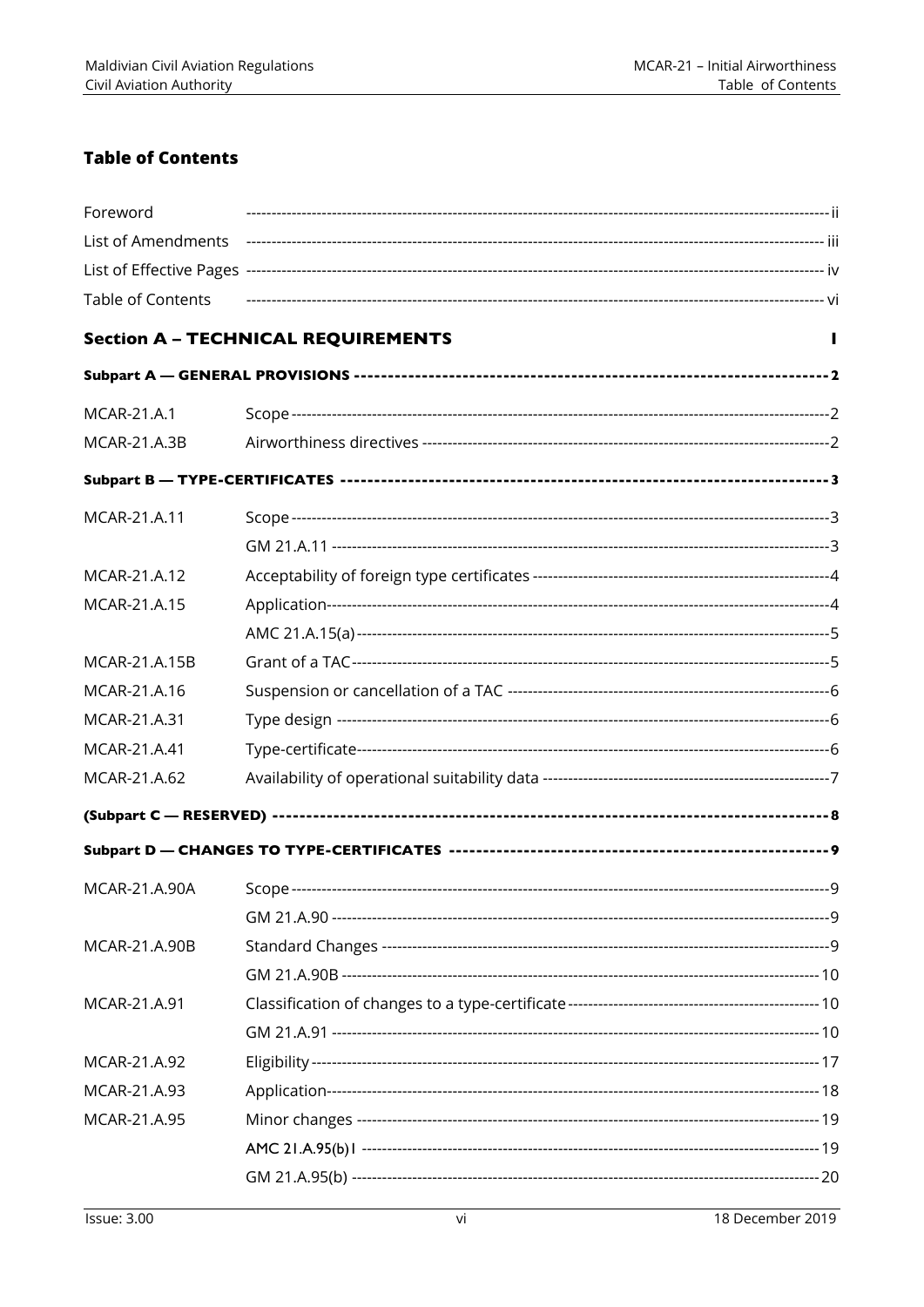| MCAR-21.A.97   |                                                                          |  |
|----------------|--------------------------------------------------------------------------|--|
|                |                                                                          |  |
| MCAR-21.A.101  | Designation of applicable certification specifications and environmental |  |
|                |                                                                          |  |
|                |                                                                          |  |
| MCAR-21.A.103  |                                                                          |  |
| MCAR-21.A.105  |                                                                          |  |
|                |                                                                          |  |
| MCAR-21.A.111  |                                                                          |  |
| MCAR-21.A.111B |                                                                          |  |
| MCAR-21.A.111C |                                                                          |  |
|                |                                                                          |  |
|                |                                                                          |  |
|                |                                                                          |  |
| MCAR-21.A.171  |                                                                          |  |
| MCAR-21.A.172  |                                                                          |  |
| MCAR-21.A.173  |                                                                          |  |
| MCAR-21.A.174  |                                                                          |  |
|                |                                                                          |  |
|                |                                                                          |  |
| MCAR-21.A.175  |                                                                          |  |
| MCAR-21.A.177  |                                                                          |  |
| (MCAR-21.A.179 |                                                                          |  |
| MCAR-21.A.180  |                                                                          |  |
| MCAR-21.A.181  |                                                                          |  |
| MCAR-21.A.182  |                                                                          |  |
| MCAR-21.A.185  |                                                                          |  |
|                |                                                                          |  |
| MCAR-21.A.201  |                                                                          |  |
| MCAR-21.A.203  |                                                                          |  |
| MCAR-21.A.204  |                                                                          |  |
| MCAR-21.A.207  |                                                                          |  |
| (MCAR-21.A.209 |                                                                          |  |
| MCAR-21.A.210  |                                                                          |  |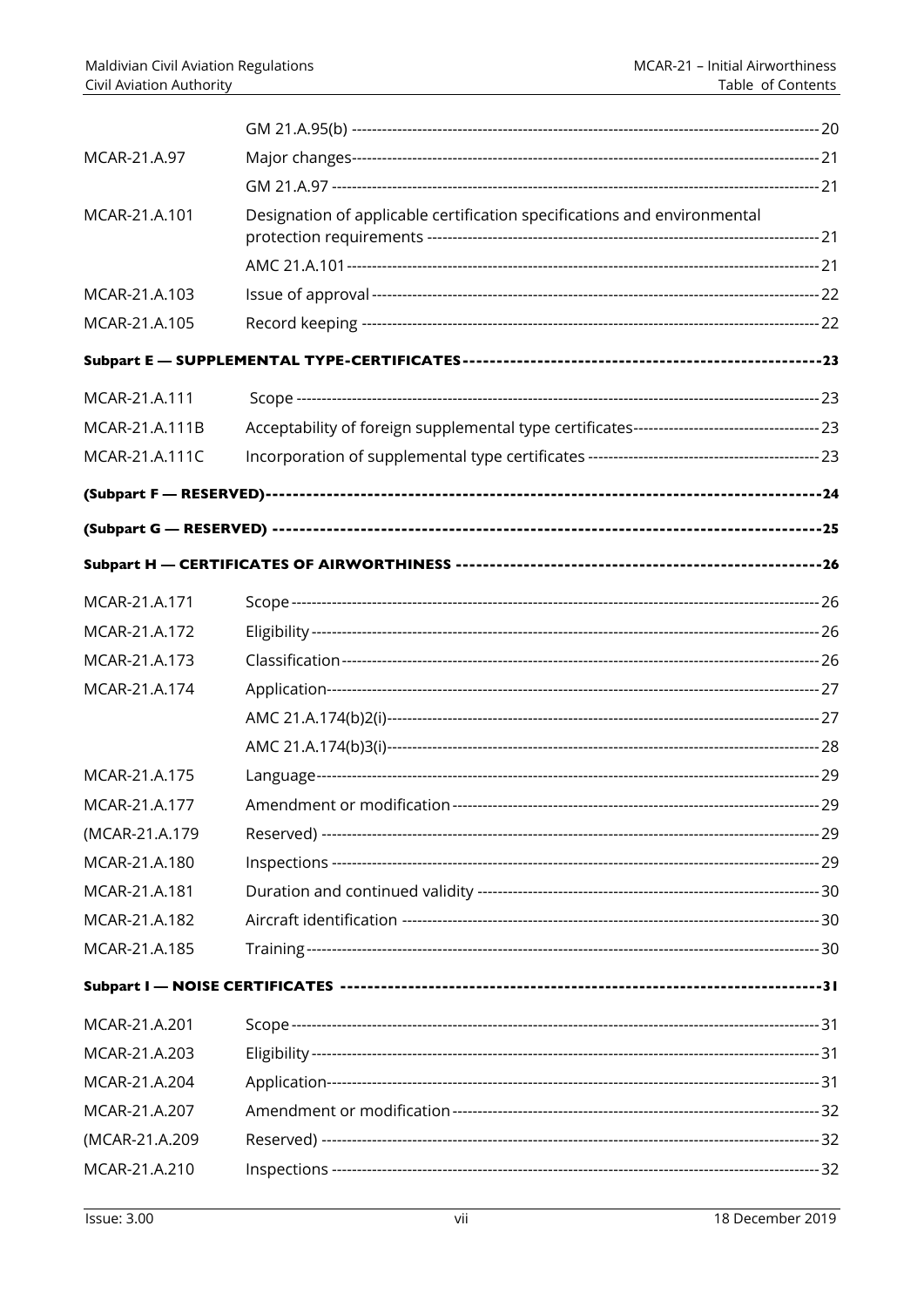| MCAR-21.A.211  |  |
|----------------|--|
|                |  |
| MCAR-21.A.231  |  |
| MCAR 21.A.232  |  |
|                |  |
| MCAR-21.A.301  |  |
| MCAR-21.A.303  |  |
|                |  |
|                |  |
| (MCAR-21.A.305 |  |
| MCAR-21.A.307  |  |
|                |  |
|                |  |
| MCAR-21.A.431A |  |
|                |  |
|                |  |
| MCAR-21.A.431B |  |
|                |  |
| MCAR-21.A.432A |  |
| MCAR-21.A.433  |  |
|                |  |
| MCAR-21, A.435 |  |
|                |  |
|                |  |
| MCAR-21.A.437  |  |
|                |  |
| MCAR-21.A.439  |  |
|                |  |
| MCAR-21.A.441  |  |
| MCAR-21.A.443  |  |
|                |  |
| MCAR-21.A.445  |  |
|                |  |
|                |  |
| MCAR-21.A.447  |  |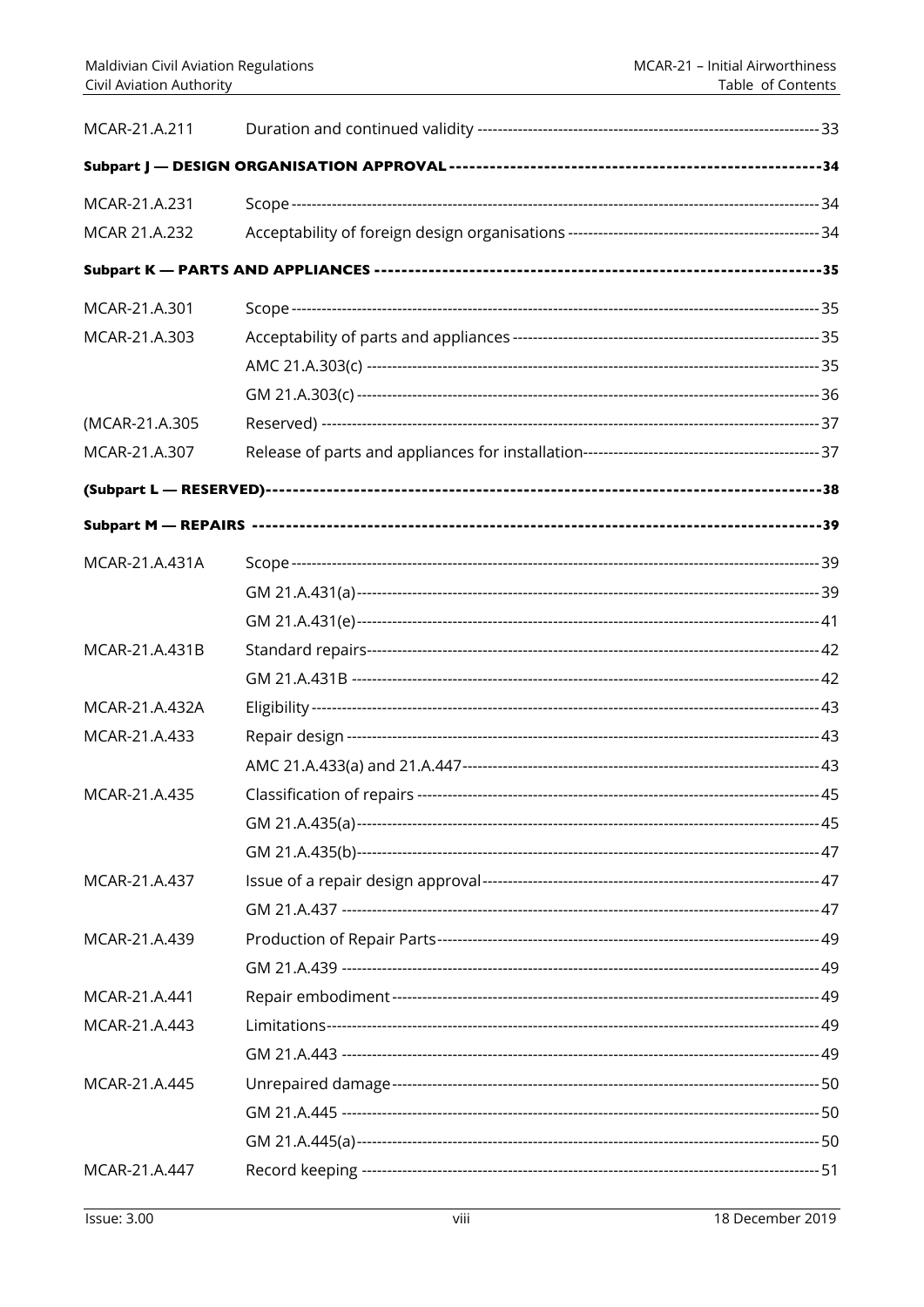| MCAR-21.A.449  |  |
|----------------|--|
| (MCAR-21.A.451 |  |
|                |  |
|                |  |
| MCAR-21.A.601  |  |
| MCAR-21.A.601B |  |
|                |  |
| MCAR-21.A.701  |  |
|                |  |
|                |  |
| MCAR-21, A.703 |  |
| (MCAR-21.A.705 |  |
| MCAR-21.A.707  |  |
|                |  |
| MCAR-21.A.708  |  |
|                |  |
|                |  |
|                |  |
|                |  |
|                |  |
| MCAR-21.A.709  |  |
|                |  |
| MCAR-21.A.710  |  |
| MCAR-21.A.711  |  |
|                |  |
| MCAR-21, A.713 |  |
|                |  |
| MCAR-21.A.715  |  |
| MCAR-21.A.719  |  |
| MCAR-21.A.721  |  |
| MCAR-21.A.723  |  |
| MCAR-21.A.725  |  |
| MCAR-21.A.727  |  |
| MCAR-21.A.729  |  |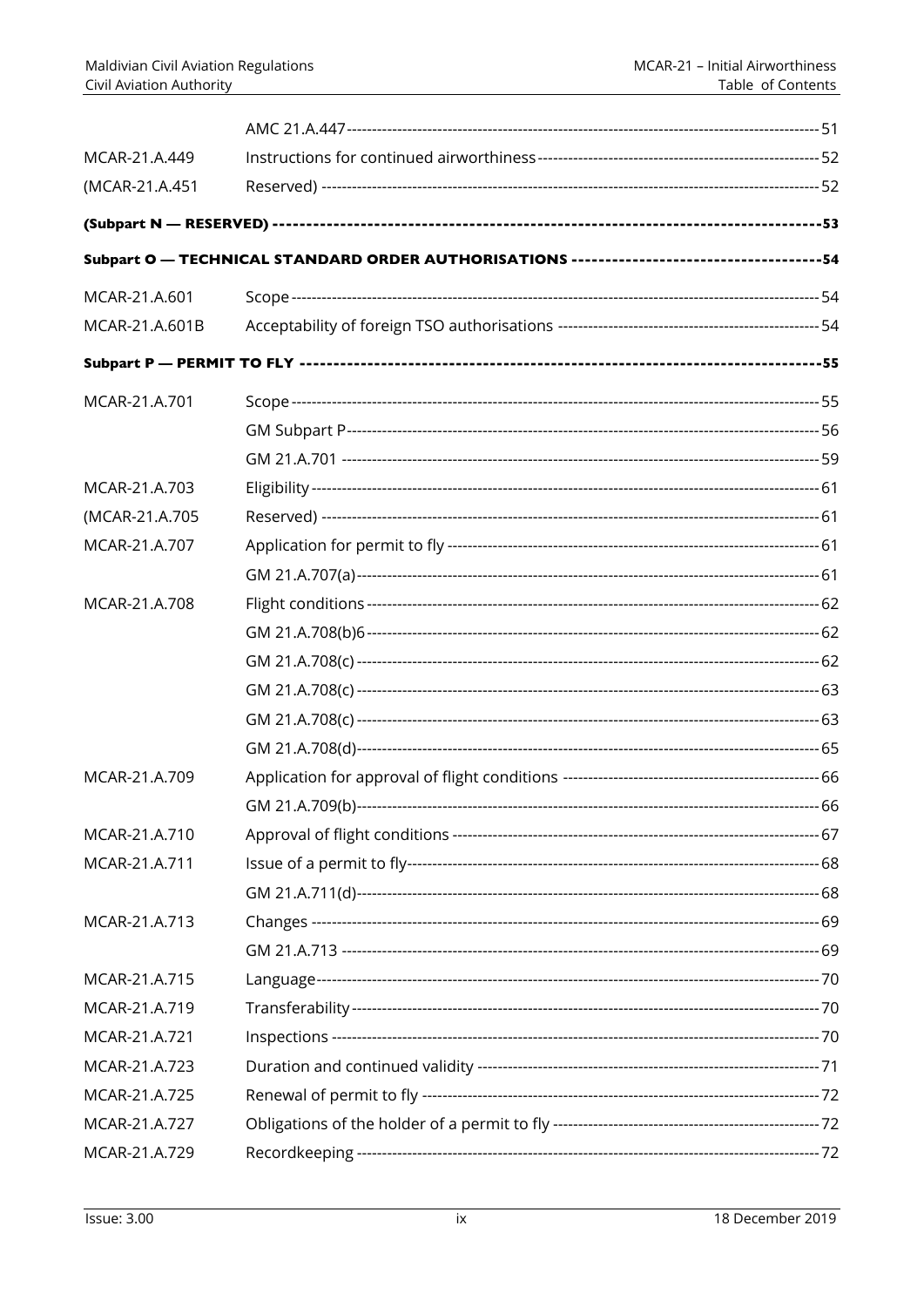|                              | Subpart Q - IDENTIFICATION OF PRODUCTS, PARTS AND APPLIANCES--------------------------------73 |    |
|------------------------------|------------------------------------------------------------------------------------------------|----|
| MCAR-21.A.801                |                                                                                                |    |
| MCAR-21, A.803               |                                                                                                |    |
| MCAR-21, A.804               |                                                                                                |    |
| MCAR-21.A.805                |                                                                                                |    |
| MCAR-21, A.807               |                                                                                                |    |
|                              | <b>Section B - PROCEDURE FOR CIVIL AVIATION AUTHORITY</b>                                      | 77 |
|                              | <b>APPENDICES TO THE REGULATIONS</b>                                                           | 79 |
| Appendix 1                   |                                                                                                |    |
| Appendix II                  |                                                                                                |    |
| Appendix III                 |                                                                                                |    |
| Appendix IV                  | Permit to Fly Issued by Approved Organisations (CAA Form 20b) ---------------------- 82        |    |
| Appendix V                   |                                                                                                |    |
| Appendix VI                  |                                                                                                |    |
| Appendix VII                 |                                                                                                |    |
| <b>APPENDICES TO THE AMC</b> |                                                                                                | 85 |
| Appendix A to GM 21.A.91     |                                                                                                |    |
| Appendix B                   | Flight Conditions for a Permit to Fly - Approval Form (CAA Form 18B)---------------- 93        |    |
| Appendix C                   |                                                                                                |    |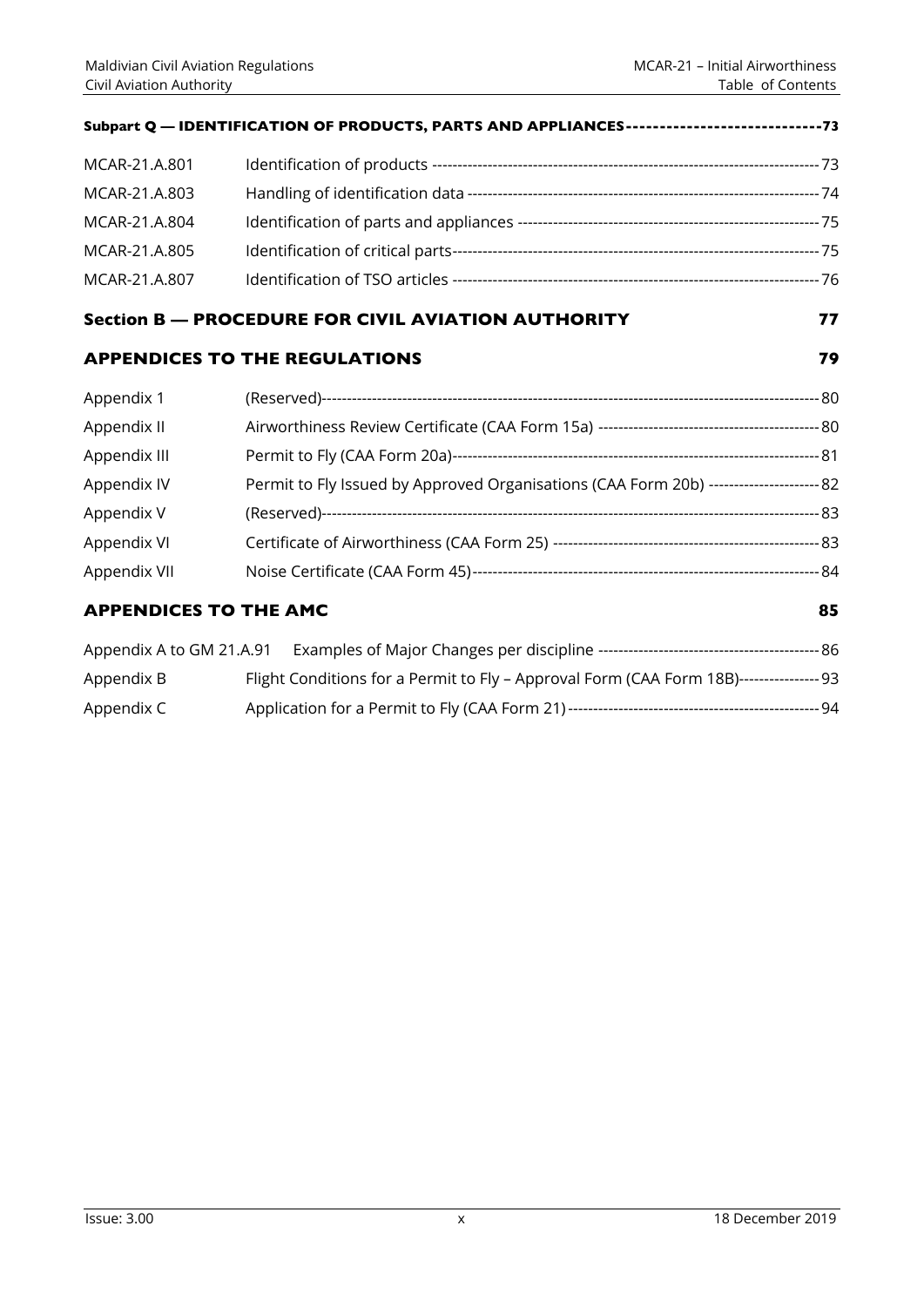# <span id="page-10-0"></span>**Section A – TECHNICAL REQUIREMENTS**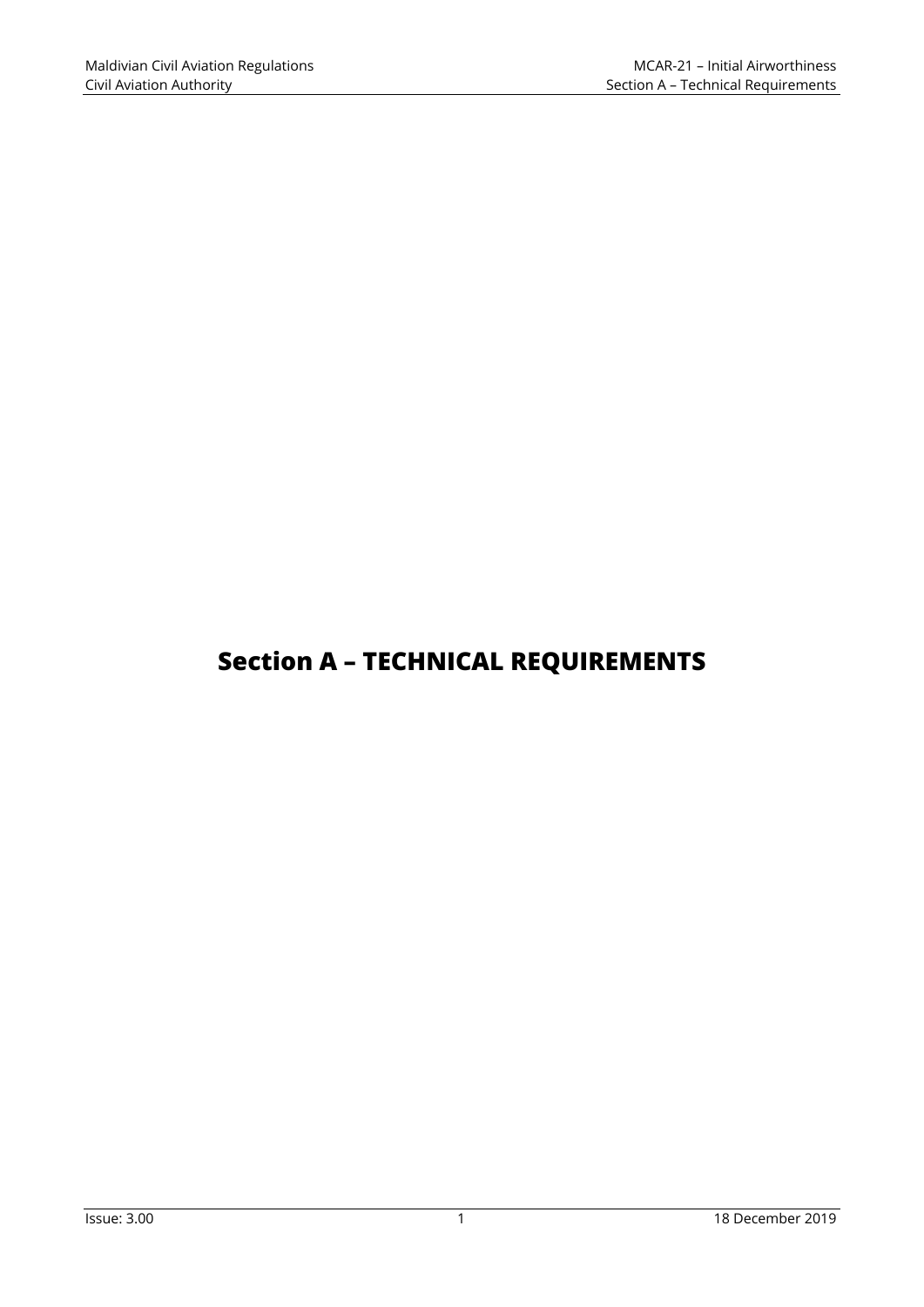#### **Subpart A — GENERAL PROVISIONS**

#### <span id="page-11-1"></span><span id="page-11-0"></span>**MCAR-21.A.1 Scope**

This Section establishes general provisions governing the rights and obligations of the applicant for, and holder of, any certificate issued or to be issued in accordance with this Section.

#### <span id="page-11-2"></span>**MCAR-21.A.3B Airworthiness directives**

- (a) An airworthiness directive means a document issued or adopted by the State of Design/CAA which mandates actions to be performed on an aircraft to restore an acceptable level of safety, when evidence shows that the safety level of this aircraft may otherwise be compromised.
- (b) The CAA shall issue an airworthiness directive when:
	- 1. an unsafe condition has been determined by the CAA to exist in an aircraft, as a result of a deficiency in the aircraft, or an engine, propeller, part or appliance installed on this aircraft; and
	- 2. that condition is likely to exist or develop in other aircraft.
- (c) When an airworthiness directive has to be issued by the CAA to correct the unsafe condition referred to in paragraph (b), or to require the performance of an inspection, the holder of the type-certificate, supplemental type-certificate, major repair design approval, Technical Standard Order (TSO) authorisation or any other relevant approval deemed to have been issued under this Regulation, shall:
	- 1. Propose the appropriate corrective action or required inspections, or both, and submit details of these proposals to the CAA for approval.
	- 2. Following the approval by the CAA of the proposals referred to under subparagraph (1), make available to all known operators or owners of the product, part or appliance and, on request, to any person required to comply with the airworthiness directive, appropriate descriptive data and accomplishment instructions.
- (d) An airworthiness directive shall contain at least the following information:
	- 1. An identification of the unsafe condition;
	- 2. An identification of the affected aircraft;
	- 3. The action(s) required;
	- 4. The compliance time for the required action(s);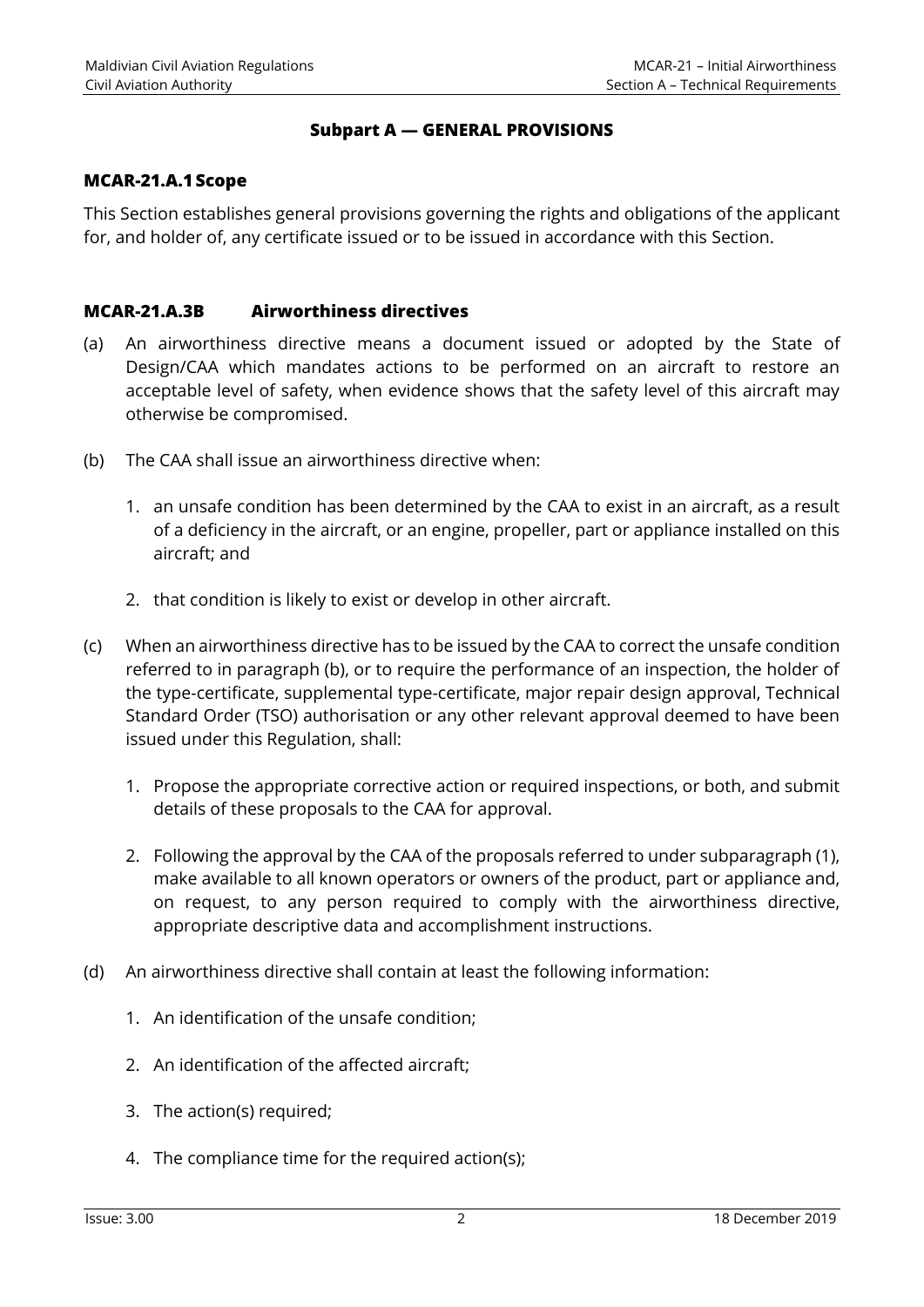5. The date of entry into force.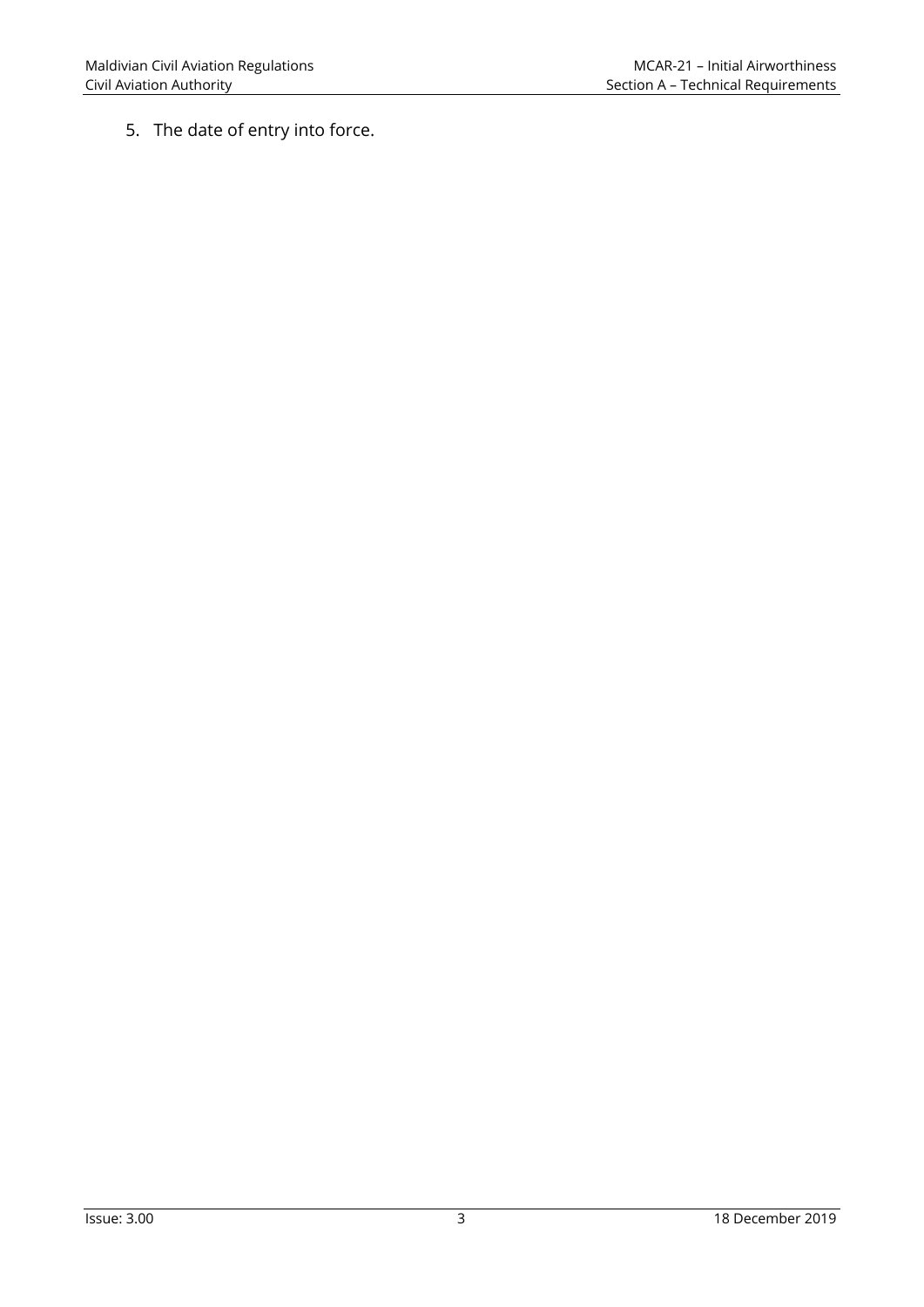# <span id="page-13-2"></span>**Subpart B — TYPE-CERTIFICATES**

#### <span id="page-13-1"></span><span id="page-13-0"></span>**MCAR-21.A.11 Scope**

- (a) CAA does not issue type certificates.
- (b) This Subpart establishes the procedure for issuing type acceptance certificates (TAC) for products with foreign type certificates.

#### **GM 21.A.11 Scope**

The TAC has no holder as such. The TAC is issued to recognise a foreign type-certificate in the Maldives. Once issued, any subsequent aircraft of that type may enter Maldives without going through the type acceptance process.

All aircraft must go through the entry process for the issue of an airworthiness certificate.

Acceptance of the aircraft's type-certificate (TC) will imply acceptance of the associated engine and/or propeller type-certificate.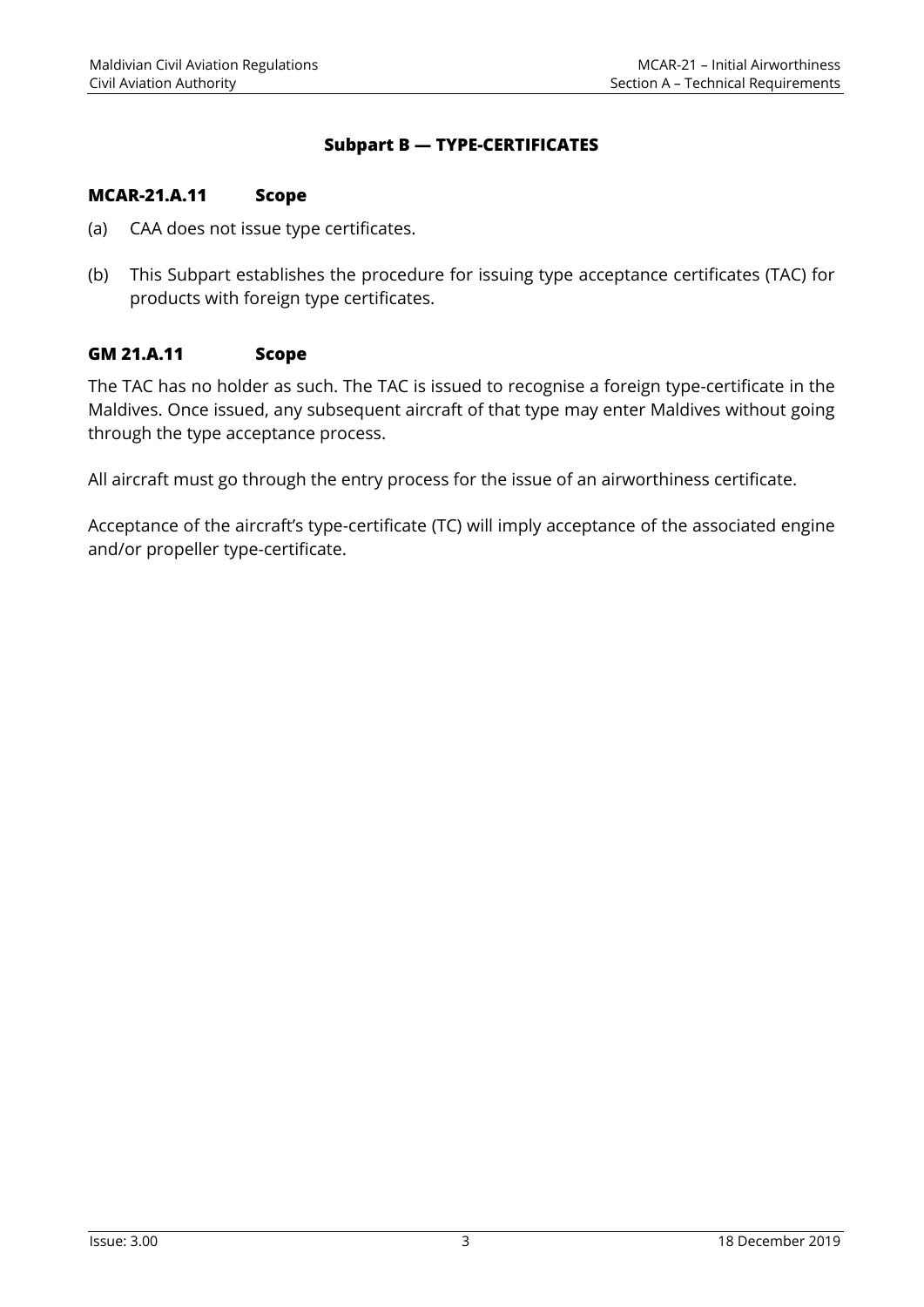#### <span id="page-14-0"></span>**MCAR-21.A.12 Acceptability of foreign type certificates**

The following foreign type-certificates may be accepted by the CAA for issuing a TAC:

- (a) a type-certificate issued by the EASA
- (b) a type-certificate accepted by EASA
- (c) a type-certificate issued by a national aviation authority of an ICAO Contracting State in compliance with Annexes 8 and 16 to the Convention on International Civil Aviation.

#### <span id="page-14-1"></span>**MCAR-21.A.15 Application**

- (a) An application for a TAC shall be made in a form and manner established by the CAA.
- (b) An applicant for TAC shall provide CAA:
	- 1. evidence that a type certificate acceptable to CAA as per MCAR 21.A.12, has been issued;
	- 2. details of any airworthiness requirement not complied with is compensated for by a factor that provides an equivalent level of safety;
	- 3. a copy of the applicable type certificate data sheet;
	- 4. a copy of the type certificate date sheet for noise;
	- 5. a copy of the flight manual that contains all the available options applicable to the type, and that was approved by the national aviation authority that issued the foreign type certificate;
	- 6. a copy of the manufacturer's instructions for continued airworthiness of the aircraft;
	- 7. a copy of the parts catalogue for the aircraft;
	- 8. a list of all current field service documents applicable to the aircraft ;
	- 9. an undertaking from the holder of the foreign type certificate to continue to supply CAA at no charge, service bulletins and instructions for the continuing airworthiness of aircraft of that type and any amendments of the documents mentioned in subparagraphs 5, 6, 7 & 8;
	- 10. maintenance and flight crew type training to a CAA Inspector.
- (c) If the application relates to a variant of an aircraft type for which there is already a TAC in force, then only data peculiar to the variant needs to be supplied. The TAC will be amended to include the new variant. The applicant shall provide maintenance and flight crew type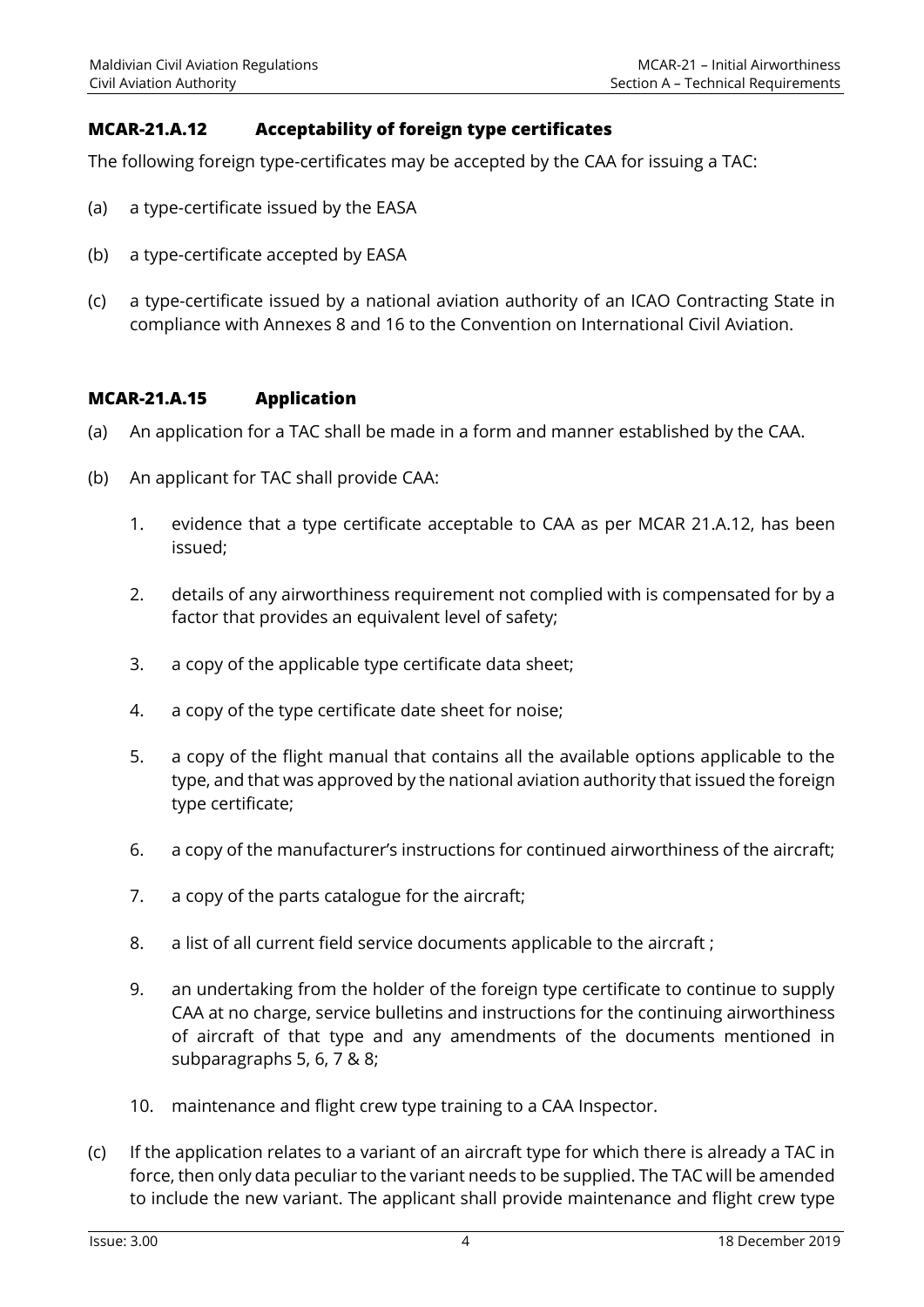<span id="page-15-0"></span>training relevant to the changes in type acceptance certificate, to a CAA Inspector.

# **AMC 21.A.15(a) Application**

- 1. An application should be made on CAA Form 735.
- 2. The application form should state exactly which models are to be included on the TAC. These models shall be included on the foreign type-certificate.
- 3. The data requirements specified in MCAR-21.A.15 (c) shall be met for each model included on the application form.

# <span id="page-15-1"></span>**MCAR-21.A.15B Grant of a TAC**

When an applicant has demonstrated to the satisfaction of the CAA that:

- (a) the product meets the applicable type-certification basis and environmental protection requirements;
- (b) the requirements of MCAR-21.A.15(b) have been met; and
- (c) no feature or characteristic of the aircraft type makes it unsafe for the intended use,

the CAA may, subject to such conditions that the CAA deems necessary, grant a TAC.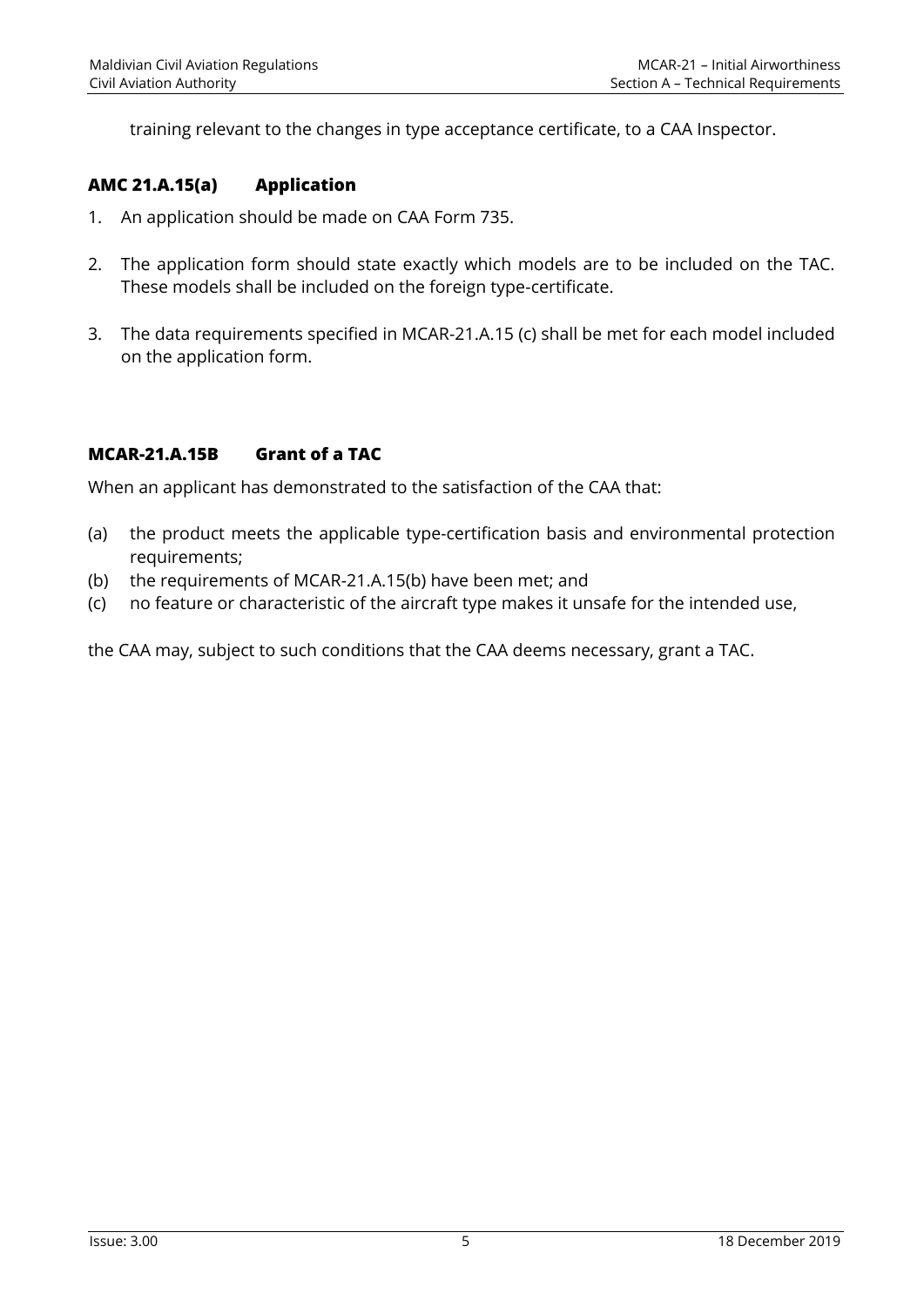# <span id="page-16-0"></span>**MCAR-21.A.16 Suspension or cancellation of a TAC**

CAA may suspend or cancel a TAC if it considers that it is necessary to do so in the interests of aviation safety. An inability on the part of the foreign TC holder to provide ongoing technical support for the aircraft type may constitute grounds for such suspension or cancellation.

# <span id="page-16-1"></span>**MCAR-21.A.31 Type design**

(a) The type design consists of:

- 1. The drawings and specifications, and a listing of those drawings and specifications, necessary to define the configuration and the design features of the product shown to comply with the applicable type-certification basis and environmental protection requirements;
- 2. Information on materials and processes and on methods of manufacture and assembly of the product necessary to ensure the conformity of the product;
- 3. An approved airworthiness limitations section of the instructions for continued airworthiness as defined by the applicable airworthiness code; and
- 4. Any other data necessary to allow by comparison, the determination of the airworthiness, the characteristics of noise, fuel venting, and exhaust emissions (where applicable) of later products of the same type.

# <span id="page-16-2"></span>**MCAR-21.A.41 Type-certificate**

The type-certificate is considered to include the type design, the operating limitations, the typecertificate data sheet for airworthiness and emissions, the applicable type-certification basis and environmental protection requirements with which the State of Design records compliance, and any other conditions or limitations prescribed for the product in the applicable certification specifications and environmental protection requirements. The aircraft typecertificate, in addition, includes the applicable operational suitability data certification basis, the operational suitability data and the type-certificate data sheet for noise. The engine typecertificate data sheet includes the record of emission compliance.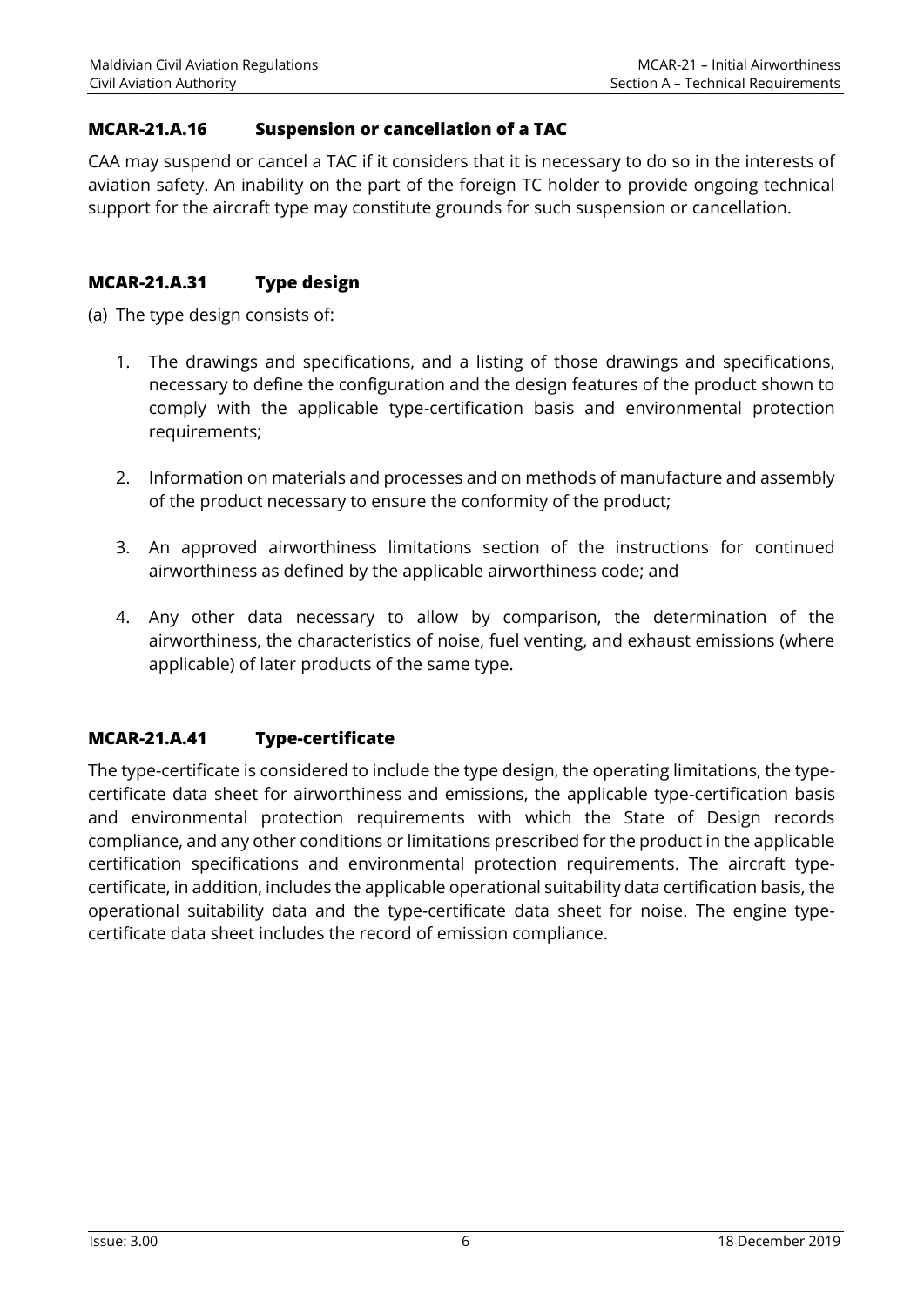# <span id="page-17-0"></span>**MCAR-21.A.62 Availability of operational suitability data**

The holder of the type-certificate, for which a type acceptance certificate has been issued in accordance with MCAR-21.A.15B, shall make available:

- (a) at least one set of complete operational suitability data prepared in accordance with the applicable operational suitability certification basis, to all known operators of the aircraft, before the operational suitability data must be used by a training organisation or a Maldivian operator; and
- (b) any change to the operational suitability data to all known Maldivian operators of the aircraft; and
- (c) on request, the relevant data referred to in points (a) and (b) above, to:
	- 1. the CAA; and
	- 2. any person required to comply with one or more elements of this set of operational suitability data.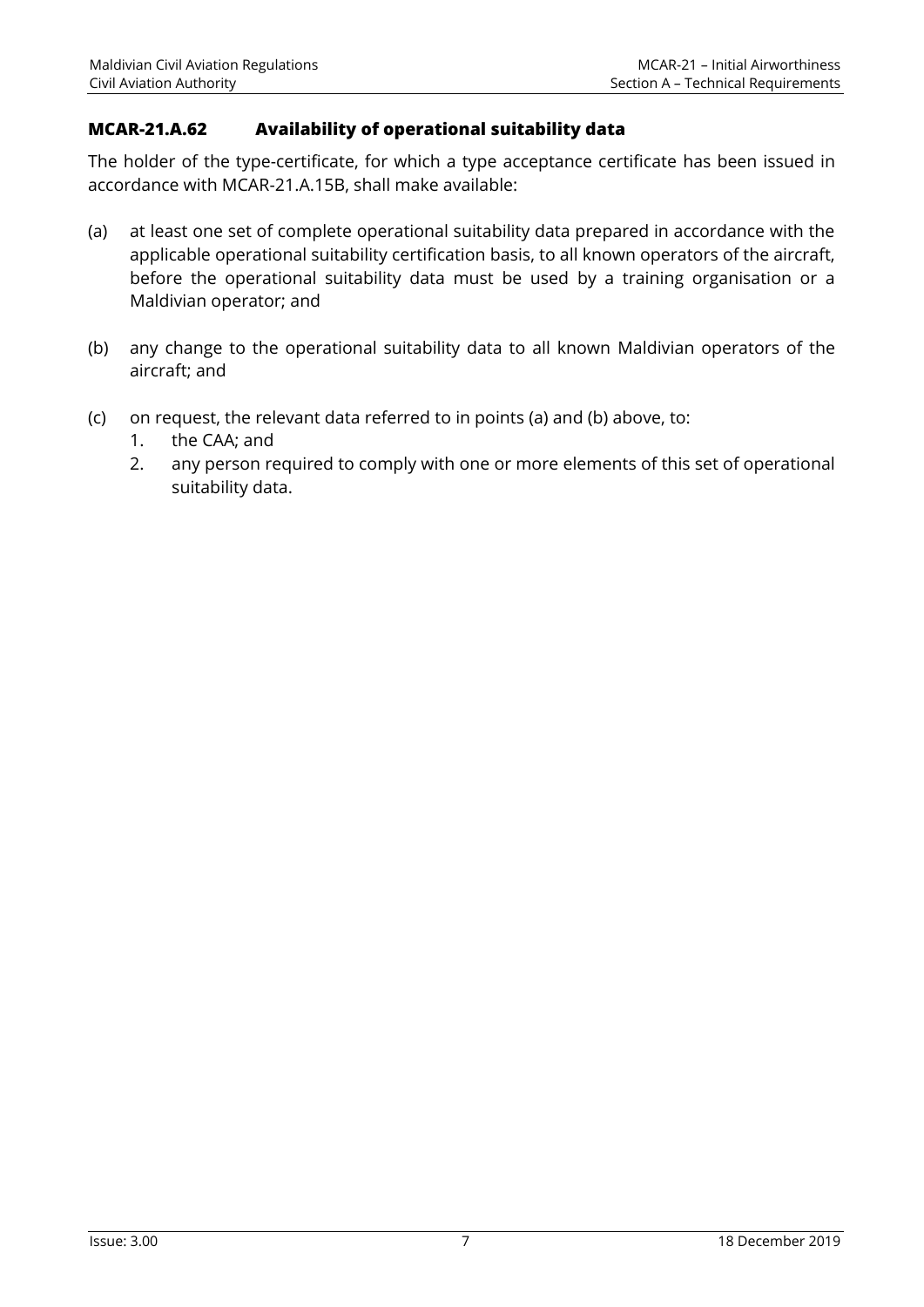# <span id="page-18-0"></span>**(Subpart C — RESERVED)**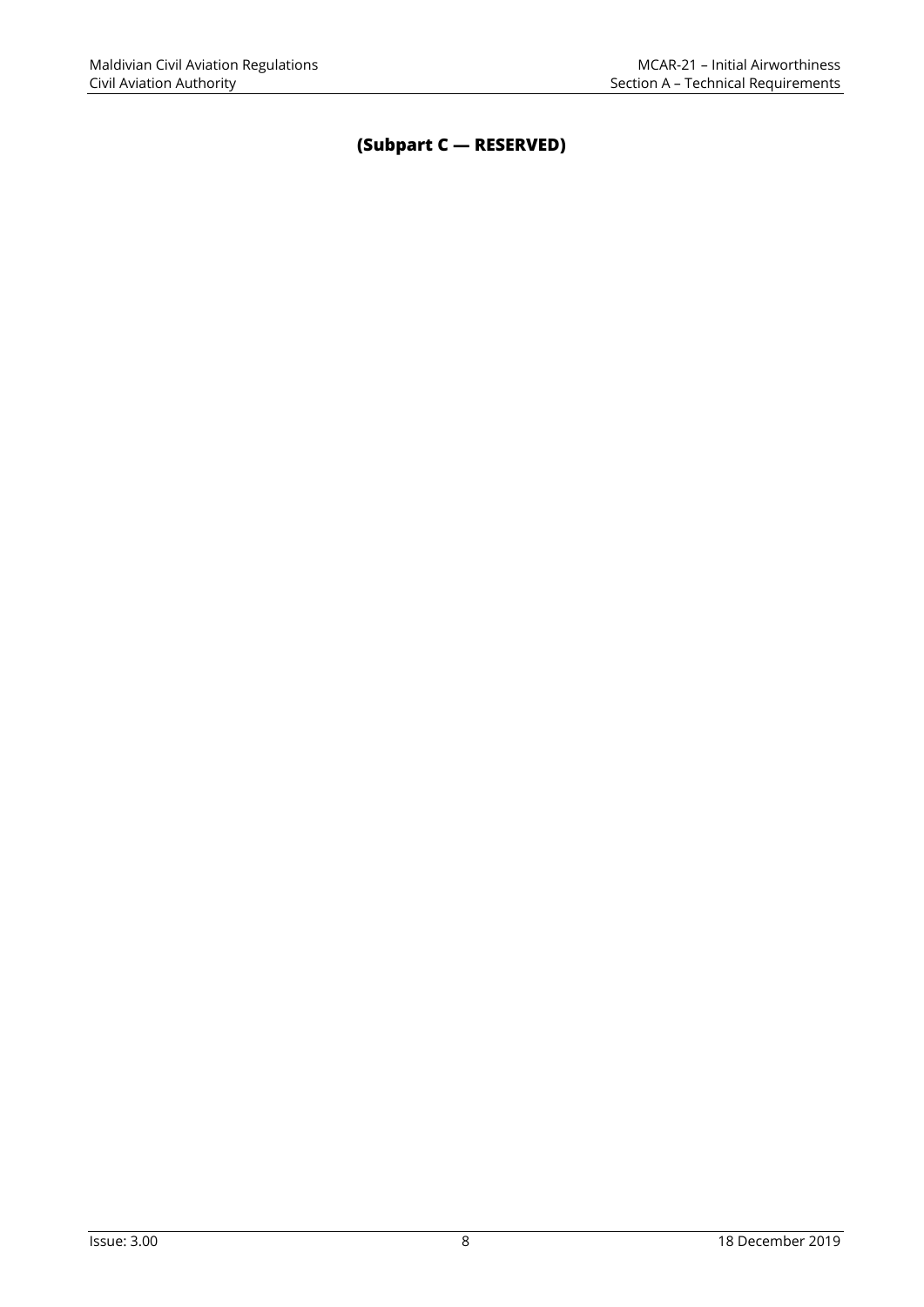# **Subpart D — CHANGES TO TYPE-CERTIFICATES**

#### <span id="page-19-1"></span><span id="page-19-0"></span>**MCAR-21.A.90A Scope**

This Subpart establishes the procedure for the approval of changes to type-certificates, and established the rights and obligations of the applicants for, and holders of, those approvals. This Subpart also defines standard changes that are not subject to an approval process under this Subpart.

#### <span id="page-19-2"></span>**GM to 21.A.90A Scope**

The term 'changes to the type certificate' is consistently used in MCAR-21, Subpart D and E, as well as in the related AMC and GM. This term does not refer to changing the document that reflects the type certificate (TC) but to the concept of TC as defined in 21.A.41. It means that the processes for approval of changes, as described in the said two Subparts, do not only apply to changes to the type design, but may also apply to changes to:

- the operating limitations;
- the type certificate data sheet (TCDS) for airworthiness and emissions;
- the applicable type certification basis and environmental protection requirements with which the Agency demonstrates compliance;
- any other conditions or limitations prescribed for the product in the applicable certification specifications (CSs) and environmental protection requirements;
- the applicable operational suitability data (OSD) certification basis;
- the OSD; and
- the TCDS for noise.

NOTE: OSD is only applicable to aircraft TCs and not engine or propeller TCs. Therefore, changes to OSD are only relevant for changes to aircraft TCs.

#### <span id="page-19-3"></span>**MCAR-21.A.90B Standard Changes**

(a) Standard changes are changes to a type-certificate:

- 1. in relation to:
	- (i) aeroplanes of 5700 kg Maximum Take-Off Mass (MTOM) or less;
	- (ii) rotorcraft of 3175 kg MTOM or less;
	- (iii) sailplanes, powered sailplanes, balloons and airships, as defined in ELA1 or ELA2,
- 2. that follow design data included in certification specifications accepted by the CAA containing acceptable methods, techniques and practices for carrying out and identifying standard changes, including the associated instructions for continuing airworthiness; and
- 3. that are not in conflict with TC holders data.

(b) Points 21.A.91 to 21.A.105 are not applicable to standard changes.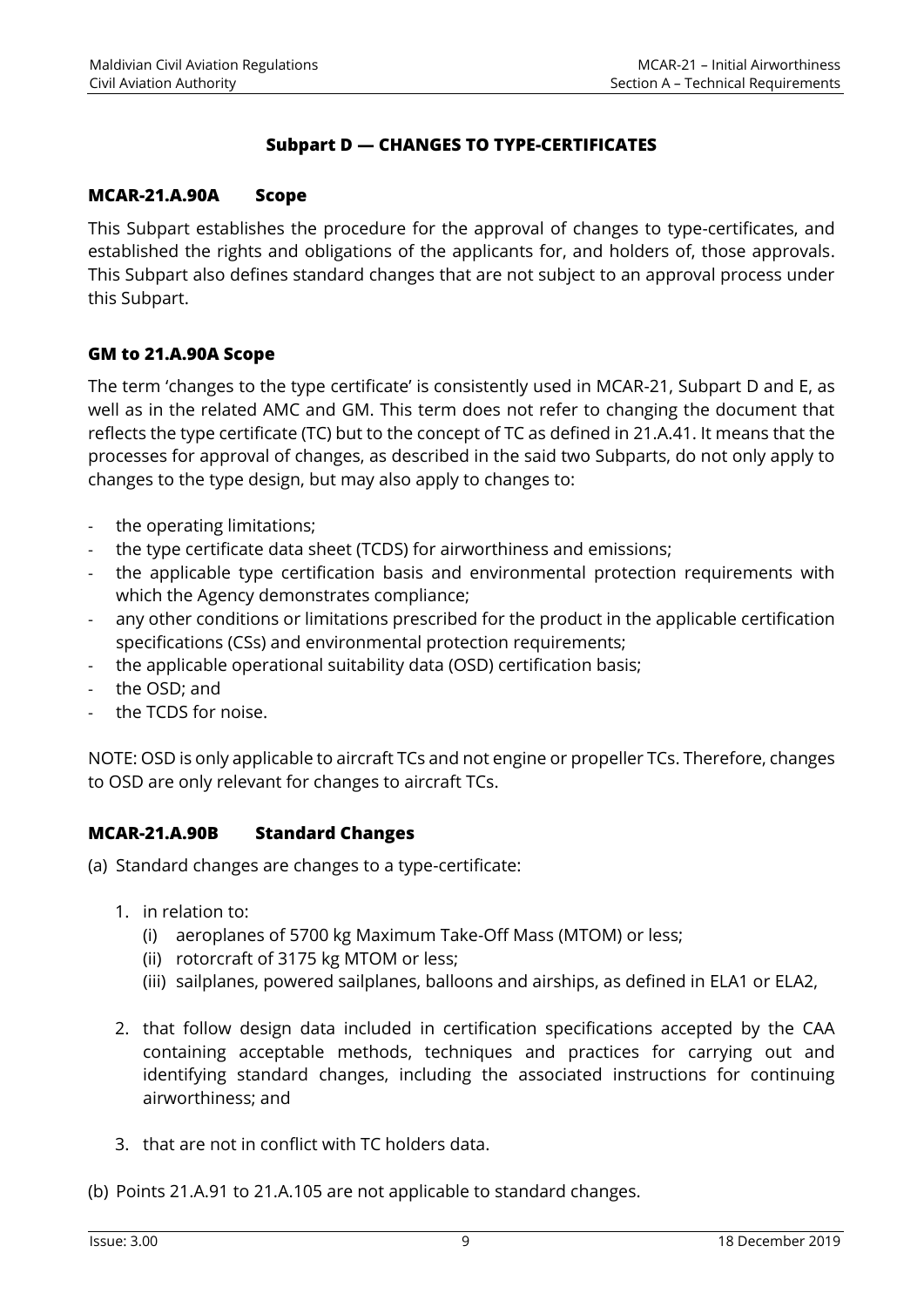# <span id="page-20-0"></span>**GM 21.A.90B Standard changes – Certification Specifications**

EASA CS-STAN contains the certification specification referred to in 21.A.90B(a)2. Guidance on the implementation of Standard Changes and Standard Repairs can be found in AMC M.A.801 of the AMC to MCAR-M.

# <span id="page-20-1"></span>**MCAR-21.A.91 Classification of changes to a type-certificate**

Changes to a type-certificate are classified as minor and major. A 'minor change' is one that has no appreciable effect on the mass, balance, structural strength, reliability, operational characteristics, noise, fuel venting, exhaust emission, operational suitability data or other characteristics affecting the airworthiness of the product. Except where CAA finds that the change in design, power, thrust, or mass is so extensive that a substantially complete investigation of compliance with the applicable type-certification basis is required, all other changes are 'major changes' under this Subpart. Major and minor changes shall be approved in accordance with MCAR 21.A.95 or MCAR 21.A.97 as appropriate, and shall be adequately identified.

# <span id="page-20-2"></span>**GM 21.A.91 Classification of changes to type-certificate**

1. PURPOSE OF CLASSIFICATION

Classification of changes to a type-certificate (TC) into MAJOR or MINOR is to determine the approval route to be followed in MCAR-21 Subpart D, i.e., either MCAR-21.A.95 or MCAR-21.A.97, or alternatively whether application and approval has to be made in accordance with MCAR-21 Subpart E.

- 2. INTRODUCTION
- 2.1. MCAR-21.A.91 proposes criteria for the classification of changes to a type-certificate as minor or major.
	- i. This GM is intended to provide guidance on the term 'appreciable effect' affecting the airworthiness of the product or affecting any of the other characteristics mentioned in MCAR-21.A.91, where 'airworthiness' is interpreted in the context of a product in conformity with type design and in condition for safe operation. It provides complementary guidelines to assess a change to the type-certificate in order to fulfil the requirements of MCAR-21.A.91 where classification is the first step of a procedure.

Note: For classification of Repairs see GM 21.A.435.

ii. Although this GM provides guidance on the classification of major changes, as opposed to minor changes as defined in MCAR-21.A.91, the GM and MCAR-21.A.91 are deemed entirely compatible.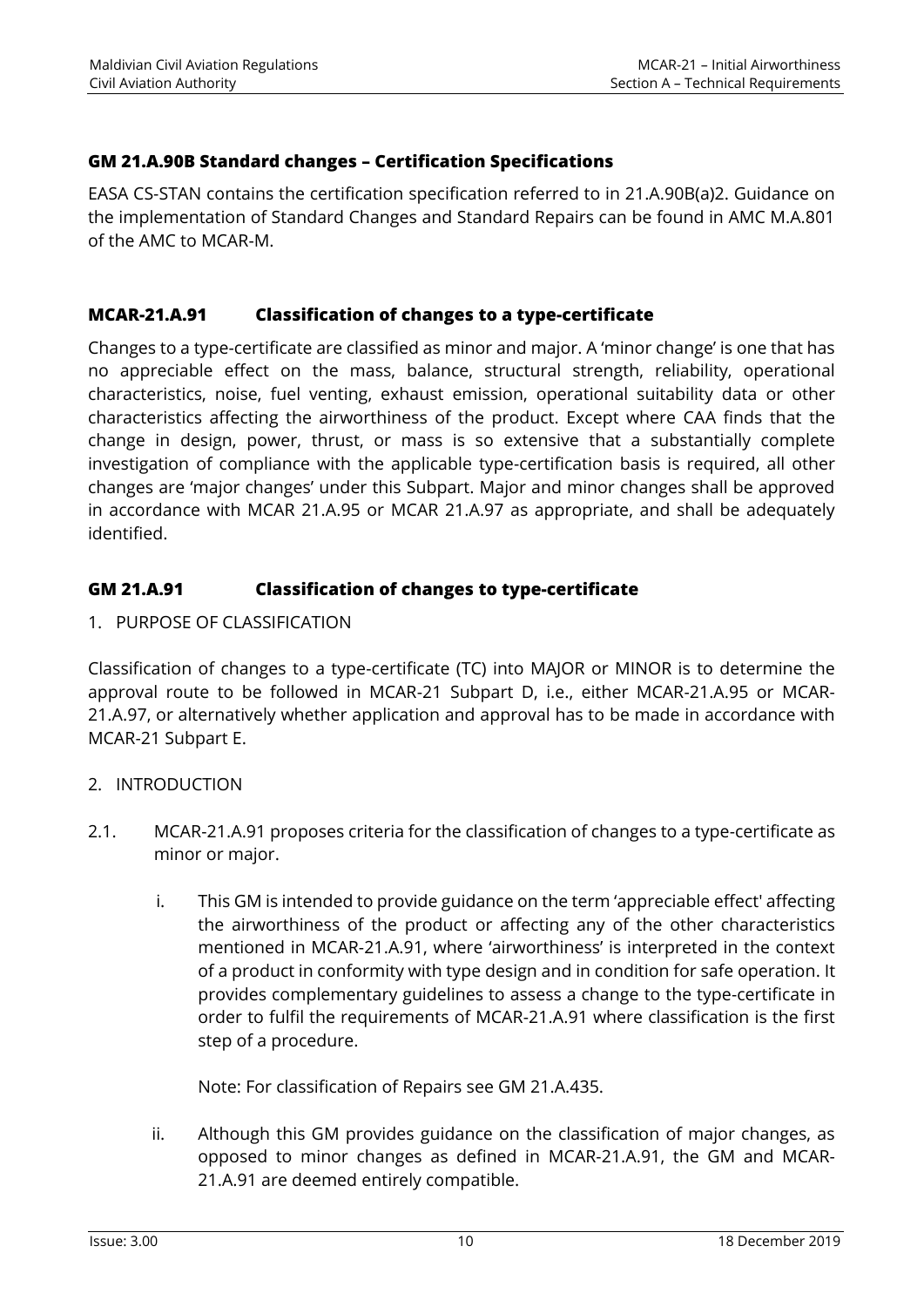#### 3. ASSESSMENT OF DESIGN CHANGE FOR CLASSIFICATION

#### 3.1. Changes to the TC

21.A.91 addresses changes to all aspects of a TC. This includes changes to the type design, as defined in 21.A.31, as well as to the other constituents of a TC, as defined in 21.A.41. This GM provides further guidance on changes to the type design and changes to the operational suitability data (OSD). A change to a TC can include a change to the type design and/or a change to the OSD.

# 3.2. Separate classification for type design and OSD Although in the end, the change to the TC, which includes a change to type design and a change to OSD, will have only one classification, it will be possible to classify the different components of the change independently.

3.3. Classification Process (see attached diagram)

MCAR-21.A.91 requires all changes to be classified as either major or minor, using the criteria of MCAR-21.A.91.

Wherever there is doubt as to the classification of a change, the CAA should be consulted for clarification.

When the strict application of the paragraph 3.4 criteria results in a major classification, the applicant may request re-classification, if justified, and the CAA could take the responsibility in re-classifying the change.

A simple design change planned to be mandated by an airworthiness directive may be re-classified minor due to the involvement of the State of Design in the continued airworthiness process.

Reasons for a classification decision should be recorded.

#### 3.4. Complementary guidance for classification of changes.

A change to the type design is judged to have an 'appreciable effect on the mass, balance, structural strength, reliability, operational characteristics, noise, fuel venting, exhaust emission, operational suitability or other characteristics affecting the airworthiness of the product' and therefore should be classified as major, in particular but not only when one or more of the following conditions are met:

- (a) Where the change requires an adjustment of the type-certification basis or the OSD certification basis (special conditions or equivalent safety findings) other than elect to comply with later certification specifications.
- (b) Where the applicant proposes a new interpretation of the certification specifications used for the type type-certification basis or the OSD certification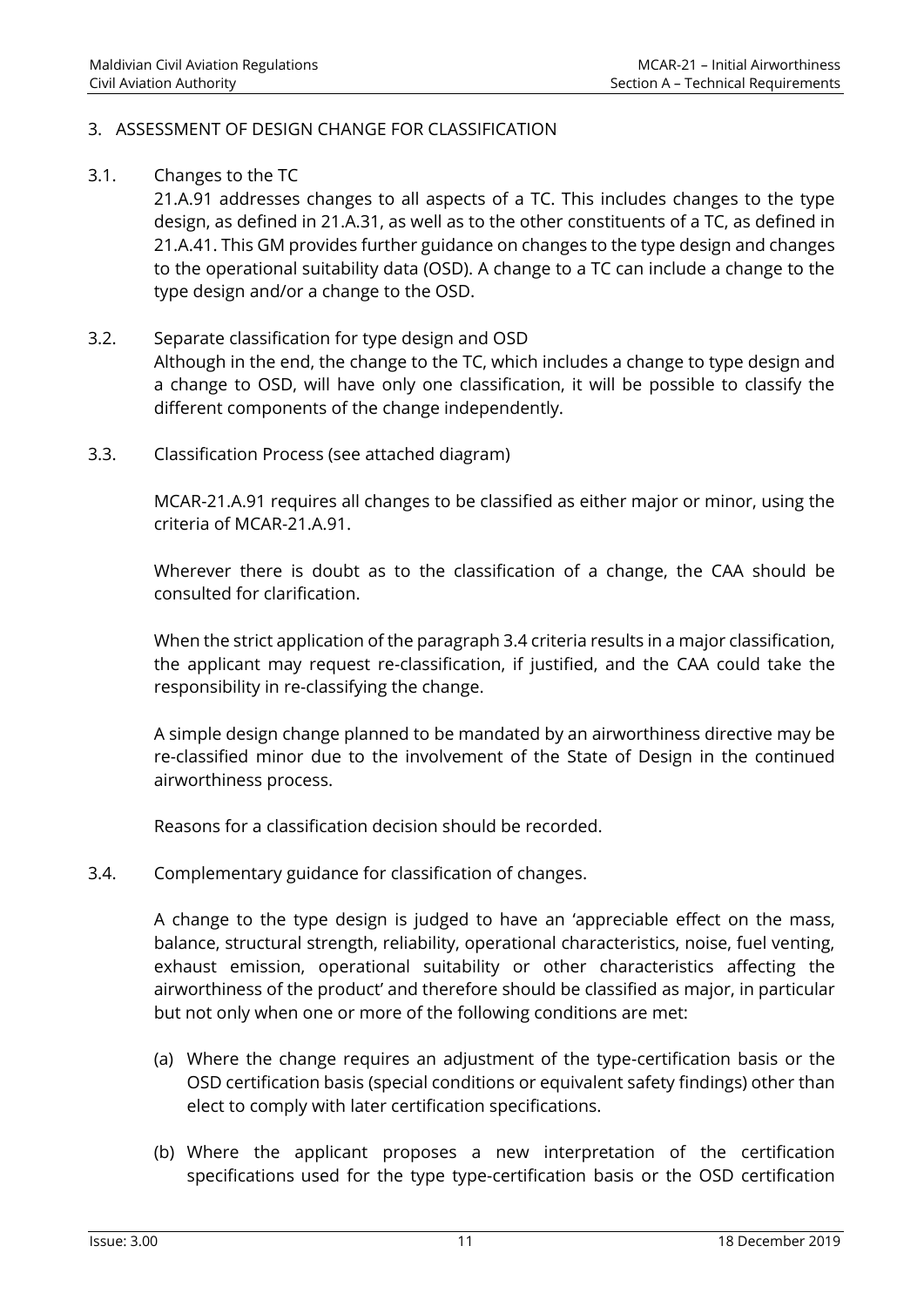basis, that has not been published as AMC material or otherwise agreed with the CAA.

- (c) Where the demonstration of compliance uses methods that have not been previously accepted as appropriate for the nature of the change.
- (d) Where the extent of new substantiation data necessary to comply with the applicable certification specifications and the degree to which the original substantiation data has to be re-assessed and re-evaluated is considerable.
- (e) Where the change is made mandatory by an airworthiness directive or the change is the terminating action of an airworthiness directive (ref. MCAR-21.A.3B). See note 1.
- (f) Where the design change introduces or affects functions where the failure effect is classified catastrophic or hazardous.

Note 1: The change previously classified minor and approved prior to the airworthiness directive issuance decision needs no re-classification. However, the CAA retains the right to review the change and re-classify/re-approve if found necessary.

Note 2: These above conditions are an explanation of the criteria noted in MCAR-21.A.91.

For an understanding of how to apply the above conditions it is useful to take note of the examples given in Appendix A to GM 21.A.91.

3.5. Complementary guidance on the classification of changes to OSD

This paragraph provides firstly general guidance on minor OSD change classification, and secondly additional guidance specific to each OSD constituent.

Changes to OSD are considered minor when they:

- incorporate optional information (representing improvements/enhancements);
- provide clarifications, interpretations, definitions or advisory text; or
- do not change the intent of the OSD document, e.g. changes to:
	- o titles, numbering, formatting, applicability;
	- o order, sequence, pagination; or
	- o sketches, figures, units of measurement, and correction of editorial mistakes such as:
		- **spelling**; or
		- **Falle** reference numbers.

Given the structure and individual intent of the separate OSD constituents, the interpretation of 'appreciable' is also affected by the specific nature of the applicable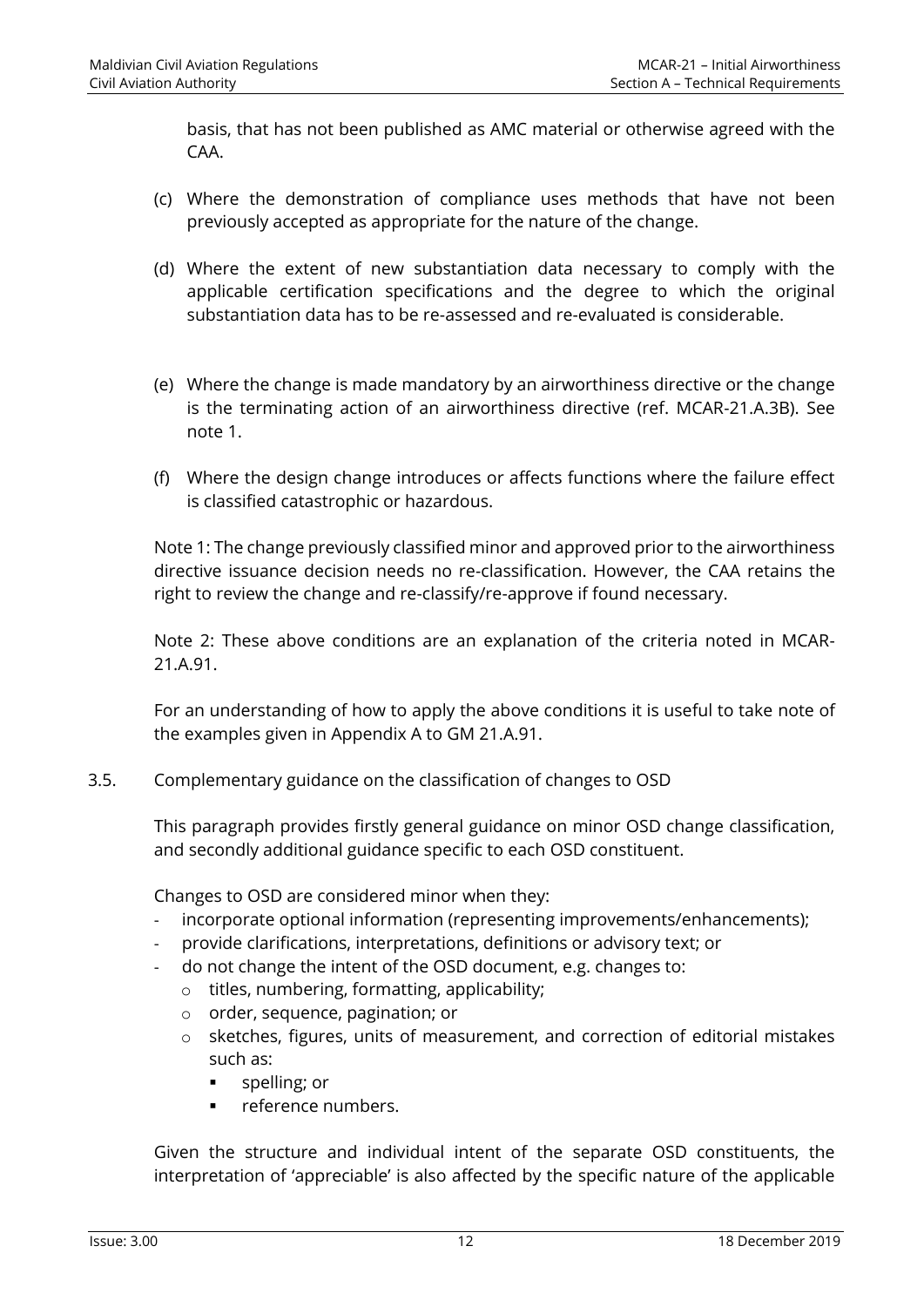certification specifications (CS) for that constituent. Therefore, specific guidance on each of the OSD constituents is provided hereafter.

- (a) Master minimum equipment list (MMEL)
	- 1. A change to the MMEL is judged to have an 'appreciable effect on the operational suitability of the aircraft' and, therefore, should be classified as major, in particular but not only when one or more of the following conditions are met:
		- i. where the change requires an adjustment of the OSD certification basis;
		- ii. where the applicant proposes changes to the means of compliance with the requirements used for the OSD certification basis (i.e. MMEL safety methodology);
		- iii. where the extent of substantiation data and the degree to which the substantiation data has to be assessed and evaluated is considerable, in particular but not only when:
			- (A) the substantiation data involving the review of failure conditions that are classified as hazardous or catastrophic has to be evaluated;
			- (B) the assessment of the failure effects (including next worst failure/event effects) on crew workload and the applicable crew procedures has to be evaluated; or
			- (C) the capability of the aircraft to perform types of operation (e.g. extended-range twin operations (ETOPS), instrument flight rules (IFR)) under MMEL is extended.
	- 2. A change to the MMEL is judged not to have an 'appreciable effect on the operational suitability of the aircraft' and, therefore, should be classified as minor, in particular but not only when one or more of the following conditions are met:

#### Modifications to an existing item when:

- i. the change only corresponds to the applicability of an item for configuration management purposes;
- ii. the change corresponds to the removal of an item;
- iii. the change corresponds to the increase in the number of items required for dispatch; and
- iv. the change corresponds to a reduction in the rectification interval of an item.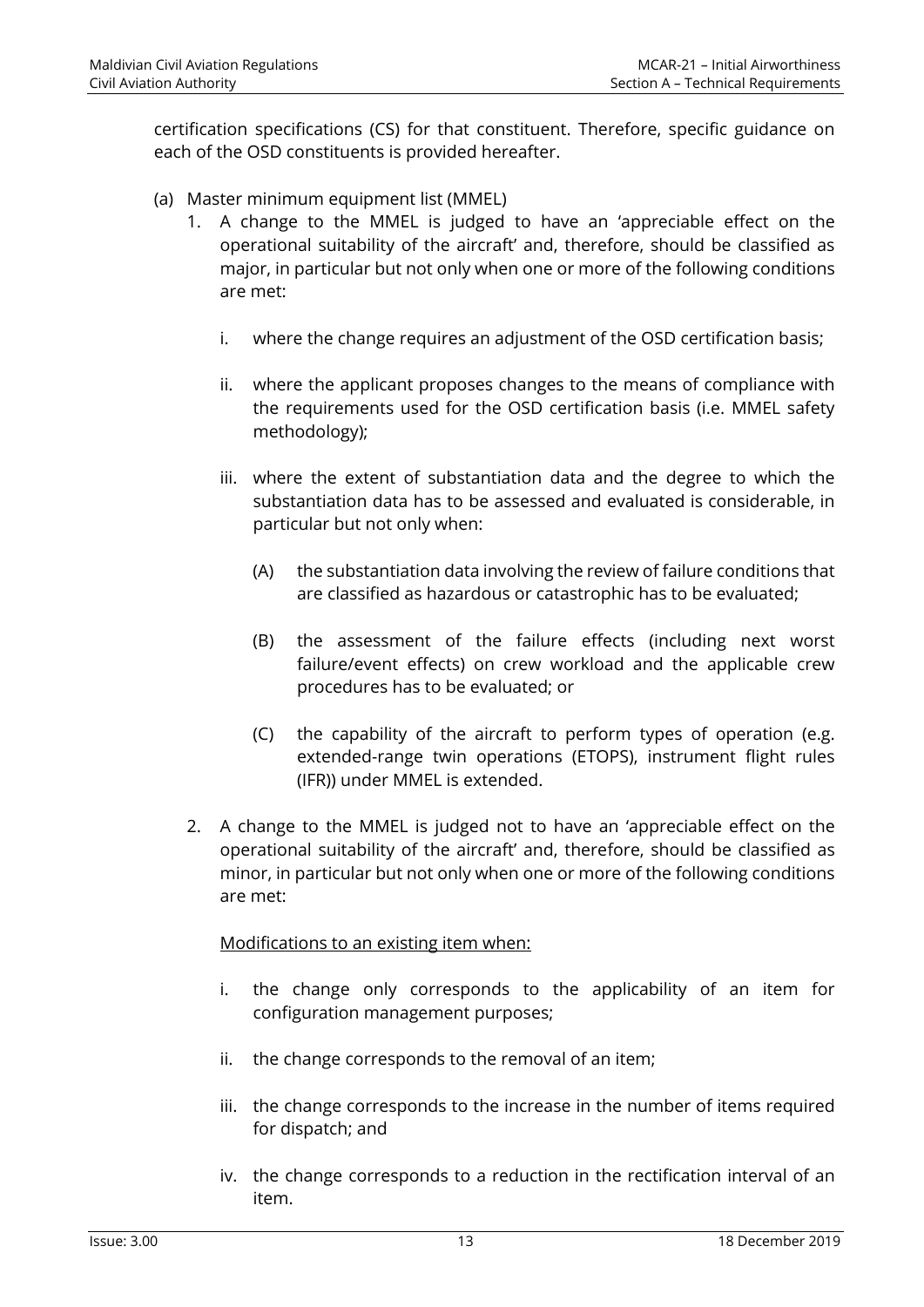#### Addition of a new item when:

- v. it is considered as non-safety-related (refer to EASA CS-MMEL, GM2 MMEL.110); or
- vi. it is indicated as eligible for minor change classification in 1 to GM1 EASA CS-MMEL-145.
- (b) Flight crew data (FCD)
	- 1. FCD change related to change to the type design

When classifying the FCD change as minor or major, the method of EASA CS-FCD, Subpart D should be used.

- i. An analysis should be performed to assess the change impact on the FCD through the allocation of difference levels realised with operator difference requirement (ODR) tables as per EASA CS FCD.400. In this case, the base aircraft is the aircraft without the type design change, whereas the candidate aircraft is the aircraft which includes the type design change.
	- (A) If a no more than level B difference is assigned for training, checking and currency for the candidate aircraft, the related FCD change should be classified as minor.
	- (B) If a difference level C, D or E for training, checking and currency is assigned to the candidate aircraft, the related FCD change should be classified as major.
- ii. Notwithstanding the above, the change to FCD should be classified as major when a T1 or T2 test is found necessary by the applicant to confirm that the aircraft with the type design change is not a new type for pilot type rating.
- 2. Stand-alone changes to FCD are not related to any type design changes. They may be triggered for example by in-service experience or by the introduction of data at the request of the applicant after type certification.
	- i. Introduction of credits in training, checking or currency should be classified as major. Example: addition of further-differences training, common take-off and landing credits, etc.
	- ii. Stand-alone changes to FCD that correspond to a change of the intent of a data should be classified as major. Example: addition of a training area of special emphasis (TASE) or prerequisite, expansion of a TASE.
- (c) Cabin crew data (CCD)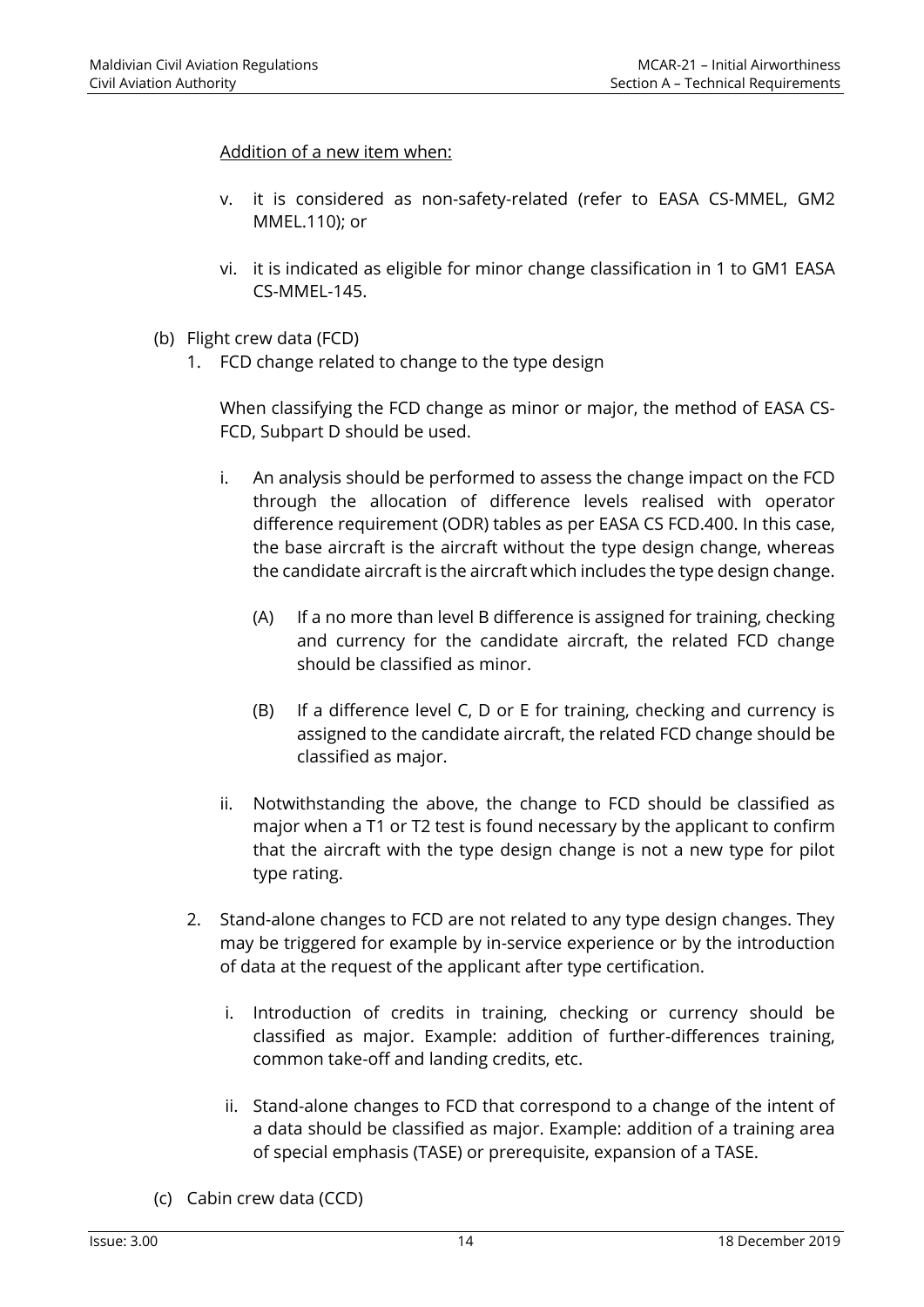- 1. OSD change related to change to the type design When classifying the OSD CCD change as minor or major, the method from EASA CS-CCD, Subpart B should be used.
	- i. An analysis should be performed to assess the change impact on the OSD CCD through the identification of the difference and its impact on operation in the aircraft difference table (ADT) as per EASA CS CCD.200. In this case, the base aircraft is the aircraft without the type design change, whereas the candidate aircraft is the aircraft which includes the type design change.
		- (A) If the difference has no impact on the operation of an element of the ADT for the candidate aircraft, the related OSD CCD change should be classified as minor.
		- (B) If the difference has an impact on the operation of an element of the ADT for the candidate aircraft, the related OSD CCD change should be classified as major.
	- ii. Notwithstanding the above, the change to OSD CCD should be classified as major when an ADT analysis is found necessary by the applicant to confirm that the aircraft with the type design change is not a new type for cabin crew.
- 2. Stand-alone changes to OSD CCD are not related to any type design changes. They may be triggered for example by in-service experience or by the introduction of data at the request of the applicant after type certification.
	- i. Stand-alone changes to cabin aspects of special emphasis (CASE) should be classified as major. Example: addition of further CASE, expansion of CASE.
	- ii. When classifying stand-alone changes to type-specific data for cabin crew the method from EASA CS-CCD, Subpart B should be used. An analysis should be performed to assess the change impact on the type-specific data through the identification of the difference and its impact on operation in the ADT as per EASA CS CCD.200.
		- (A) If the change does not concern a determination element of EASA CS CCD.205, the stand-alone change should be classified as minor.
		- (B) If the change has no impact on the operation of an element of the ADT, the stand-alone change should be classified as minor.
		- (C) If the change has an impact on the operation of an element of the ADT, the stand-alone change should be classified as major.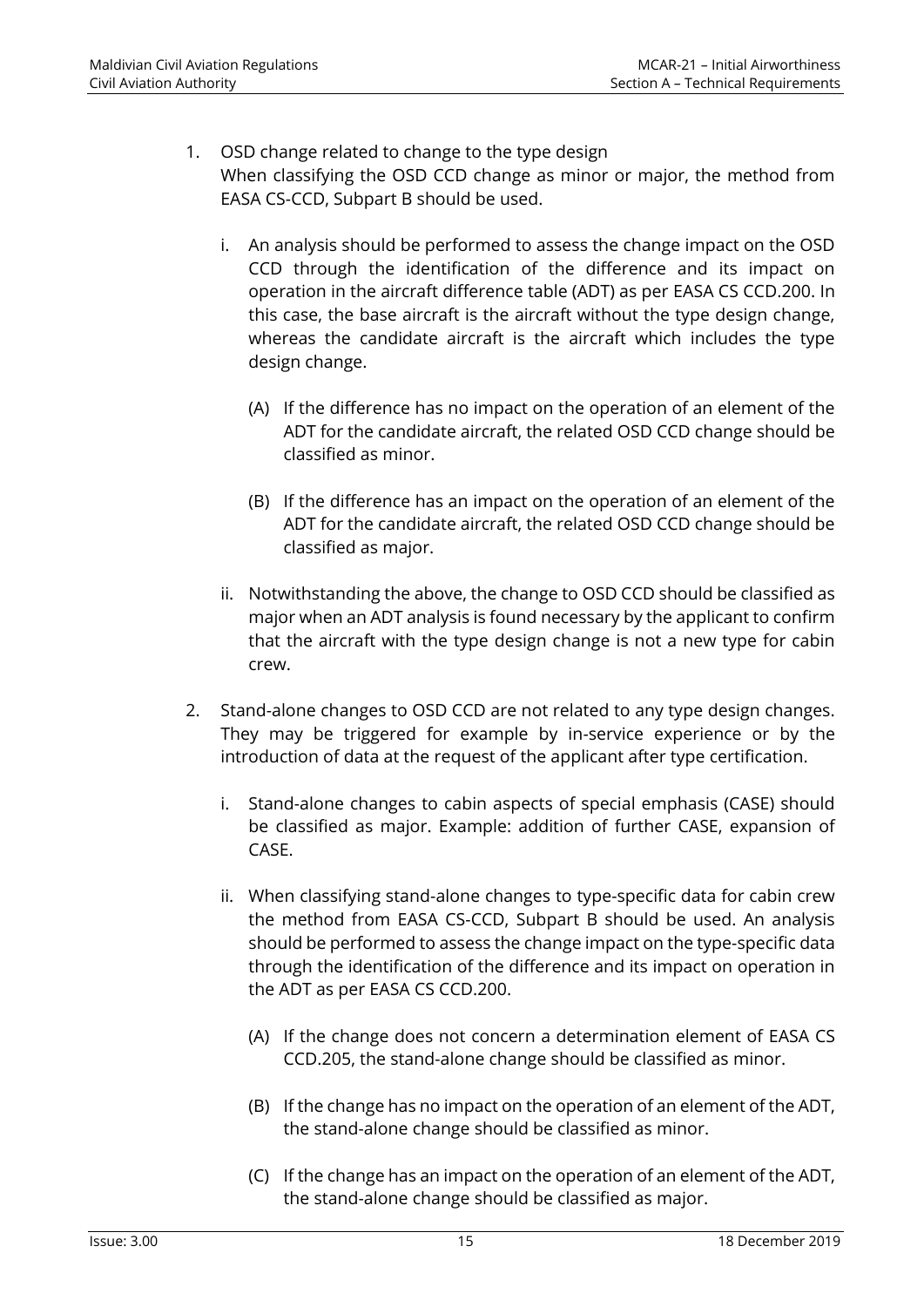(d) Simulator data (SIMD)

The OSD constituent 'simulator data' does not include the data package that is necessary to build the simulator. It includes only the definition of the scope of validation source data to support the objective qualification of a simulator. So, when this guidance discusses changes to 'simulator data', this concerns only changes to the 'definition of scope of validation source data' and not changes to the data package.

- 1. A change to the SIMD should be classified as major, in particular but not only when one or more of the following conditions are met:
	- i. when a change to the SIMD introduces validation source data from an engineering platform where the process to derive such data has not been audited by the Agency in the initial SIMD approval; or
	- ii. when the process to derive validation source data from an engineering platform is changed.
- 2. A change to the SIMD could be classified as minor, in particular but not only when one or more of the following conditions are met:
	- i. changes to engineering validation data independent of the aircraft due to improvements or corrections in simulation modelling (e.g. aerodynamics, propulsion);
	- ii. configuration changes to the aircraft where the process to derive validation source data from an engineering platform is unchanged;
	- iii. changes to validation source data by using better, more applicable flight test data; or
	- iv. editorial changes to the validation data roadmap (VDR).
- (e) Maintenance certifying staff data (MCSD) [Reserved]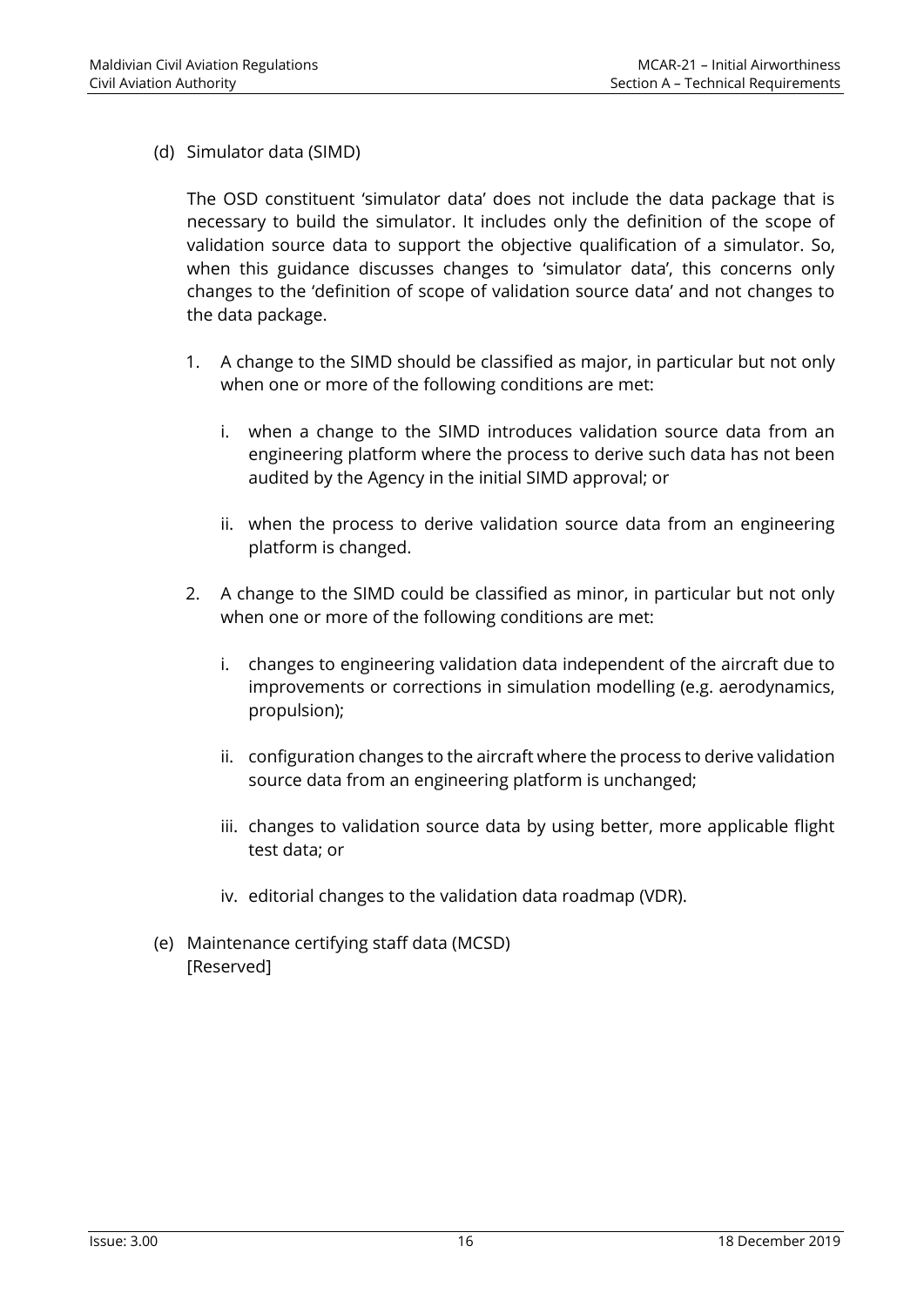#### **Flowchart 1 to GM 21.A.91 – Classification process**

<span id="page-27-0"></span>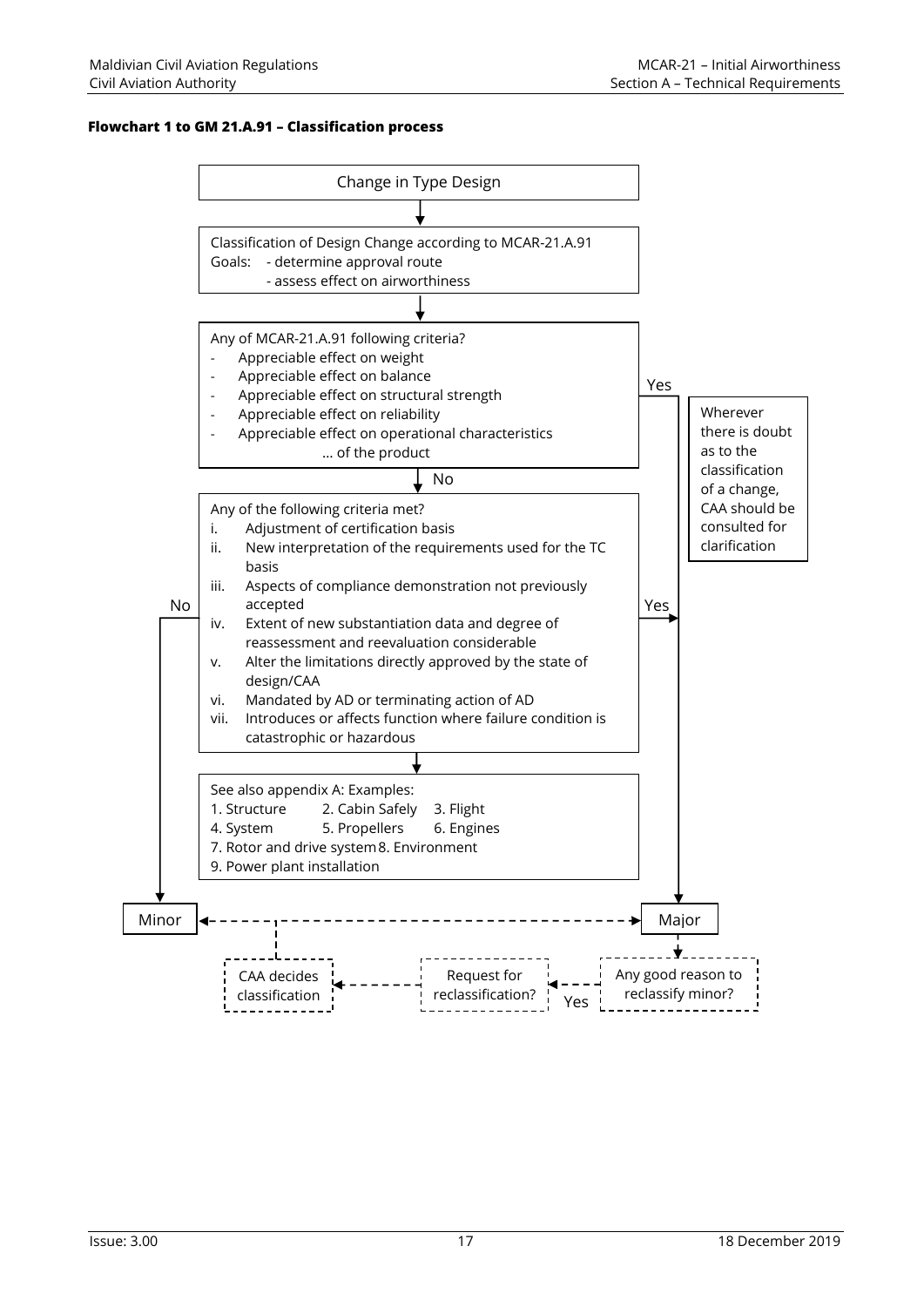# **MCAR-21.A.92 Eligibility**

Any natural or legal person may apply for approval of a change to a type-certificate under this Subpart.

## <span id="page-28-0"></span>**MCAR-21.A.93 Application**

An application for approval of a change to a type design shall be made in a form and manner established by the CAA and shall include:

- (a) A description of the change identifying
	- 1. All parts of the type design and the approved manuals affected by the change; and
	- 2. The certification specifications and environmental protection requirements with which the change has been designed to comply in accordance with MCAR 21.A.101.
- (b) (reserved)
- (c) When the change affects the operational suitability data, the application shall include, or be supplemented after the initial application to include the necessary changes to the operational suitability data.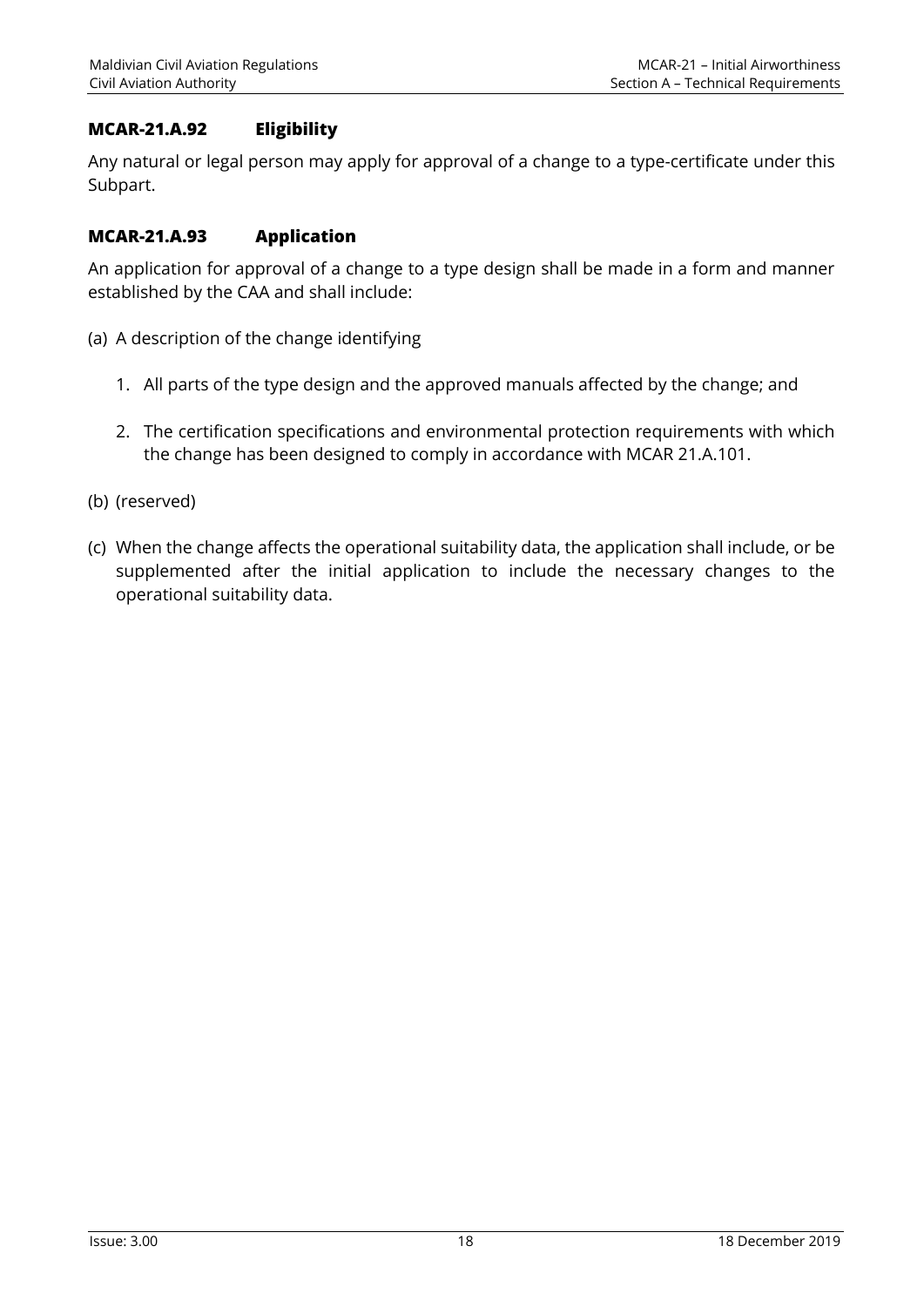#### <span id="page-29-0"></span>**MCAR-21.A.95 Minor changes**

Minor changes to a type-certificate shall be classified and approved either:

- (a) By the CAA; or
- (b) By a design organization acceptable to CAA, provided
	- 1. The design organisation furnishes a handbook to the CAA describing, directly or by cross-reference, the organisation, the relevant procedures and the products or changes to products to be designed.
	- 2. The handbook is amended as necessary to remain an up-to-date description of the organisation, and copies of amendments shall be supplied to the CAA.

#### **AMC 21.A.95 (b)1 Minor changes**

Model content of handbook for organisations designing minor changes to type design or minor repairs to products.

Part 1. Organisation

- <span id="page-29-1"></span>1.1. Objective of handbook and binding statement
- 1.2. Responsible person for administration of handbook
- 1.3. Amendment procedure
- 1.4. List of effective pages
- 1.5. Distribution list
- 1.6. Presentation of design organisation (including locations)
- 1.7. Scope of work (with identification of type and models of products)
- 1.8. Organisation charts
- 1.9. Human resources
- 1.10. Management staff
- 1.11. Certifying personnel (i.e. the persons responsible to):
	- i. classify changes to type design or repairs
	- ii. verify compliance
	- iii. approve minor changes to type design and minor repairs
	- iv. issue information or instructions
- 1.12. Independent system monitoring
- Part 2. Procedures
	- 2.1. Management of changes to type design and design of repairs
		- i. configuration control
		- ii. classification
		- iii. approval of minor changes to type design and minor repairs
	- 2.2. Control of design subcontractors
	- 2.3. Collecting/Investigating of failures, malfunctions and defects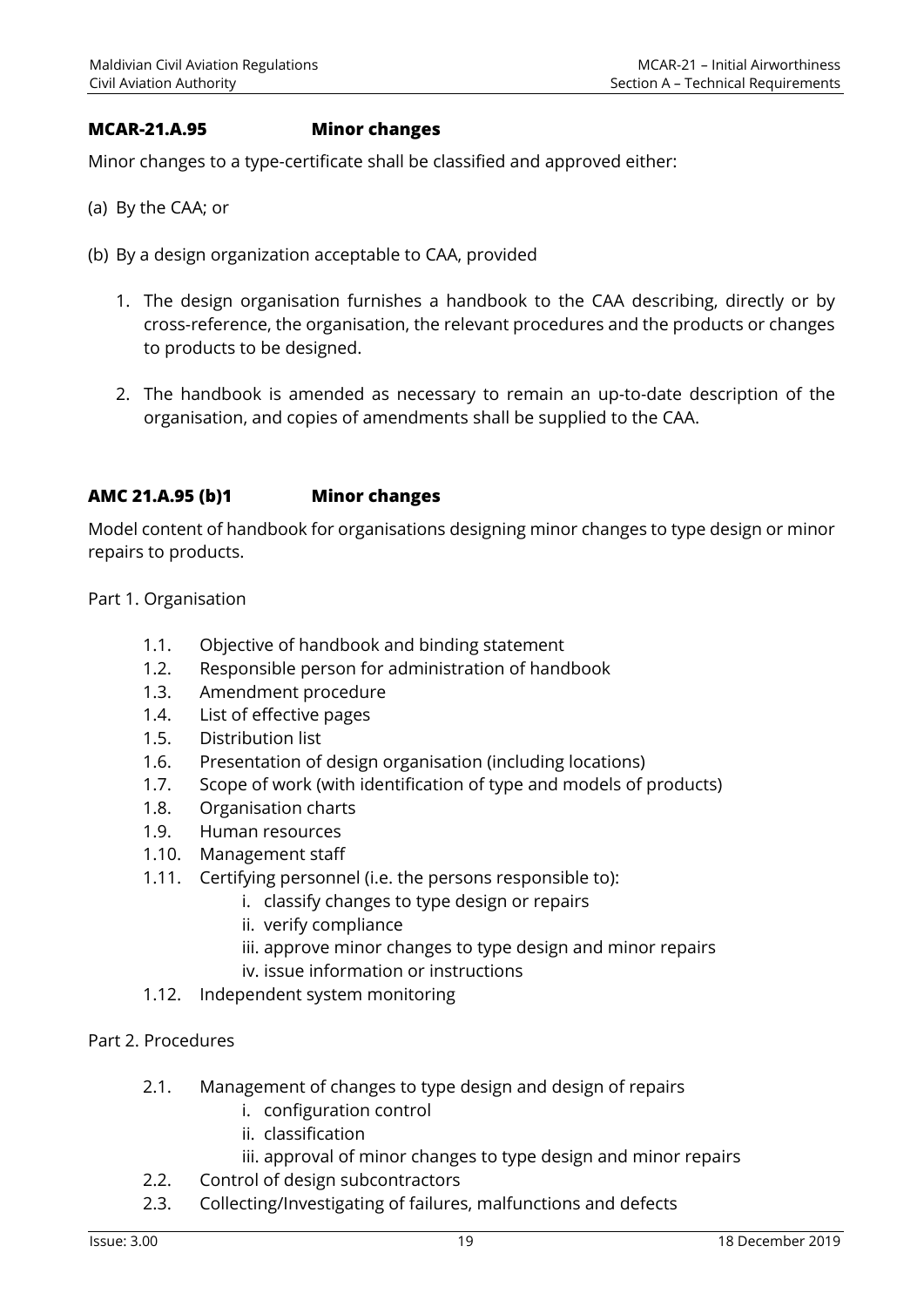- 2.4. Co-ordination with production
- 2.5. Documentation control
	- i. in relations with the changes and repairs
	- ii. in relation with failures/malfunctions and defects (i.e. Services Bulletins)
- <span id="page-30-0"></span>2.6. Record keeping

# **GM 21.A.95 Type design change (modification) approval flowchart**

#### **Flowchart 1 to GM 21.A.95 – Design change approval**



# <span id="page-30-1"></span>**GM 21.A.95(b) Minor changes**

An owner/operator may get their minor change classified and approved by the TC/STC holder even though the TC/STC holder has not submitted the handbook to the CAA.

The requirement to submit a handbook to CAA is for design organisations other than TC/STC holder.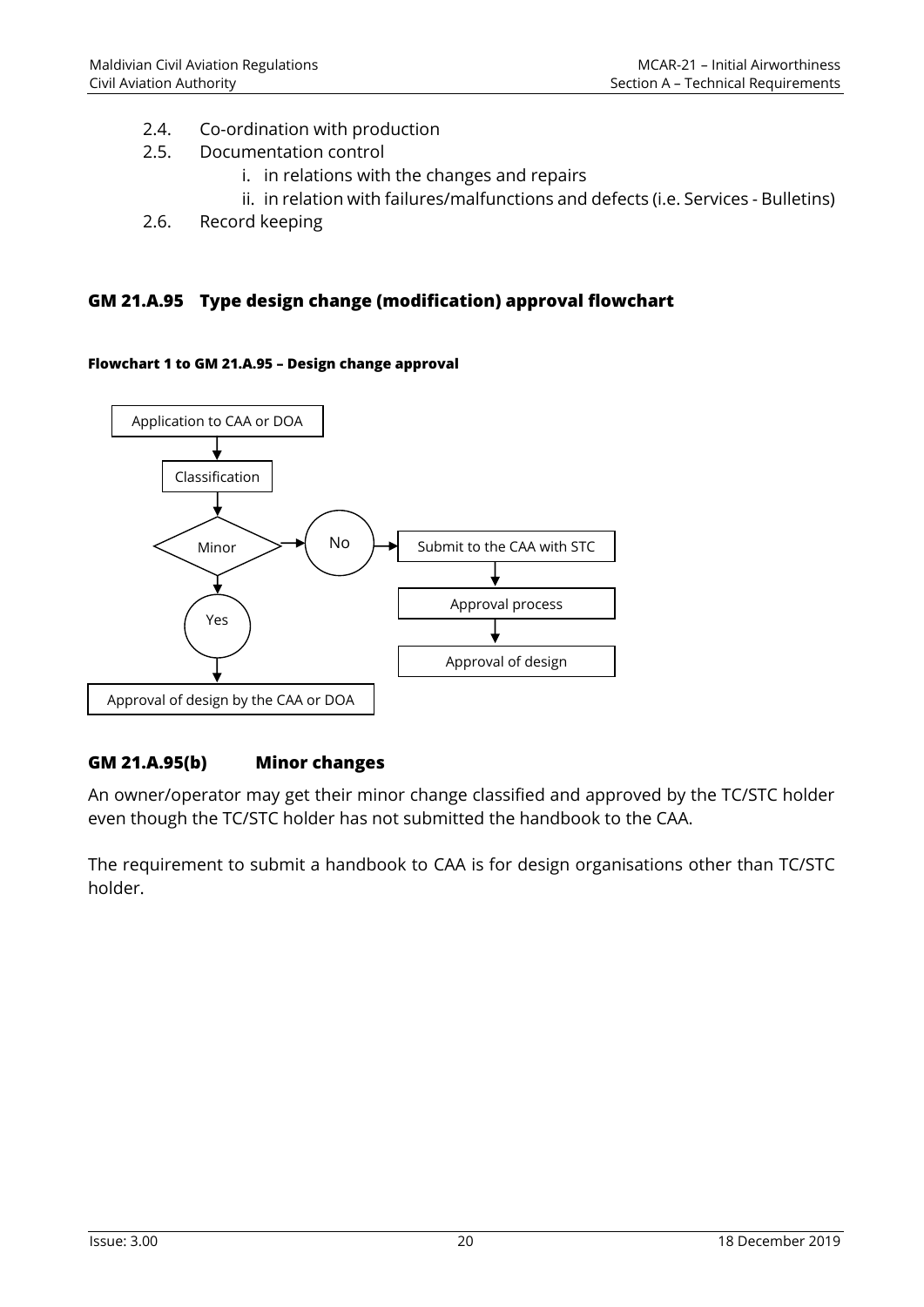#### <span id="page-31-0"></span>**MCAR-21.A.97 Major changes**

An applicant for approval of a major change shall submit a supplemental type certificate (STC) which meets Subpart E requirements.

Approval of a major change to a type-certificate is limited to that or those specific configuration(s) in the type-certificate upon which the change is made.

# <span id="page-31-1"></span>**GM 21.A.97 Type design change (modification) approval flowchart**

<span id="page-31-2"></span>(Refer to GM 21.A.95)

# **MCAR-21.A.101 Designation of applicable certification specifications and environmental protection requirements**

An applicant for a change to a type certificate shall demonstrate that the changed product complies with the type-certification basis incorporated by reference in the type-certificate, and with the applicable environmental protection requirements laid down in ICAO Annex 16.

# <span id="page-31-3"></span>**AMC 21.A.101 Designation of applicable certification specifications and environmental protection requirements – Explanation of terminology**

Type-certification basis: the applicable airworthiness and OSD certification specifications as established for the change according to point MCAR-21.A.101, as appropriate, special conditions, equivalent level of safety findings, elects to comply, and deviations applicable to the product to be certified.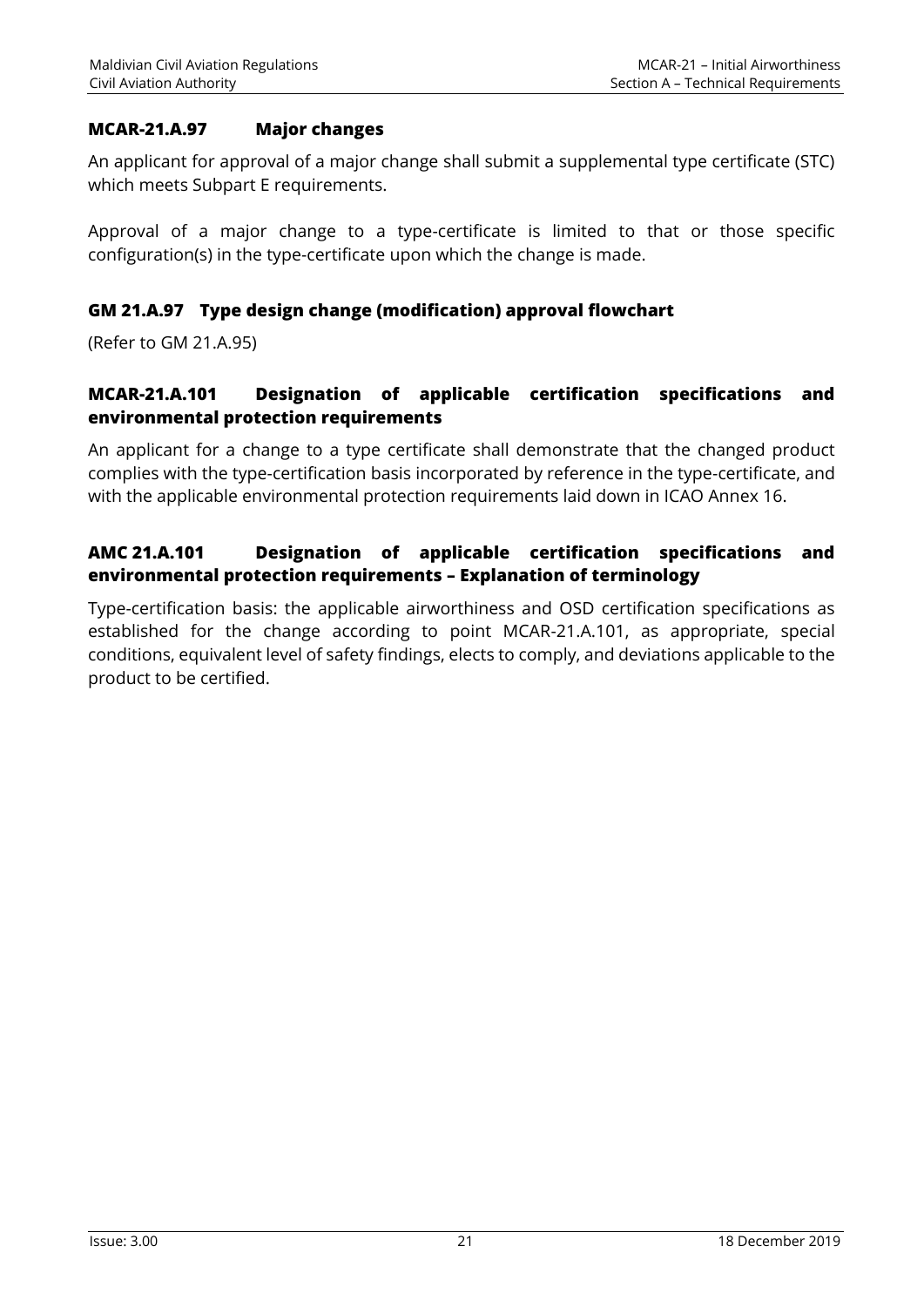# <span id="page-32-0"></span>**MCAR-21.A.103 Issue of approval**

- (a) The applicant shall be entitled to have a major change to a type design approved by the CAA after submitting the STC referred to in MCAR 21.A.97. Where a major change to an aircraft type-certificate is approved before compliance with the applicable operational suitability data certification basis is demonstrated, the applicant shall demonstrate compliance with the operational suitability data certification basis before the operational suitability data must actually be used.
- (b) A minor change to a type design shall only be approved in accordance with MCAR 21.A.95 if it is shown that the changed product meets the applicable certification specifications/airworthiness code, as specified in MCAR 21.A.101.

# <span id="page-32-1"></span>**MCAR-21.A.105 Record keeping**

- (a) For each minor change, all relevant design information, drawings and test reports, including inspection records for the changed product tested, shall be held by the applicant at the disposal of the CAA and shall be retained in order to provide the information necessary to ensure the continued airworthiness, continued validity of the operational suitability data and compliance with applicable environmental protection requirements of the changed product.
- (b) For each major change, the relevant STC and any other data referred to in the STC, shall be held by the applicant at the disposal of the CAA and shall be retained in order to provide the information necessary to ensure the continued airworthiness, continued validity of the operational suitability data and compliance with applicable environmental protection requirements of the changed product.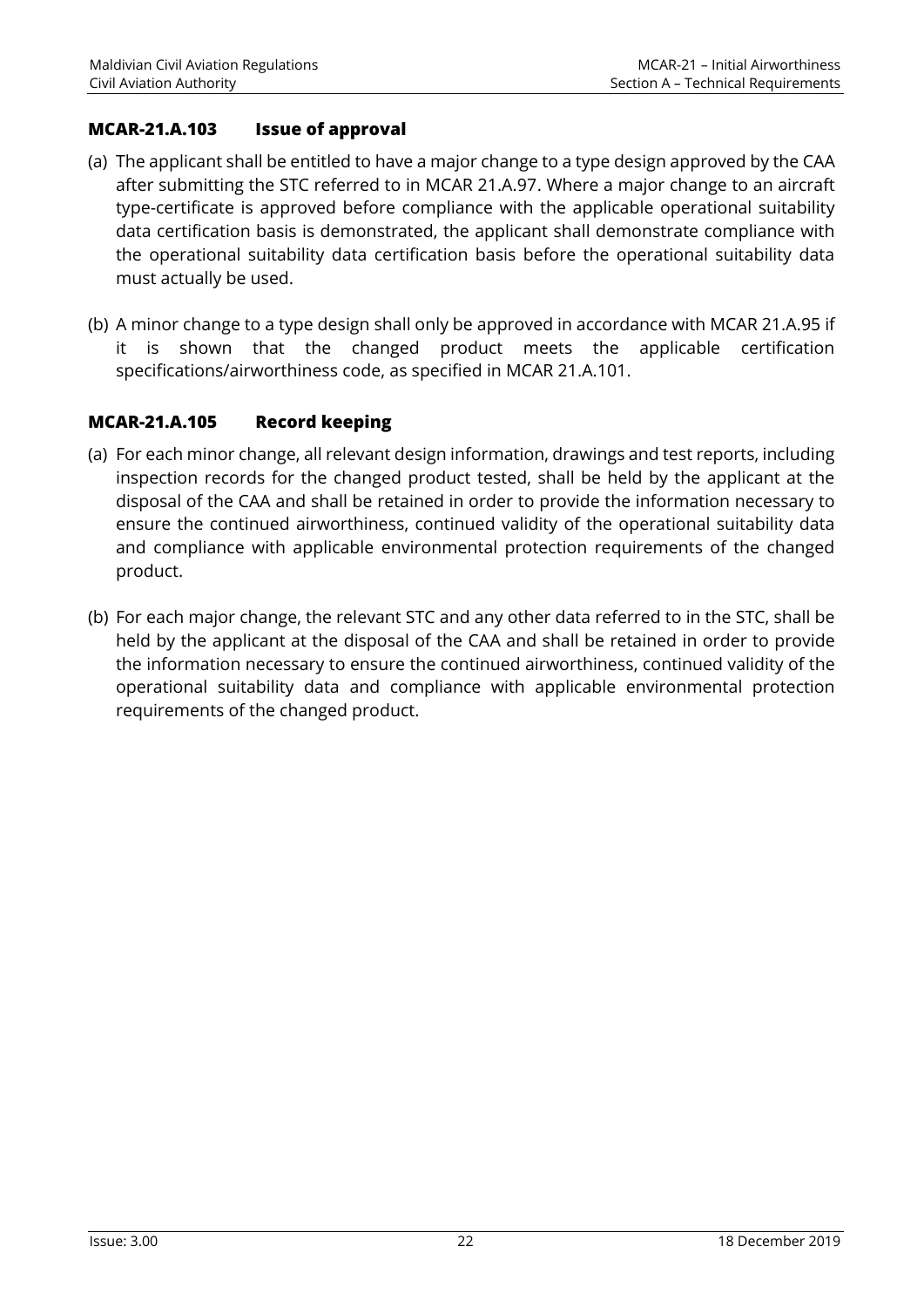# **Subpart E — SUPPLEMENTAL TYPE-CERTIFICATES**

#### <span id="page-33-1"></span><span id="page-33-0"></span>**MCAR-21.A.111 Scope**

- a) The CAA does not issue supplemental type certificates.
- b) This subpart describes the requirements for the acceptance of supplemental type certificates.

#### <span id="page-33-2"></span>**MCAR-21.A.111B Acceptability of foreign supplemental type certificates**

The following foreign supplemental type certificates may be accepted by the CAA:

- (a) a supplemental type certificate issued by EASA
- (b) a supplemental type certificate accepted by EASA
- (c) a supplemental type certificate issued by an ICAO Contracting State in compliance with Annexes 8 and 16 to the Convention on International Civil Aviation.

#### <span id="page-33-3"></span>**MCAR-21.A.111C Incorporation of supplemental type certificates**

An STC shall be incorporated in accordance with subpart D or M.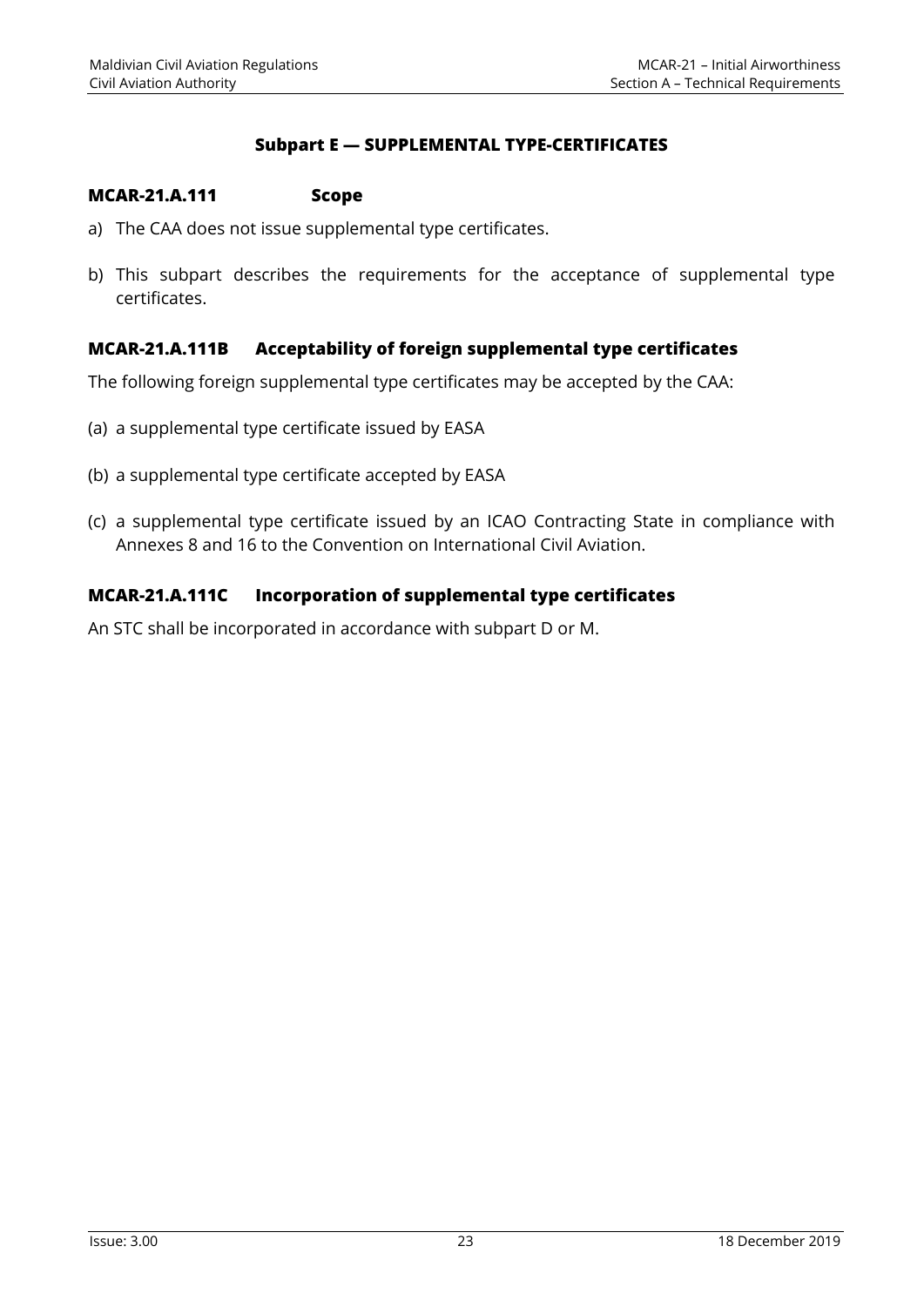# <span id="page-34-0"></span>**(Subpart F — RESERVED)**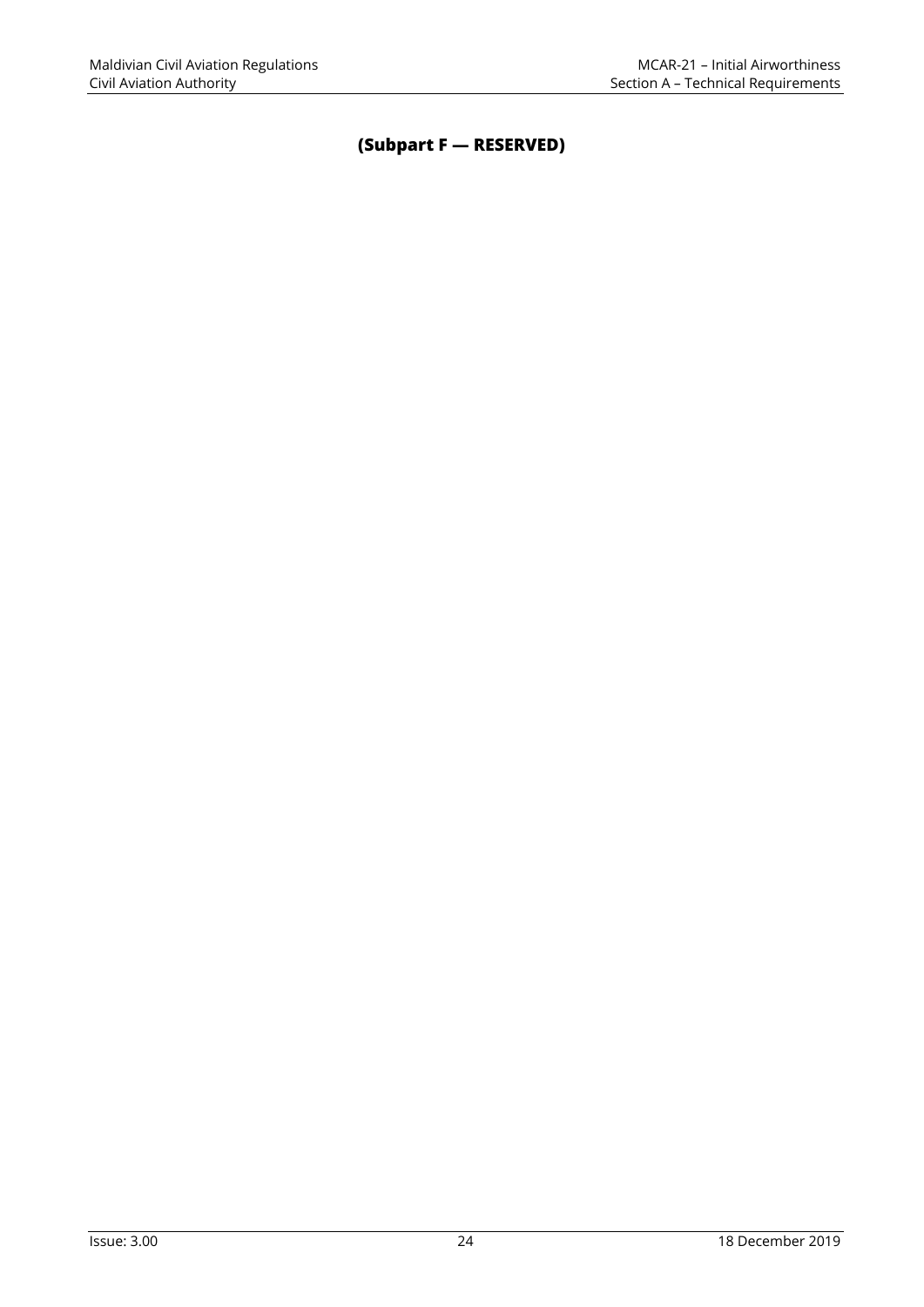# <span id="page-35-0"></span>**(Subpart G — RESERVED)**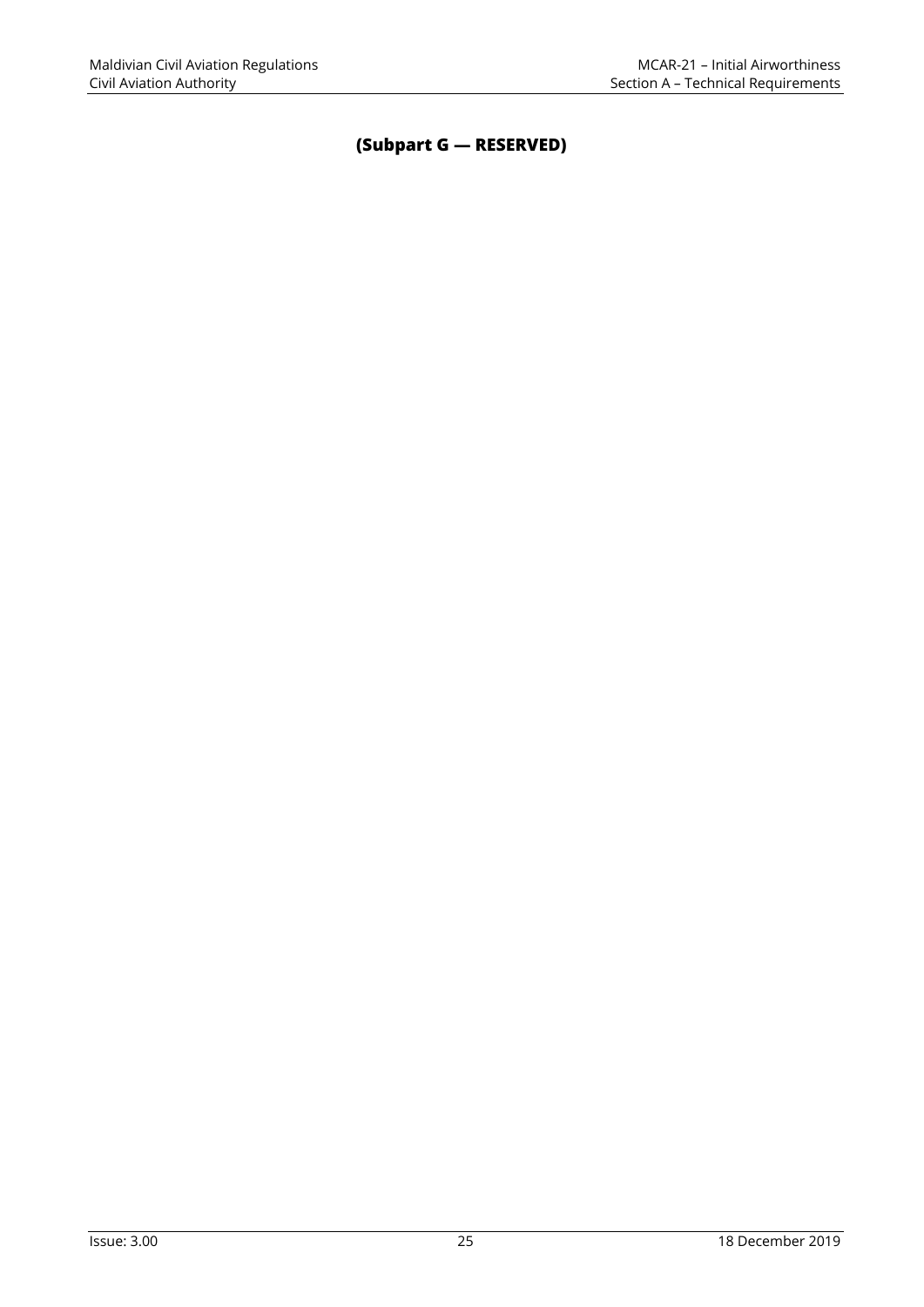# **Subpart H — CERTIFICATES OF AIRWORTHINESS**

#### **MCAR-21.A.171 Scope**

This Subpart establishes the procedure for issuing airworthiness certificates.

# **MCAR-21.A.172 Eligibility**

Any natural or legal person under whose name an aircraft is registered or will be registered in the Maldives ('State of registry'), or its representative, shall be eligible as an applicant for an airworthiness certificate for that aircraft under this Subpart.

#### **MCAR-21.A.173 Classification**

Certificates of airworthiness shall be issued to aircraft which conform to a type acceptance certificate that has been issued in accordance with this Regulation.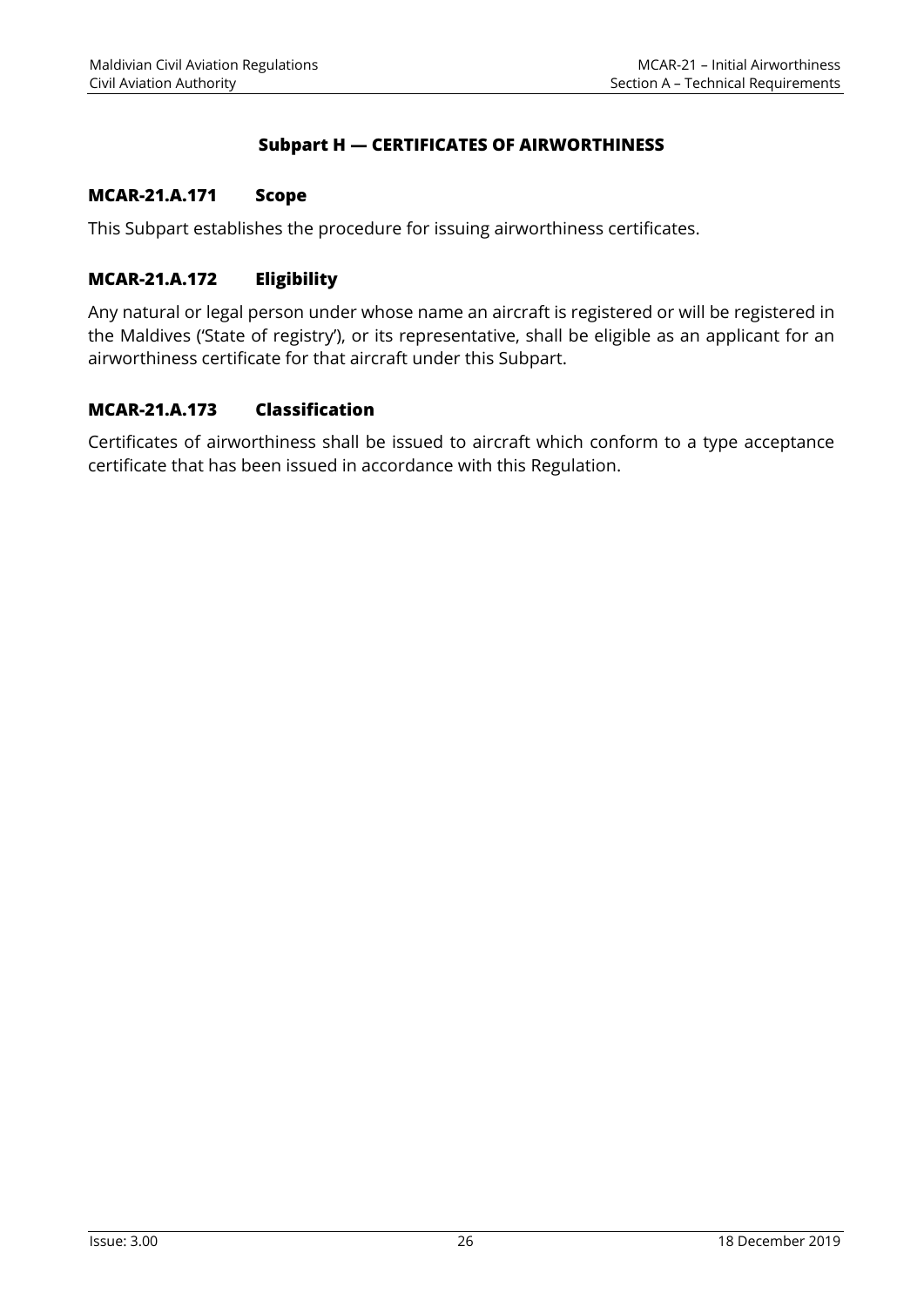# **MCAR-21.A.174 Application**

- (a) Pursuant to MCAR-21.A.172, an application for an airworthiness certificate shall be made in a form and manner established by the CAA.
- (b) Each application for a certificate of airworthiness shall include:
	- 1. the class of airworthiness certificate applied for;
	- 2. with regard to new aircraft:
		- (i) A statement of conformity

— issued by the production organisation;

- (ii) A weight and balance report with a loading schedule;
- (iii) The flight manual, when required by the applicable certification specifications for the particular aircraft.
- 3. with regard to used aircraft:
	- (i) a statement by the national aviation authority of the State where the aircraft is, or was, registered, reflecting the airworthiness status of the aircraft on its register at time of transfer;
	- (ii) a weight and balance report with a loading schedule;
	- (iii) the flight manual when such material is required by the applicable airworthiness code for the particular aircraft;
	- (iv) historical records to establish the production, modification, and maintenance standard of the aircraft;
	- (v) a recommendation for the issuance of a certificate of airworthiness and an airworthiness review certificate following an airworthiness review in accordance with MCAR-M.
- (c) Unless otherwise agreed, the statements referred to in subparagraphs (b)(2)(i) and (b)(3) shall be issued no more than 60 days before presentation of the aircraft to the CAA.

#### **AMC 21.A.174(b)2(i) Application**

A statement of conformity confirms that that the product, part or appliance conforms to the approved design data and is in condition for safe operation. Typical statements of conformity are:

(i) EASA Form 52 issued for complete aircraft by EASA approved production organisations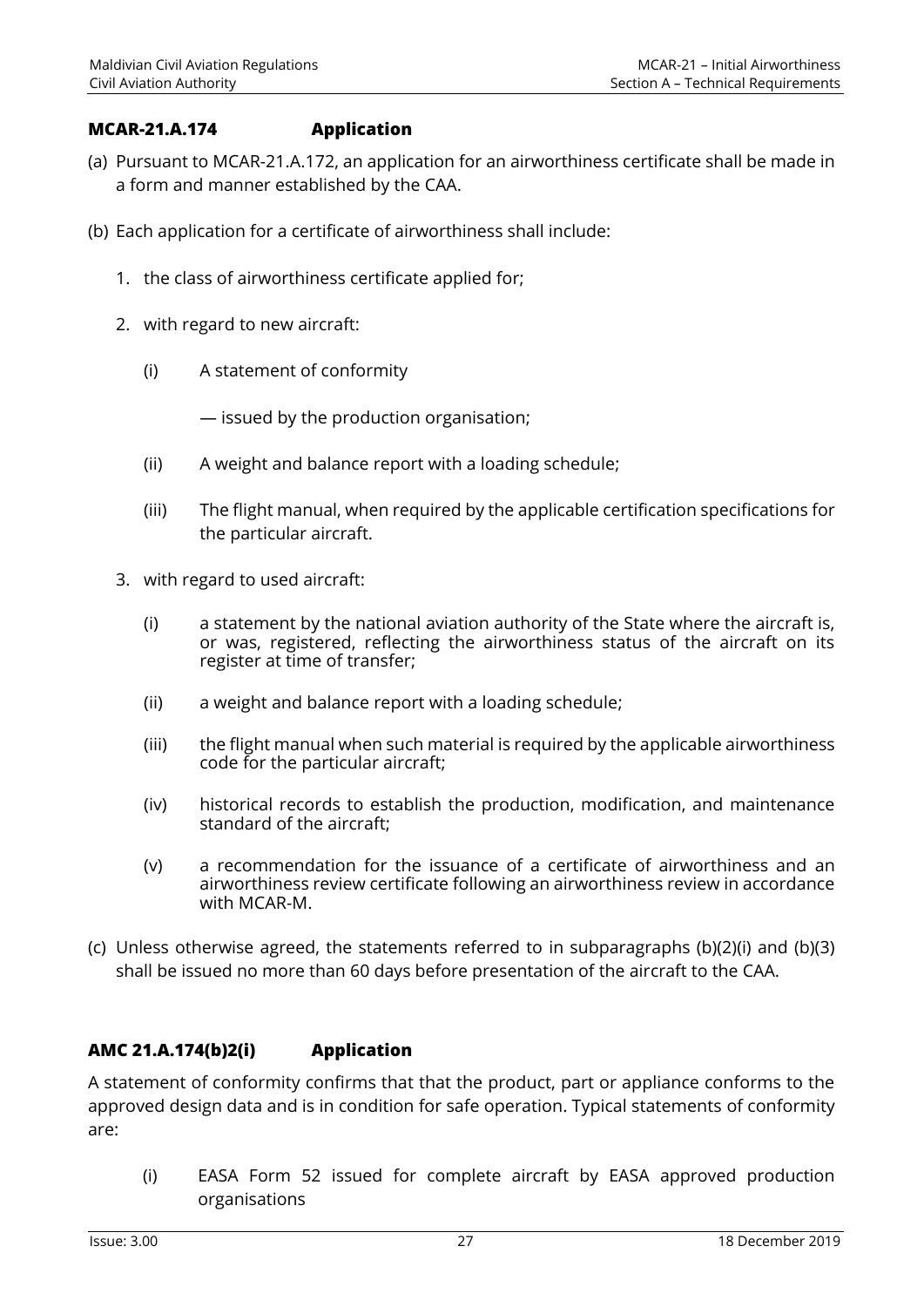- (ii) FAA Form 8130-9 (previously Form 317) issued for complete aircraft in USA
- (iii) CASA Form 724 in Australia

#### **AMC 21.A.174(b)3(i) Application**

A statement reflecting the airworthiness state can be:

- (i) An Airworthiness Review Certificate (ARC) issued under European Commission Regulation (EU) 2018/1142 (Part M)
- (ii) An Export Certificate of Airworthiness issued within 60 days preceding the date of receipt of the application by the CAA
- (iii) A current domestic Certificate of Airworthiness issued or renewed less than twelve months prior to the date of receipt of the application by the CAA
- (iv) A current domestic Certificate of Airworthiness issued or renewed more than twelve months prior to the date of receipt of the application by the CAA and a statement from the exporting authority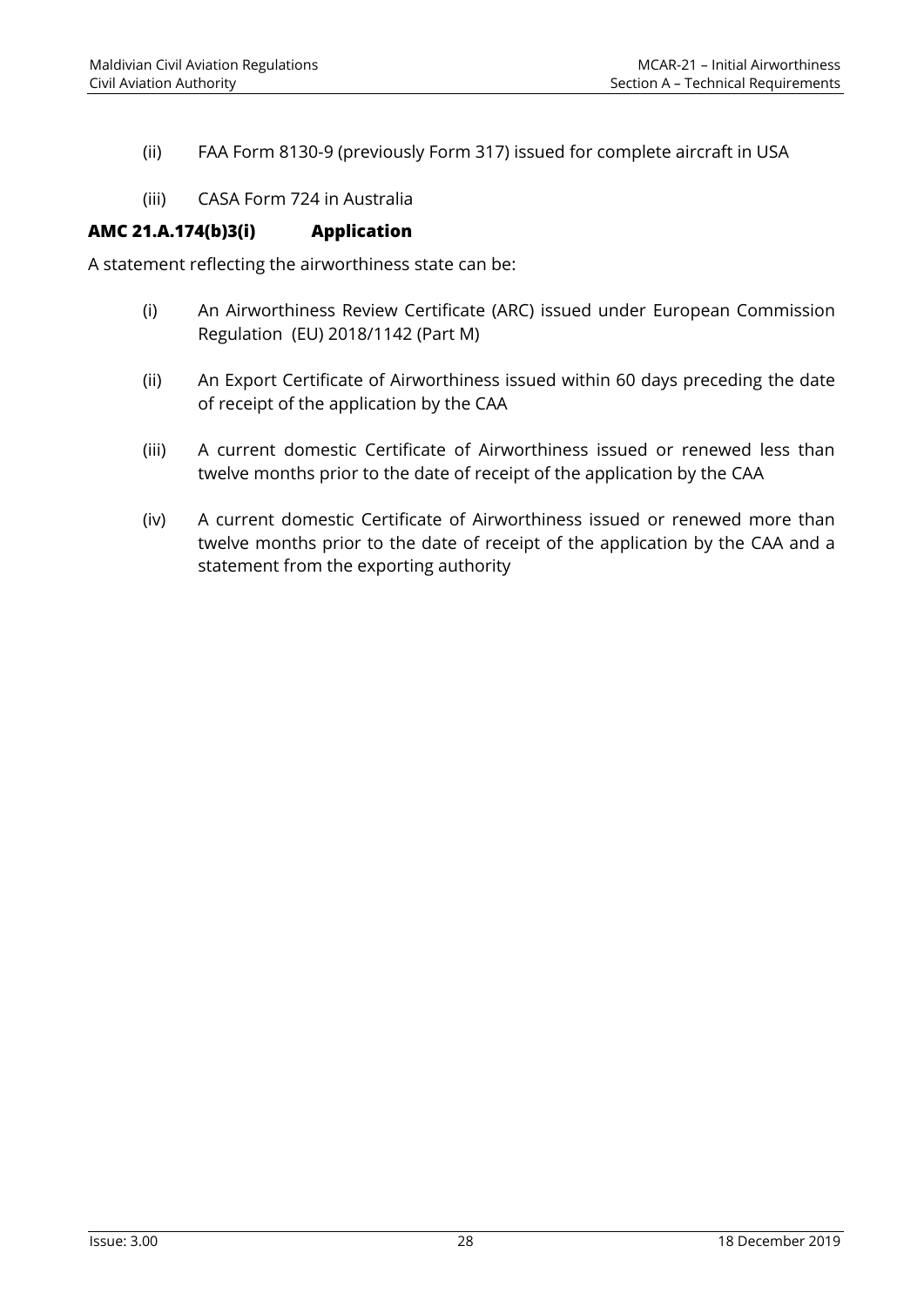# **MCAR-21.A.175 Language**

The manuals, placards, listings, and instrument markings and other necessary information required by applicable certification specifications/airworthiness code shall be presented in English and where applicable in Dhivehi.

#### **MCAR-21.A.177 Amendment or modification**

An airworthiness certificate may be amended or modified only by CAA.

#### **(MCAR-21.A.179 Reserved)**

#### **MCAR-21.A.180 Inspections**

The holder of the airworthiness certificate shall provide access to the aircraft for which that airworthiness certificate has been issued upon request by CAA.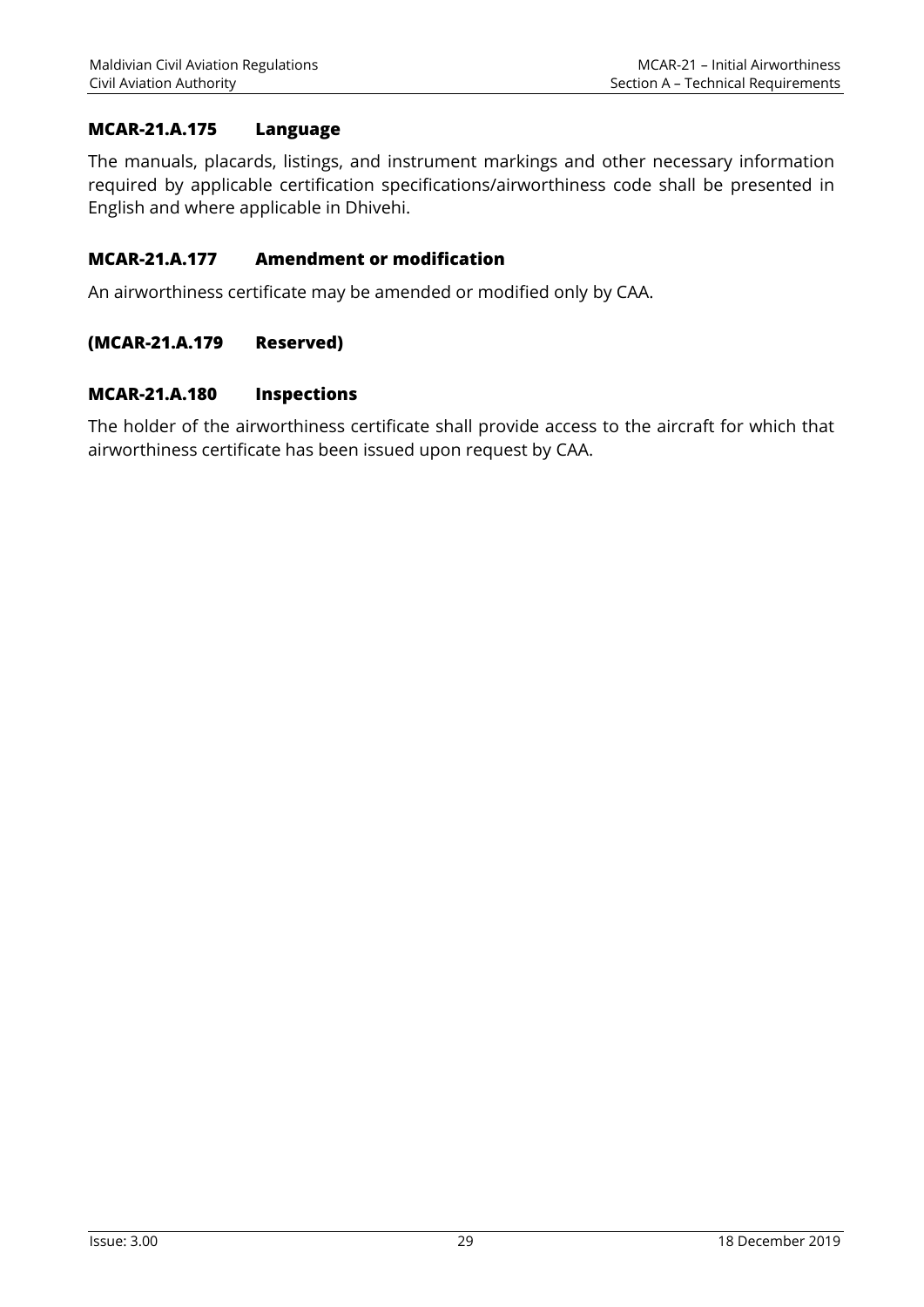#### **MCAR-21.A.181 Duration and continued validity**

- (a) An airworthiness certificate shall be issued for an unlimited duration. It shall remain valid subject to:
	- 1. compliance with the applicable type-design and continuing airworthiness requirements;
	- 2. the aircraft remaining on the Maldivian civil aircraft register;
	- 3. the type acceptance certificate under which it is issued not being previously invalidated under MCAR 21.A.16; and
	- 4. the certificate not being surrendered or revoked by the CAA.
- (b) Upon surrender or revocation, the certificate shall be returned to the CAA.

#### **MCAR-21.A.182 Aircraft identification**

Each applicant for an airworthiness certificate under this Subpart shall demonstrate that its aircraft is identified in accordance with Subpart Q.

#### **MCAR-21.A.185 Training**

- (a) Each applicant for an airworthiness certificate for the first aircraft of the type registered under the applicant's name, shall provide maintenance and flight crew type training to a CAA Inspector.
- (b) Each holder of a valid airworthiness certificate for a type accepted aircraft shall provide maintenance and flight crew recurrent training on that type to a CAA Inspector.
- (c) Each holder of a valid airworthiness certificate for a type accepted aircraft shall provide:
	- 1. A minimum of one flight duty period per week to a CAA Inspector; and
	- 2. A minimum of one day maintenance experience per week to a CAA Inspector.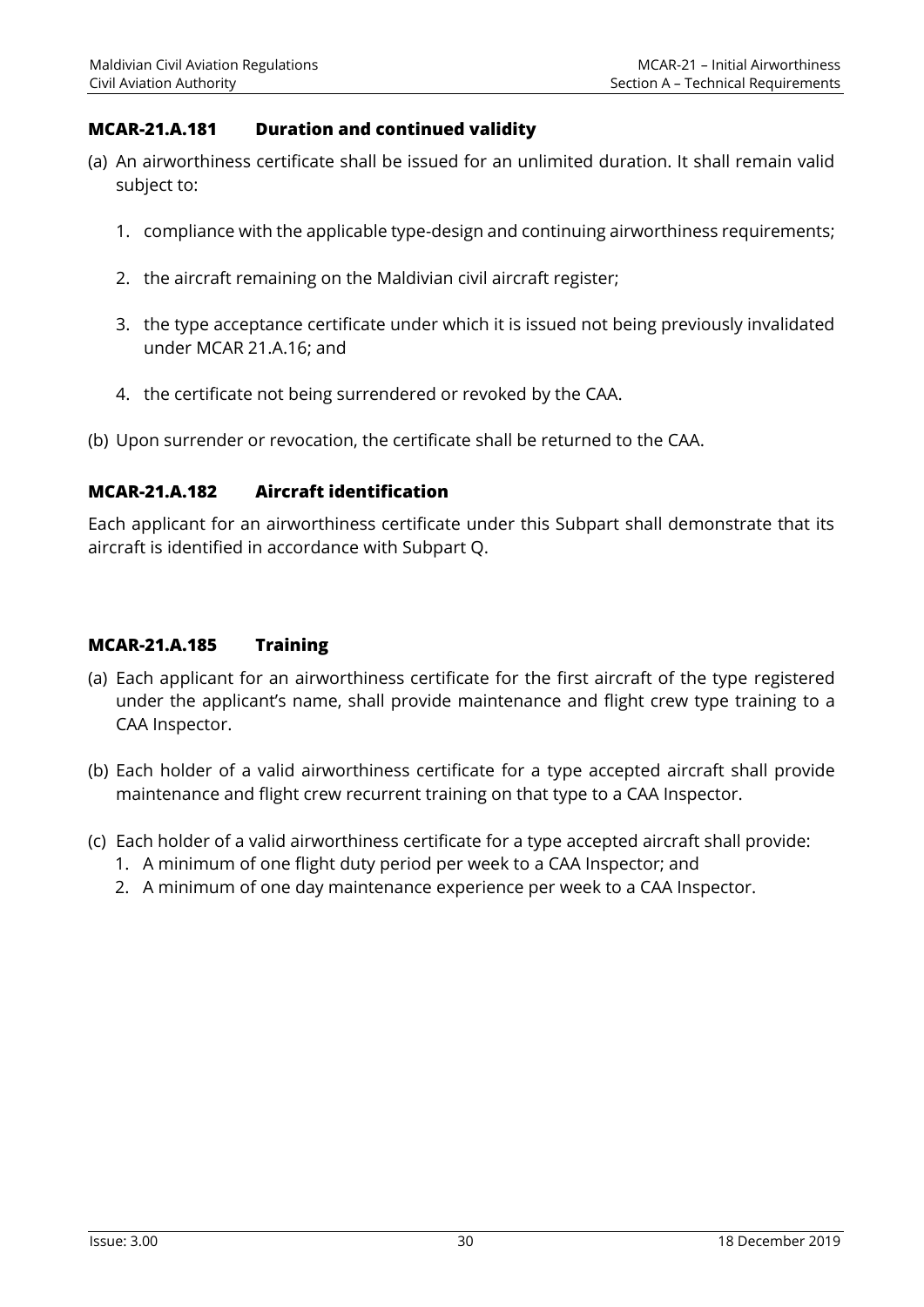# **Subpart I — NOISE CERTIFICATES**

#### **MCAR-21.A.201 Scope**

This Subpart establishes the procedure for issuing noise certificates.

# **MCAR-21.A.203 Eligibility**

Any natural or legal person under whose name an aircraft is registered or will be registered in the Maldives (State of registry), or its representative, shall be eligible as an applicant for a noise certificate for that aircraft under this Subpart.

#### **MCAR-21.A.204 Application**

- (a) Pursuant to MCAR-21.A.203, an application for a noise certificate shall be made in a form and manner established by the CAA.
- (b) Each application shall include:
	- 1. with regard to new aircraft:
		- (i) A statement of conformity:
			- issued by the production organisation; and
		- (ii) The noise information determined in accordance with the applicable noise requirements.
	- 2. with regard to used aircraft:
		- (i) The noise information determined in accordance with the applicable noise requirements; and
		- (ii) Historical records to establish the production, modification, and maintenance standard of the aircraft.
- (c) Unless otherwise agreed, the statements referred to in subparagraph (b)(1) shall be issued no more than 60 days before presentation of the aircraft to the CAA.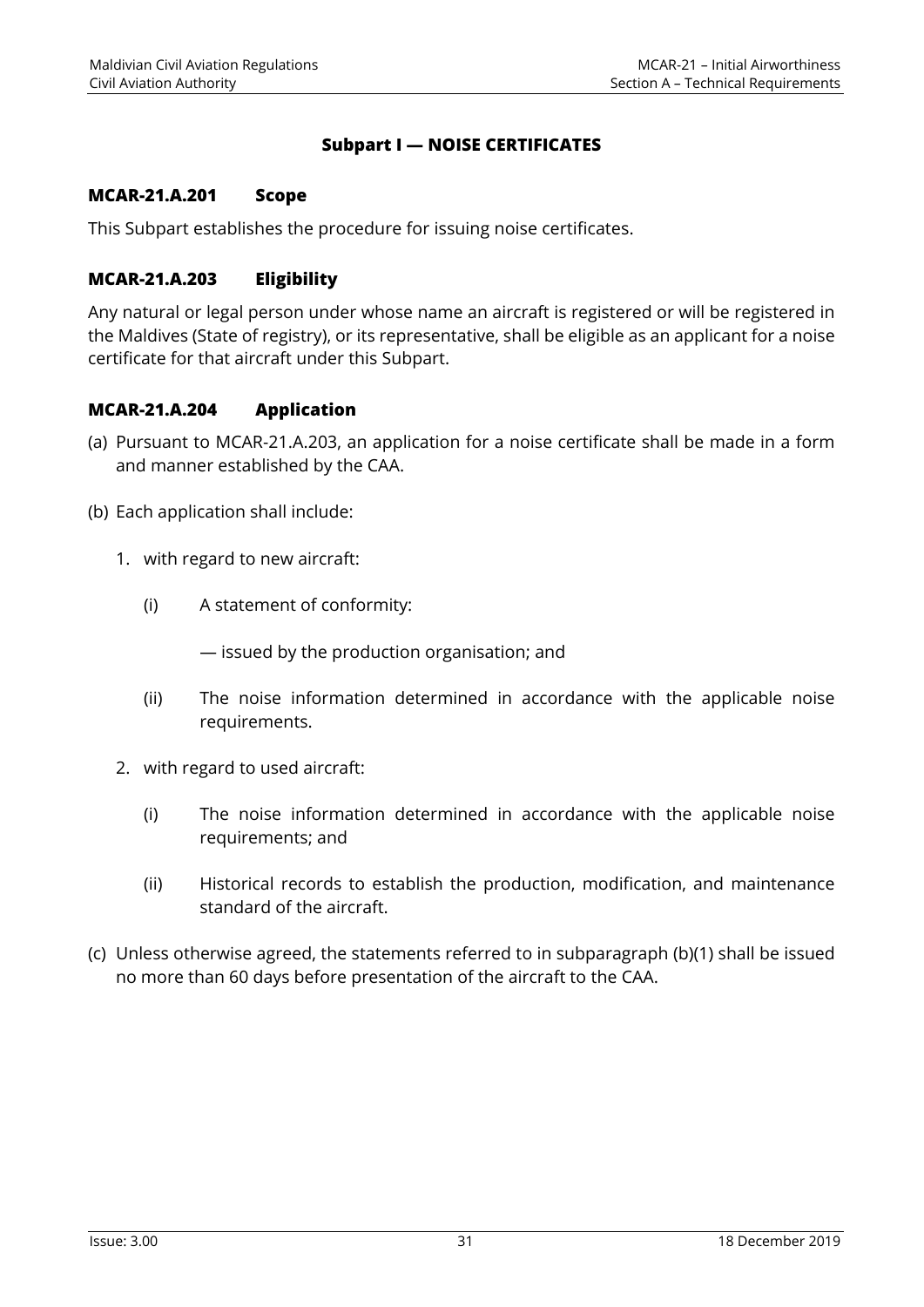#### **MCAR-21.A.207 Amendment or modification**

A noise certificate may be amended or modified only by the CAA.

#### **(MCAR-21.A.209 Reserved)**

#### **MCAR-21.A.210 Inspections**

The holder of the noise certificate shall provide access to the aircraft for which that noise certificate has been issued upon request by the CAA for inspection.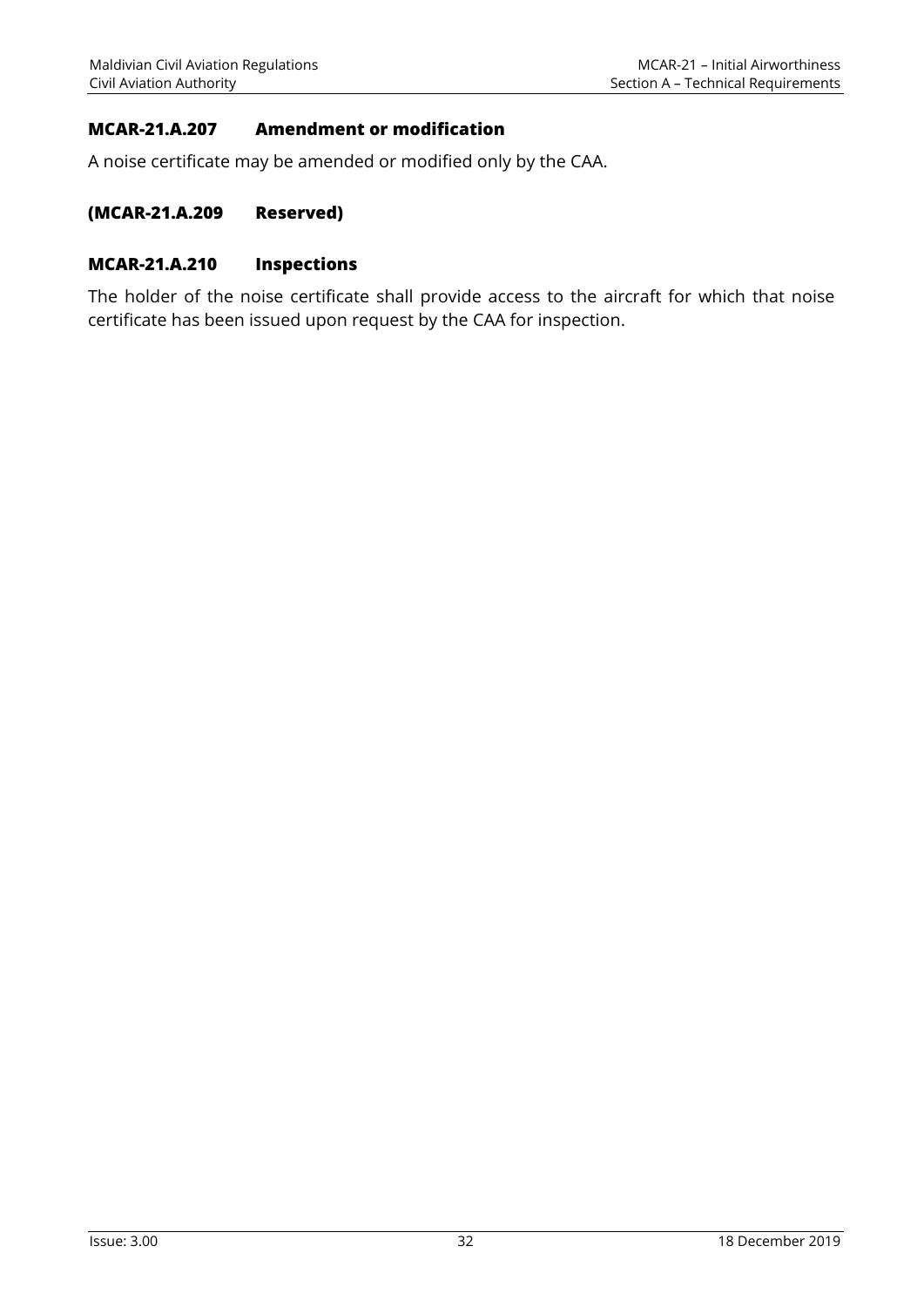# **MCAR-21.A.211 Duration and continued validity**

- (a) A noise certificate shall be issued for an unlimited duration. It shall remain valid subject to:
	- 1. compliance with the applicable type-design, environmental protection and continuing airworthiness requirements;
	- 2. the aircraft remaining on the Maldivian civil aircraft register;
	- 3. the type acceptance certificate under which it is issued not being previously invalidated under MCAR 21.A.16; and
	- 4. the certificate not being surrendered or revoked by the CAA.
- (b) Upon surrender or revocation, the certificate shall be returned to the CAA.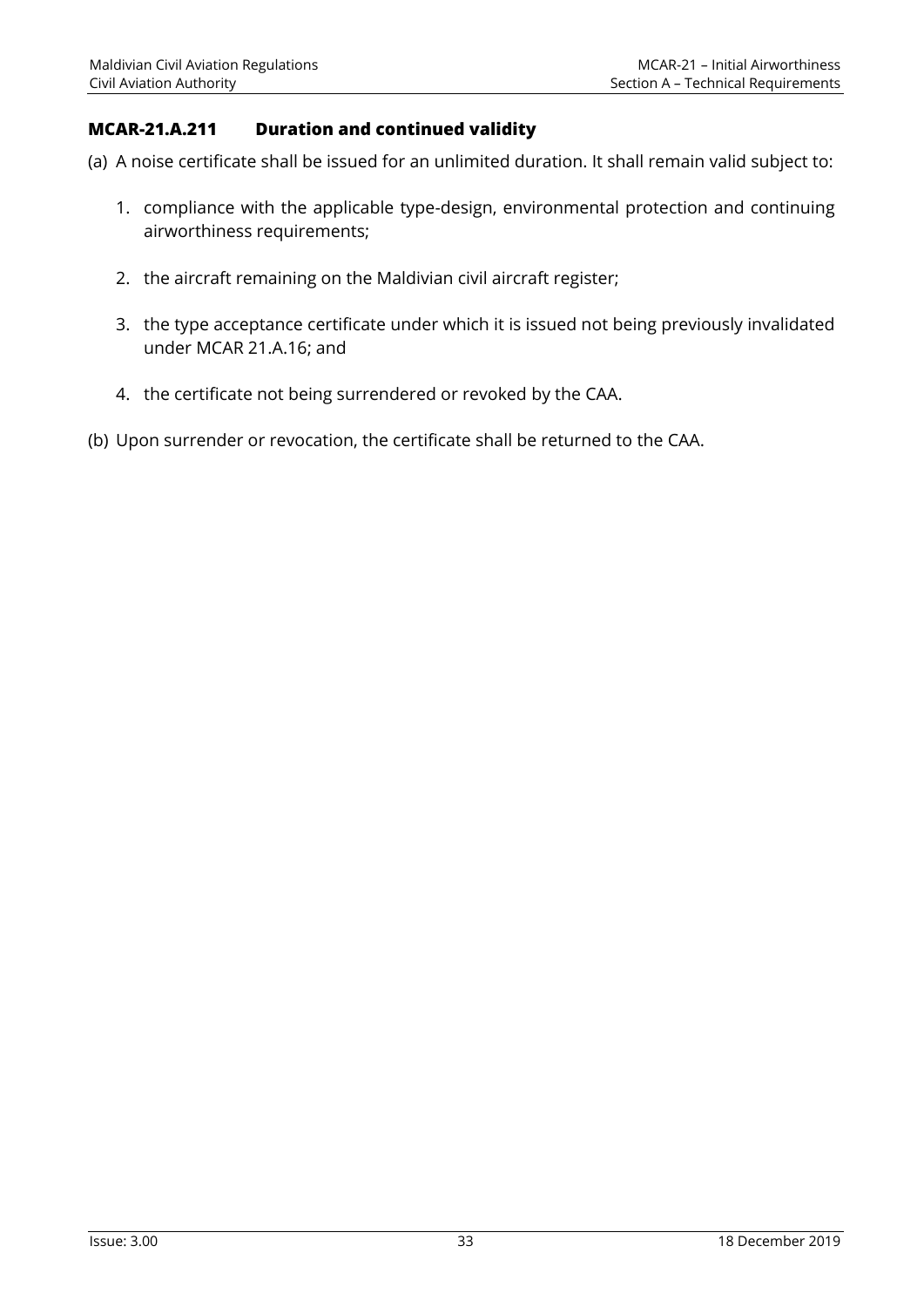# **Subpart J — DESIGN ORGANISATION APPROVAL**

#### **MCAR-21.A.231 Scope**

- (a) The CAA does not issue design organisation approvals.
- (b) This Subpart establishes the procedure for the acceptance of design organisation approvals.

# **MCAR 21.A.232 Acceptability of foreign design organisations**

The following foreign design organisation approvals may be accepted by the CAA:

- (a) a design organisation approval issued by EASA
- (b) a design organisation approval accepted by EASA
- (c) a design organisation approval issued by an ICAO Contracting State in compliance with Annexes 8 and 16 to the Convention on International Civil Aviation.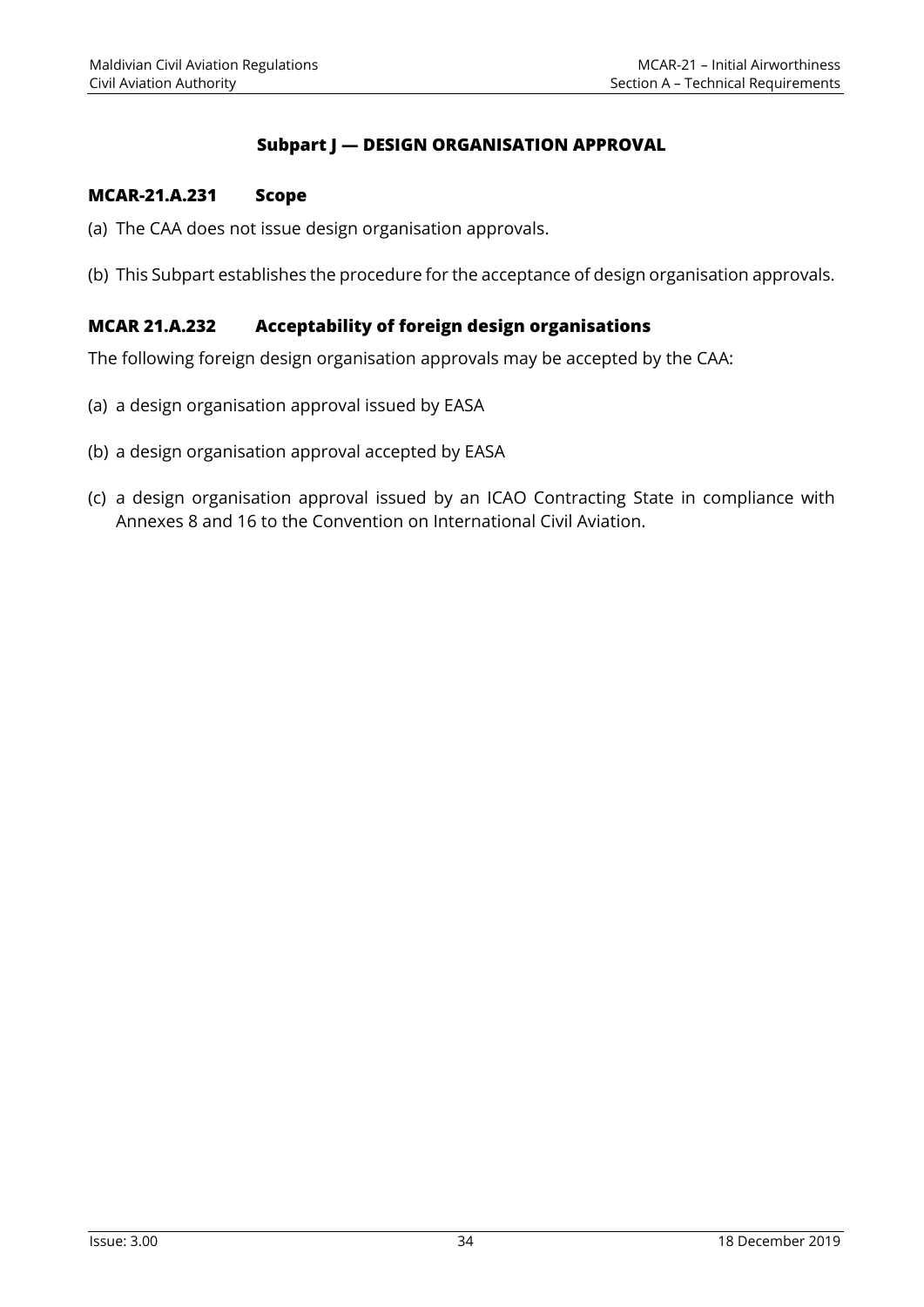# **Subpart K — PARTS AND APPLIANCES**

#### **MCAR-21.A.301 Scope**

This Subpart establishes the procedure relating to the approval of parts and appliances.

# **MCAR-21.A.303 Acceptability of parts and appliances**

The acceptance of parts and appliances to be installed in a type-certificated product shall meet the following requirements:

- (a) compliance with applicable requirements in conjunction with the type-certification procedures for the product in which it is to be installed; or
- (b) compliance with Subpart O; or
- (c) in the case of standard parts, in accordance with officially recognised Standards.

# **AMC 21.A.303(c) Standard Parts**

- 1. In this context a part is considered as a 'standard part' where it is designated as such by the design approval holder responsible for the product, part or appliance, in which the part is intended to be used. In order to be considered a 'standard part', all design, manufacturing, inspection data and marking requirements necessary to demonstrate conformity of that part should be in the public domain and published or established as part of officially recognised Standards, or
- 2. For sailplanes and powered sailplanes, where it is a non-required instrument and/or equipment certified under the provision of CS 22.1301(b) or equivalent, if that instrument or equipment, when installed, functioning, functioning improperly or not functioning at all, does not in itself, or by its effect upon the sailplane and its operation, constitute a safety hazard.

'Required' in the term 'non-required' as used above means required by the applicable certification specifications (CS 22.1303, 22.1305 and 22.1307 or equivalent) or required by the relevant operating regulations and the applicable Rules of the Air or as required by Air Traffic Management (e.g. a transponder in certain controlled airspace).

Examples of equipment which can be considered standard parts are electrical variometers, bank/slip indicators ball type, total energy probes, capacity bottles (for variometers), final glide calculators, navigation computers, data logger / barograph / turnpoint camera, bug-wipers and anti-collision systems.

Equipment which must be approved in accordance to the certification specifications shall comply with the applicable TSO or equivalent and is not considered a standard part (e.g. oxygen equipment).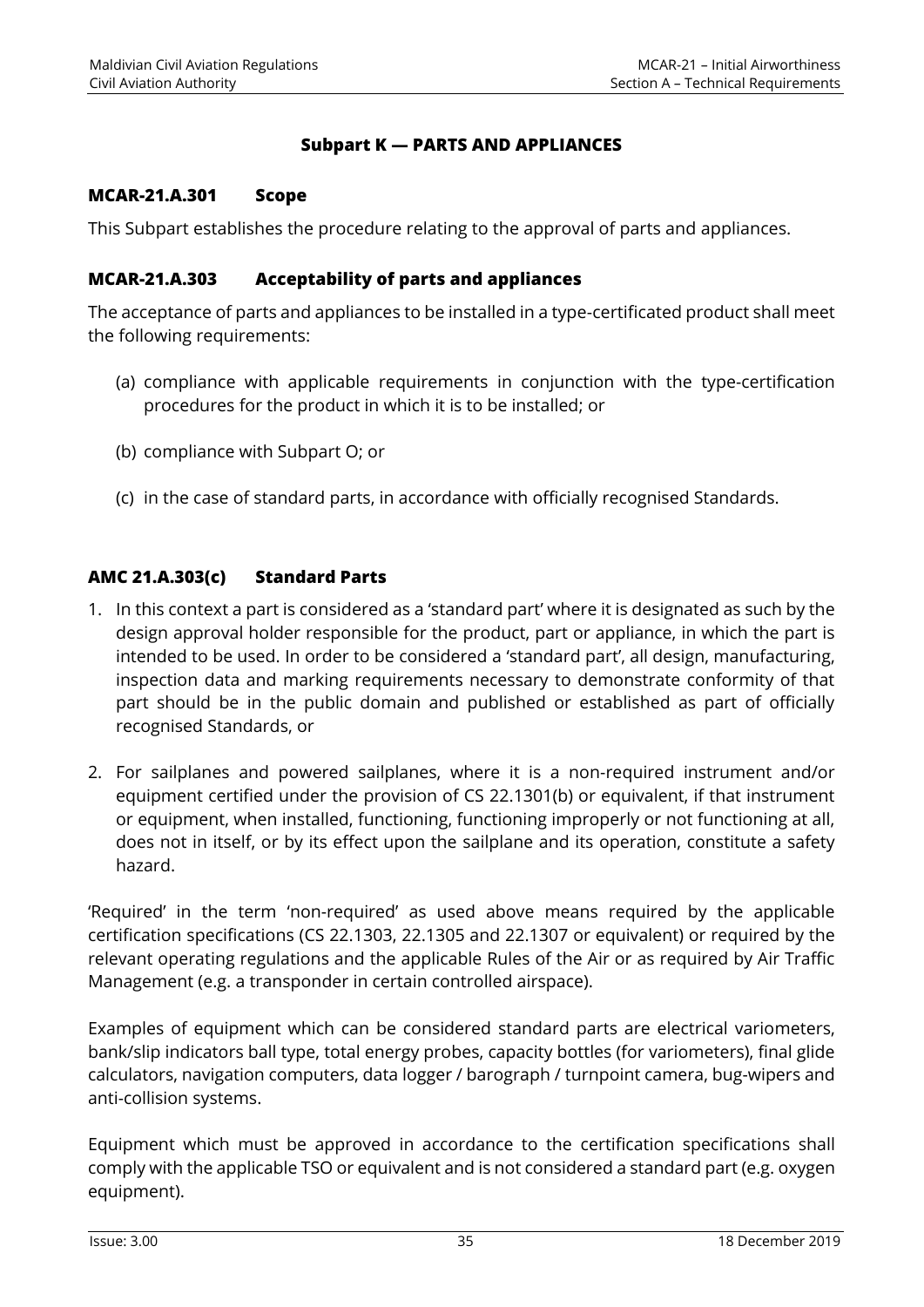# **GM 21.A.303(c) Officially recognised Standards**

In this context "officially recognised Standards" means:

- 1. Those standards established or published by an official body whether having legal personality or not, which are widely recognised by the air transport sector as constituting good practice; or
- 2. The standard used by the manufacturer of the equipment as mentioned in paragraph 2 of AMC 21.A.303(c).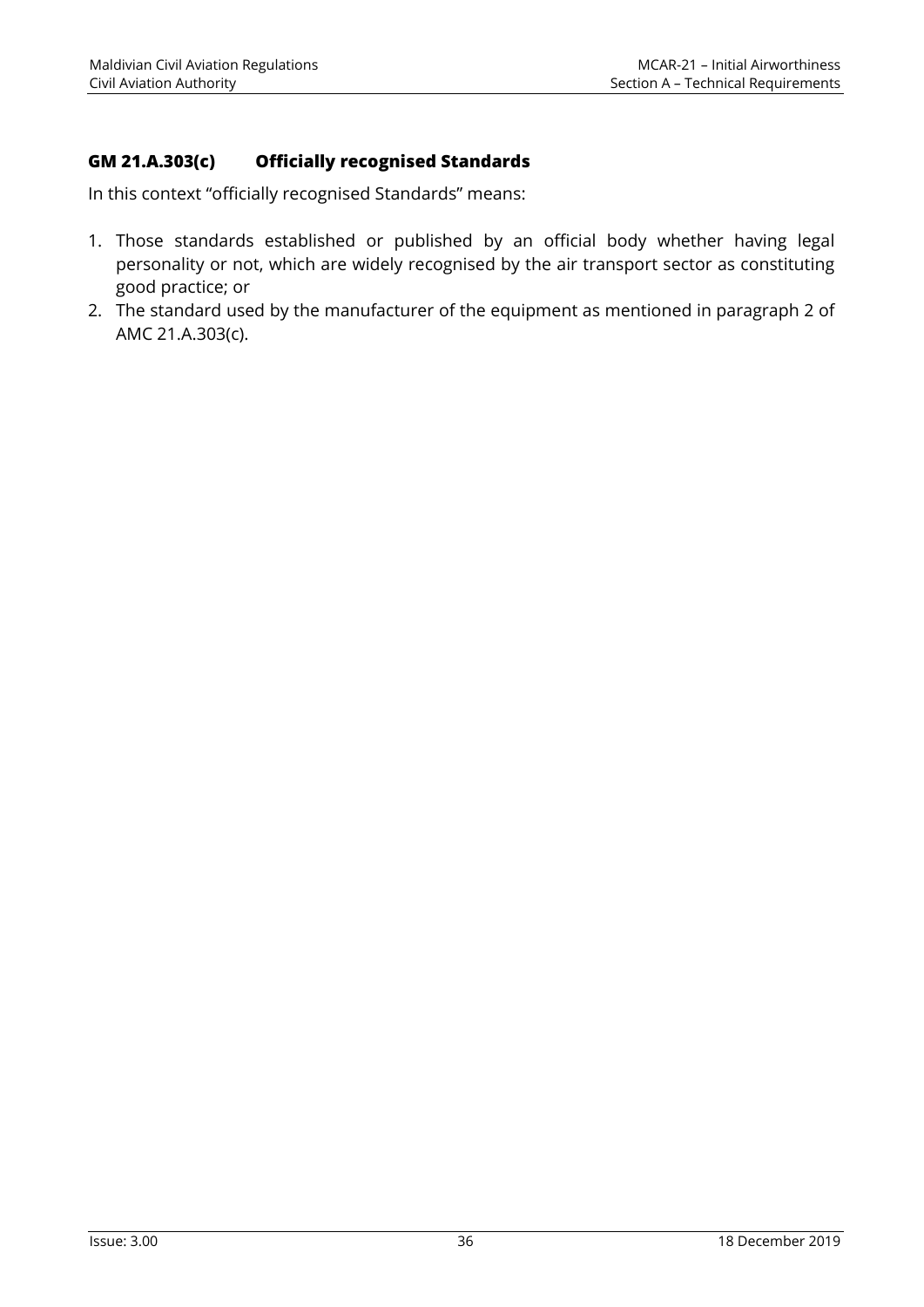# **(MCAR-21.A.305 Reserved)**

#### **MCAR-21.A.307 Release of parts and appliances for installation**

A part or appliance shall be eligible for installation in a type accepted product when it is in a condition for safe operation, and it is:

- (a) accompanied by an authorised release certificate (CAA Form 1 or equivalent), certifying that the item was manufactured in conformity to approved design data and is marked in accordance with Subpart Q; or
- (b) a standard part: or
- (c) in the case of ELA1 or ELA2 aircraft, a part or appliance that is:
	- 1. not life-limited, nor part of the primary structure, nor part of the flight controls;
	- 2. manufactured in conformity to applicable design;
	- 3. marked in accordance with Subpart Q;
	- 4. identified for installation in the specific aircraft;
	- 5. to be installed in an aircraft for which the owner has verified compliance with the conditions 1 through 4 and has accepted responsibility for this compliance.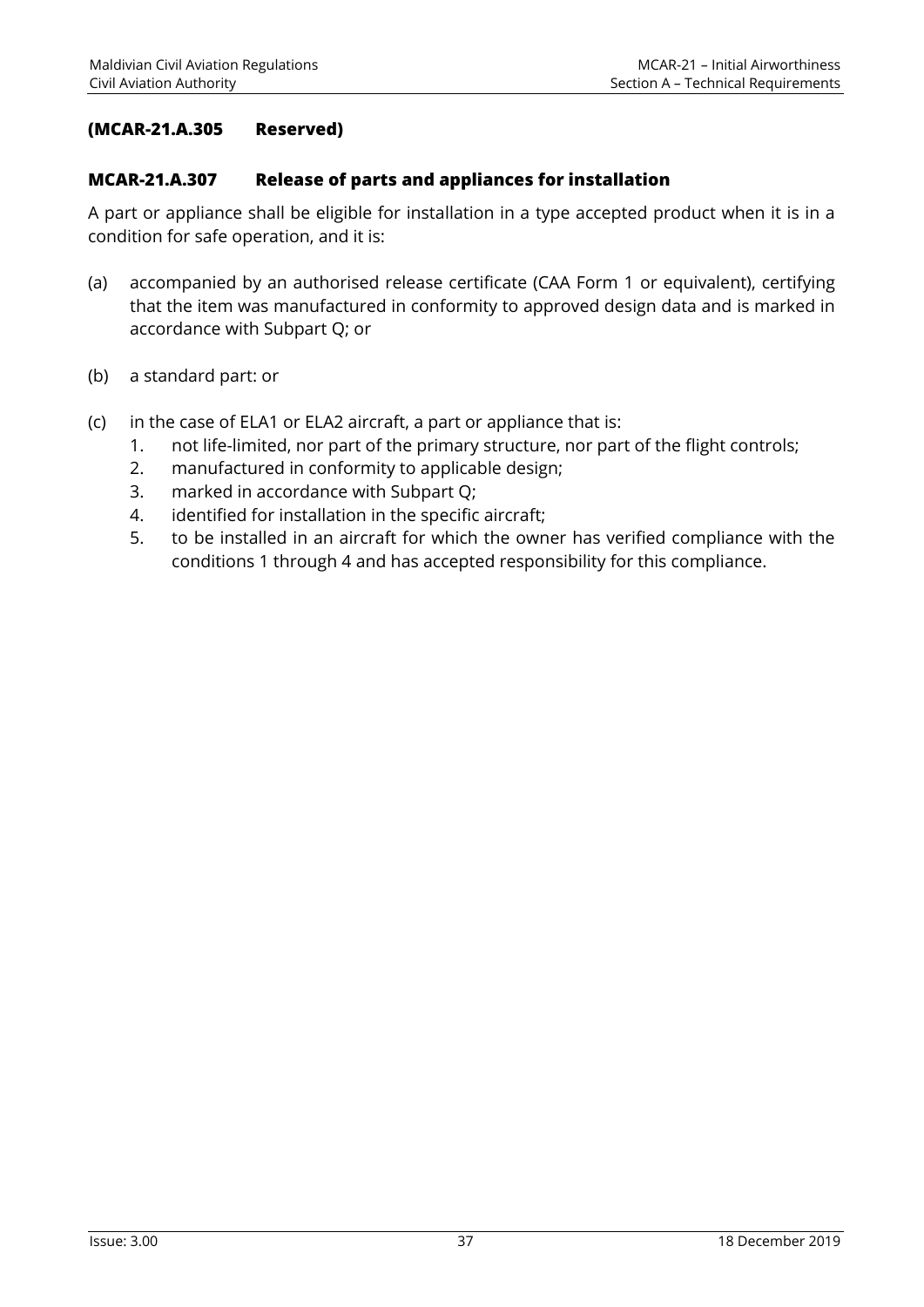# **(Subpart L — RESERVED)**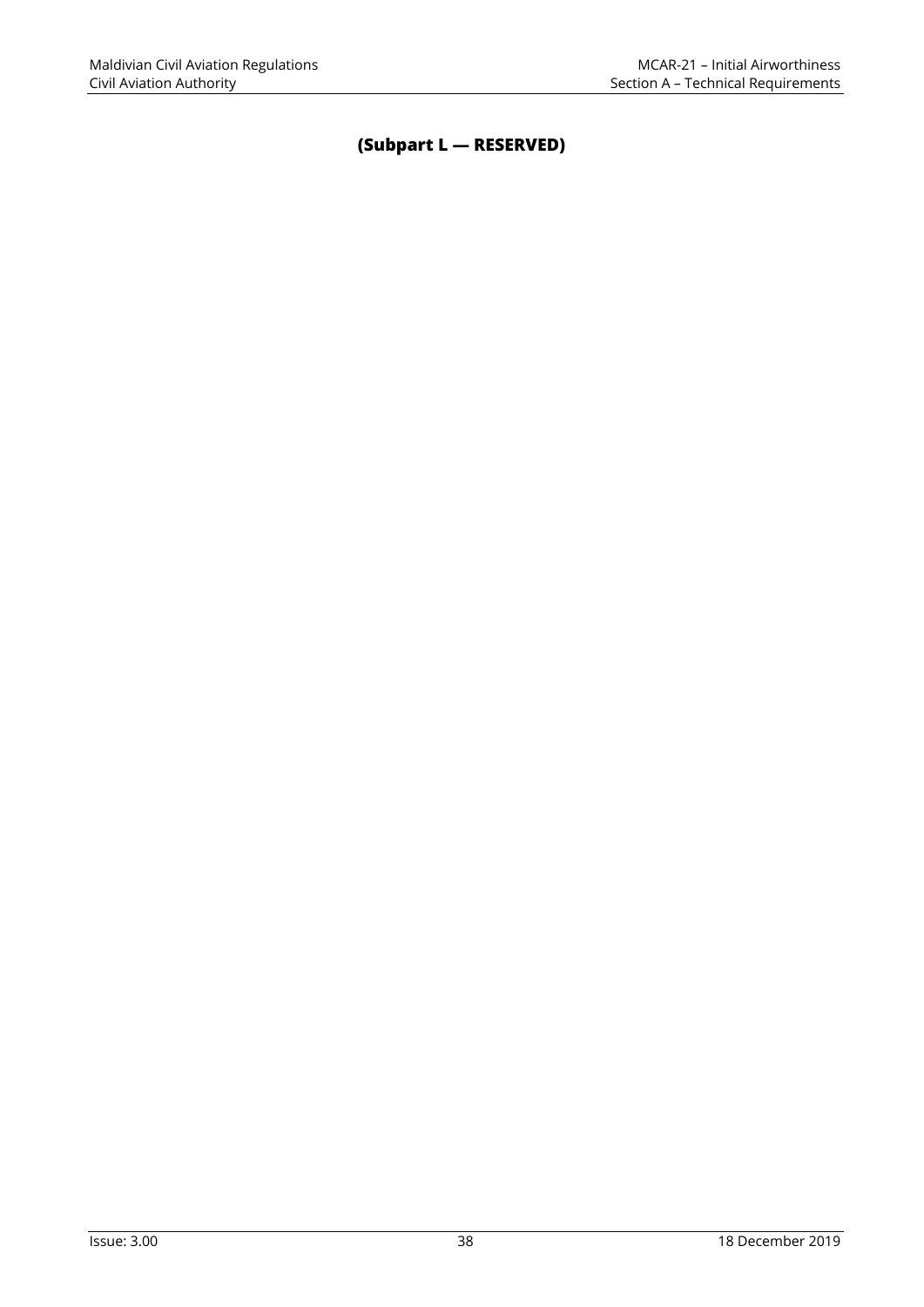# **Subpart M — REPAIRS**

#### **MCAR-21.A.431A Scope**

- (a) This Subpart establishes the procedure for the approval of repair design.
- (b) This Subpart defines standard repairs that are not subject to an approval process under this Subpart.
- (c) A 'repair' means elimination of damage and/or restoration to an airworthy condition following initial release into service by the manufacturer of any product, part or appliance.
- (d) Elimination of damage by replacement of parts or appliances without the necessity for design activity shall be considered as a maintenance task and shall therefore require no approval under this Regulation.
- (e) A repair to a European TSO (ETSO) article other than an Auxiliary Power Unit (APU) shall be treated as a change to the ETSO design and shall be processed in accordance with Subpart O.

#### **GM 21.A.431A(a) Scope**

Manuals and other instructions for continued airworthiness (such as the Manufacturers Structural Repair Manual, Maintenance Manuals and Engine Manuals provided by the holder of the type-certificate, supplemental type-certificate, or APU TSO authorisation as applicable) for operators, contain useful information for the development and approval of repairs.

When these data are explicitly identified as approved, they may be used by operators without further approval to cope with anticipated in-service problems arising from normal usage provided that they are used strictly for the purpose for which they have been developed.

Approved data is data which is approved either by the state of design/CAA, or by an appropriately approved design organisation.

Flowchart 1 to GM 21.A.431(a)addresses the procedures that should be followed for approval of a repair.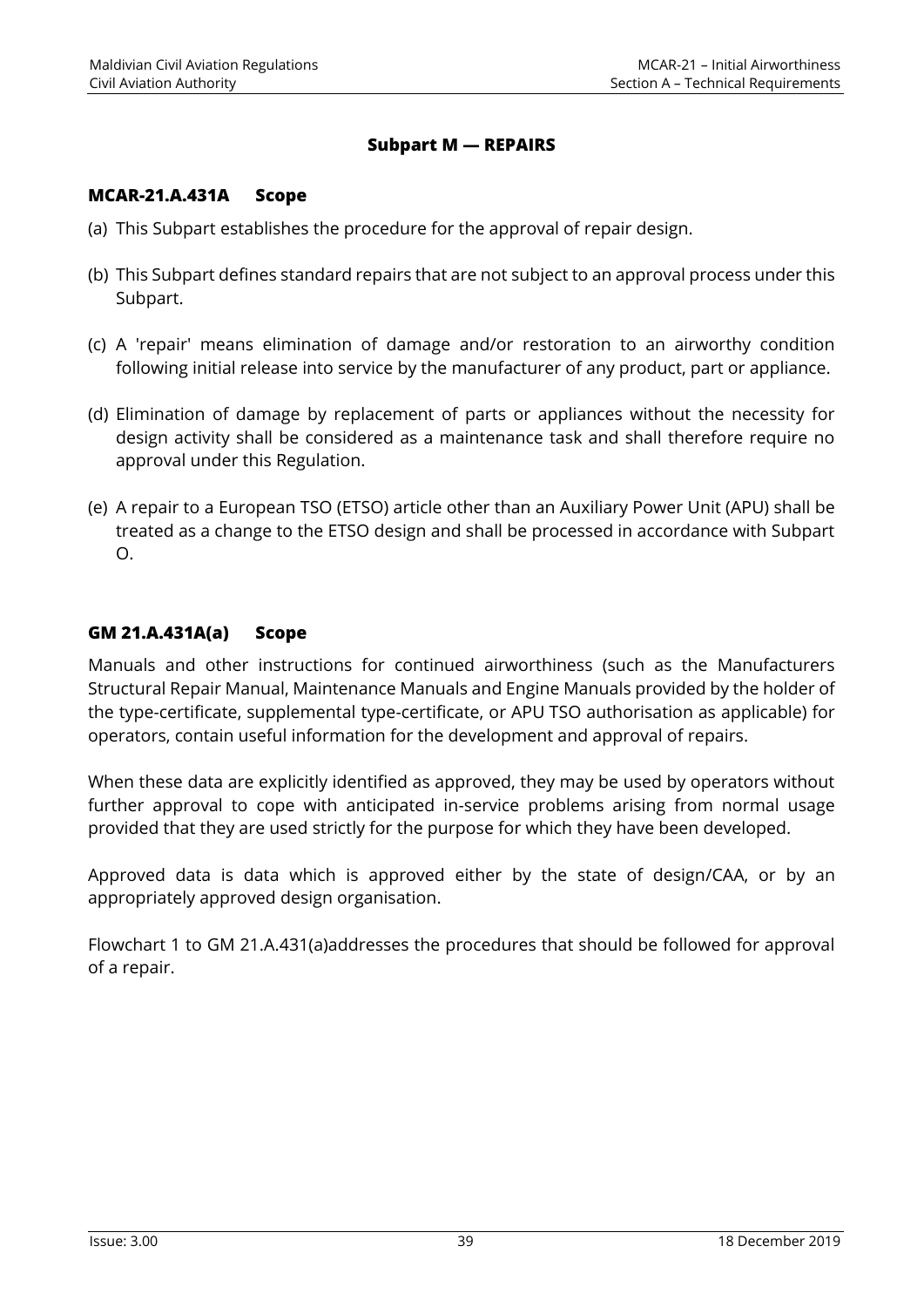#### **Flowchart 1 to GM 21.A.431(a) – Repair approval procedure**

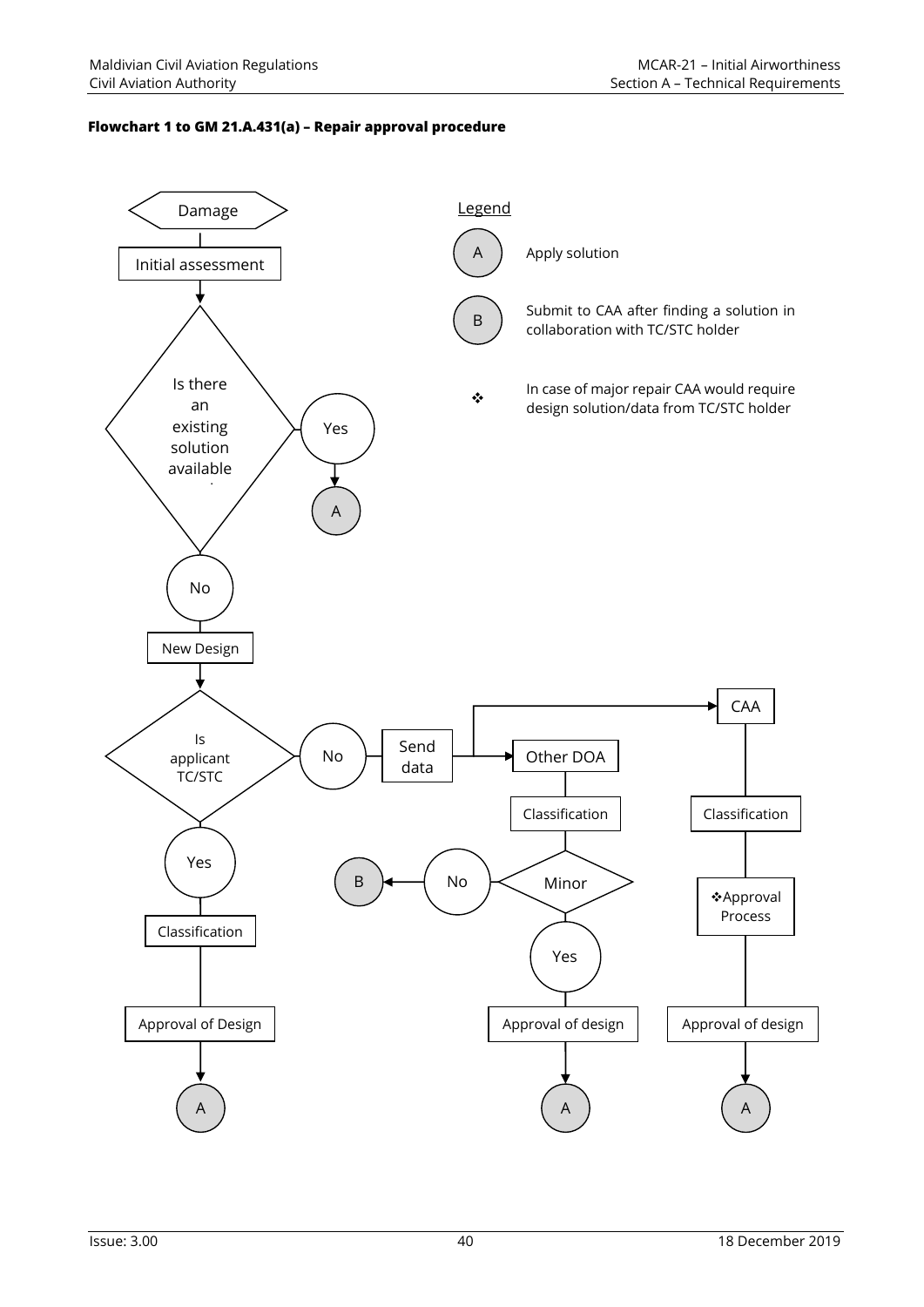# **GM 21.A.431A(e) Repairs to ETSO articles other than an APU**

A repair to an ETSO article other than an APU can be either be seen:

- 1. In the context of an ETSO authorisation, i.e., when an article as such is specifically approved under Subpart O, with dedicated rules that give specific rights and obligations to the designer of the article, irrespective of any product type design or change to the type design. For a repair to such an article, irrespective of installation on any aircraft, Subpart O should be followed; or
- 2. When an airline or a maintenance organisation is designing a new repair (based on data not published in the TC holder or Original Equipment Manufacturer documentation) on an article installed on an aircraft, such a repair can be considered as a repair to the product in which the article is installed, not to the article taken in isolation. Therefore Subpart M can be used for the approval of this repair, that will be identified as 'repair to product x affecting article y', but not 'repair to article y'.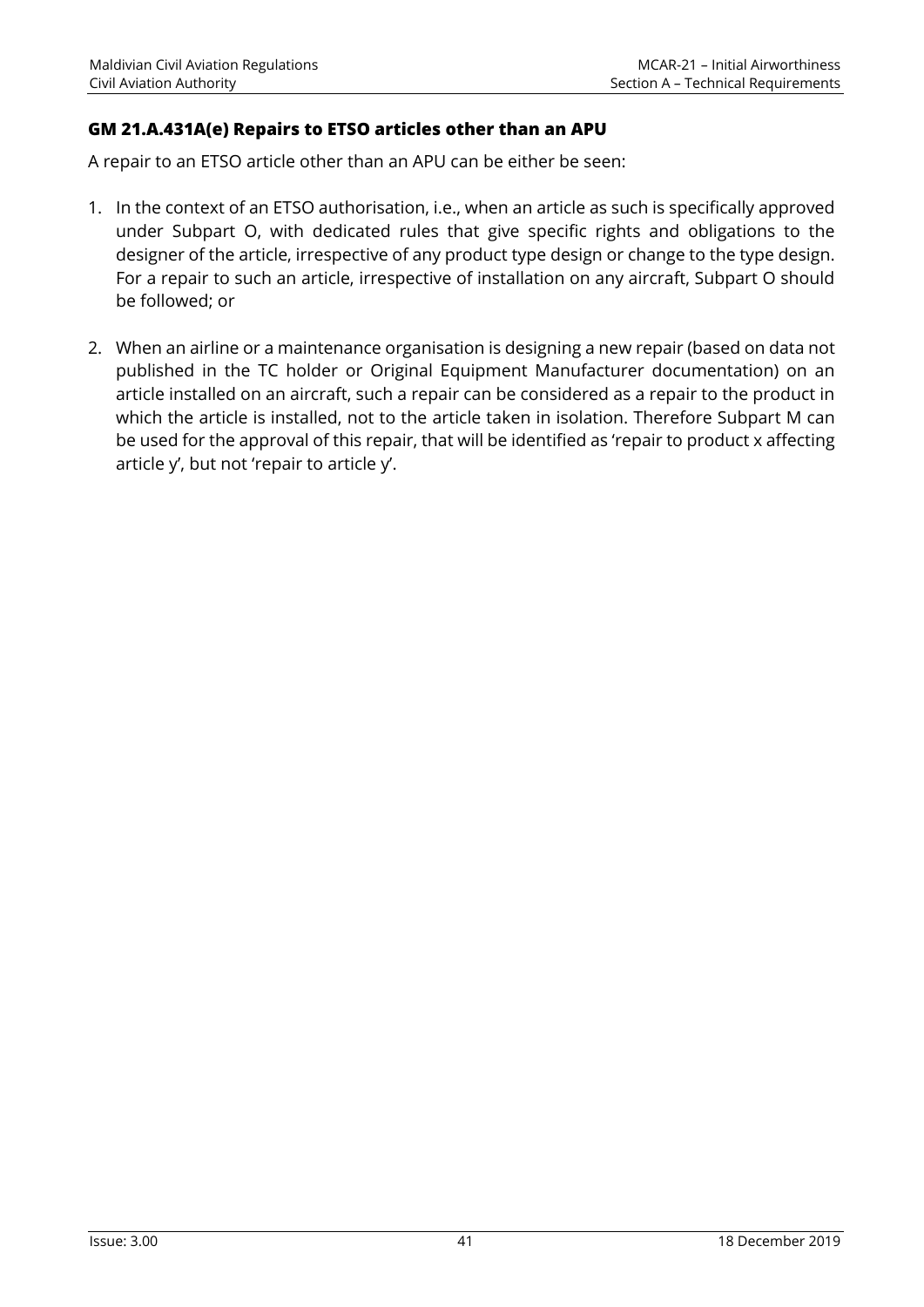#### **MCAR-21.A.431B Standard repairs**

- (a) Standard repairs are repairs:
	- (1) in relation to:
		- i. aeroplanes of 5 700 kg Maximum Take-Off Mass (MTOM) or less;
		- ii. rotorcraft of 3 175 kg MTOM or less;
		- iii. sailplanes and powered sailplanes, balloons and airships as defined in ELA1 or ELA2.
	- (2) that follow design data included in certification specifications accepted by the CAA, containing acceptable methods, techniques and practices for carrying out and identifying standard repairs , including the associated instructions for continuing airworthiness; and
	- (3) that are not in conflict with TC holders data.
- (b) Points 21.A.432A to 21.A.451 are not applicable to standard repairs.

#### **GM 21.A.431B Standard repairs – Certification Specifications**

EASA CS-STAN contains the certification specifications referred to in 21.A.431B(a)2. Guidance on the implementation of Standard Changes and Standard Repairs can be found in AMC M.A.801 of the AMC to MCAR-M.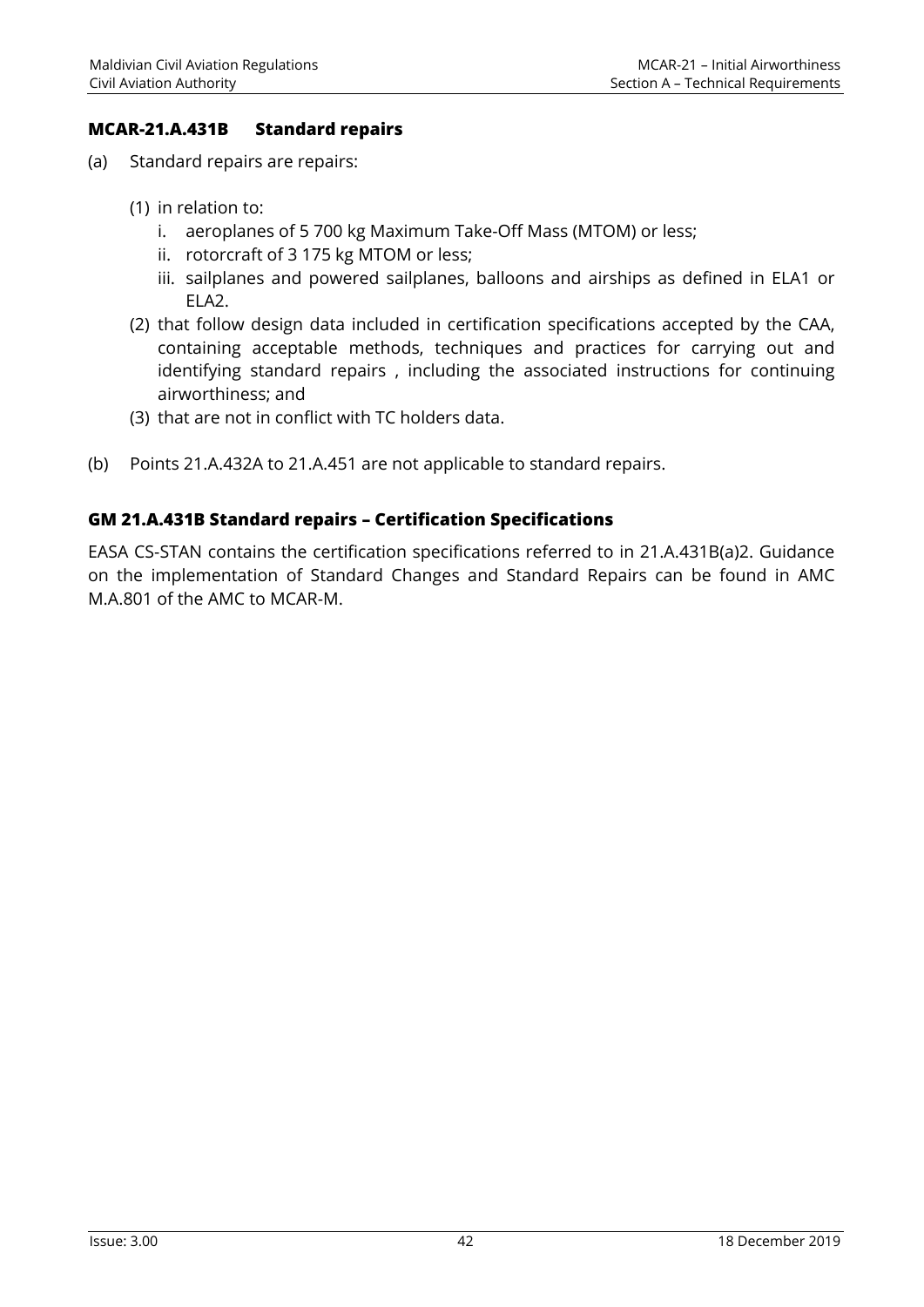# **MCAR-21.A.432A Eligibility**

Any natural or legal person shall be eligible to apply for approval of a repair design.

#### **MCAR-21.A.433 Repair design**

- (a) The applicant for approval of a repair design shall:
	- 1. Demonstrate compliance with the type-certification basis and environmental protection requirements incorporated by reference in the type-certificate or supplemental typecertificate, as applicable, or those in effect on the date of application (for repair design approval), plus any amendments to those certification specifications/airworthiness code or special conditions the State of Design/CAA finds necessary to establish a level of safety equal to that established by the type-certification basis incorporated by reference in the type-certificate, supplemental type-certificate or APU TSO authorisation.
	- 2. Submit all necessary substantiation data, when requested by the CAA.
	- 3. Declare compliance with the certification specifications/airworthiness code and environmental protection requirements of subparagraph (a)(1).
- (b) Where the applicant is not the type-certificate or supplemental type-certificate or APU TSO authorisation holder, as applicable, the applicant may comply with the requirements of paragraph (a) through the use of its own resources or through an arrangement with the type-certificate or supplemental type-certificate or APU TSO authorisation holder as applicable.

#### **AMC 21.A.433 (a) Repair design and Record Keeping**

- 1. Relevant substantiation data associated with a new major repair design and record keeping should include:
	- a. damage identification and reporting source,
	- b. major repair design approval sheet identifying applicable specifications and references of justifications,
	- c. repair drawing and/or instructions and scheme identifier,
	- d. correspondence with the TC, STC, or APU TSO authorisation holder, if its advice on the design has been sought,
	- e. structural justification (static strength, fatigue, damage tolerance, flutter etc.) or references to this data,
	- f. effect on the aircraft, engines and/or systems, (performance, flight handling, etc., as appropriate)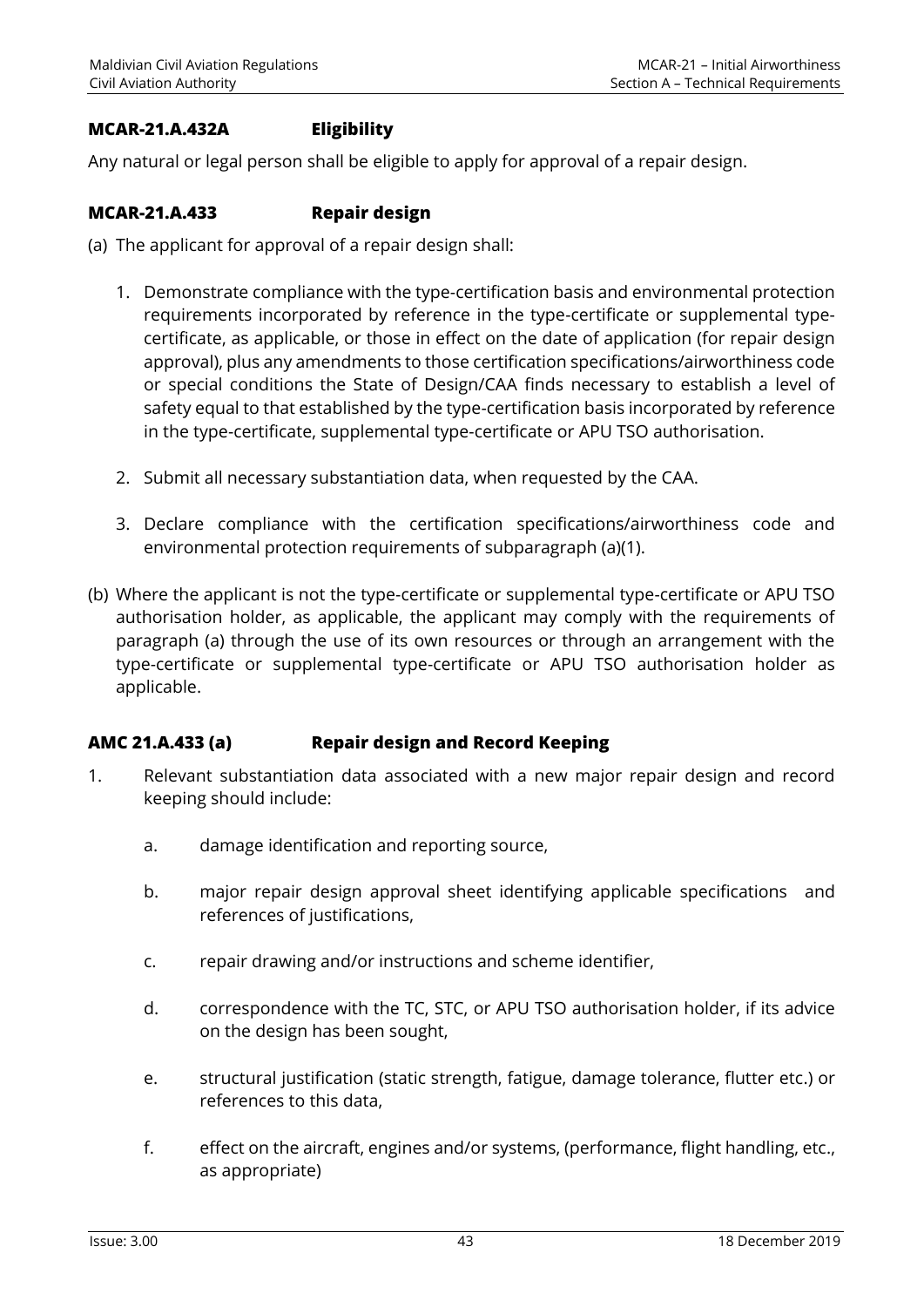- g. effect on maintenance programme,
- h. effect on Airworthiness limitations, the Flight Manual and the Operating Manual,
- i. weight and moment change,
- j. special test requirements.
- 2. Relevant minor repair documentation includes paragraphs 1(a) and (c). Other points of paragraph 1 may be included where necessary. If the repair is outside the approved data, justification for classification is required.
- 3. Special consideration should be given to repairs that impose subsequent limitations on the part, product or appliance, (e.g., engine turbine segments that may only be repaired a finite number of times, number of repaired turbine blades per set, oversizing of fastener holes, etc.).
- 4. Special consideration should also be given to Life Limited parts and Critical Parts, notably with the involvement of the type-certificate or STC holder, when deemed necessary under MCAR-21.A.433(b).
- 5. Repairs to engine or APU critical parts would normally only be accepted with the involvement of the TC holder.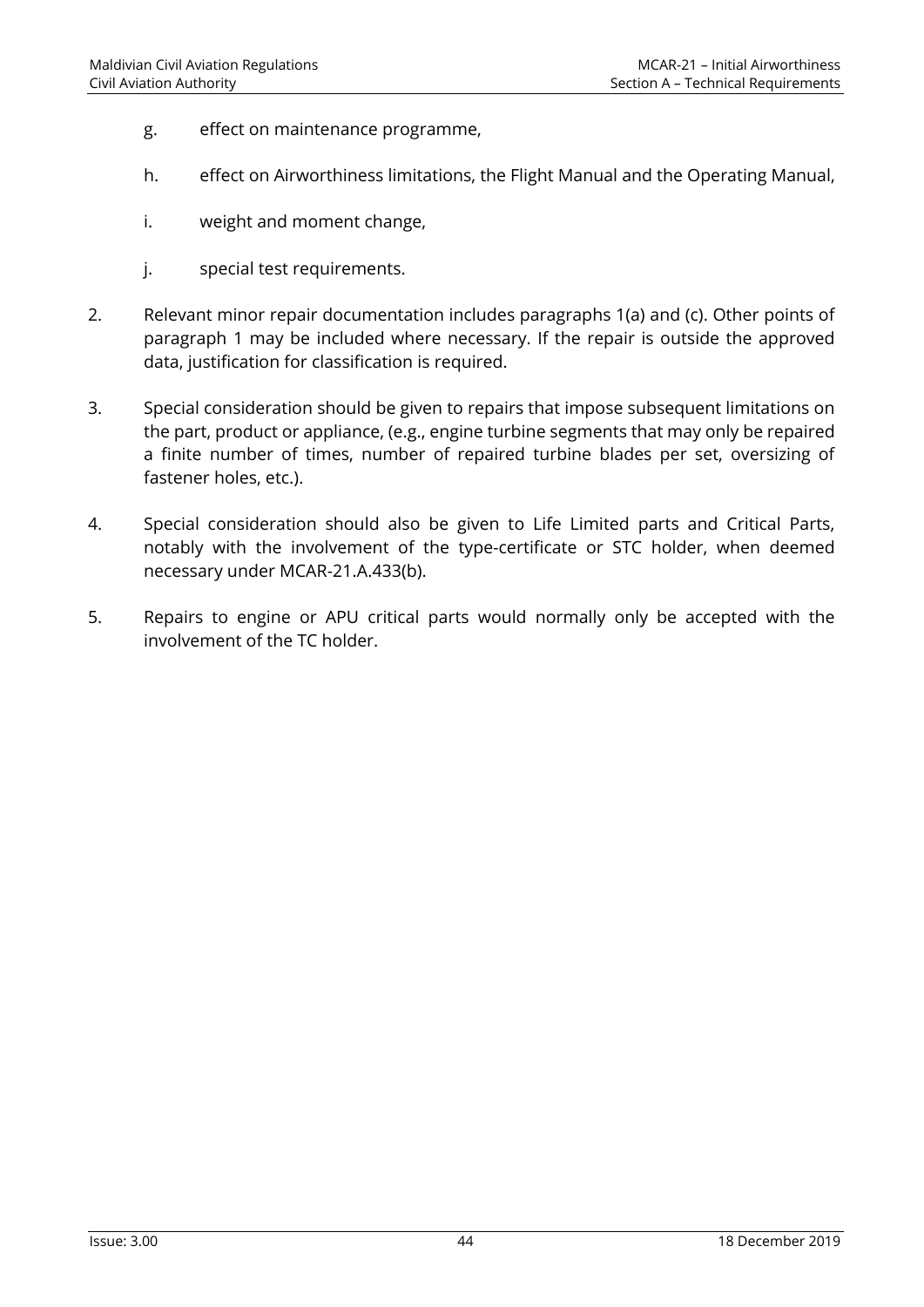# **MCAR-21.A.435 Classification of repairs**

- (a) A repair may be 'major' or 'minor'. The classification shall be made in accordance with the criteria of MCAR-21.A.91 for a change in the type-certificate.
- (b) A repair shall be classified 'major' or 'minor' under paragraph (a) either:
	- 1. By the CAA, or
	- 2. By a design organization acceptable to CAA, provided
		- (i) The design organisation furnishes a handbook to the CAA describing, directly or by cross-reference, the organisation, the relevant procedures and the products or changes to products to be designed.
		- (ii) The handbook is amended as necessary to remain an up-to-date description of the organisation, and copies of amendments shall be supplied to the CAA.

# **GM 21.A.435(a) Classification of repairs**

1. Clarification of the terms Major/Minor

In line with the definitions given in MCAR-21.A.91, a new repair is classified as 'major' if the result on the approved type design has an appreciable effect on structural performance, weight, balance, systems, operational characteristics or other characteristics affecting the airworthiness of the product, part or appliance. In particular, a repair is classified as major if it needs extensive static, fatigue and damage tolerance strength justification and/or testing in its own right, or if it needs methods, techniques or practices that are unusual (i.e., unusual material selection, heat treatment, material processes, jigging diagrams, etc.)

Repairs that require a re-assessment and re-evaluation of the original certification substantiation data to ensure that the aircraft still complies with all the relevant requirements, are to be considered as major repairs.

Repairs whose effects are considered minor and require minimal or no assessment of the original certification substantiation data to ensure that the aircraft still complies with all the relevant requirements, are to be considered "minor".

It is understood that not all the certification substantiation data will be available to those persons/organisations classifying repairs. A qualitative judgement of the effects of the repair will therefore be acceptable for the initial classification. The subsequent review of the design of the repair may lead to it being re-classified, owing to early judgements being no longer valid.

2. Airworthiness concerns for Major/Minor classification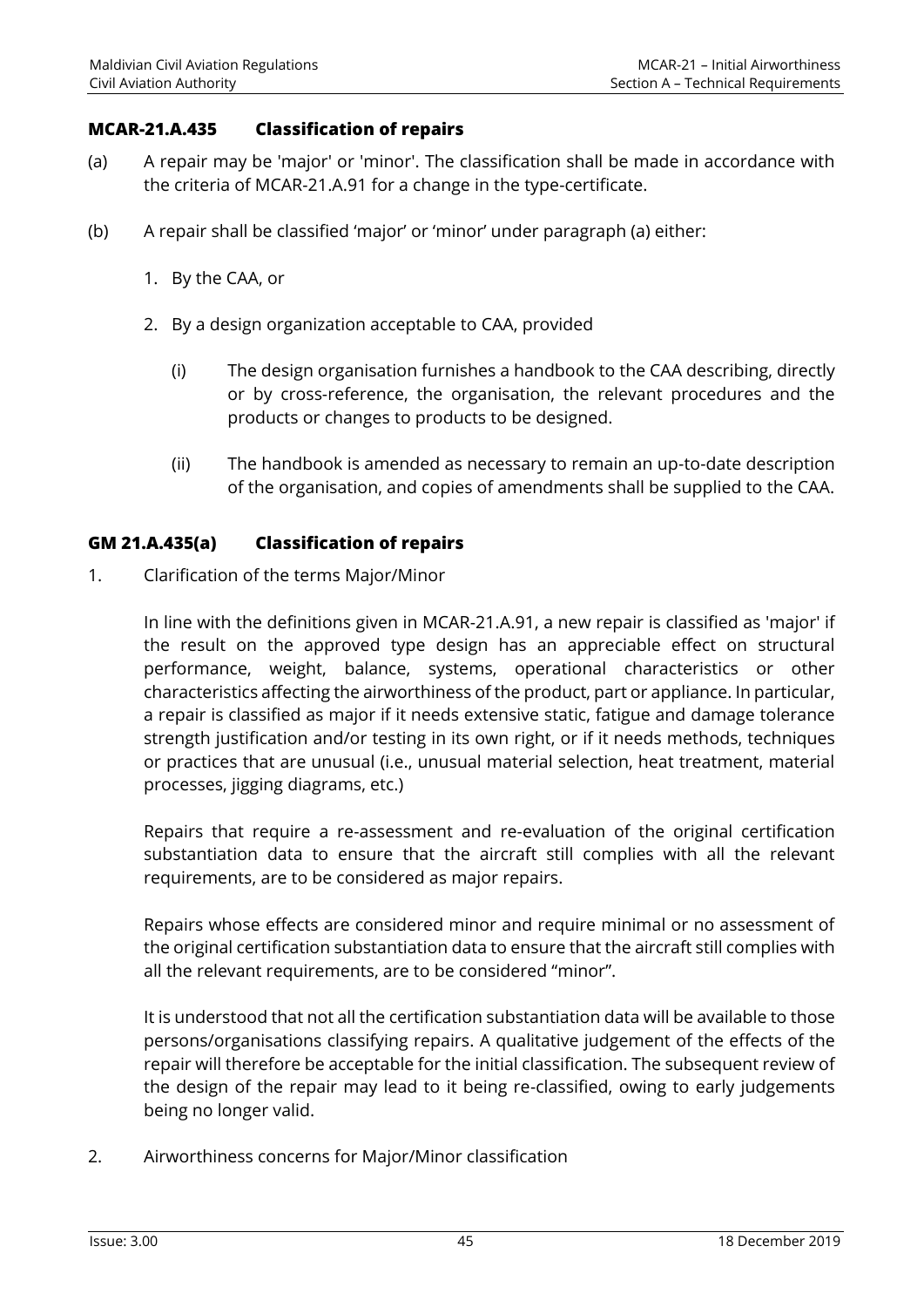The following should be considered for the significance of their effect when classifying repairs. Should the effect be considered to be significant then the repair should be classified 'Major'. The repair may be classified as 'Minor' where the effect is known to be without appreciable consequence.

i. Structural performance

Structural performance of the product includes static strength, fatigue, damage tolerance, flutter and stiffness characteristics. Repairs to any element of the structure should be assessed for their effect upon the structural performance.

ii. Weight and balance

The weight of the repair may have a greater effect upon smaller aircraft as opposed to larger aircraft. The effects to be considered are related to overall aircraft centre of gravity and aircraft load distribution. Control surfaces are particularly sensitive to the changes due to the effect upon the stiffness, mass distribution and surface profile which may have an effect upon flutter characteristics and controllability.

iii. Systems

Repairs to any elements of a system should be assessed for the effect intended on the operation of the complete system and for the effect on system redundancy. The consequence of a structural repair on an adjacent or remote system should also be considered as above, (for example: airframe repair in area of a static port).

- iv. Operational characteristics. Changes may include:
	- **stall characteristics**
	- handling
	- **Properformance and drage**
	- vibration
- v. Other characteristics
	- **Example 1** changes to load path and load sharing
	- **Example 1** change to noise and emissions
	- fire protection / resistance

Note: Considerations for classifying repairs 'Major/Minor' should not be limited to those listed above.

3. Examples of 'Major' repairs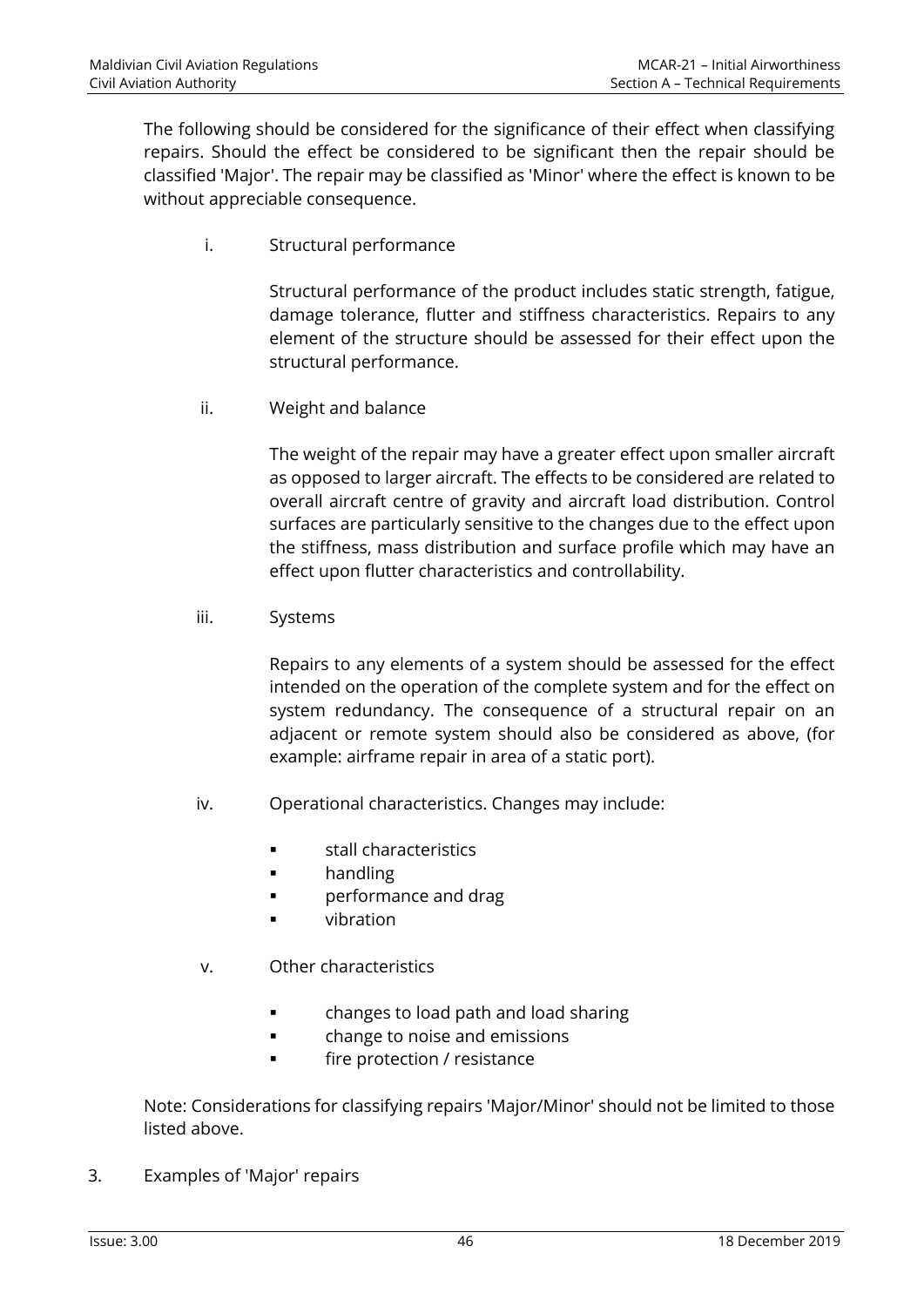- i. A repair that requires a permanent additional inspection to the approved maintenance programme, necessary to ensure the continued airworthiness of the product. Temporary repairs for which specific inspections are required prior to installation of a permanent repair do not necessarily need to be classified as 'Major'. Also, inspections and changes to inspection frequencies not required as part of the approval to ensure continued airworthiness do not cause classification as 'Major' of the associated repair.
- ii. A repair to life limited or critical parts.
- iii. A repair that introduces a change to the Aircraft Flight Manual.

# **GM 21.A.435(b) Classification of repairs**

An owner/operator may get their repair classified and approved by the TC/STC holder even though the TC/STC holder has not submitted the handbook to the CAA.

The requirement to submit a handbook to CAA is for design organisations other than TC/STC holder.

#### **MCAR-21.A.437 Issue of a repair design approval**

When it has been declared and has been shown that the repair design meets the applicable certification specifications and environmental protection requirements of MCAR-21.A.433(a)(1), it shall be approved:

- (a) by the CAA, or
- (b) by a design organisation accepted by CAA, that is also the type-certificate or the supplemental type-certificate or APU TSO authorisation holder.
- (c) For minor repairs only, by a design organization acceptable to CAA, provided
	- 1. The design organisation furnishes a handbook to the CAA describing, directly or by cross-reference, the organisation, the relevant procedures and the products or changes to products to be designed.
	- 2. The handbook is amended as necessary to remain an up-to-date description of the organisation, and copies of amendments shall be supplied to the CAA.

#### **GM 21.A.437 Issue of repair design approval**

1. Approval by DOA holder

The DOA may approve repairs through the use of procedures in the handbook without requiring CAA involvement. However, the owner or operator shall provide the CAA: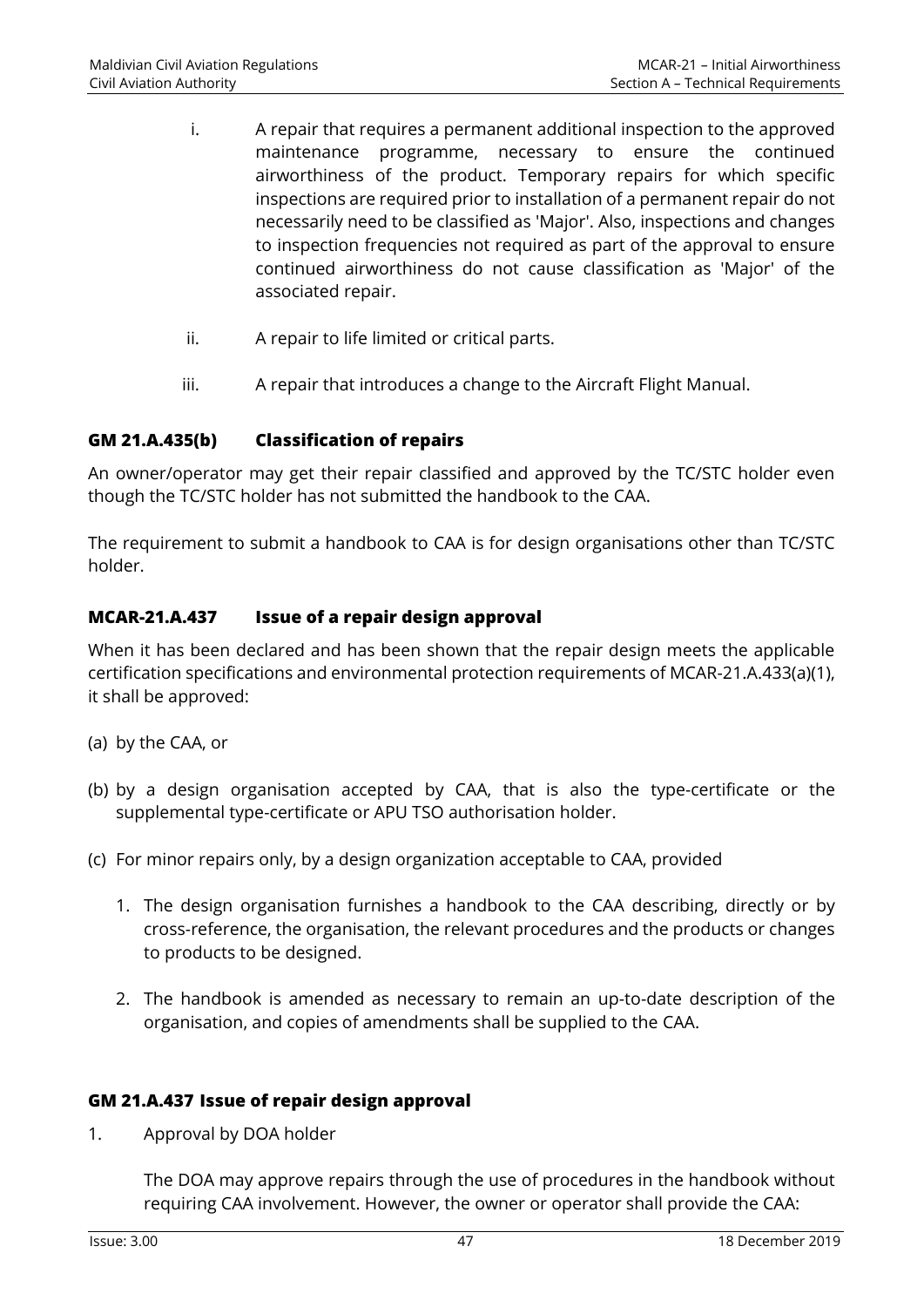- (i) Notification before incorporation of modification by sending all the documents relevant to the modification
- (ii) Any instructions for continued airworthiness issued by the design organization
- 2. Previously approved data for other applications

When it is intended to use previously approved data for other applications, it is expected that applicability and effectiveness would be checked with an appropriately approved design organisation. After damage identification, if a repair solution exists in the available approved data, and if the application of this solution to the identified damage remains justified by the previous approved repair design, (structural justifications still valid, possible airworthiness limitations unchanged), the solution can be considered approved and can be used again.

3. Temporary repairs.

These are repairs that are life limited, to be removed and replaced by a permanent repair after a limited service period. These repairs should be classified under MCAR-21.A.435 and the service period defined at the approval of the repair.

4. Fatigue and damage tolerance.

When the repaired product is released into service before the fatigue and damage tolerance evaluation has been completed, the release should be for a limited service period, defined at the issue of the repair.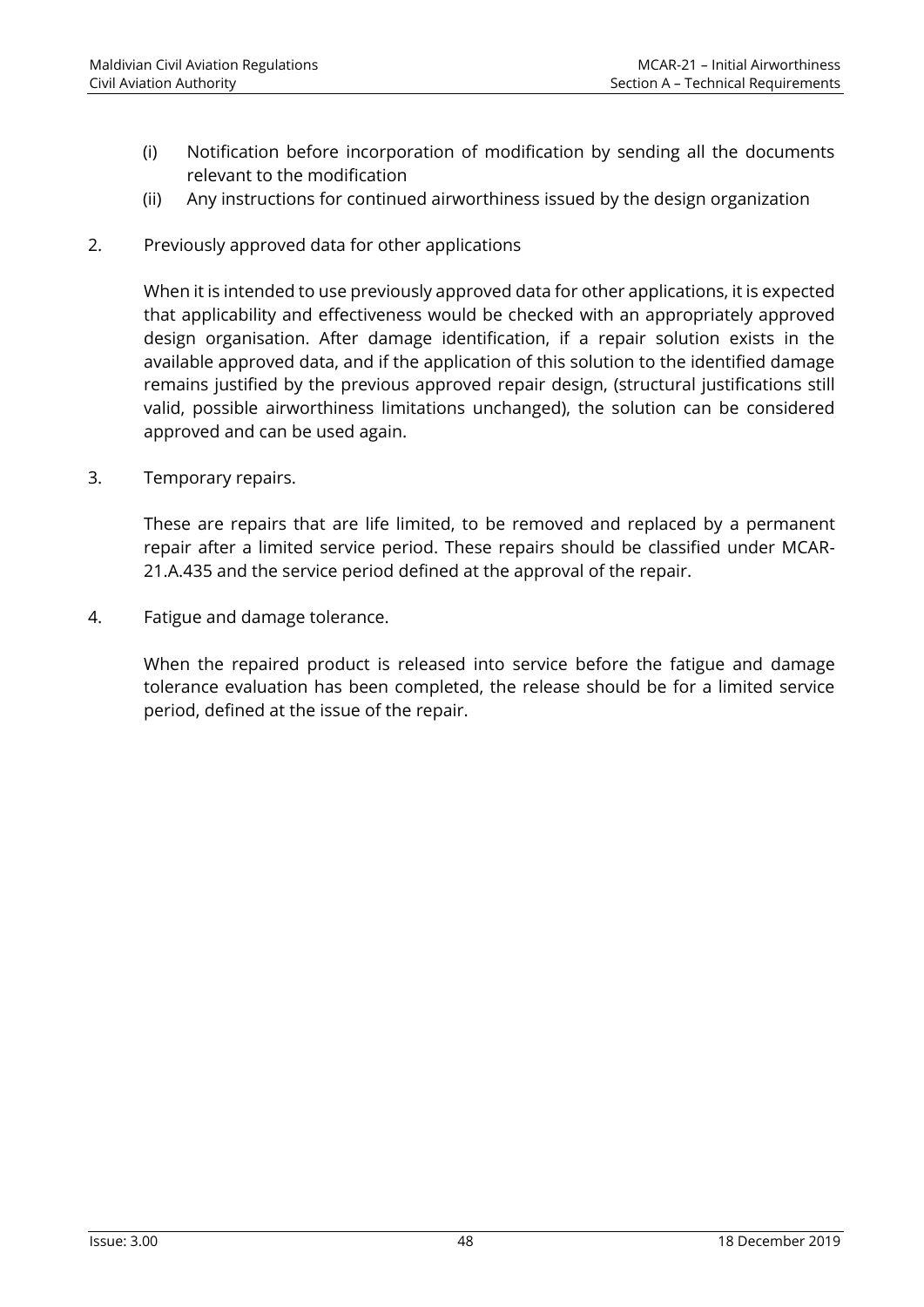# **MCAR-21.A.439 Production of Repair Parts**

Parts and appliances to be used for the repair shall be manufactured in accordance with production data based upon all the necessary design data as provided by the repair design approval holder:

- (a) (reserved)
- (b) by an organisation appropriately approved in accordance with EASA Part-21 Subpart G; or
- (c) by an appropriately approved maintenance organisation; or
- (d) by an organisation appropriately approved in accordance with Part 21 Subpart G of Title 14 Code of Federal Regulations of the United States of America; or
- (e) by an organisation appropriately approved in accordance with Part V Subpart 61 of the Canadian Aviation Regulations.

#### **GM 21.A.439 Production of Repair Parts**

A maintenance organisation may manufacture parts for its own repair purposes when expressly authorised by the CAA.

#### **MCAR-21.A.441 Repair embodiment**

- (a) The embodiment of a repair shall be made in accordance with MCAR-M or MCAR-145 as appropriate, or by a production organisation accepted by CAA.
- (b) The design organisation shall transmit to the organisation performing the repair all the necessary installation instructions.

#### **MCAR-21.A.443 Limitations**

A repair design may be approved subject to limitations, in which case the repair design approval shall include all necessary instructions and limitations. These instructions and limitations shall be held by the operator.

#### **GM 21.A.443 Limitations**

Instructions and limitations associated with repairs should be specified and controlled by those procedures required by the applicable operations rules.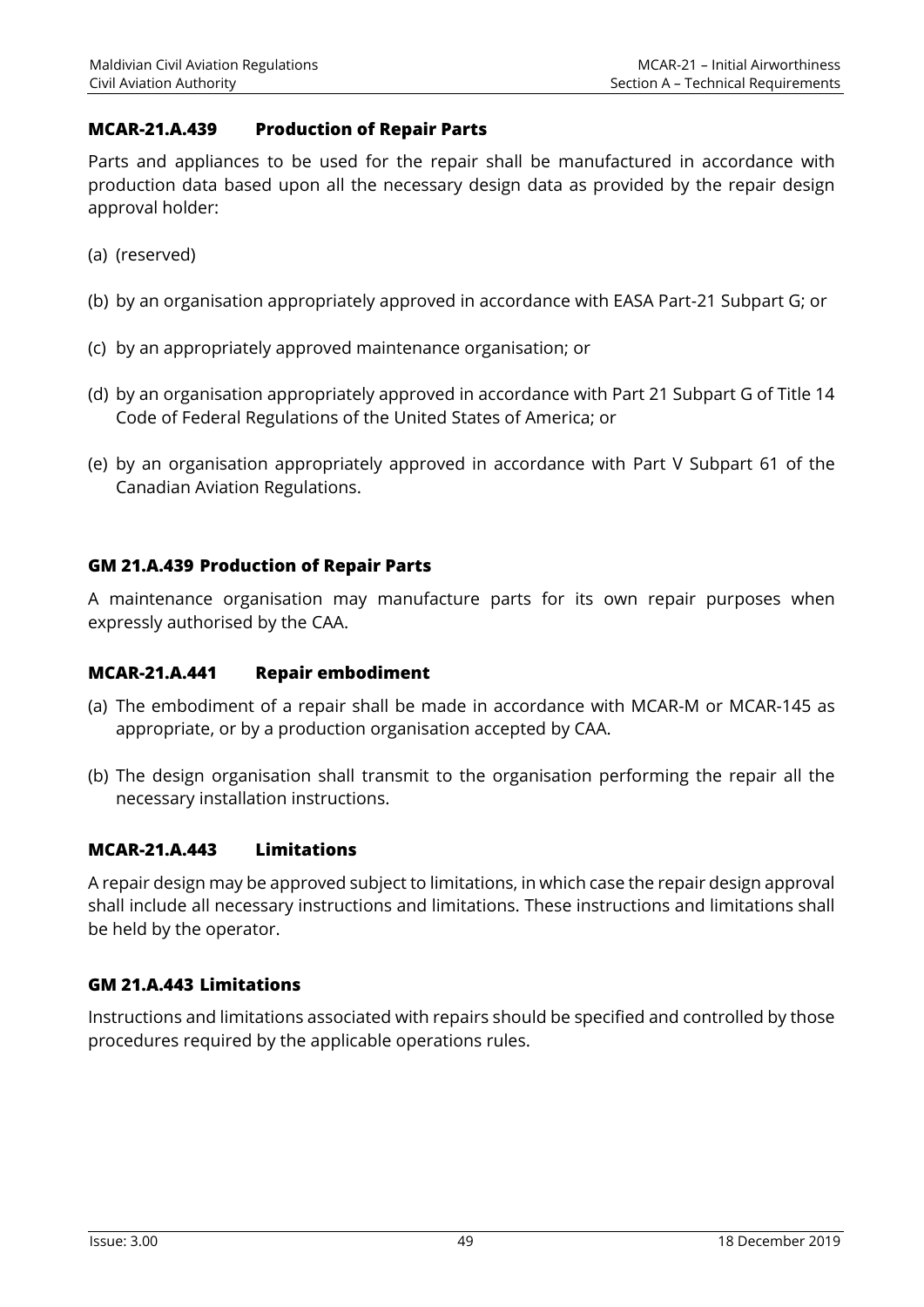# **MCAR-21.A.445 Unrepaired damage**

- (a) When a damaged product, part or appliance, is left unrepaired, and is not covered by previously approved data, the evaluation of the damage for its airworthiness consequences may only be made;
	- 1. by the CAA, or
	- 2. by a design organisation accepted by CAA, provided
		- (i) The design organisation furnishes a handbook to the CAA describing, directly or by cross-reference, the organisation, the relevant procedures and the products or changes to products to be designed.
		- (ii) The handbook is amended as necessary to remain an up-to-date description of the organisation, and copies of amendments shall be supplied to the CAA.

Any necessary limitations shall be processed in accordance with the procedures of MCAR-21.A.443.

(b) Where the organisation evaluating the damage under paragraph (a) is neither the CAA nor the type-certificate, supplemental type-certificate or APU TSO authorisation holder, this organisation shall justify that the information on which the evaluation is based is adequate either from its organisation's own resources or through an arrangement with the typecertificate, supplemental type-certificate or APU TSO authorisation holder, or manufacturer, as applicable.

#### **GM 21.A.445 Unrepaired damage**

This is not intended to supersede the normal maintenance practices defined by the type certificate holder, (e.g., blending out corrosion and re-protection, stop drilling cracks, etc.), but addresses specific cases not covered in the manufacturer's documentation.

# **GM 21.A.445(a) Unrepaired damage**

An owner/operator may get their unrepaired damage evaluated for its airworthiness consequences by the TC/STC holder even though the TC/STC holder has not submitted the handbook to the CAA.

The requirement to submit a handbook to CAA is for design organisations other than TC/STC holder.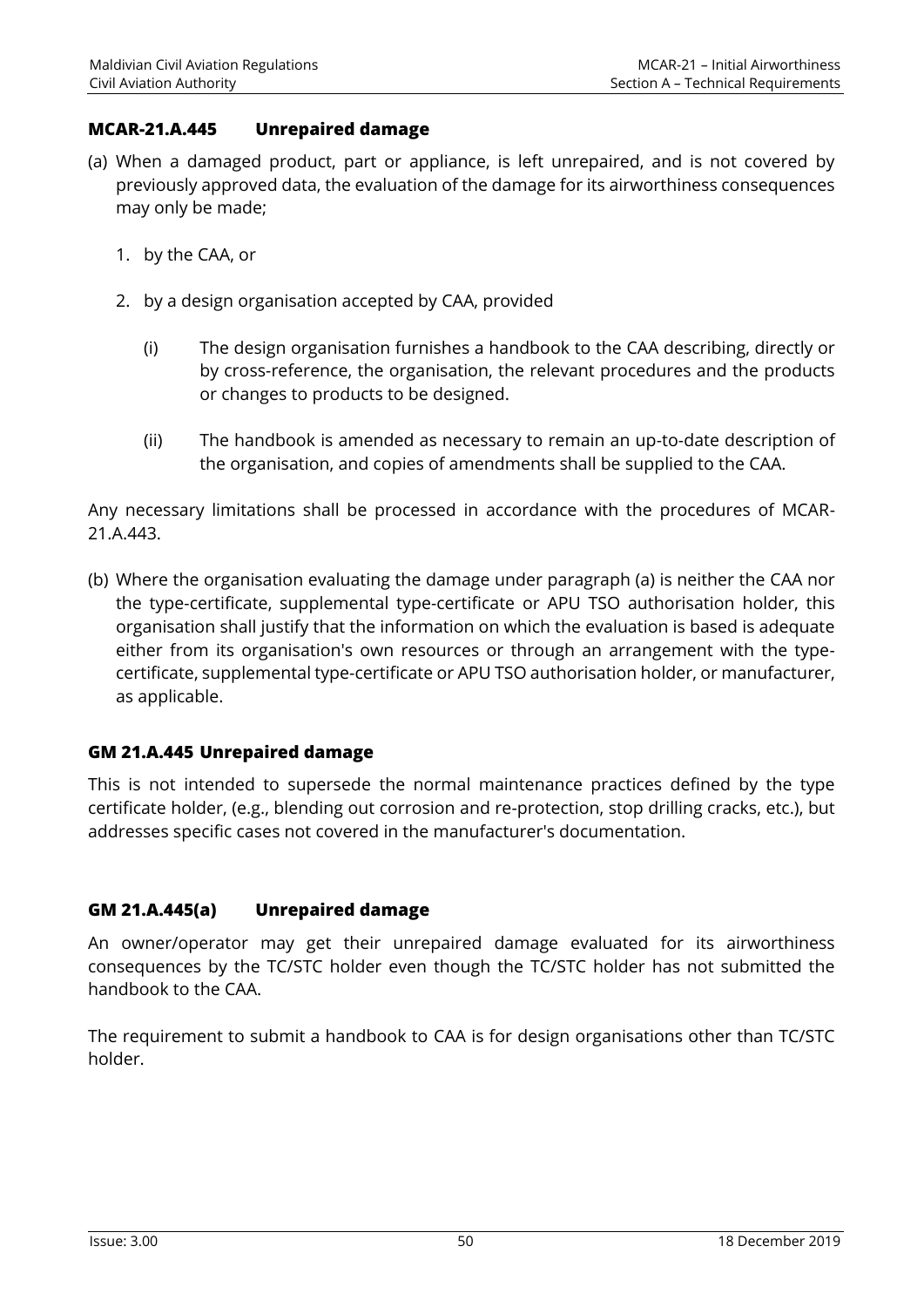#### **MCAR-21.A.447 Record keeping**

For each repair, all relevant design information, drawings, test reports, instructions and limitations possibly issued in accordance with MCAR-21.A.443, justification for classification and evidence of the design approval, shall:

- (a) be held by the repair design approval holder accepted by CAA, at the disposal of the CAA, and
- (b) be retained by the repair design approval holder accepted by CAA in order to provide the information necessary to ensure the continued airworthiness of the repaired products, parts or appliances.

#### **AMC 21.A.447 Record Keeping**

(Refer to AMC 21.A.433(a))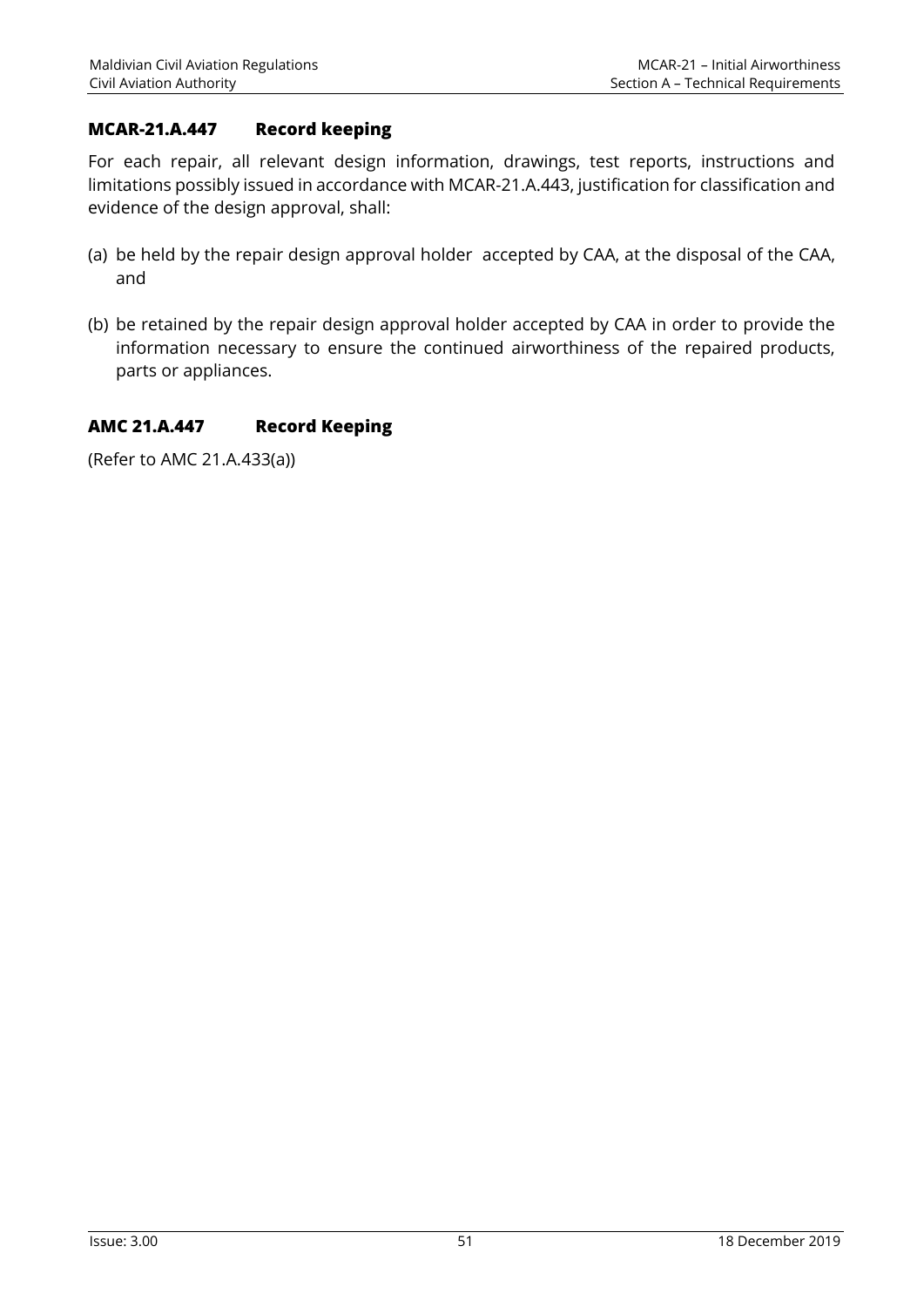#### **MCAR-21.A.449 Instructions for continued airworthiness**

- (a) The holder of the repair design approval accepted by CAA shall furnish at least one complete set of those changes to the instructions for continued airworthiness which result from the design of the repair, comprising descriptive data and accomplishment instructions prepared in accordance with the applicable requirements, to each operator of aircraft incorporating the repair. The repaired product, part or appliance may be released into service before the changes to those instructions have been completed, but this shall be for a limited service period, and in agreement with CAA. Those changes to the instructions shall be made available on request to any other person required to comply with any of the terms of those changes to the instructions. The availability of some manual or portion of the changes to the instructions for continued airworthiness, dealing with overhaul or other forms of heavy maintenance, may be delayed until after the product has entered into service, but shall be available before any of the products reaches the relevant age or flight — hours/cycles.
- (b) If updates to those changes to the instructions for continued airworthiness are issued by the holder of the repair design approval accepted by CAA after the repair has been first approved, these updates shall be furnished to each operator and shall be made available on request to any other person required to comply with any of the terms of those changes to the instructions. The operator shall provide these updates to CAA.

#### **(MCAR-21.A.451 Reserved)**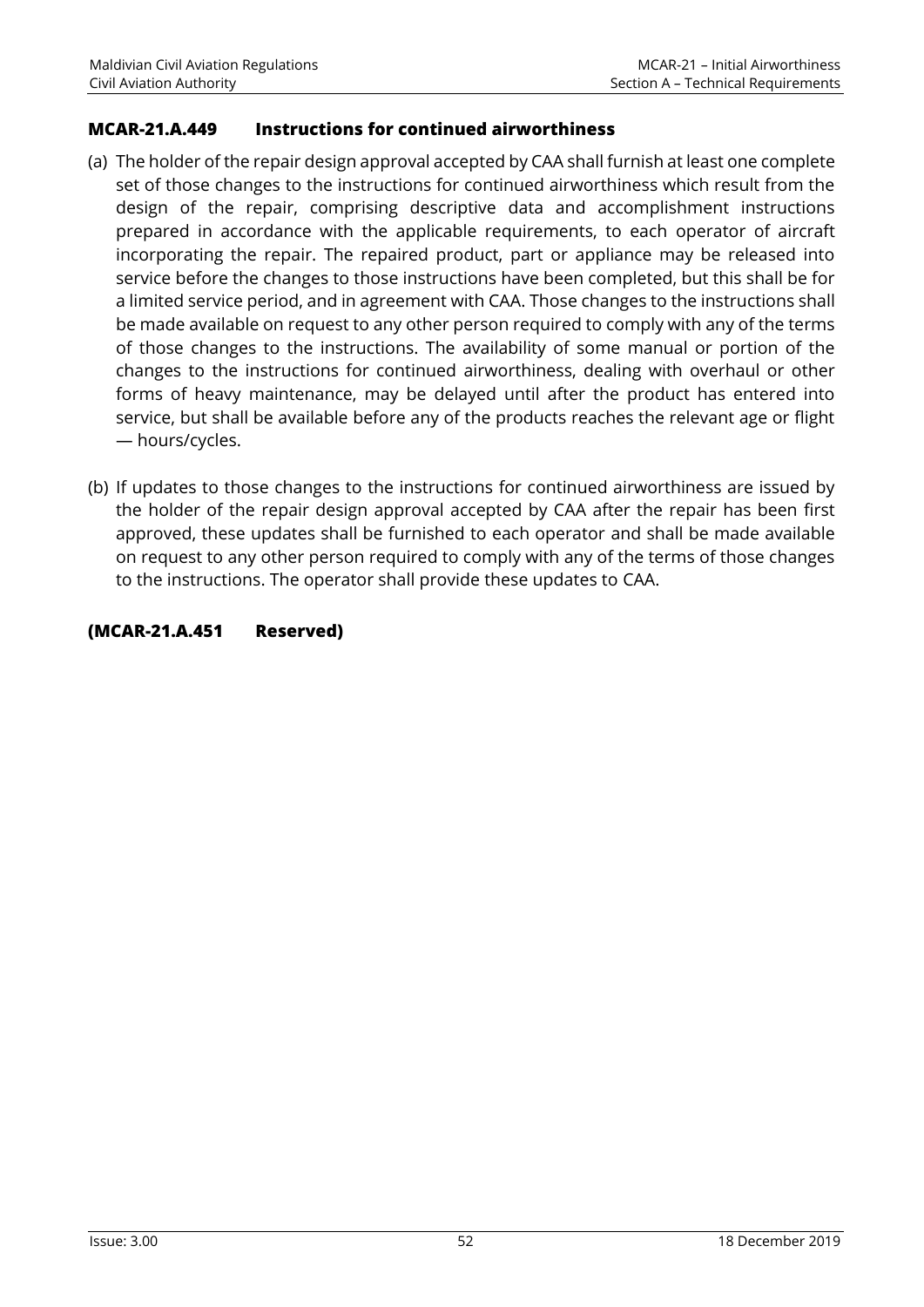# **(Subpart N — RESERVED)**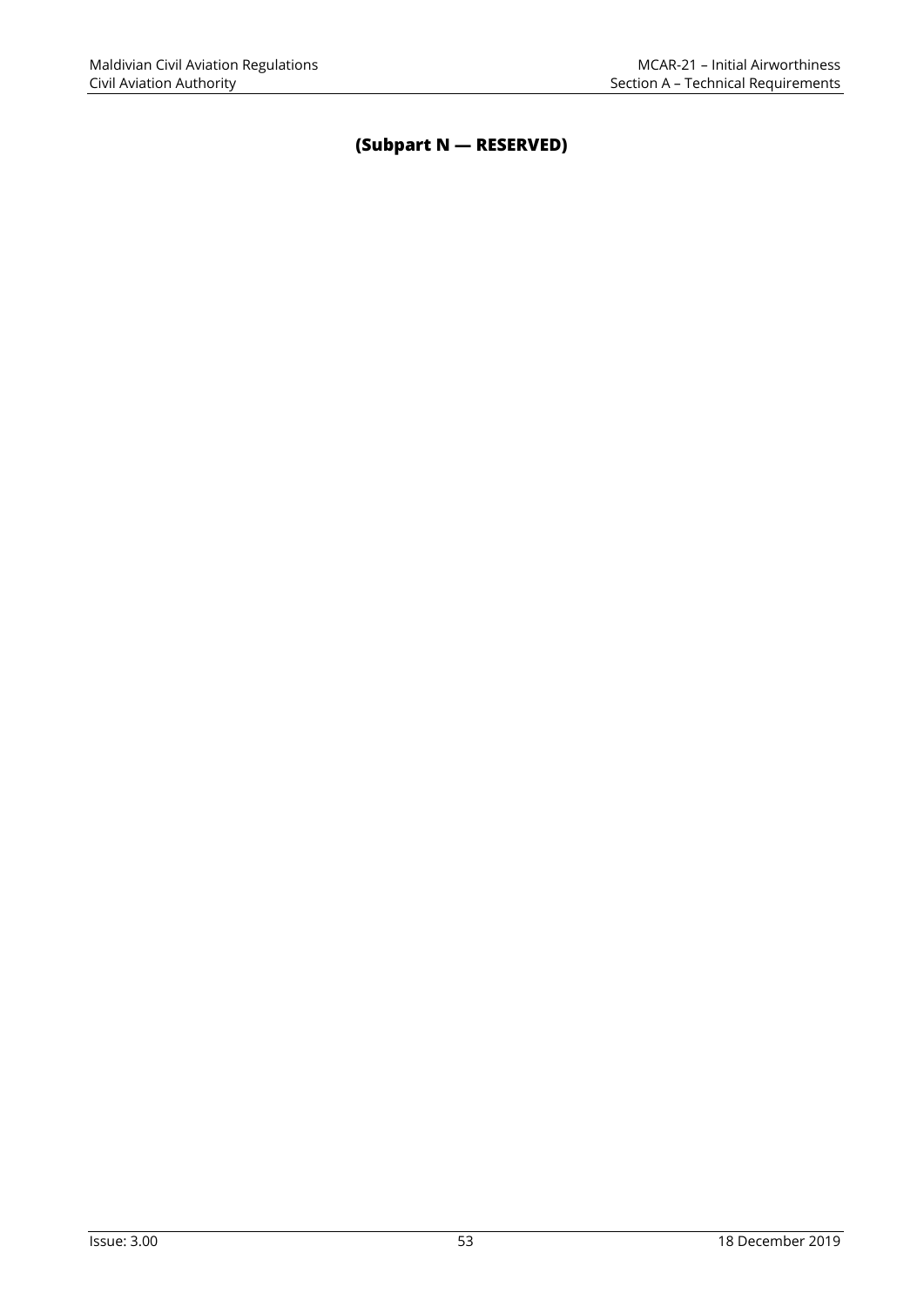# **Subpart O — TECHNICAL STANDARD ORDER AUTHORISATIONS**

#### **MCAR-21.A.601 Scope**

- (a) The CAA does not issue technical standard order (TSO) authorisations.
- (b) This Subpart describes the requirements for the acceptance of TSO authorisations.

#### **MCAR-21.A.601B Acceptability of foreign TSO authorisations**

The following foreign TSO authorisations may be accepted by the CAA:

- (a) a TSO authorisation issued by EASA
- (b) a TSO authorisation accepted by EASA
- (c) a TSO authorisation issued by an ICAO Contracting State in compliance with Annexes 8 and 16 to the Convention on International Civil Aviation.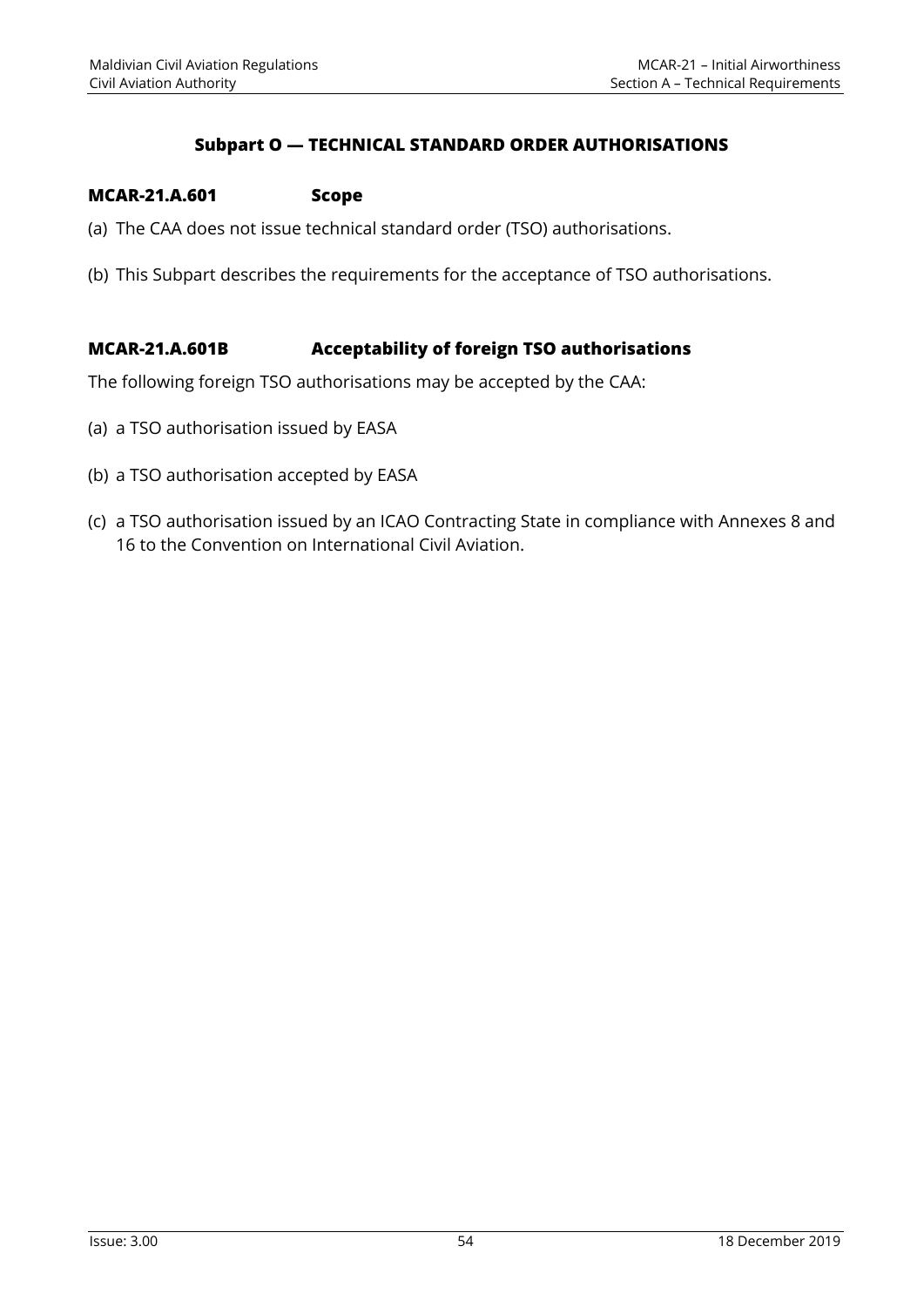# **Subpart P — PERMIT TO FLY**

#### **MCAR-21.A.701 Scope**

- (a) Permits to fly shall be issued in accordance with this Subpart to aircraft that do not meet, or have not been shown to meet, applicable airworthiness requirements but are capable of safe flight under defined conditions and for the following purposes:
	- 1. development;
	- 2. showing compliance with regulations or certification specifications;
	- 3. design organisations or production organisations crew training;
	- 4. production flight testing of new production aircraft;
	- 5. flying aircraft under production between production facilities;
	- 6. flying the aircraft for customer acceptance;
	- 7. delivering or exporting the aircraft;
	- 8. flying the aircraft for CAA acceptance;
	- 9. market survey, including customer's crew training;
	- 10. exhibition and air show;
	- 11. flying the aircraft to a location where maintenance or airworthiness review are to be performed, or to a place of storage;
	- 12. flying an aircraft at a weight in excess of its maximum certificated takeoff weight for flight beyond the normal range over water, or over land areas where adequate landing facilities or appropriate fuel is not available;
	- 13. record breaking, air racing or similar competition;
	- 14. flying aircraft meeting the applicable airworthiness requirements before conformity to the environmental requirements has been found;
	- 15. for non-commercial flying activity on individual non-complex aircraft or types for which a certificate of airworthiness is not appropriate.
- (b) This subpart establishes the procedure for issuing permits to fly and approving associated flight conditions, and establishes the rights and obligations of the applicants for, and holders of, those permits to fly and approvals of flight conditions.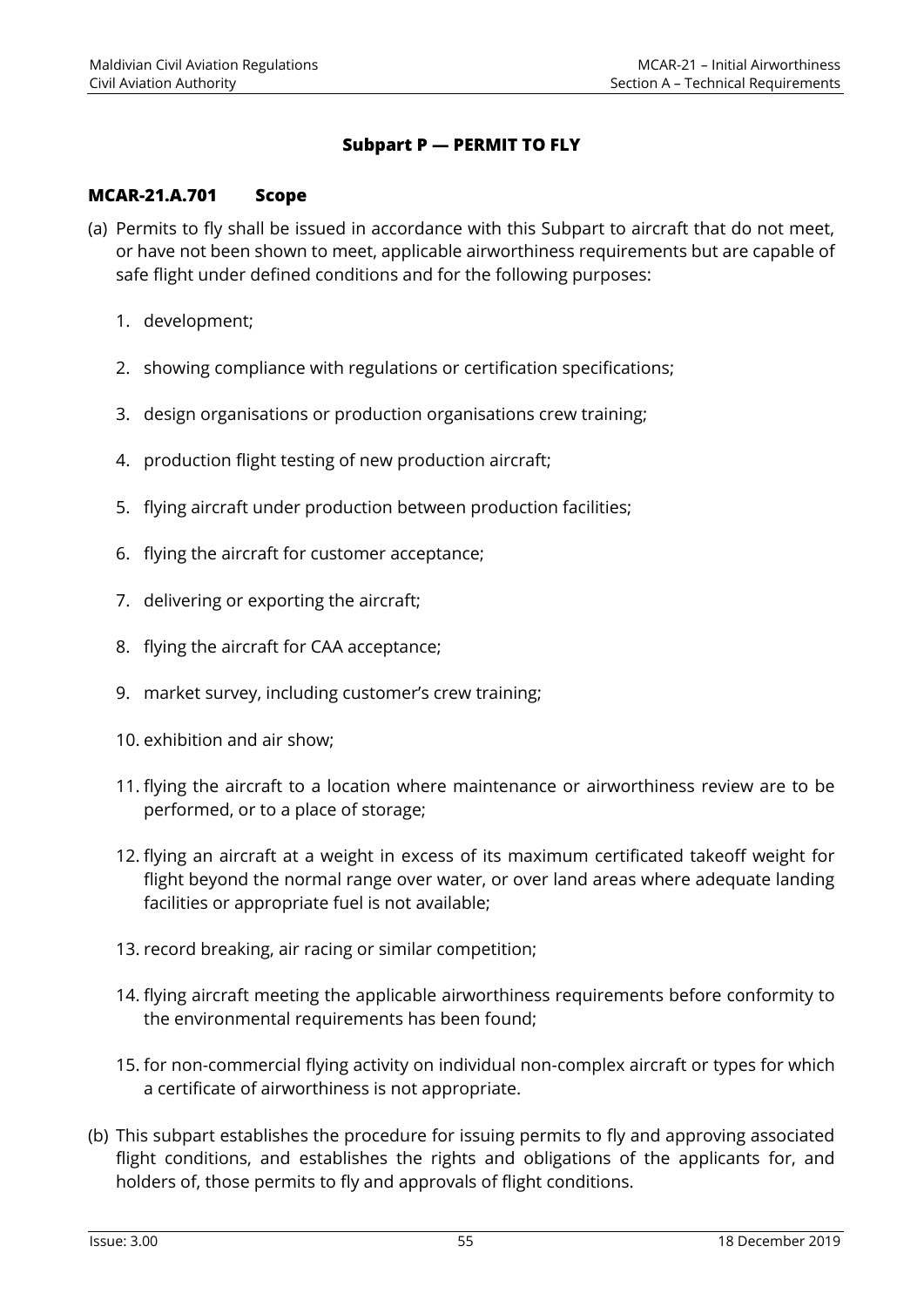#### **GM Subpart P** Permit to Fly

The process allowing a flight under a permit to fly can be described as follows:

- Flowchart 1 Overview
- Flowchart 2 Approval of flight conditions
- Flowchart 3 Issue of permit to fly
- Flowchart 4 Changes after the first issue of permit to fly

#### **Flowchart 1 to GM Subpart P – Overview**

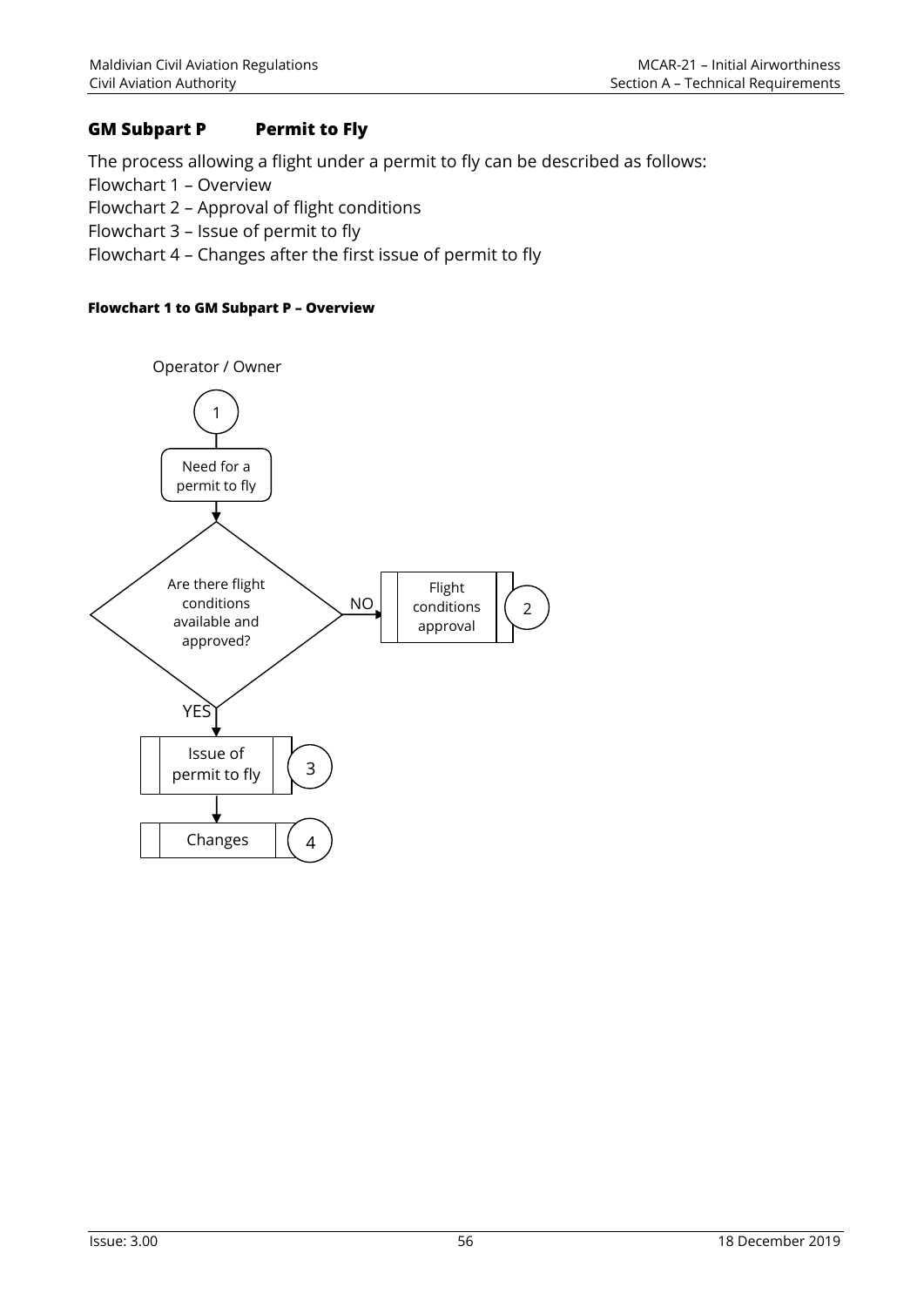#### **Flowchart 2 to GM Subpart P – Approval of flight conditions**



#### **Flowchart 3 to GM Subpart P – Issue of permit to fly**

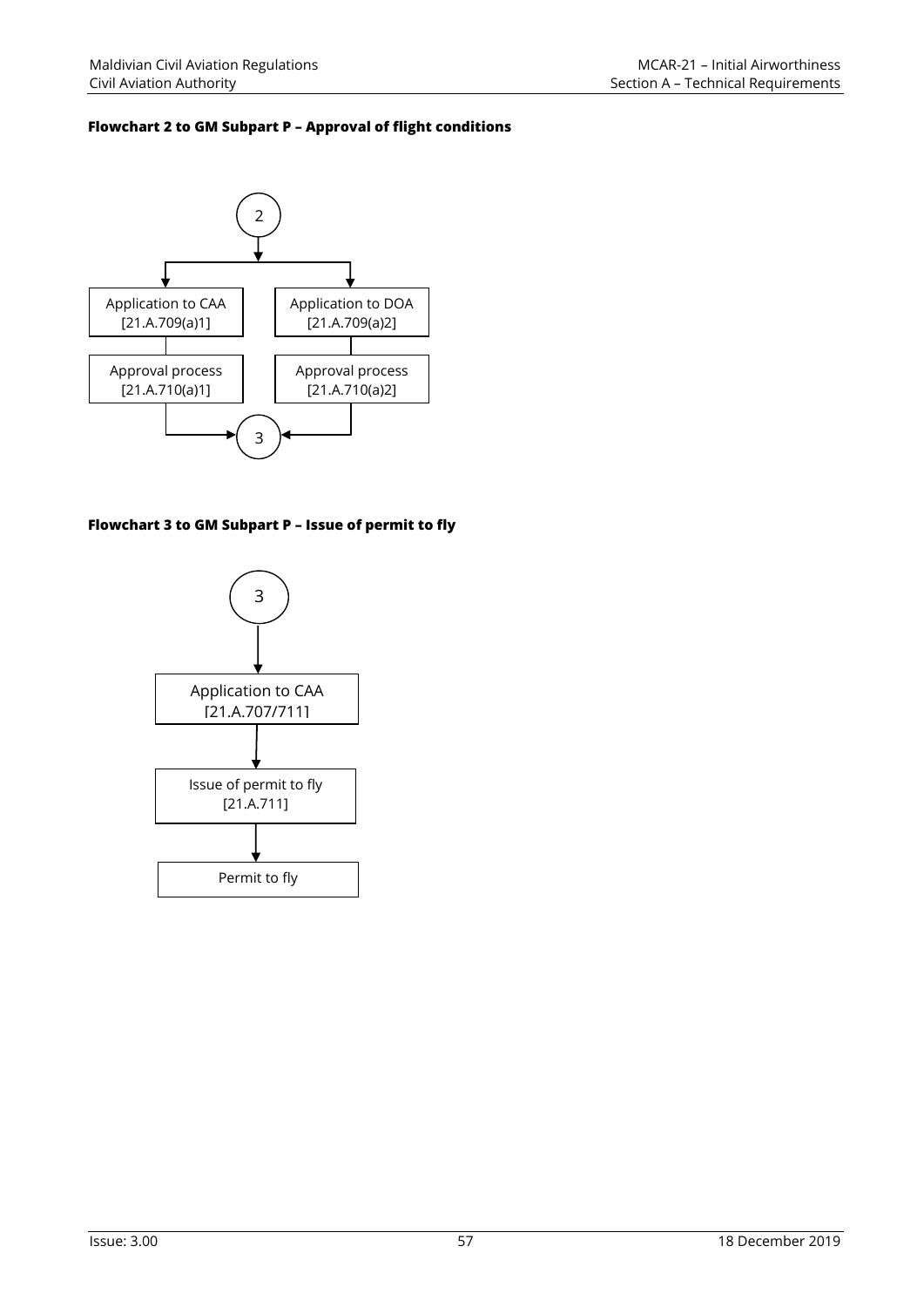

#### **Flowchart 4 to GM Subpart P – Changes after the first issue of permit to fly**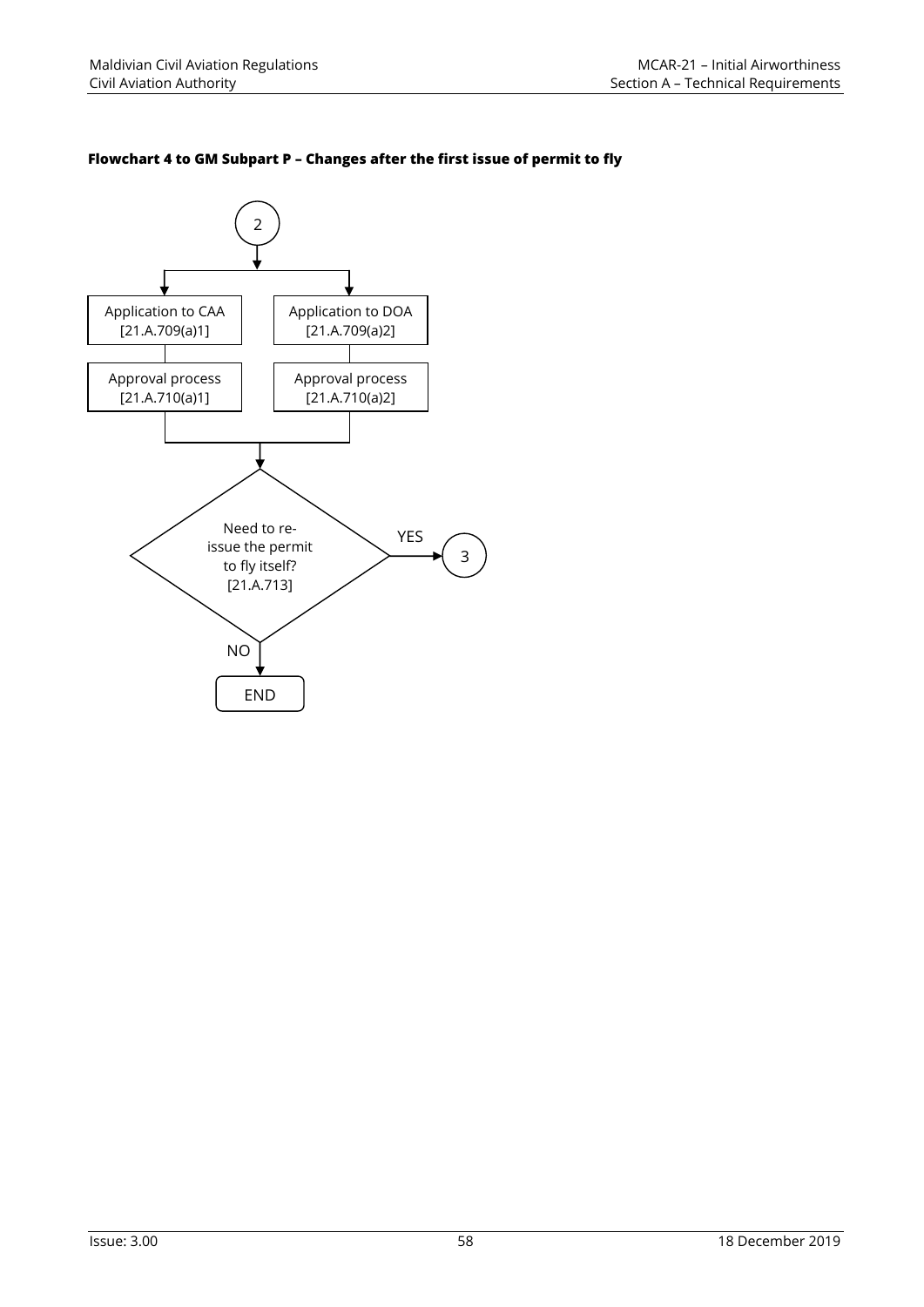#### **GM 21.A.701(a) Permit to fly when certificate of airworthiness is not appropriate**

A certificate of airworthiness may not be appropriate for an individual aircraft or aircraft type when it is not practicable to comply with the normal continued airworthiness requirements and the aircraft is to a design standard that is demonstrated to be capable of safe flight under defined conditions.

MCAR-21.A.701 identifies cases where the issuance of a Certificate of Airworthiness may not be possible or appropriate and this GM provides further information and typical examples for clarification where appropriate:-

Note: This list of examples is not exhaustive

- 1. Development:
	- **testing of new aircraft or modifications**
	- testing of new concepts of airframe, engine propeller and equipment;
	- **testing of new operating techniques;**
- 2. Demonstration of compliance with regulations or certification specifications:
	- certification flight testing for type certification, supplemental type certificates, changes to type certificates or Technical Standard Order authorisation;
- 3. Design organisations or production organisations crew training:
	- Flights for training of crew that will perform design or production flight testing before the design approval or Certificate of Airworthiness can be issued.
- 4. Production flight testing of new production aircraft:
	- For establishing conformity with the approved design, typically this would be the same program for a number of similar aircraft;
- 5. Flying aircraft under production between production facilities:
	- green aircraft ferry for follow on final production.
- 6. Flying the aircraft for customer acceptance:
	- Before the aircraft is sold and/or registered.
- 7. Delivering or exporting the aircraft:
	- Before the aircraft is registered in the State where the Certificate of Airworthiness will be issued.
- 8. Flying the aircraft for Authority acceptance:
	- In the case of inspection flight test by the authority before the Certificate of Airworthiness is issued.
- 9. Market survey, including customer's crew training: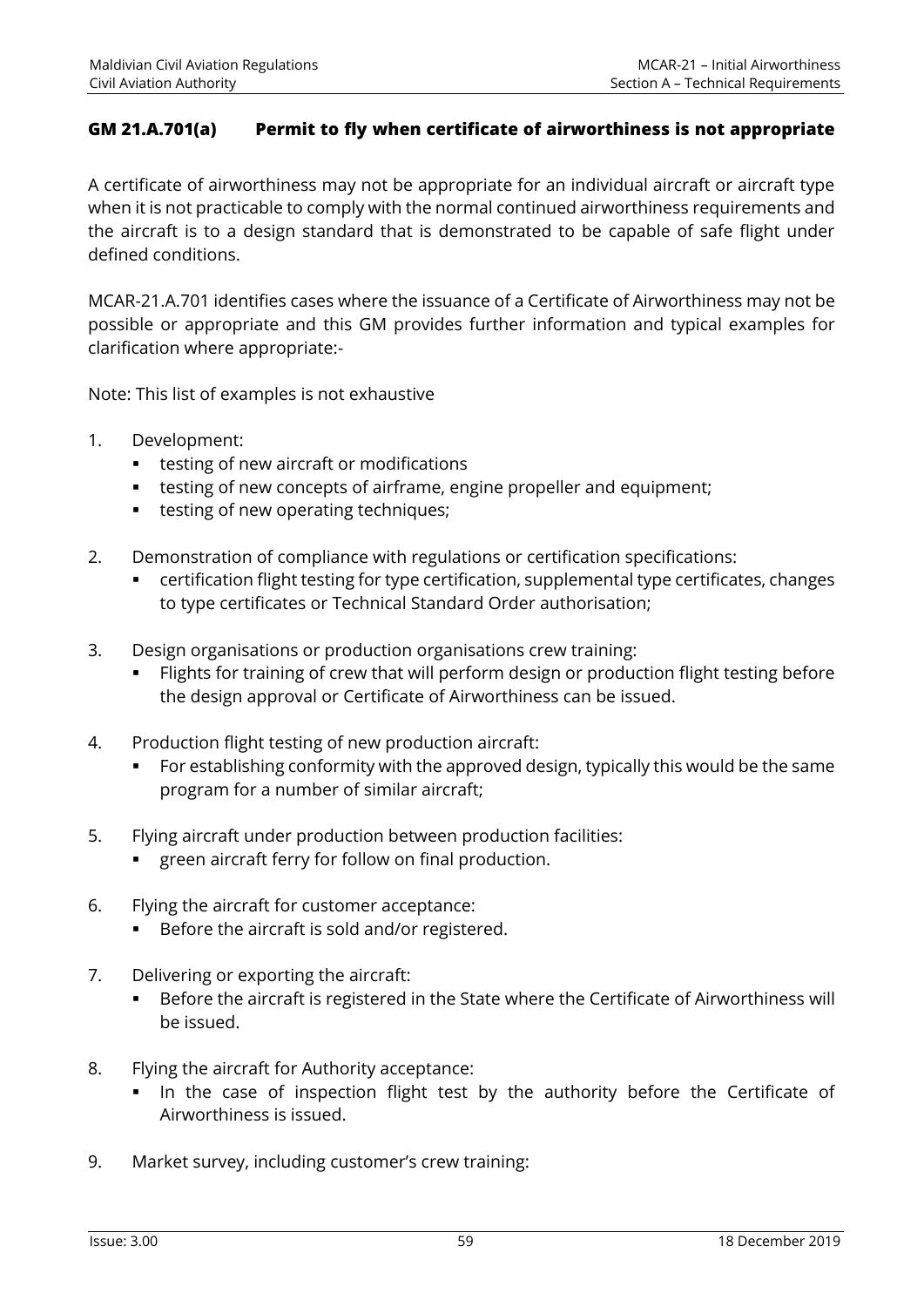- Flights for the purpose of conducting market survey, sales demonstrations and customer crew training with non type-certificated aircraft or aircraft for which conformity has not yet been established or for non-registered a/c and before the Certificate of Airworthiness is issued
- 10. Exhibition and air show:
	- Flying the aircraft to an exhibition or show and participating to the exhibition or show before the design approval is issued or before conformity with the approved design has been shown.
- 11. Flying the aircraft to a location where maintenance or airworthiness review are to be performed, or to a place of storage:
	- Ferry flights in cases where maintenance is not performed in accordance with approved programmes, where an AD has not been complied with where certain equipment outside the Minimum Equipment List (MEL) is unserviceable or when the aircraft has sustained damage beyond the applicable limits.
- 12. Flying an aircraft at a weight in excess of its maximum certificated take-off weight for flight beyond the normal range over water, or over land areas where adequate landing facilities or appropriate fuel is not available:
	- Oversees ferry flights with additional fuel capacity.
- 13. Record breaking, air racing or similar competition:
	- **Training flight and positioning flight for this purpose are included**
- 14. Flying aircraft meeting the applicable certification specifications before conformity to the environmental requirements has been found:
	- Flying an aircraft which has been demonstrated to comply with all applicable certification specifications but not with environmental requirements.
- 15. For non-commercial flying activity on individual non-complex aircraft or types for which a certificate of airworthiness is not appropriate.
	- For aircraft which cannot practically meet all applicable certification specifications, such as certain aircraft without TC-holder ("generically termed orphan aircraft") or aircraft which have been under national systems of Permit to Fly and have not been demonstrated to meet all applicable requirements. The option of a permit to fly for such an aircraft should only be used if a certificate of airworthiness cannot be issued due to conditions which are outside the direct control of the aircraft owner, such as the absence of properly certified spare parts.

Note: The above listing is of cases when a permit to fly MAY be issued; it does not mean that in the described cases a permit to fly MUST be issued. If other legal means are available to allow the intended flight(s) they can also be used.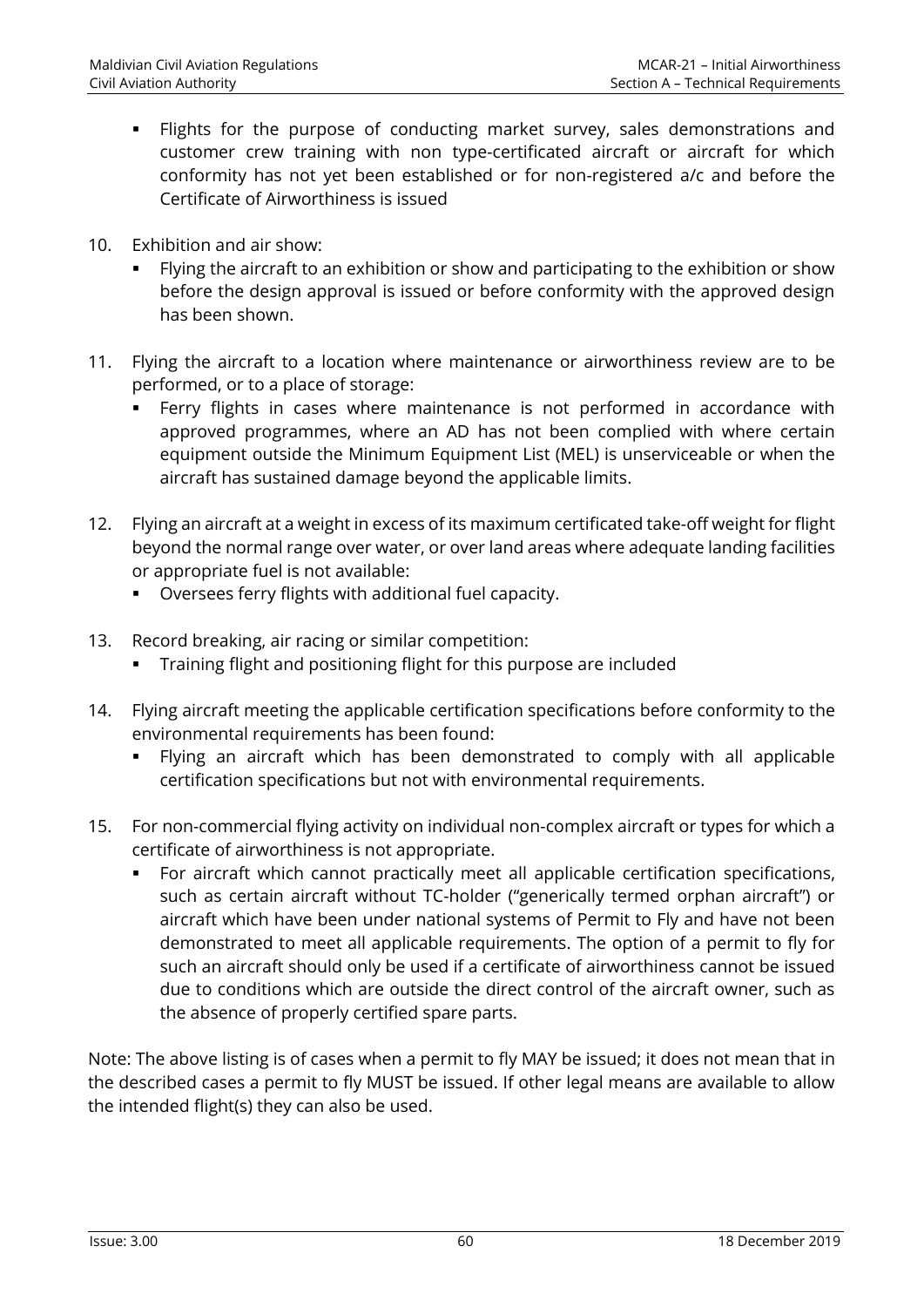# **MCAR-21.A.703 Eligibility**

- (a) Any natural or legal person shall be eligible as an applicant for a permit to fly except for a permit to fly requested for the purpose of point 21.A.701(a)(15) where the applicant shall be the owner.
- (b) A person eligible for an application for permit to fly, is also eligible for application for the approval of the flight conditions.

#### **(MCAR-21.A.705 Reserved)**

#### **MCAR-21.A.707 Application for permit to fly**

- (a) Pursuant to MCAR-21.A.703, an application for a permit to fly shall be made to the CAA in a form and manner established by the CAA.
- (b) Each application for a permit to fly shall include:
	- 1. the purpose(s) of the flight(s), in accordance with MCAR-21.A.701;
	- 2. the ways in which the aircraft does not comply with the applicable airworthiness requirements;
	- 3. the flight conditions approved in accordance with MCAR-21.A.710.
- (c) Where the flight conditions are not approved at the time of application for a permit to fly, an application for approval of the flight conditions shall be made in accordance with MCAR-21.A.709.

#### **GM 21.A.707(b) Application**

An application should be made on CAA Form 21.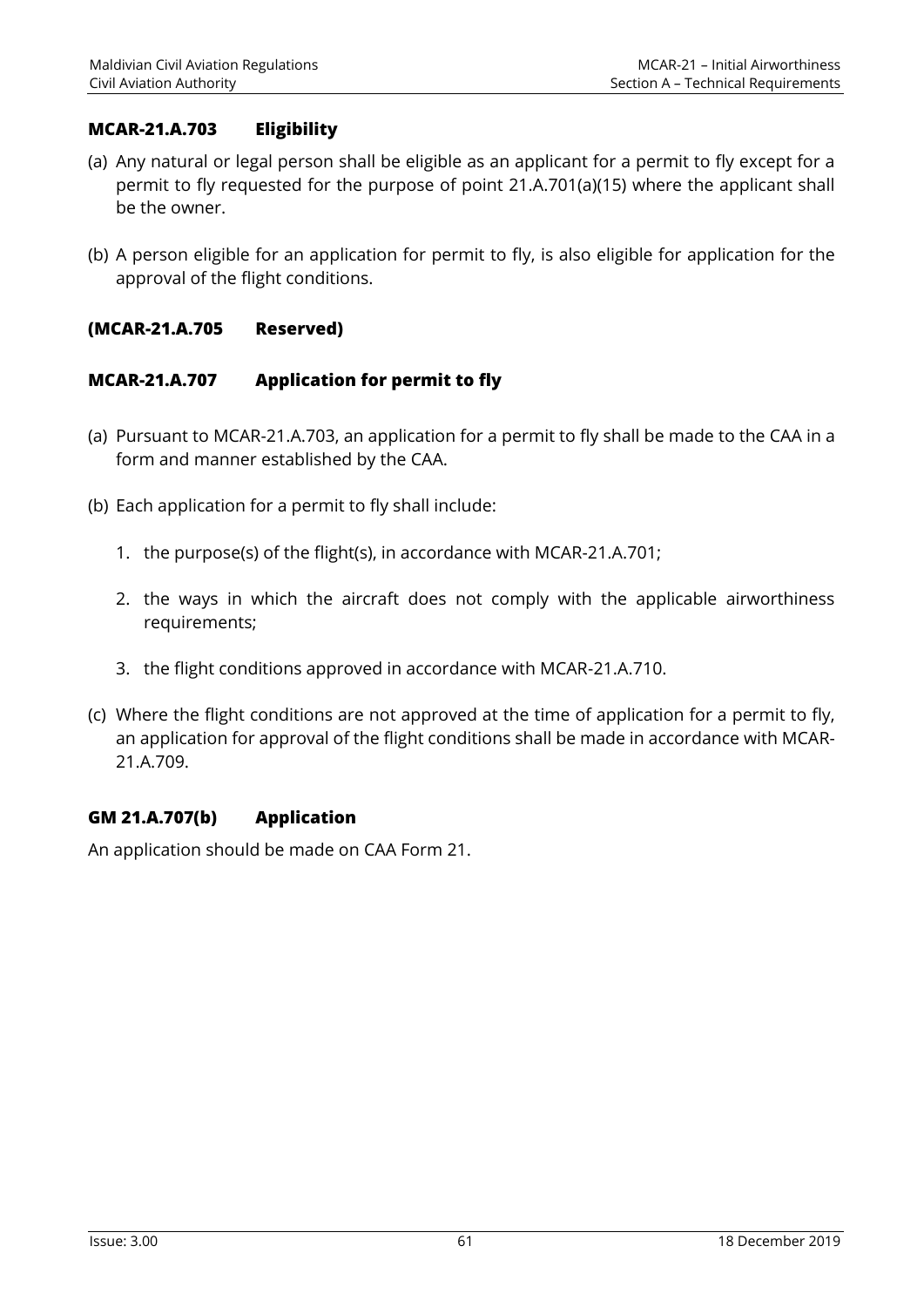### **MCAR-21.A.708 Flight conditions**

Flight conditions include:

- (a) the configuration(s) for which the permit to fly is requested;
- (b) any condition or restriction necessary for safe operation of the aircraft, including:
	- 1. the conditions or restrictions put on itineraries or airspace, or both, required for the flight(s);
	- 2. the conditions and restrictions put on the flight crew to fly the aircraft;
	- 3. the restrictions regarding carriage of persons other than flight crew;
	- 4. the operating limitations, specific procedures or technical conditions to be met;
	- 5. the specific flight test programme (if applicable);
	- 6. the specific continuing airworthiness arrangements including maintenance instructions and regime under which they will be performed;
- (c) the substantiation that the aircraft is capable of safe flight under the conditions or restrictions of subparagraph (b);
- (d) the method used for the control of the aircraft configuration, in order to remain within the established conditions.

### **GM 21.A.708(b)6 Continuing airworthiness**

In most cases a simple reference to existing maintenance requirements will suffice for aircraft that have a temporarily invalid Certificate of Airworthiness.

For other aircraft it will have to be proposed by the applicant as part of the flight conditions. For approved organisations they can be included in their procedures.

## **GM No. 1 to 21.A.708(c) Safe flight**

Safe flight normally means continued safe flight and landing but in some limited cases (e.g. higher risk flight testing) it can mean that the aircraft is able to fly in a manner that will primarily ensure the safety of overflown third parties, the flight crew and, if applicable other occupants.

This definition of 'safe flight' should not be interpreted as allowing a test pilot, equipped with a parachute and operating over a sparsely populated area, to set out on a test flight in the full knowledge that there is a high probability of losing the aircraft. The applicant should take reasonable care to minimise safety risks and to be satisfied that there is a reasonable probability that the aircraft will carry out the flight without damage or injury to the aircraft and its occupants or to other property or persons whether in the air or on the ground.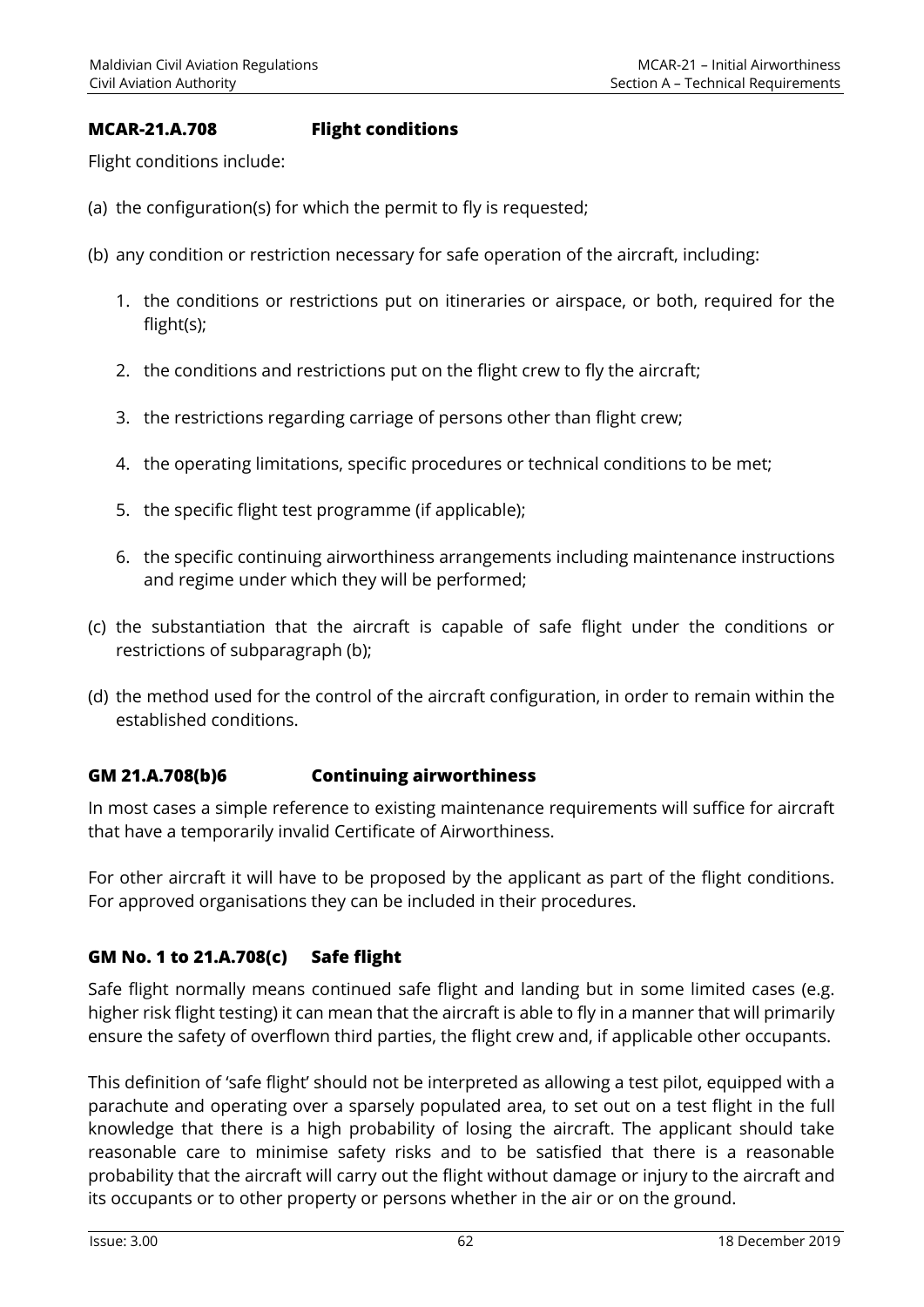## **GM No. 2 to 21.A.708(c) Substantiations**

The substantiations should include analysis, calculations, tests or other means used to determine under which conditions or restrictions the aircraft can perform safely a flight.

## **GM No. 3 to 21.A.708(c) Operation of Overweight Aircraft**

This GM provides information and guidance with respect to permit to fly for operating an aircraft in excess of its maximum certificated take-off weight, for flight beyond the normal range over water, or over land areas where adequate landing facilities or appropriate fuel is not available.

1. GENERAL.

The excess weight that may be authorized for overweight operations should be limited to additional fuel, fuel carrying facilities, and navigational equipment necessary for the flight.

It is recommended that the applicant discuss the proposed flight with the TC holder of the aircraft to determine the availability of technical data on the installation of additional fuel carrying facilities and/or navigational equipment.

2. CRITERIA USED TO DETERMINE THE SAFETY OF ADDITIONAL FACILITIES.

In evaluating the installation of additional facilities, the CAA or the design organisation must find that the changed aircraft is safe for operation. To assist in arriving at such a determination, the following questions are normally considered:

- a. Does the technical data include installation drawings, structural substantiating reports, weight, balance, new centre of gravity limits computations, and aircraft performance limitations in sufficient detail to allow a conformity inspection of the aircraft to be made?
- b. In what ways does the aircraft not comply with the applicable certification specifications?
- c. Are the fuel tanks vented to the outside? Are all areas in which tanks are located ventilated to reduce fire, explosion, and toxicity hazards?
- d. Are the tanks even when empty strong enough to withstand the differential pressure at maximum operating altitude for a pressurized aircraft?
- e. Have means been provided for determining the fuel quantity in each tank prior to flight?
- f. Are shutoff valves, accessible to the pilot, provided for each additional tank to disconnect these tanks from the main fuel system?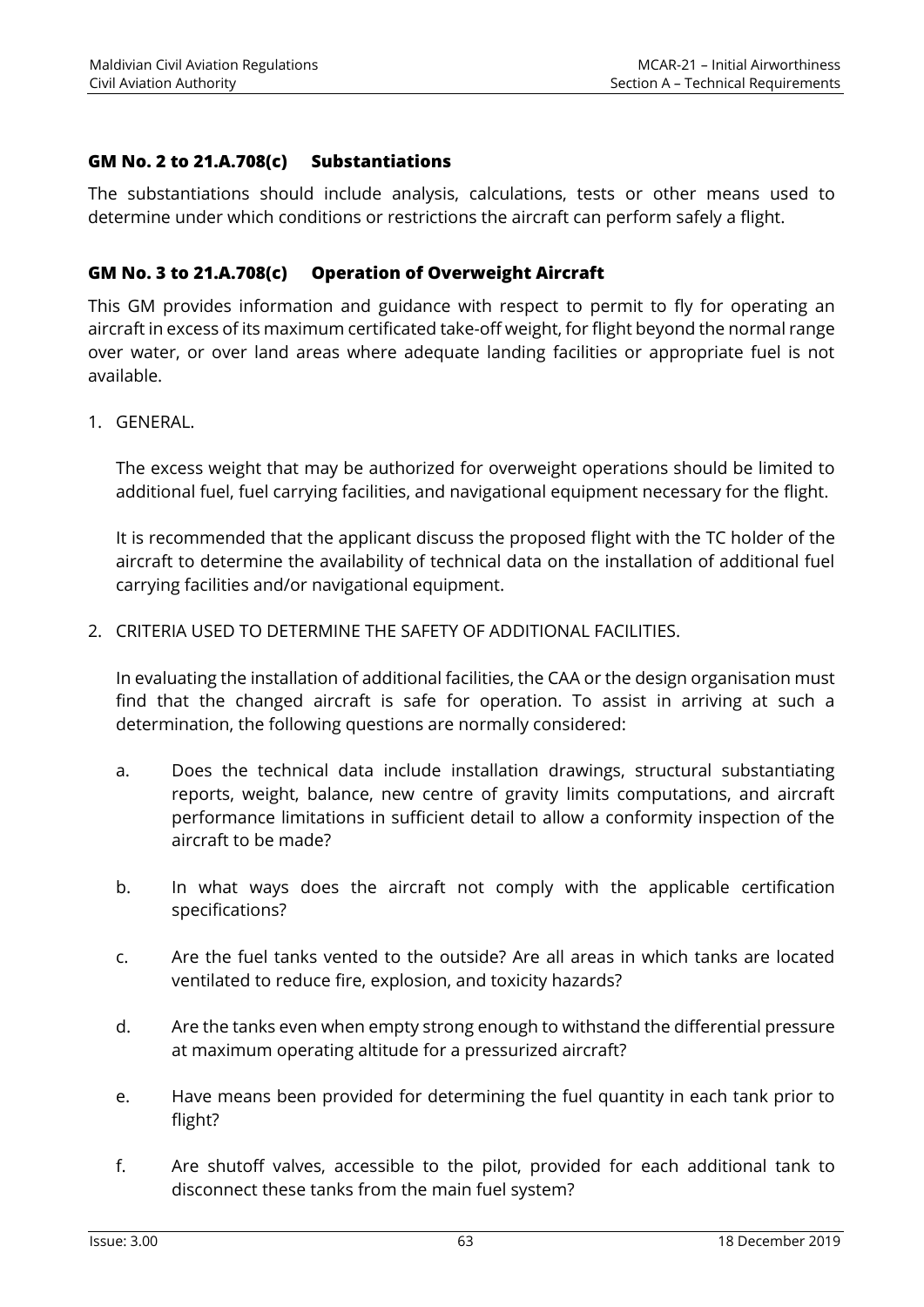- g. Are the additional fuel tank filler connections designed to prevent spillage within the aircraft during servicing?
- h. Is the engine oil supply and cooling adequate for the extended weight and range?

## 3. LIMITATIONS.

The following types of limitations may be necessary for safe operation of the aircraft:

- a. Revised operational airspeeds for use in the overweight condition.
- b. Increased pilot skill requirements.
- c. A prescribed sequence for using fuel from various tanks as necessary to keep the aircraft within its centre of gravity range.
- d. Notification to the control tower of the overweight take-off condition to permit use of a runway to minimize flight over congested areas.
- e. Avoidance of severe turbulence. If encountered, the aircraft should be inspected for damage as soon as possible.
- 4. EXAMPLE OF OPERATING LIMITATIONS WHICH MAY BE PRESCRIBED AS PART OF THE PERMIT TO FLY.

Aircraft type: XXXX Model: YYYY

Limitations:

- a. Maximum weight must not exceed 8,150 pounds.
- b. Maximum quantity of fuel carried in auxiliary tanks must not exceed 106 gallons in fwd tank, 164 gallons in centre tank, and 45 gallons in aft tank.
- c. Centre of gravity limits must not exceed (fwd) +116.8 and (aft) +124.6.
- d. Aerobatics are prohibited.
- e. Use of autopilot while in overweight condition is prohibited.
- f. Weather conditions with moderate to severe turbulence should be avoided.
- g. When an overweight landing is made or the aircraft has been flown through moderate or severe turbulence while in an overweight condition, the aircraft must be inspected for damage after landing. The inspections performed and the findings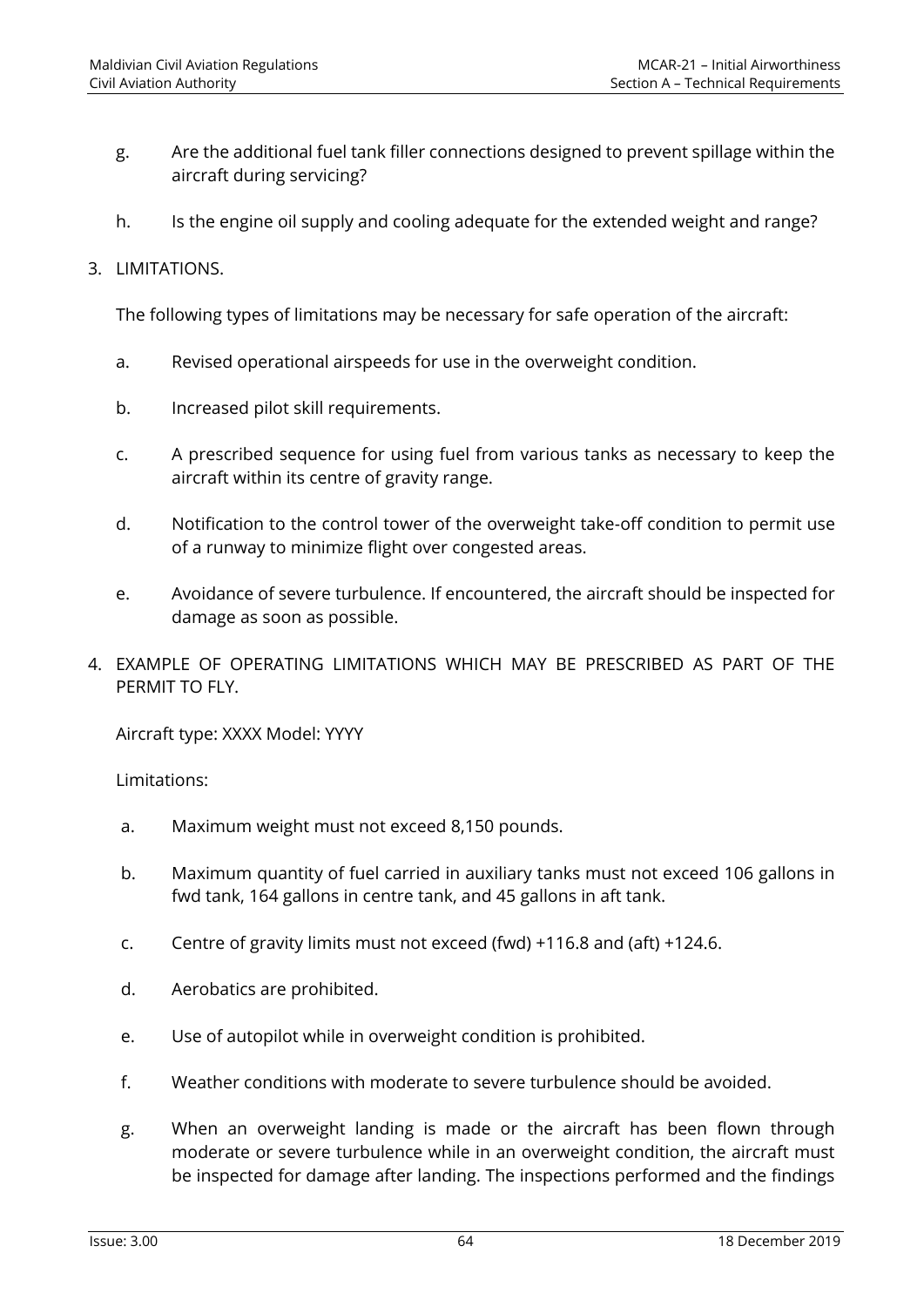must be entered in the aircraft log. The pilot must determine, before the next takeoff, that the aircraft is airworthy.

- h. When operated in the overweight condition, the cruising speed (Vc) shall not exceed 185 m.p.h. and the maximum speed (Vne) shall not exceed 205 m.p.h.
- i. Operation in the overweight condition must be conducted to avoid areas having heavy air traffic, to avoid cities, towns, villages, and congested areas, or any other areas where such flights might create hazardous exposure to person or property on the ground.

## **GM 21.A.708(d) Control of aircraft configuration**

The applicant should establish a method for the control of any change or repair made to the aircraft, for changes and repairs that do not invalidate the conditions established for the permit to fly.

All other changes should be approved in accordance with MCAR 21.A.713 and when necessary a new permit to fly should be issued in accordance with MCAR 21.A.711.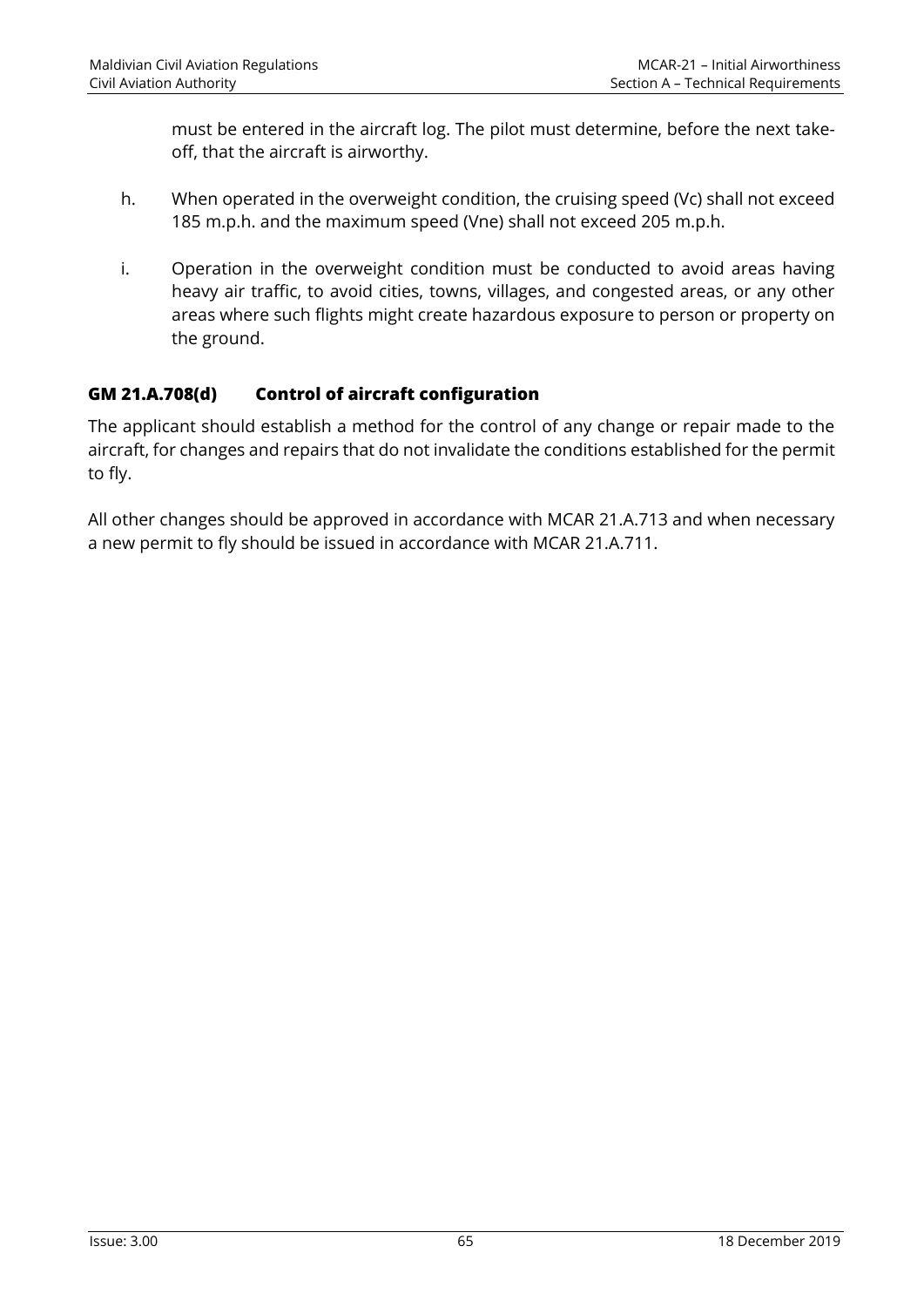## **MCAR-21.A.709 Application for approval of flight conditions**

- (a) Pursuant to MCAR-21.A.707(c), an application for approval of the flight conditions shall be made to:
	- 1. CAA in a form and manner established by the CAA; or
	- 2. an appropriately approved design organisation accepted by the CAA, under subpart J
- (b) Each application for approval of the flight conditions shall include:
	- 1. the proposed flight conditions;
	- 2. the documentation supporting these conditions; and
	- 3. a declaration that the aircraft is capable of safe flight under the conditions or restrictions of paragraph MCAR-21.A.708(b).

## **AMC 21.A.709(b) Submission of documentation supporting the establishment of flight conditions**

Together with the application, the documentation required by MCAR 21.A.709(b) must be submitted with the approval form (CAA Form 18B), completed with all relevant information. If the complete set of data is not available at the time of application, the missing elements can be provided later. In such cases, the approval form must be provided only when all data are available, to allow the applicant to make the statement required in box 9 of the form.

When the flight conditions are approved under a privilege, this form should be used by the approved organisation to document the approval.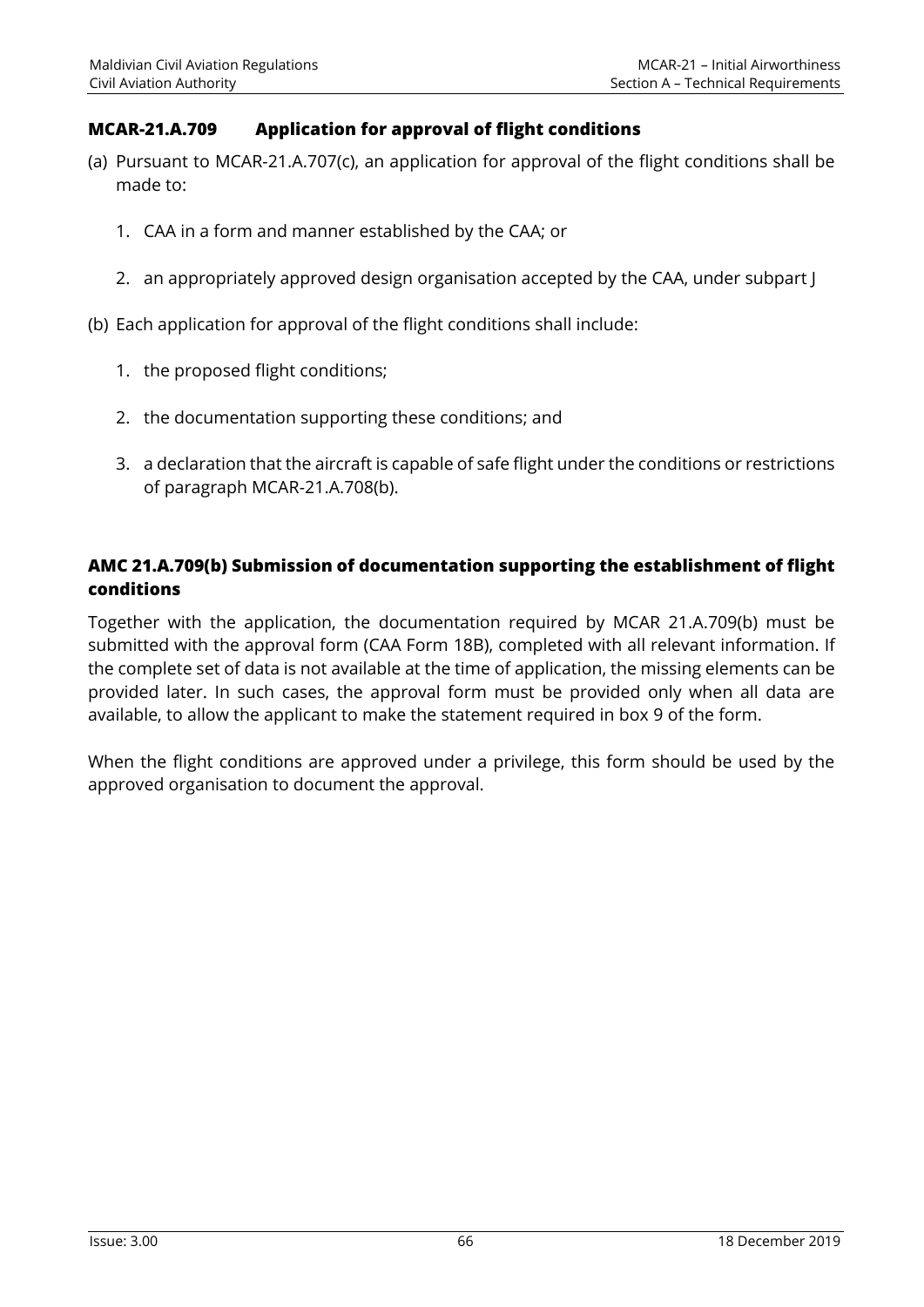## **MCAR-21.A.710 Approval of flight conditions**

- (a) Flight conditions shall be approved by:
	- 1. the CAA ; or
	- 2. an appropriately approved design organisation accepted by CAA, under subpart J.
- (b) Reserved
- (c) Before approving the flight conditions, CAA or the approved organisation must be satisfied that the aircraft is capable of safe flight under the specified conditions and restrictions. CAA may make or require the applicant to make any necessary inspections or tests for that purpose.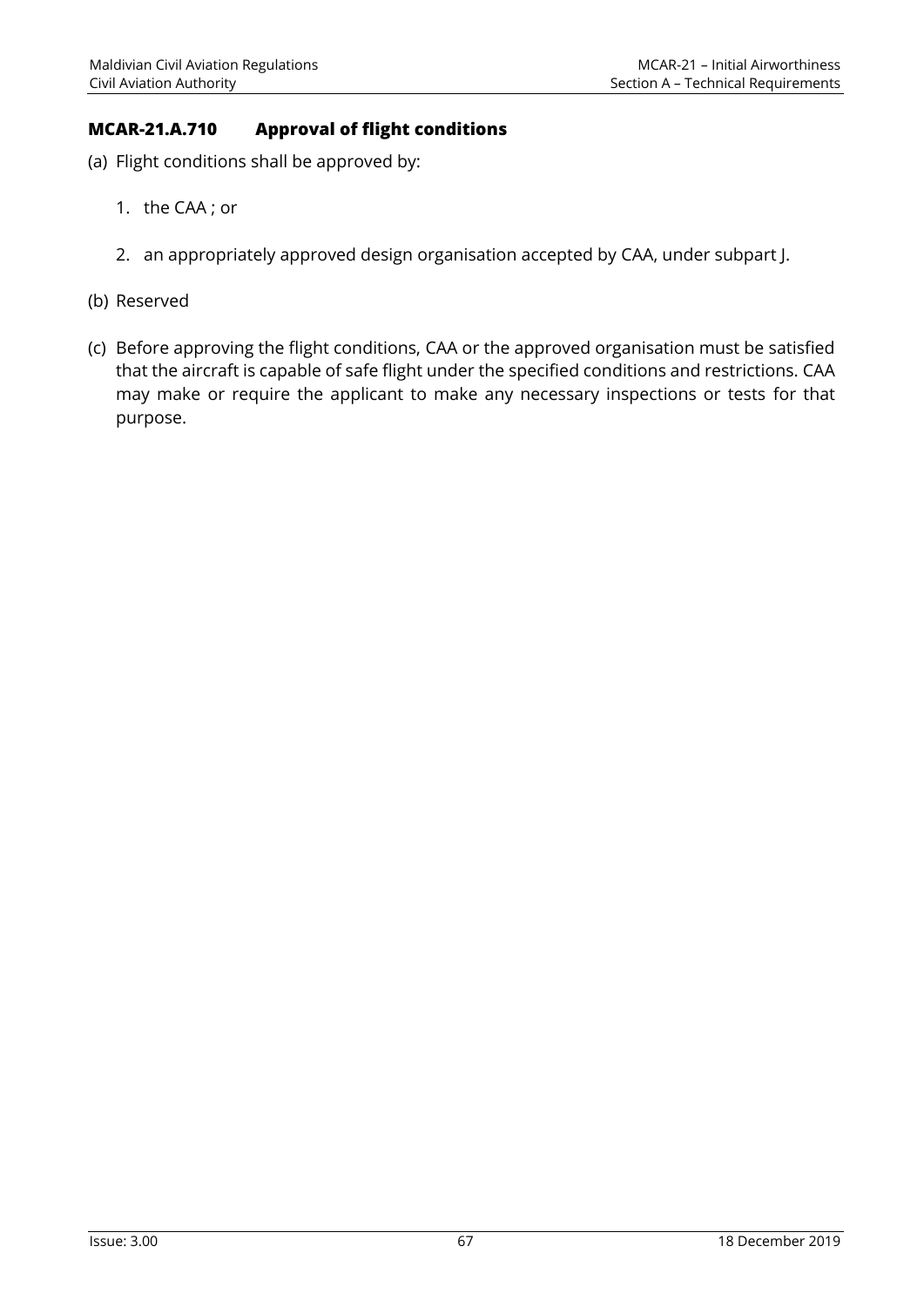## **MCAR-21.A.711 Issue of a permit to fly**

- (a) The CAA may issue a permit to fly:
	- 1. Upon presentation of the data required by MCAR-21.A.707; and
	- 2. When the conditions of MCAR-21.A.708 have been approved in accordance with MCAR-21.A.710; and
	- 3. When the CAA, through its own investigations, which may include inspections, or through procedures agreed with the applicant, is satisfied that the aircraft conforms to the design defined under MCAR-21.A.708 before flight.
- (b) Reserved
- (c) Reserved
- (d) An appropriately approved continuing airworthiness management organisation may issue a permit to fly (Form 20b) under privileges granted under point MCAR-M.A.711, when the flight conditions referred to in 21.A.708 have been approved in accordance with 21.A.710.
- (e) The permit to fly shall specify the purpose(s) and any conditions and restrictions approved under MCAR-21.A.710.
- (f) For permits issued under (d), a copy of the permit to fly and associated flight conditions shall be submitted to the CAA at the earliest opportunity but not later than 3 days.
- (g) Upon evidence that any of the conditions specified in point 21.A.723(a) are not met for a permit to fly that an organisation has issued pursuant to point (d), that organisation shall immediately revoke that permit to fly and inform without delay the CAA.

## **GM 21.A.711(e) Additional conditions and restrictions**

The conditions and restrictions prescribed by the CAA may include airspace restrictions to make the conditions approved under MCAR 21.A.710 more concrete, or conditions outside the scope of the ones mentioned in MCAR 21.A.708(b) such as a radio station license.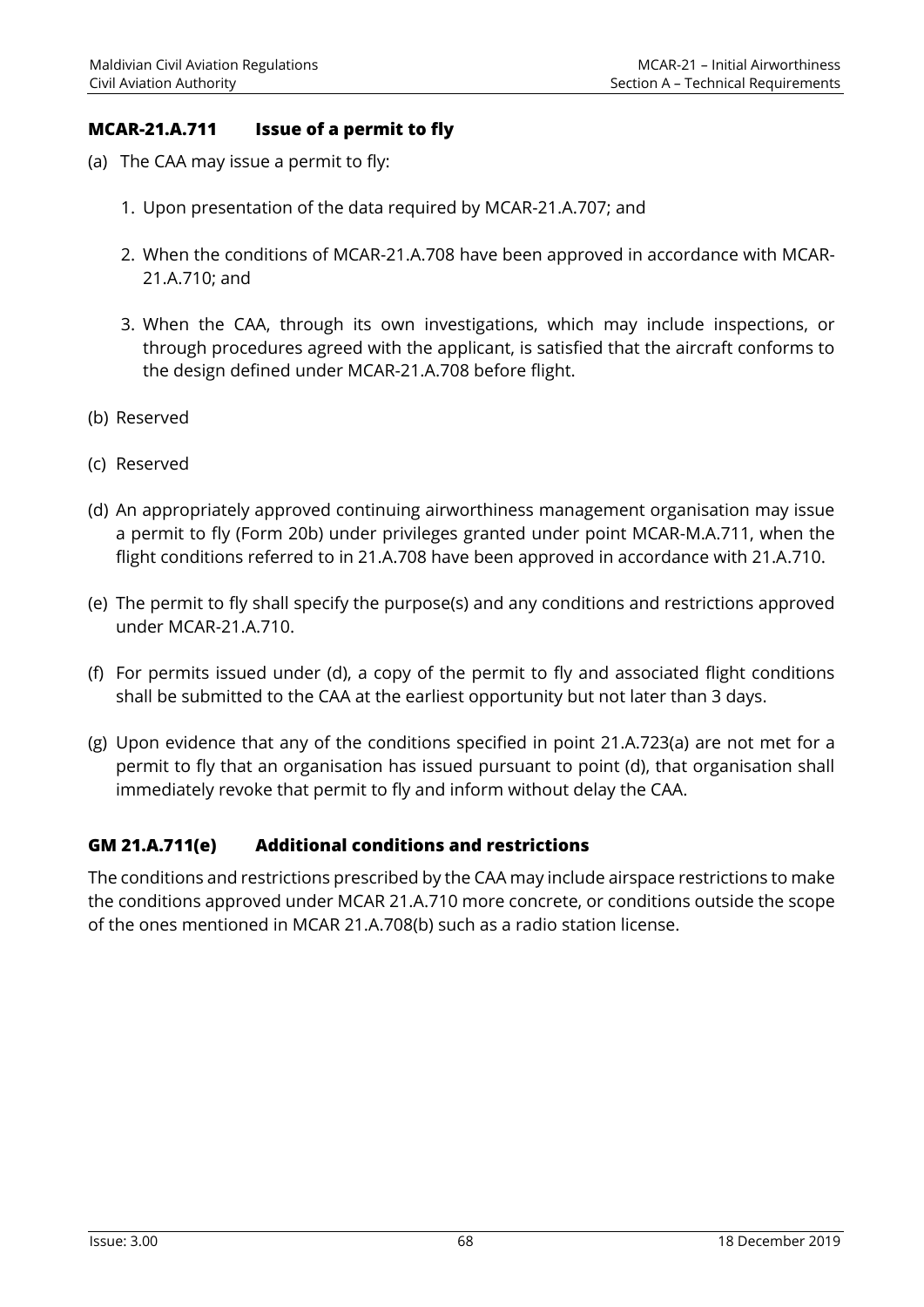## **MCAR-21.A.713 Changes**

- (a) Any change that invalidates the flight conditions or associated substantiation established for the permit to fly shall be approved in accordance with MCAR-21.A.710. When relevant an application shall be made in accordance with MCAR-21.A.709.
- (b) A change affecting the content of the permit to fly requires the issuance of a new permit to fly in accordance with MCAR-21.A.711.

## **GM 21.A.713 Changes**

Changes to the conditions or associated substantiations that are approved but do not affect the text on the permit to fly do not require issuance of a new permit to fly.

In case a new application is necessary, the substantiation for approval of the flight conditions only needs to address the change.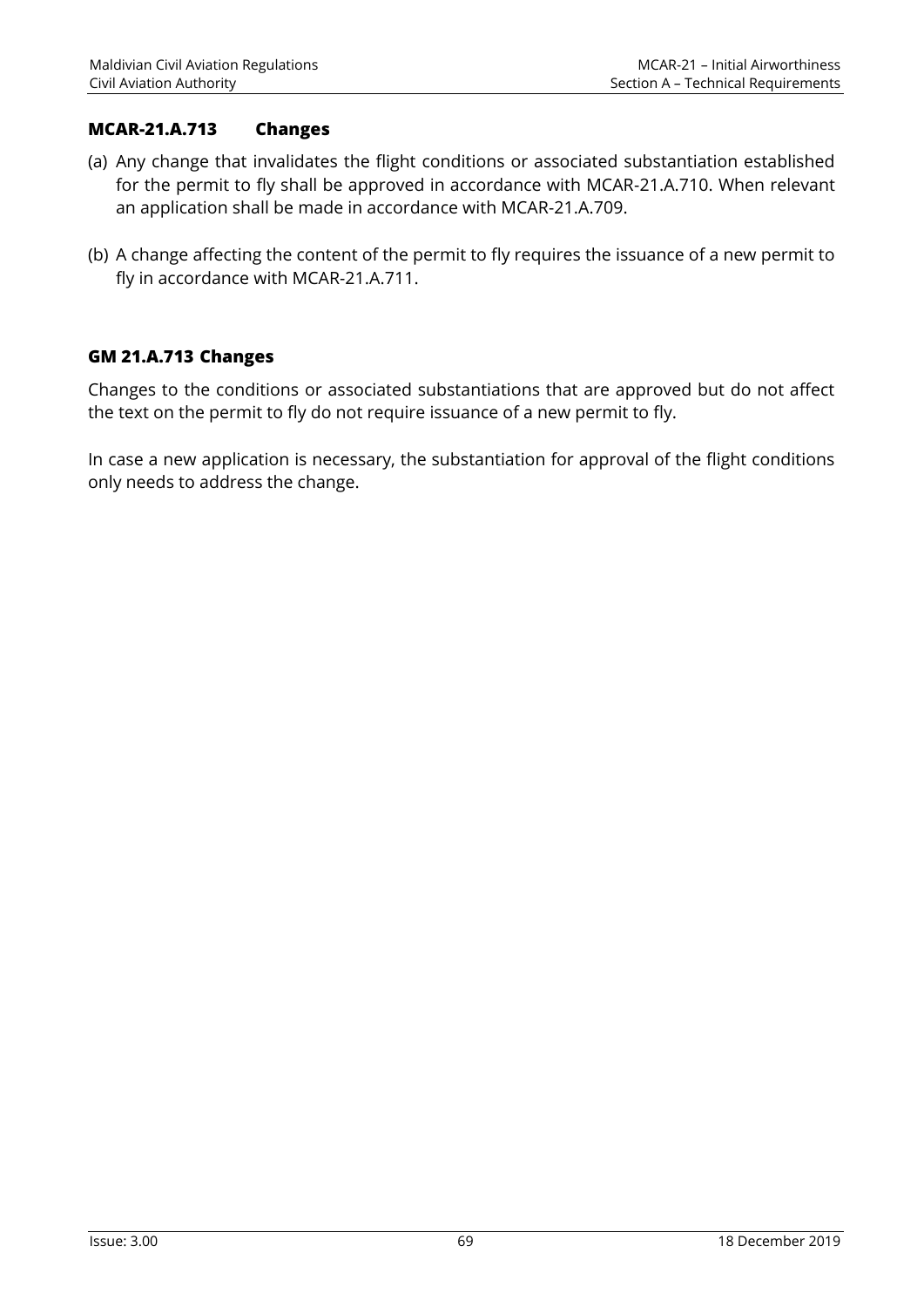## **MCAR-21.A.715 Language**

The manuals, placards, listings, and instrument markings and other necessary information required by applicable certification specifications shall be presented in English and where applicable in Dhivehi.

## **MCAR-21.A.719 Transferability**

- (a) A permit to fly is not transferable.
- (b) Reserved

### **MCAR-21.A.721 Inspections**

The holder of, or the applicant for, a permit to fly shall provide access to the aircraft concerned at the request of the CAA.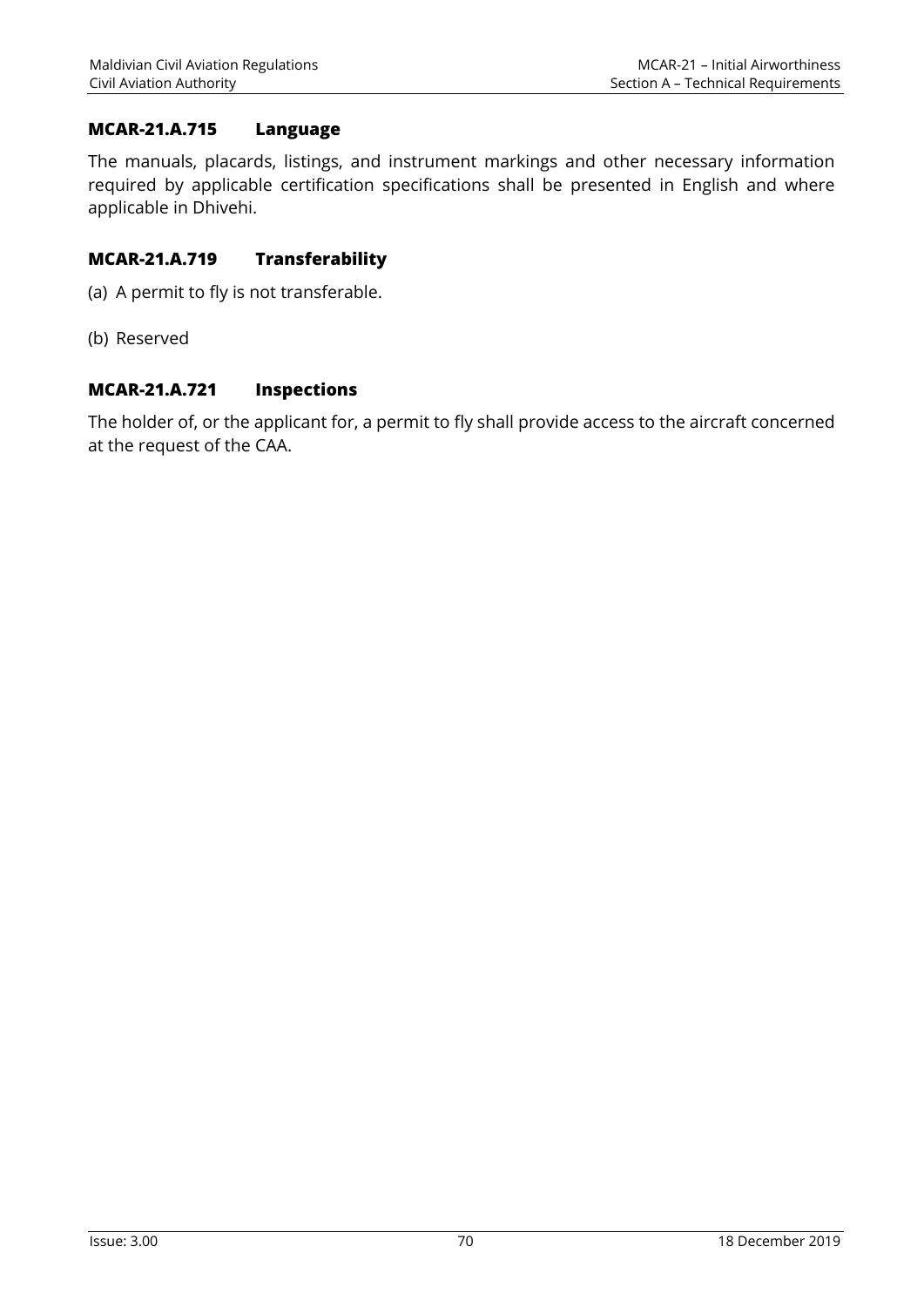## **MCAR-21.A.723 Duration and continued validity**

- (a) A permit to fly shall be issued for a maximum of 12 months and shall remain valid subject to:
	- 1. compliance with the conditions and restrictions of MCAR-21.A.711(e) associated with the permit to fly;
	- 2. the permit to fly not being surrendered or revoked by the CAA;
	- 3. the aircraft remaining on Maldivian civil aircraft register.
- (b) Notwithstanding subparagraph (a), a permit to fly issued for the purpose of MCAR-21.A.701(15) may be issued for unlimited duration.
- (c) Upon surrender or revocation, the permit to fly shall be returned to the CAA.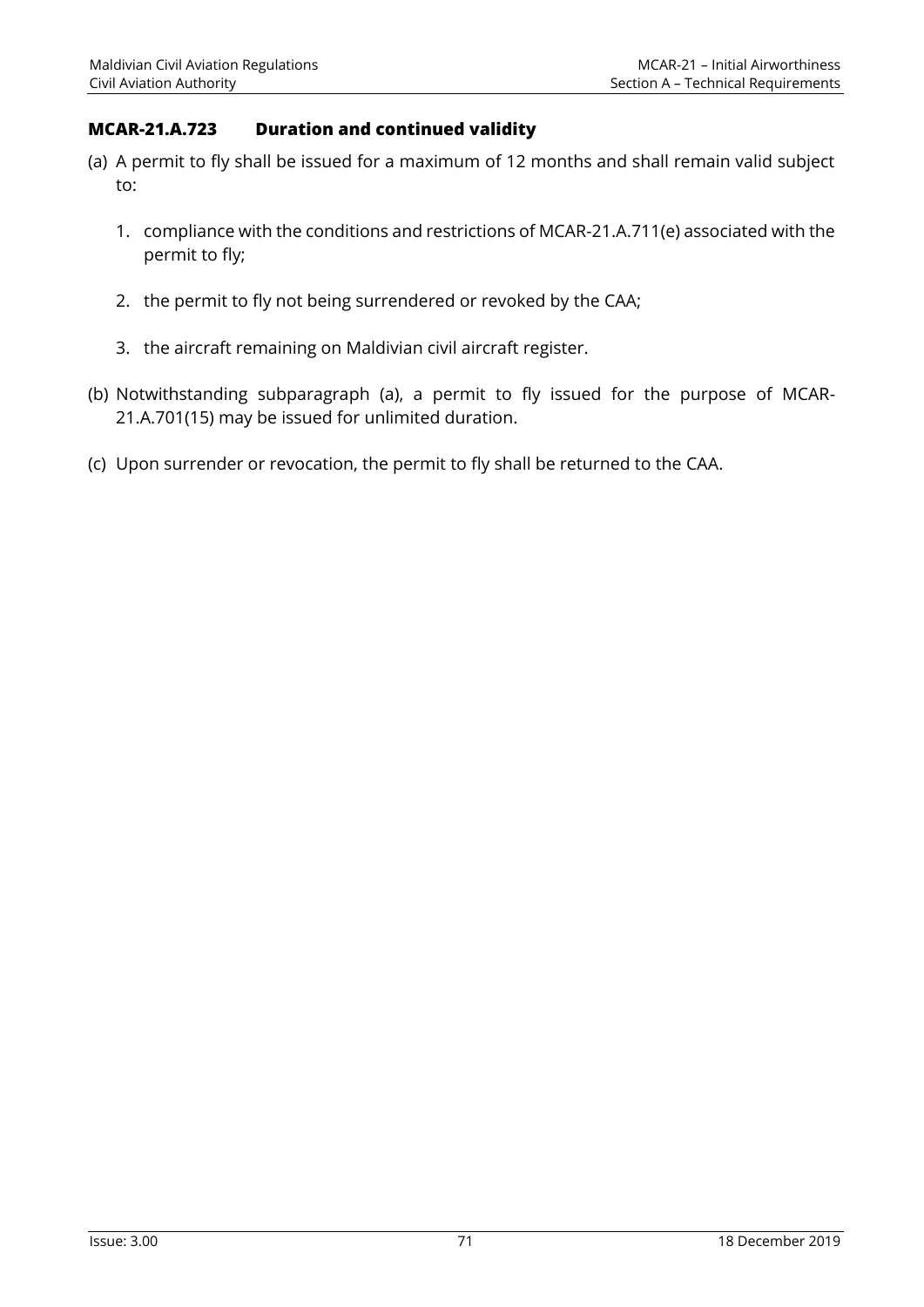## **MCAR-21.A.725 Renewal of permit to fly**

Renewal of the permit to fly shall be processed as a change in accordance with MCAR-21.A.713.

## **MCAR-21.A.727 Obligations of the holder of a permit to fly**

The holder of a permit to fly shall ensure that all the conditions and restrictions associated with the permit to fly are satisfied and maintained.

## **MCAR-21.A.729 Recordkeeping**

- (a) All documents produced to establish and justify the flight conditions shall be held by the holder of the approval of the flight conditions at the disposal of the CAA and shall be retained in order to provide the information necessary to ensure the continued airworthiness of the aircraft.
- (b) All documents associated with the issue of permits to fly under the privilege of approved organisations, including inspection records, documents supporting the approval of flight conditions and the permit to fly itself, shall be held by the related approved organisation at the disposal of the CAA and shall be retained in order to provide the information necessary to ensure the continued airworthiness of the aircraft.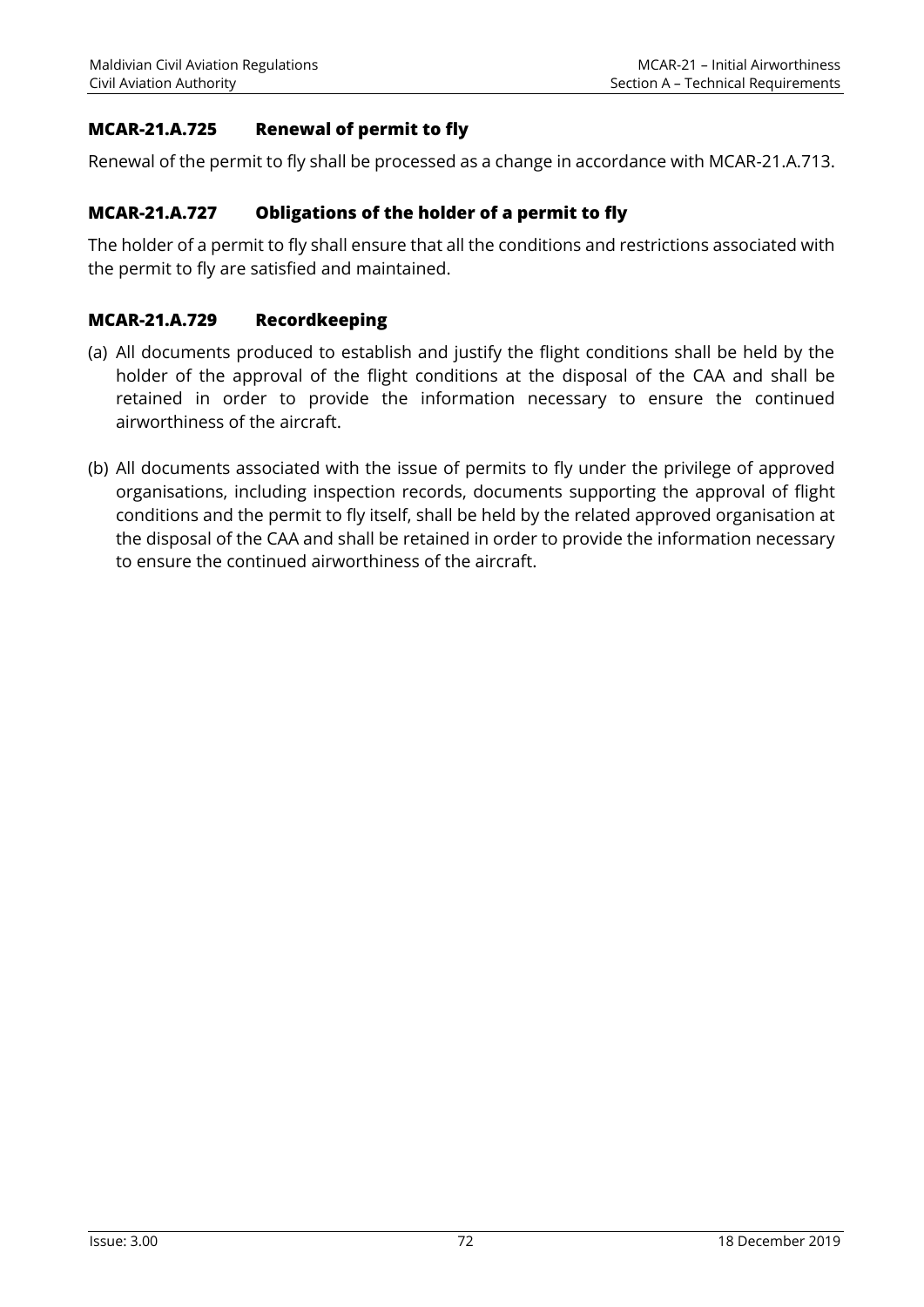## **Subpart Q — IDENTIFICATION OF PRODUCTS, PARTS AND APPLIANCES**

## **MCAR-21.A.801 Identification of products**

- (a) The identification of products shall include the following information:
	- 1. Manufacturer's name.
	- 2. Product designation.
	- 3. Manufacturer's Serial number.
	- 4. Any other information the CAA finds appropriate.
- (b) An aircraft or engine shall be identified by means of a fireproof plate that has the information specified in paragraph (a) marked on it by etching, stamping, engraving, or other approved method of fireproof marking. The identification plate shall be secured in such a manner that it is accessible and legible, and will not likely be defaced or removed during normal service, or lost or destroyed in an accident.
- (c) A propeller, propeller blade, or propeller hub shall be identified by means of a plate, stamping, engraving, etching or other approved method of fireproof identification that is placed on it on a non-critical surface, contains the information specified in paragraph (a), and will not likely be defaced or removed during normal service or lost or destroyed in an accident.
- (d) For manned free balloons, the identification plate prescribed in paragraph (b) shall be secured to the balloon envelope and shall be located, if practicable, where it is legible to the operator when the balloon is inflated. In addition, the basket, load frame assembly and any heater assembly shall be permanently and legibly marked with the manufacturer's name, part number, or equivalent, and serial number, or equivalent.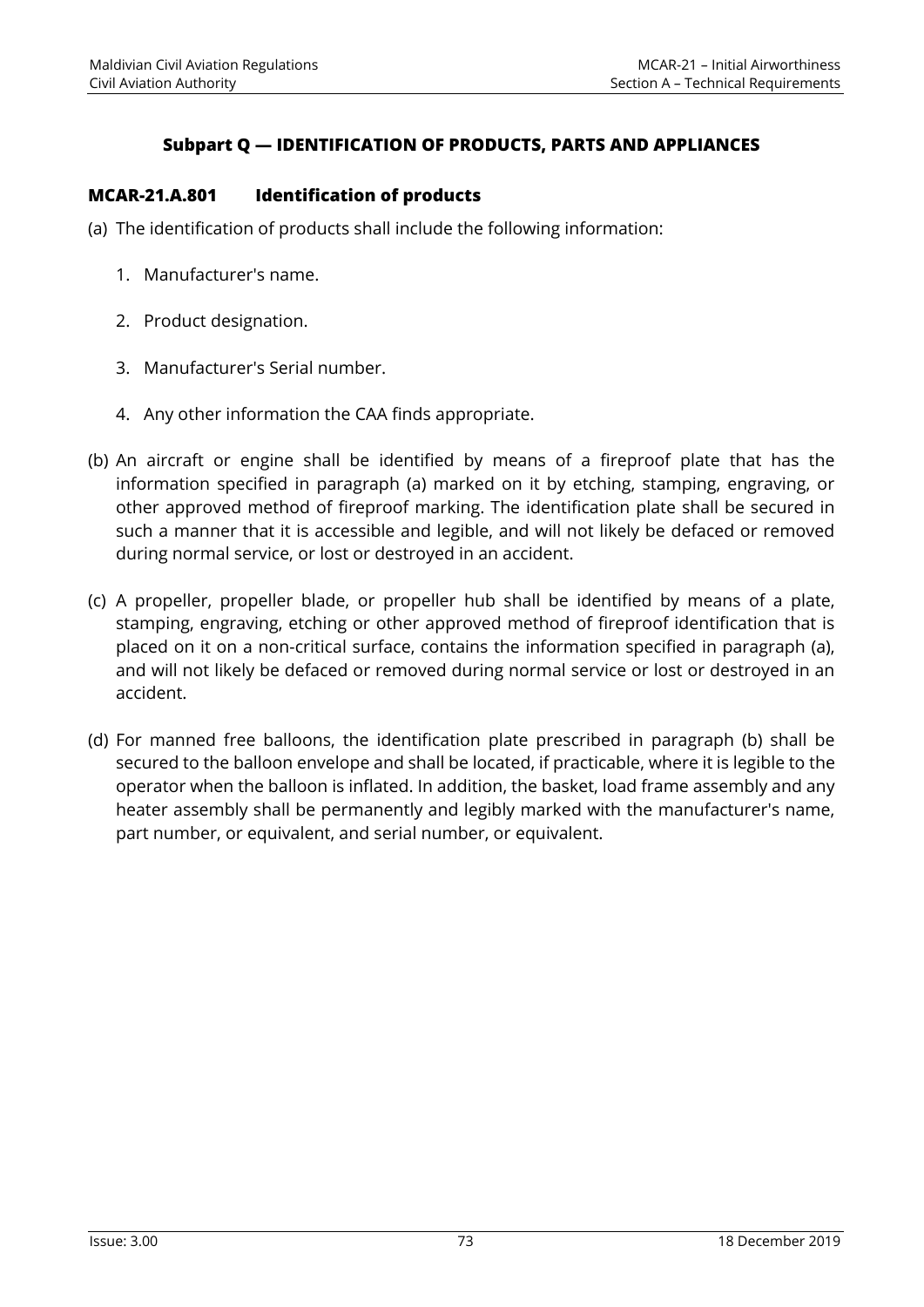## **MCAR-21.A.803 Handling of identification data**

- (a) No person shall remove, change, or place identification information referred to in MCAR-21.A.801(a) on any aircraft, engine, propeller, propeller blade, or propeller hub, or in MCAR-21.A.807(a) on an APU, without the approval of the CAA.
- (b) No person shall remove or install any identification plate referred to in MCAR-21.A.801 or in MCAR-21.A.807 for an APU, without the approval of the CAA.
- (c) By way of derogation from paragraphs (a) and (b), any natural or legal person performing maintenance work under the applicable Maldivian Civil Aviation Regulations may, in accordance with methods, techniques and practices established by the CAA:
	- 1. Remove, change, or place the identification information referred to in MCAR-21.A.801(a) on any aircraft, engine, propeller, propeller blade, or propeller hub, or in MCAR-21.A.807(a) on an APU; or
	- 2. Remove an identification plate referred to in MCAR-21.A.801, or MCAR-21.A.807 for an APU, when necessary during maintenance operations.
- (d) No person shall install an identification plate removed in accordance with subparagraph (c) (2) on any aircraft, engine, propeller, propeller blade, or propeller hub other than the one from which it was removed.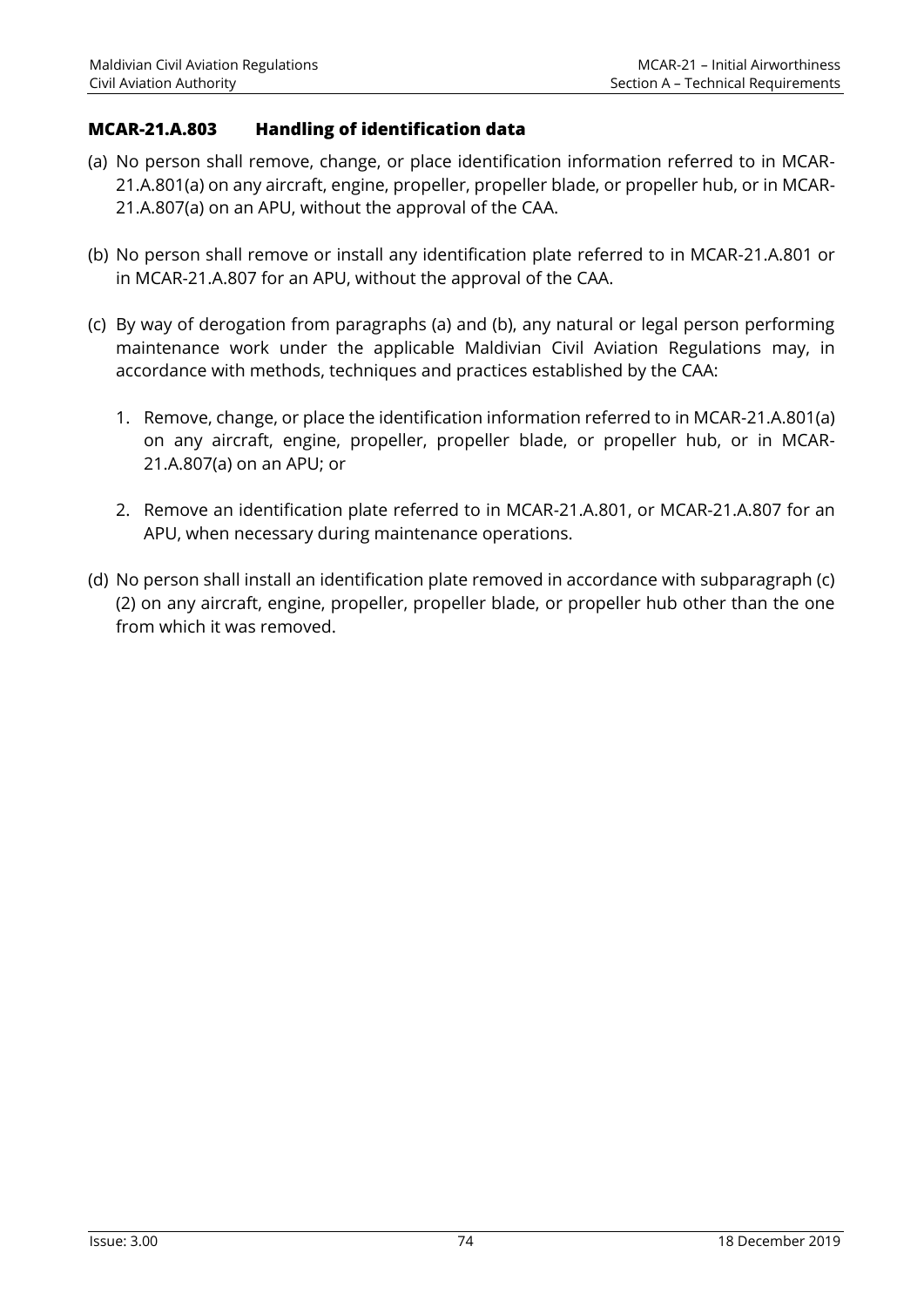## **MCAR-21.A.804 Identification of parts and appliances**

- (a) Each part or appliance shall be permanently and legibly marked with:
	- 1. a name, trademark, or symbol identifying the manufacturer in a manner identified by the applicable design data; and
	- 2. the part number, as defined in the applicable design data; and
	- 3. the letters EPA (European Part Approval)/PMA (Parts Manufacturer Approval) or equivalent for parts or appliances produced in accordance with approved design data not belonging to the type-certificate holder of the related product, except for TSO articles.
- (b) By way of derogation from paragraph (a), if the CAA agrees that a part or appliance is too small or that it is otherwise impractical to mark a part or appliance with any of the information required by paragraph (a), the authorised release document accompanying the part or appliance or its container shall include the information that could not be marked on the part.

## **MCAR-21.A.805 Identification of critical parts**

In addition to the requirement of MCAR-21.A.804, a part to be fitted on a type-certificated product which has been identified as a critical part shall be permanently and legibly marked with a part number and a serial number.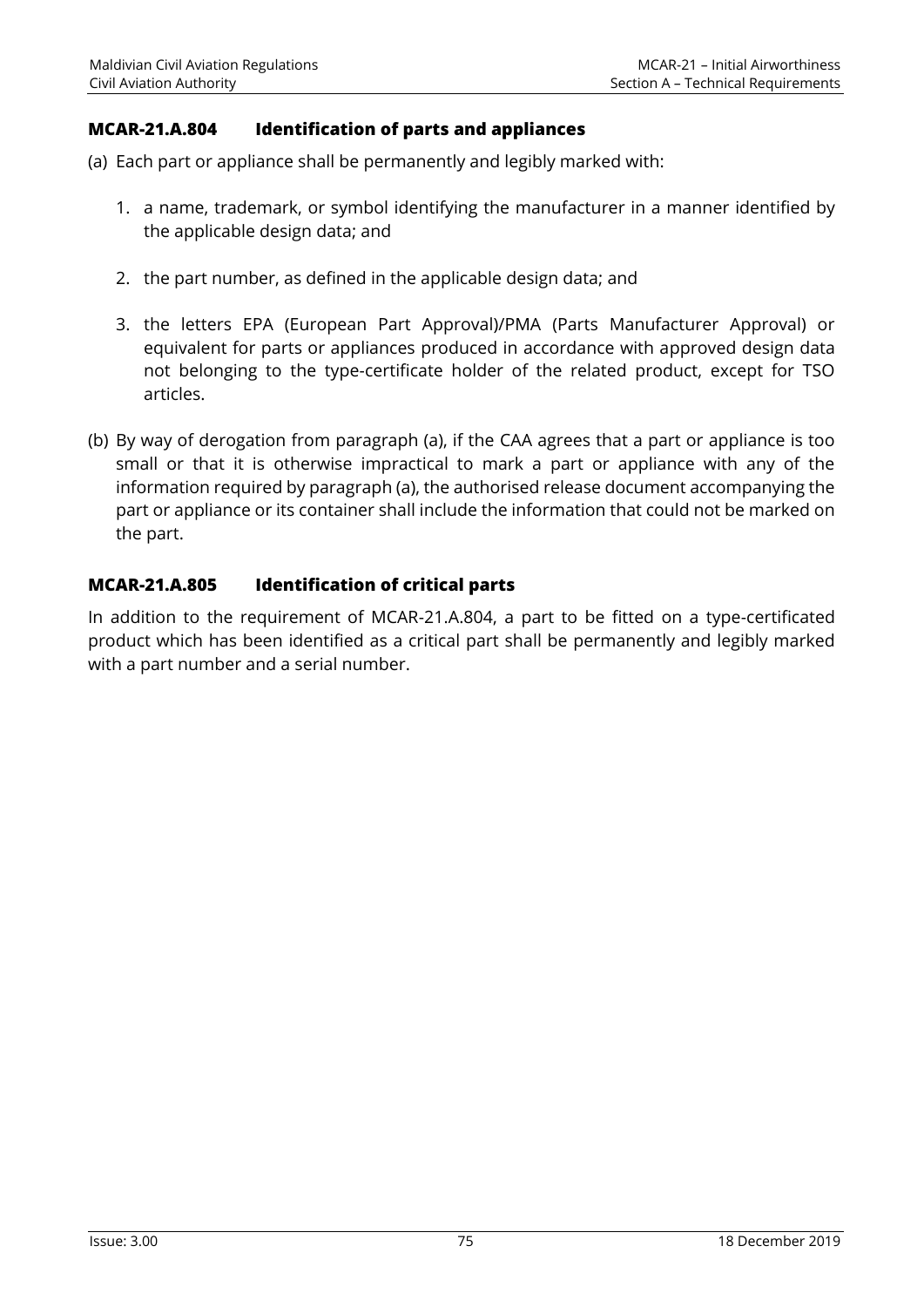## **MCAR-21.A.807 Identification of TSO articles**

- (a) Each TSO article shall be permanently and legibly marked with the following information:
	- 1. The name and address of the manufacturer;
	- 2. The name, type, part number or model designation of the article;
	- 3. The serial number or the date of manufacture of the article or both; and
	- 4. The applicable TSO number.
- (b) By way of derogation from paragraph (a), if the CAA agrees that a part is too small or that it is otherwise impractical to mark a part with any of the information required by paragraph (a), the authorised release document accompanying the part or its container shall include the information that could not be marked on the part.
- (c) An APU shall be identified by means of a fireproof plate that has the information specified in paragraph (a) marked on it by etching, stamping, engraving, or other approved method of fireproof marking. The identification plate shall be secured in such a manner that it is accessible and legible, and will not likely be defaced or removed during normal service, or lost or destroyed in an accident.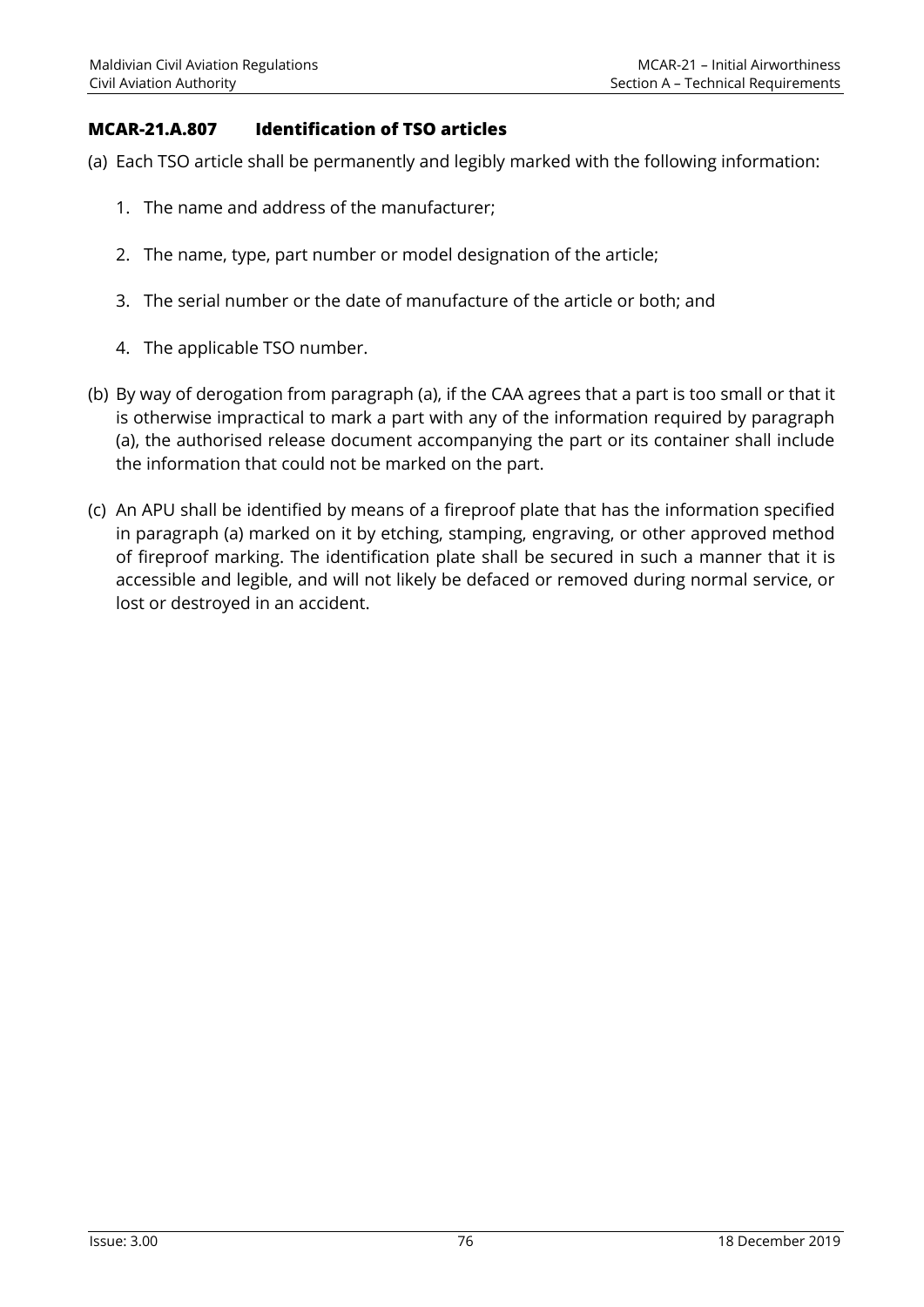# **Section B — PROCEDURE FOR CIVIL AVIATION AUTHORITY**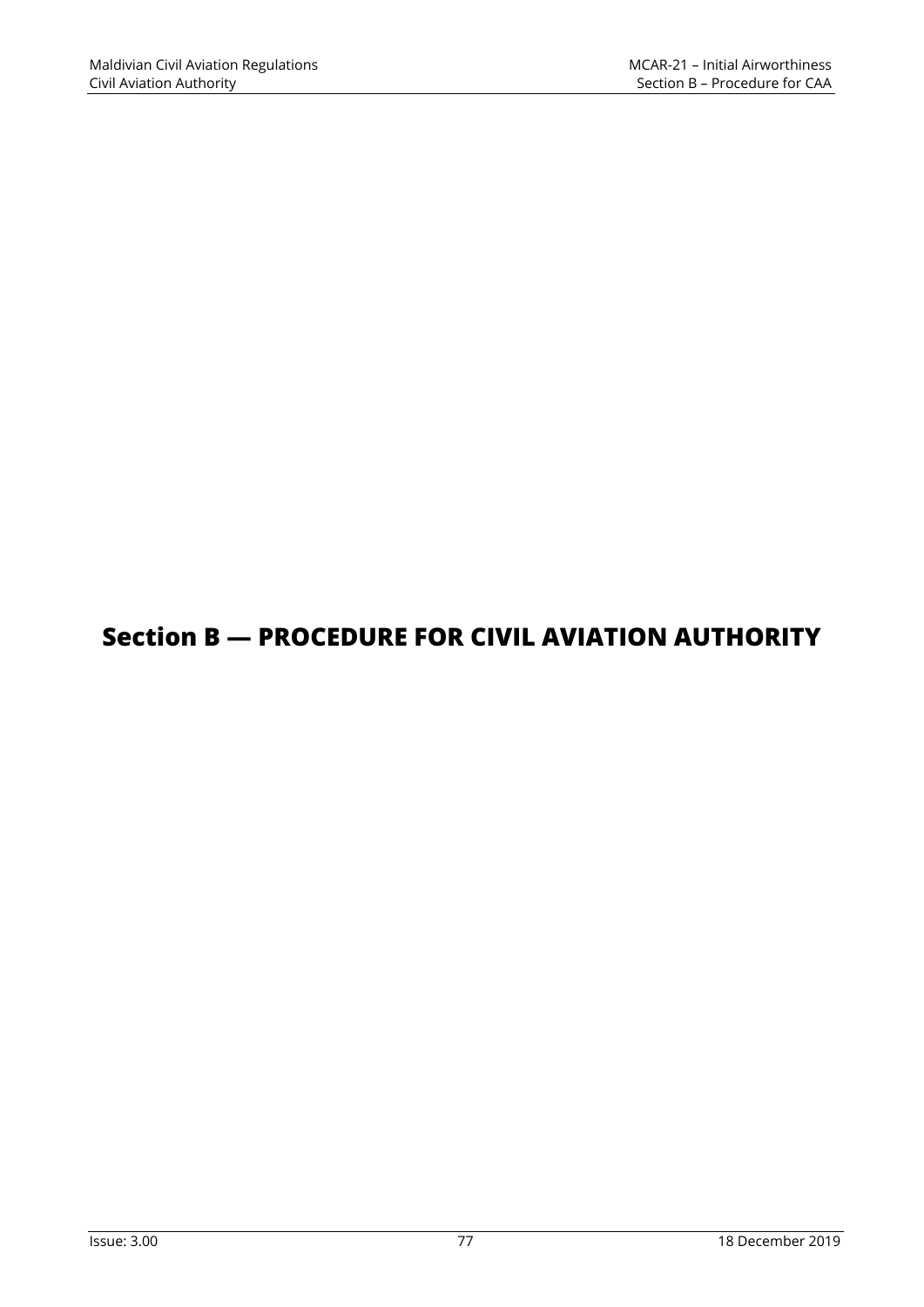## (INTENTIONALLY LEFT BLANK)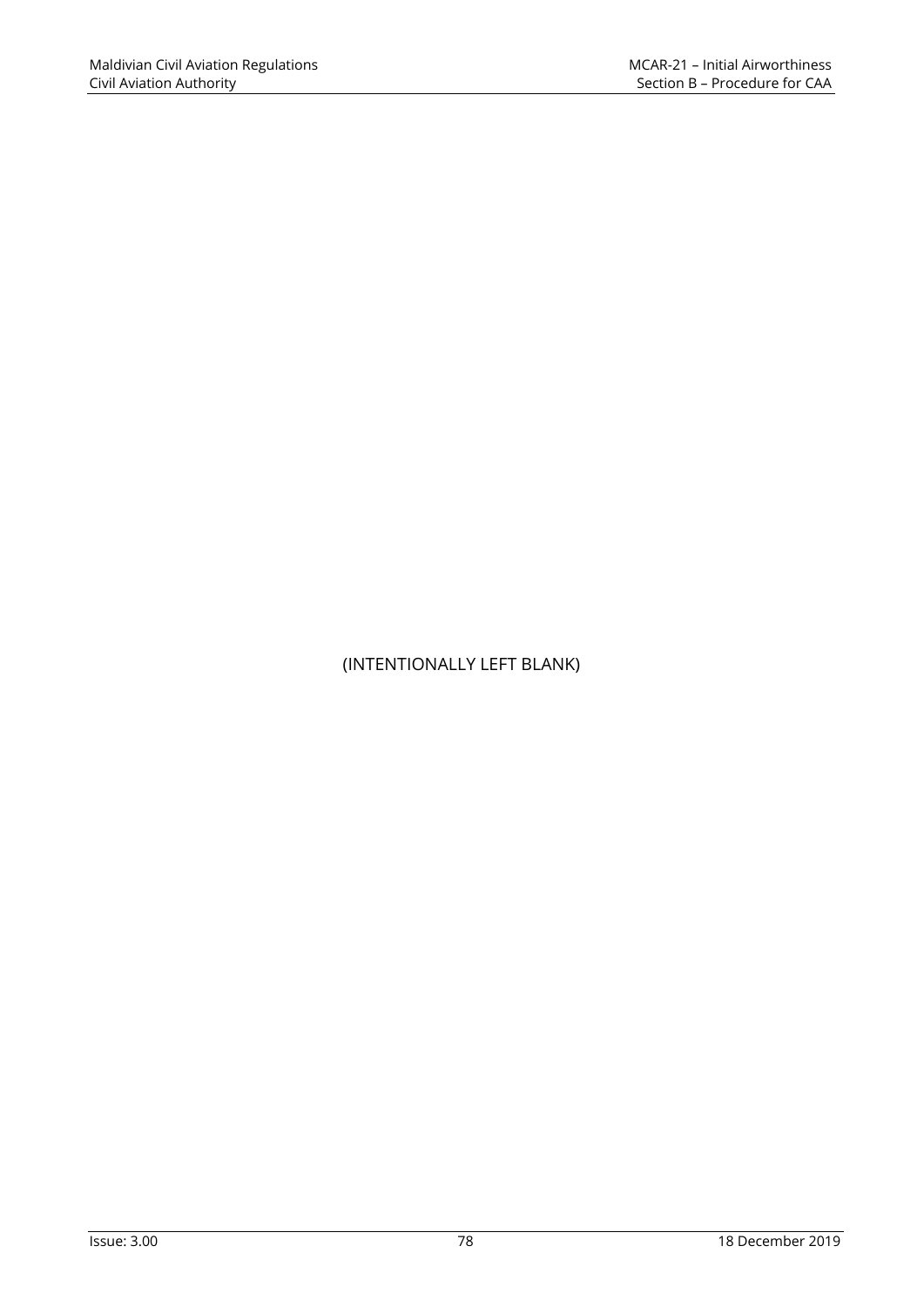# **APPENDICES TO THE REGULATIONS**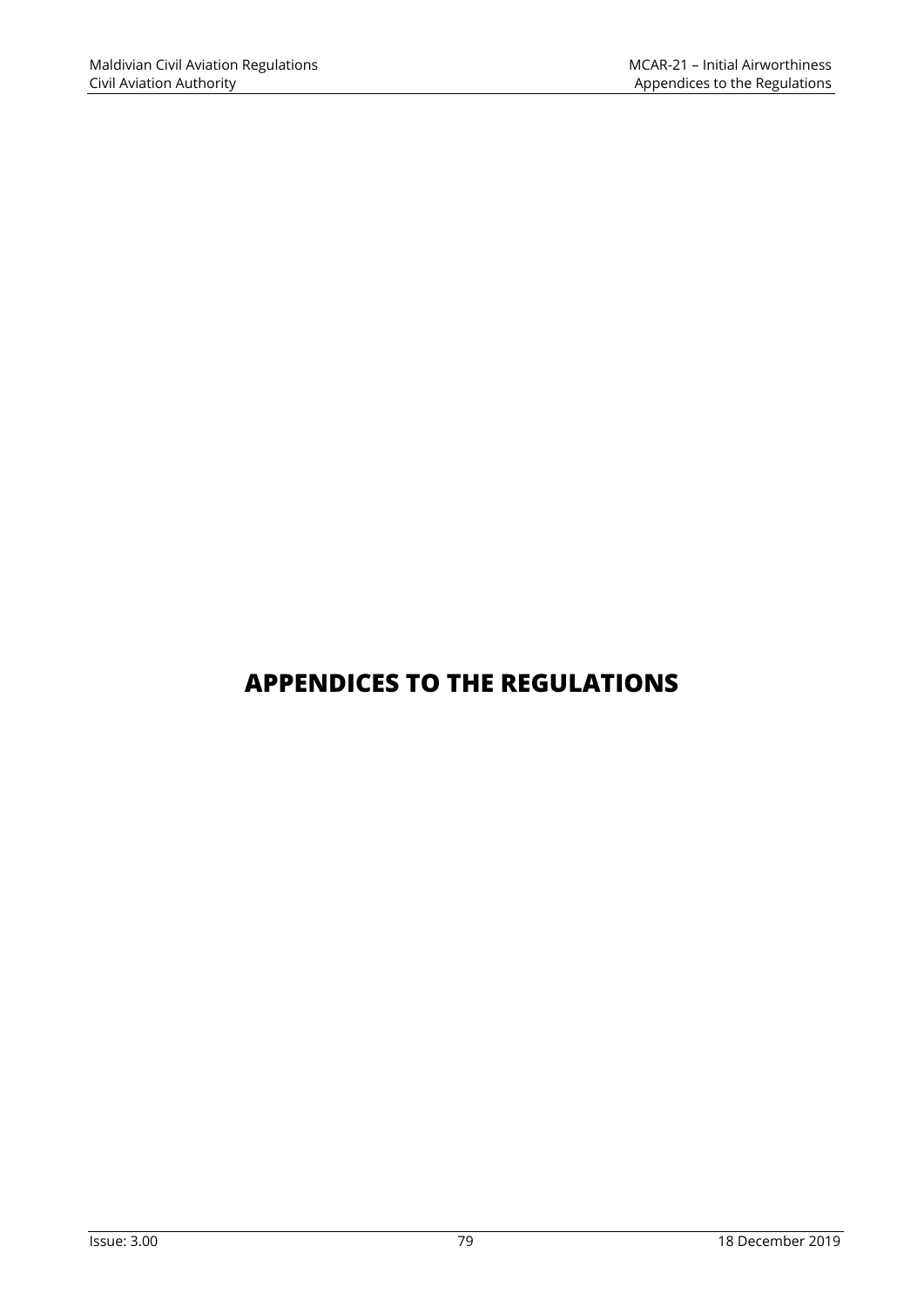## **Appendix 1 (Reserved)**

## **Appendix II Airworthiness Review Certificate (CAA Form 15a)**

(Refer to MCAR-M)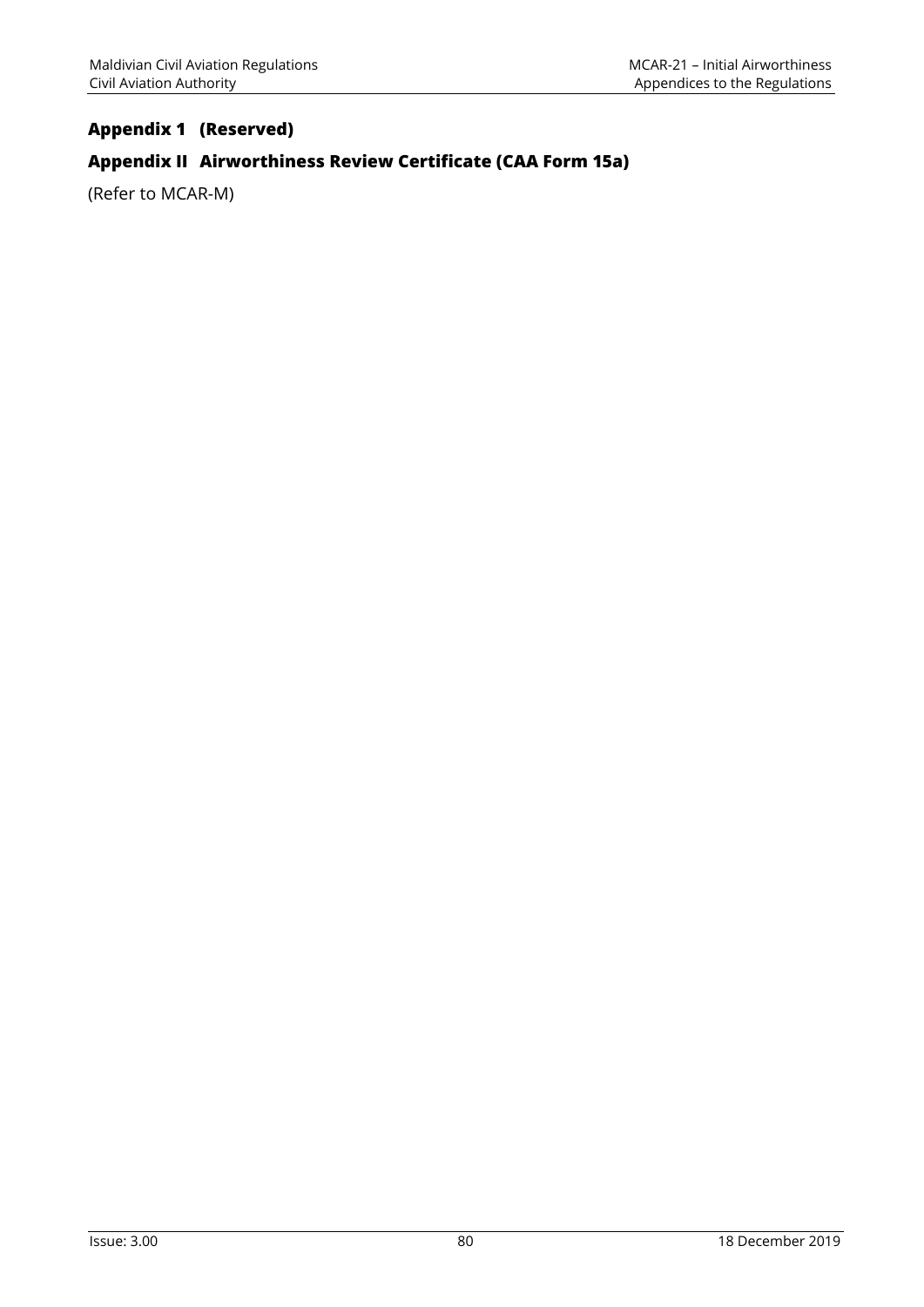## Appendix III Permit to Fly (CAA Form 20a)



**MALDIVES CIVIL AVIATION AUTHORITY REPUBLIC OF MALDIVES**

**Permit No 21P/YYYY/XXX**

### **PERMIT TO FLY**

This permit to fly is issued pursuant to Civil Aviation Regulations in force and certifies that the aircraft is capable of safe flight for the purpose and within the conditions listed below and is valid within Maldives

This permit is also valid for flight to and within other states provided separate approval is obtained from the competent authorities of such States:

| 1. Nationality & Registration Marks: |  |
|--------------------------------------|--|
| 2. Aircraft Manufacturer/type:       |  |
| 3. Serial No:                        |  |

**4. The permit covers:** *[purpose in accordance with MCAR-21.A.701(a)]*

**5. Holder:** *[in case of a permit to fly issued for the purpose of MCAR-21.A.701(a)(15) this should state: 'the registered owner']*

**6.Conditions/remarks:**

### **7.Validity period:**

| 8. Place and date of issue: | 9. Signature of CAA representative: |  |
|-----------------------------|-------------------------------------|--|
|                             |                                     |  |
|                             |                                     |  |

CAA Form 20a, Issue 3, 30 Oct 2019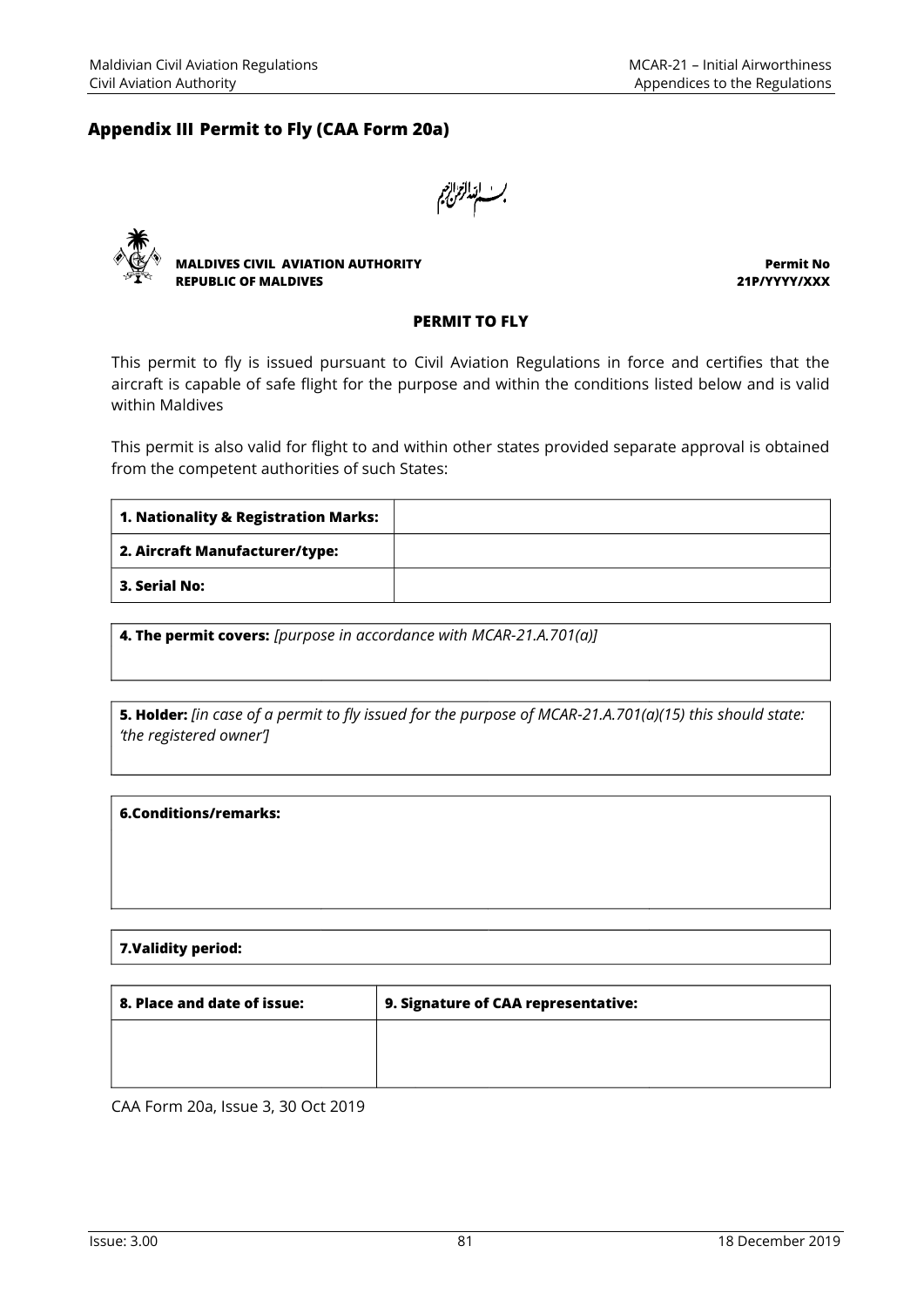## Appendix IV Permit to Fly Issued by Approved Organisations (CAA Form 20b)





**Permit No 21P/ORG/YYYY/XXX**

### **PERMIT TO FLY**

This permit to fly is issued pursuant to Civil Aviation Regulations in force and certifies that the aircraft is capable of safe flight for the purpose and within the conditions listed below and is valid within Maldives

This permit is also valid for flight to and within other states provided separate approval is obtained from the Competent Authorities of such States:

| <b>Name &amp; Address of the Organisation</b> |  |
|-----------------------------------------------|--|
| <b>Issuing the Permit to Fly</b>              |  |

| 1. Nationality & Registration Marks: |  |
|--------------------------------------|--|
| 2. Aircraft Manufacturer/type:       |  |
| 3. Serial No:                        |  |

**4. The permit covers:** *[purpose in accordance with MCAR-21.A.701(a)]*

| <b>5. Holder:</b> [Organisation issuing the permit to fly] |  |
|------------------------------------------------------------|--|
|                                                            |  |

**6. Conditions/remarks:**

### **7. Validity period:**

| 8. Place and date of issue | 9. Authorised Signature: |
|----------------------------|--------------------------|
|                            | Name:                    |
|                            | Approval Reference No:   |

CAA Form 20b, Issue 1, 30 Oct 2019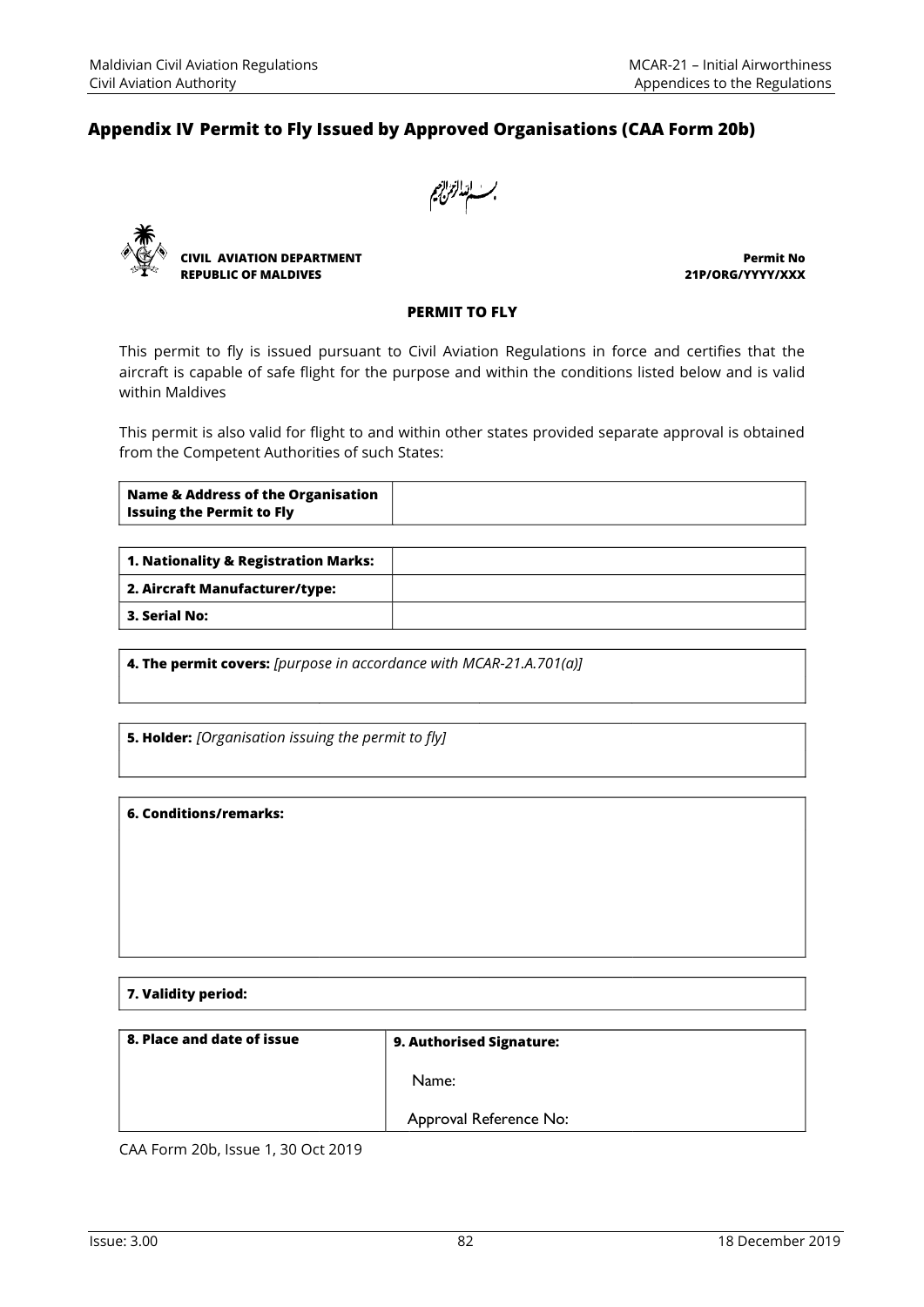## **Appendix V (Reserved)**

## Appendix VI Certificate of Airworthiness (CAA Form 25)



**MALDIVES CIVIL AVIATION AUTHORITY REPUBLIC OF MALDIVES**

بسساتهالزمراجيم

**Certificate No MV-21H-XXXX**

### **CERTIFICATE OF AIRWORTHINESS**

| 1. Nationality and<br>2. Manufacturer and Manufacturer's Designation  <br><b>Registration Marks</b><br>of Aircraft |  | 3. Aircraft Serial<br>Number |  |
|--------------------------------------------------------------------------------------------------------------------|--|------------------------------|--|
|                                                                                                                    |  |                              |  |

**4. Categories** 

**5. This certificate of Airworthiness is issued pursuant to the Convention on International Civil Aviation dated 07 December 1944 and in accordance with the Civil Aviation Regulations, in respect of the above-mentioned aircraft which is considered to be airworthy when maintained and operated in accordance with the forgoing and the pertinent operating limitations.** 

**Date of issue:**

**Signature:**

**6. This Certificate of Airworthiness is valid unless revoked by the Civil Aviation Authority. A current Airworthiness Review Certificate shall be attached to this Certificate.**

CAA Form 25 (01 June 2013)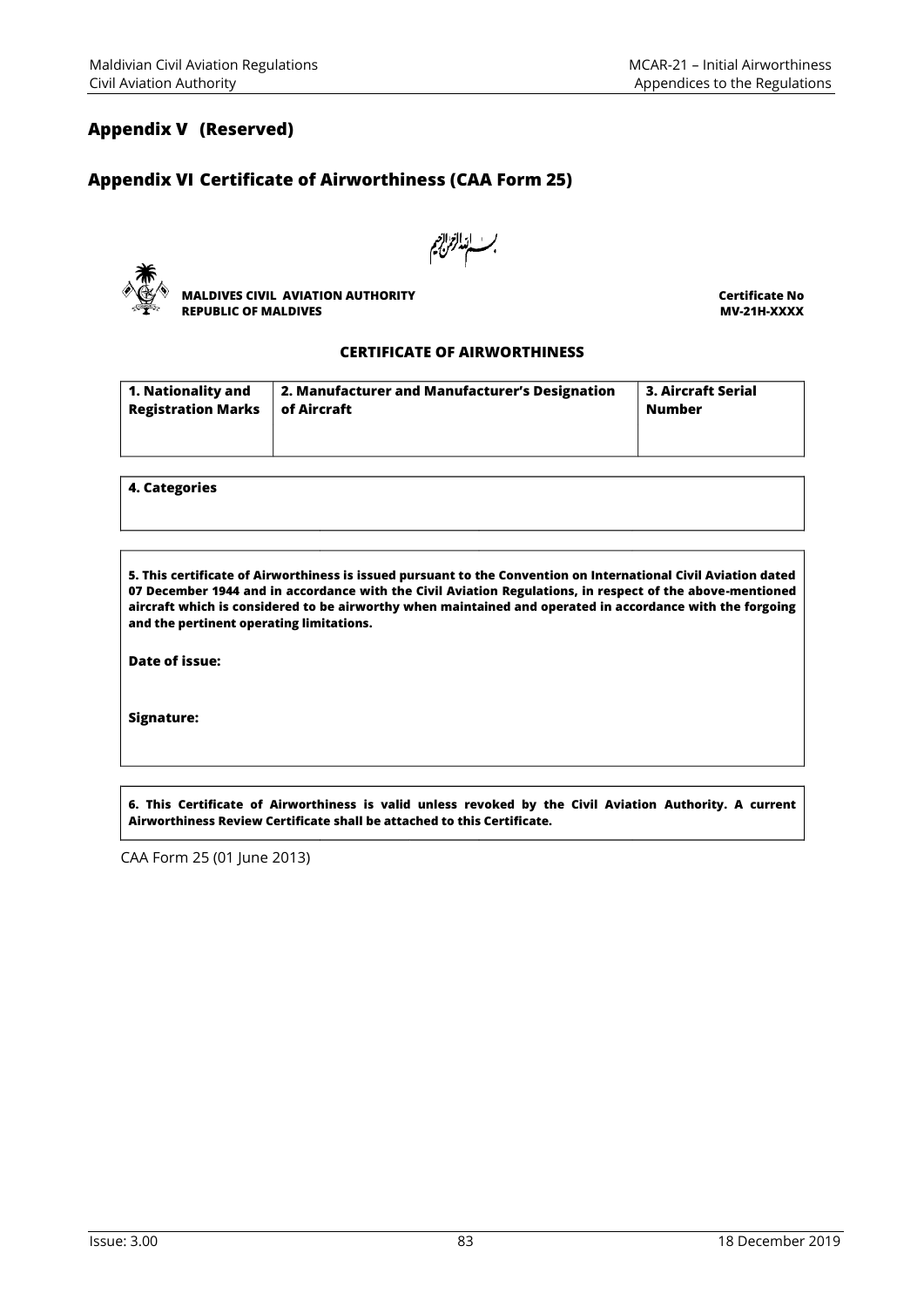## Appendix VII Noise Certificate (CAA Form 45)





MALDIVES CIVIL AVIATION AUTHORITY REPUBLIC OF MALDIVES

Document No MV-21H-XXXX

### NOISE CERTIFICATE

| 4. Registration<br><b>Marks</b> | 5. Manufacturer and Manufacturer's Designation of   6. Aircraft Serial<br>Aircraft | <b>Number</b> |
|---------------------------------|------------------------------------------------------------------------------------|---------------|
|                                 |                                                                                    |               |

| 7. Engine: | $\blacksquare$ 8. Propeller: $(*)$ |
|------------|------------------------------------|
|            |                                    |

| 9. Maximum take-<br>off mass (kg) | 10. Maximum landing mass $(kg)(*)$ | II. Noise certification<br>standard: |
|-----------------------------------|------------------------------------|--------------------------------------|
|                                   |                                    |                                      |

| 12. Additional modifications incorporated for the purpose of compliance with the applicable noise |  |
|---------------------------------------------------------------------------------------------------|--|
| certification standards:                                                                          |  |

| 13. Lateral / full-<br>power noise<br>level: $(*)$ | 14. Approach<br>noise level (*) | 15. Flyover noise<br>level $(*)$ | 16. Overflight<br>noise level (*) | 17. Take-off<br>noise level (*) |
|----------------------------------------------------|---------------------------------|----------------------------------|-----------------------------------|---------------------------------|
|                                                    |                                 |                                  |                                   |                                 |

| <b>Remarks</b> |  |  |  |
|----------------|--|--|--|
|                |  |  |  |
|                |  |  |  |
|                |  |  |  |

18. This Noise Certificate is issued pursuant to Annex 16, Volume 1 to the Convention on International Civil Aviation dated 7 December 1944 and Civil Aviation Regulations in force in respect of the above mentioned aircraft, which is considered to comply with the indicated noise standard when maintained and operated in accordance with the relevant requirements and operating limitations.

| 19. Date of issue: | 20. Signature |
|--------------------|---------------|
|--------------------|---------------|

CAA Form 45 (Issue 2, 18 January 2012)

<sup>(\*)</sup> These boxes may be omitted depending on noise certification standard.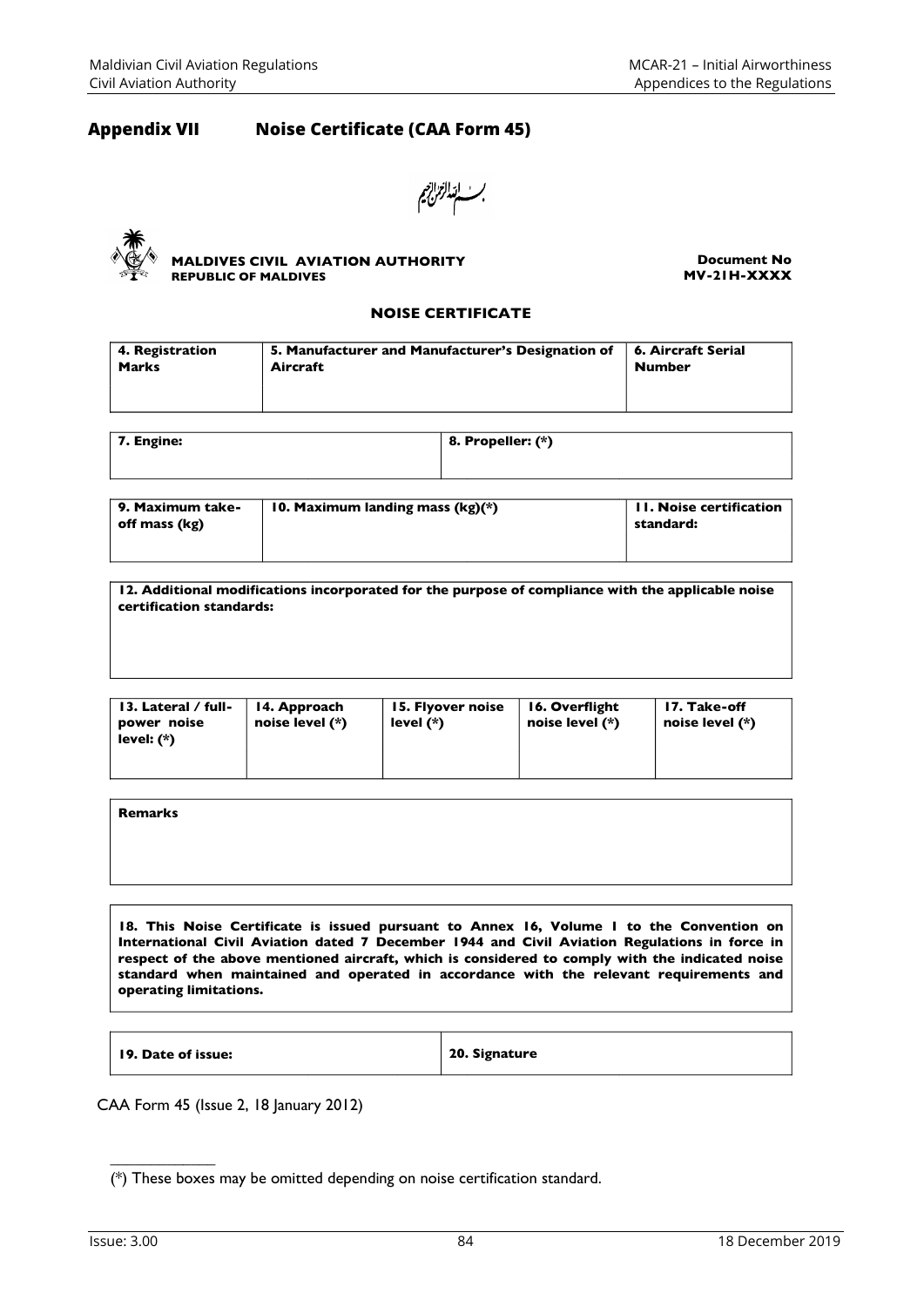# **APPENDICES TO THE AMC**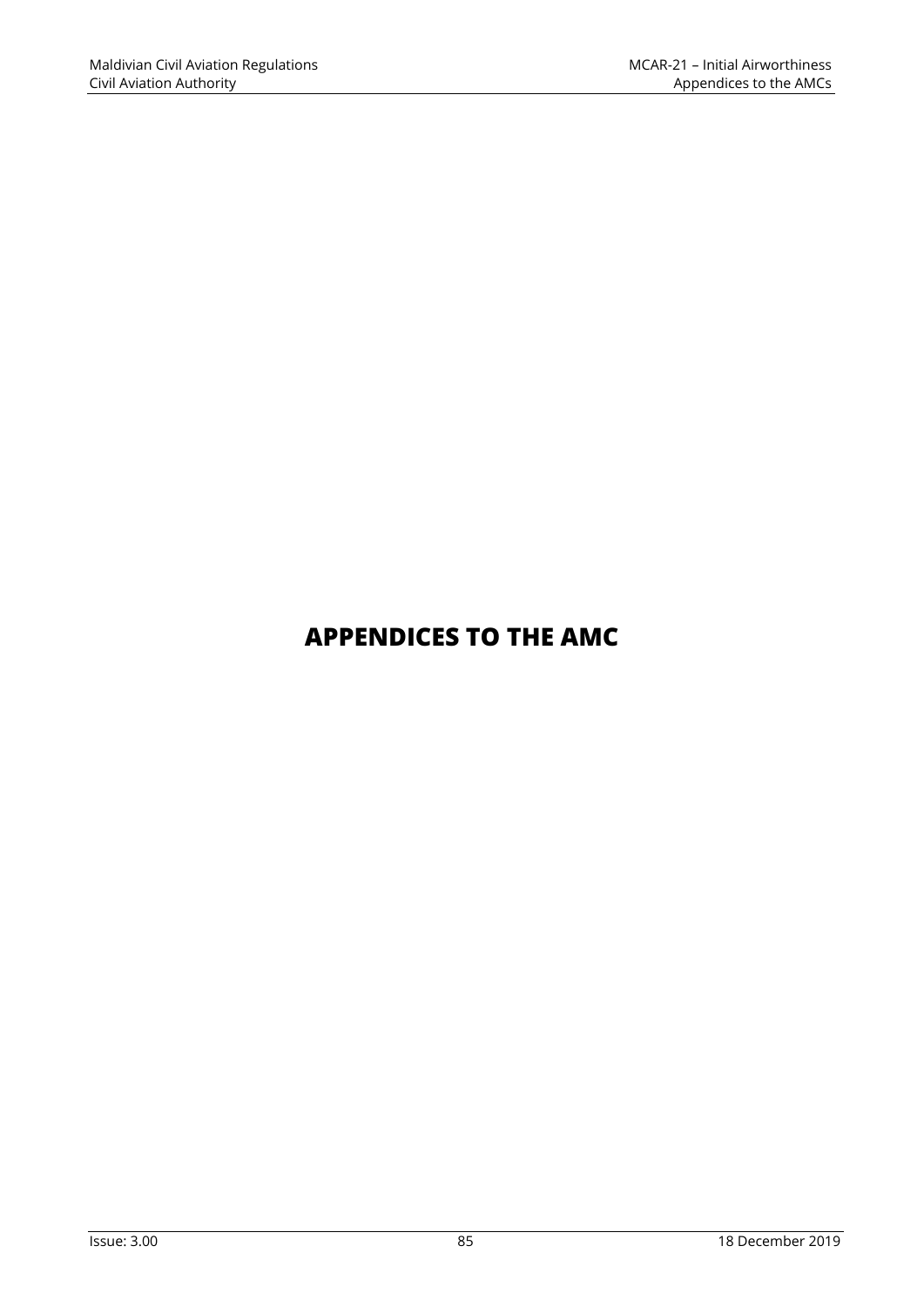## **Appendix A to GM 21.A.91 Examples of Major Changes per discipline**

The information below is intended to provide a few major change examples per discipline, resulting from application of MCAR-21.A.91 and paragraph 3.3 conditions. It is not intended to present a comprehensive list of all major changes. Examples are categorised per discipline and are applicable to all products (aircraft, engines and propellers). However a particular change may involve more than one discipline, e.g., a change to engine controls may be covered in engines and systems (software).

Those involved with classification should always be aware of the interaction between disciplines and the consequences this will have when assessing the effects of a change (i.e., operations and structures, systems and structures, systems and systems, etc.; see example in paragraph 2 (ii).

Specific rules may exist which override the guidance of these examples.

In the MCAR-21 a negative definition is given of minor changes only. However in the following list of examples it was preferred to give examples of major changes.

Where in this list of examples the words 'has effect' or 'affect(s)' are used, they have always to be understood as being the opposite of 'no appreciable effect' as in the definition of minor change in MCAR-21.A.91. Strictly speaking the words 'has appreciable effect' and 'appreciably affect(s)' should have been used, but this has not been done to improve readability.

- 1. Structure
	- i. changes such as a cargo door cut-out, fuselage plugs, change of dihedral, addition of floats;
	- ii. changes to materials, processes or methods of manufacture of primary structural elements, such as spars, frames and critical parts;
	- iii. changes that adversely affect fatigue or damage tolerance or life limit characteristics;
	- iv. changes that adversely affect aeroelastic characteristics.
- 2. Cabin Safety
	- i. changes which introduce a new cabin layout of sufficient change to require a reassessment of emergency evacuation capability or which adversely affect other aspects of passenger or crew safety.

Items to consider include, but are not limited to:

- changes to or introduction of dynamically tested seats.
- change to the pitch between seat rows.
- change of distance between seat and adjacent obstacle like a divider.
- changes to cabin lay outs that affect evacuation path or access to exits.
- installation of new galleys, toilets, wardrobes, etc.
- installation of new type of electrically powered galley insert.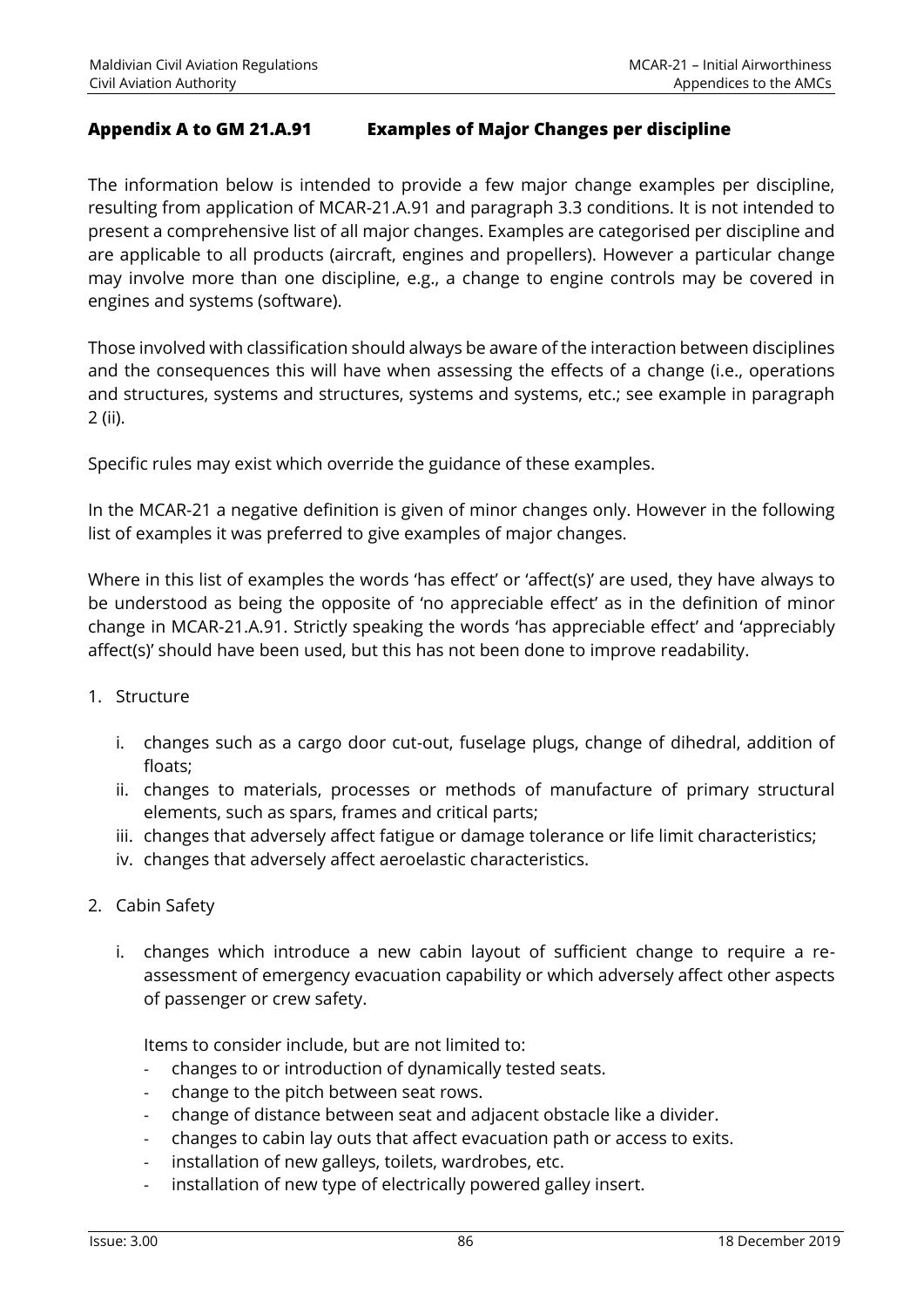- ii. changes to the pressurisation control system which adversely affect previously approved limitations.
- 3. Flight
	- i. Changes which adversely affect the approved performance, such as high altitude operation, brake changes that affect braking performance.
	- ii. Changes which adversely affect the flight envelope.
	- iii. Changes which adversely affect the handling qualities of the product including changes to the flight controls function (gains adjustments, functional modification to software) or changes to the flight protection or warning system.
- 4. Systems

For systems assessed under CS 25.1309 or equivalent, the classification process is based on the functional aspects of the change and its potential effects on safety.

- i. Where failure effect is 'Catastrophic' or 'Hazardous', the change should be classified as major.
- ii. Where failure effect is 'major', the change should be classified as major if:
	- aspects of the compliance demonstration use means that have not been previously accepted for the nature of the change to the system; or
	- the change affects the pilot/system interface (displays, controls, approved procedures); or
	- the change introduces new types of functions/systems such as GPS primary, TCAS, Predictive windshear, HUD.

The assessment of the criteria for software changes to systems also needs to be performed.

When software is involved, account should be taken also of the following guidelines:

Where a change is made to software produced in accordance with the guidelines of the latest edition of EASA AMC 20-115 (see EASA AMC-20 document) or equivalent, the change should be classified as major if either of the following apply, and the failure effect is Catastrophic, Hazardous or Major:

- i. the executable code for software, determined to be Level A or Level B in accordance with the guidelines, is changed unless that change involves only a variation of a parameter value within a range already verified for the previous certification standard; or
- ii. the software is upgraded to or downgraded from Level A, Level B or Level C; or
- iii. the executable code, determined to be level C, is deeply changed, e.g., after a software reengineering process accompanying a change of processor.

For software developed to guidelines other than the latest edition of EASA AMC 20-115 or equivalent, the applicant should assess changes in accordance with the foregoing principles.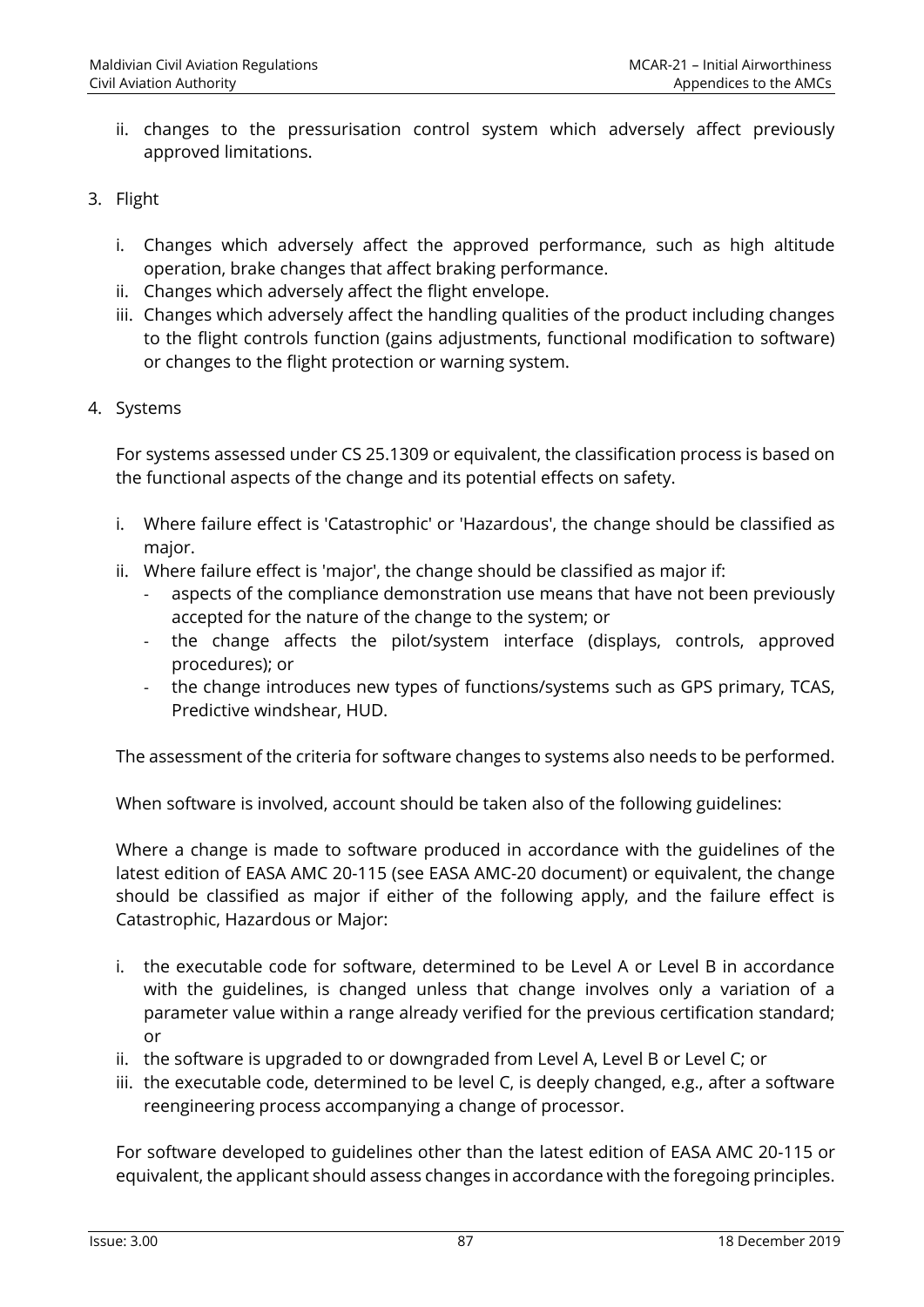For other codes the principles noted above may be used. However, due consideration should be given to specific certification specification/interpretations.

5. Propellers

Changes to:

- diameter
- airfoil
- planform
- material
- blade retention system, etc.
- 6. Engines

Changes:

- i. that adversely affect operating speeds, temperatures, and other limitations.
- ii. that affect or introduce parts identified by CS E-510 or equivalent where the failure effect has been shown to be hazardous.
- iii. that affect or introduce engine critical parts (CS E-515 or equivalent) or their life limits.
- iv. to a structural part which requires a re-substantiation of the fatigue and static load determination used during certification.
- v. to any part of the engine which adversely affects the existing containment capability of the structure.
- vi. that adversely affect the fuel, oil and air systems, which alter the method of operation, or require reinvestigation against the type-certification basis.
- vii. that introduce new materials or processes, particularly on critical components.
- 7. Rotors and drive systems

Changes that:

- i. adversely affect fatigue evaluation unless the service life or inspection interval are unchanged. This includes changes to materials, processes or methods of manufacture of parts, such as
	- rotor blades
	- rotor hubs including dampers and controls
	- gears
	- drive shafts
	- couplings
- ii. affect systems the failure of which may have hazardous or catastrophic effects. The design assessment will include:
	- cooling system
	- lubrication system
	- rotor controls
- iii. adversely affect the results of the rotor drive system endurance test, the rotor drive system being defined in CS 27/29.917 or equivalent.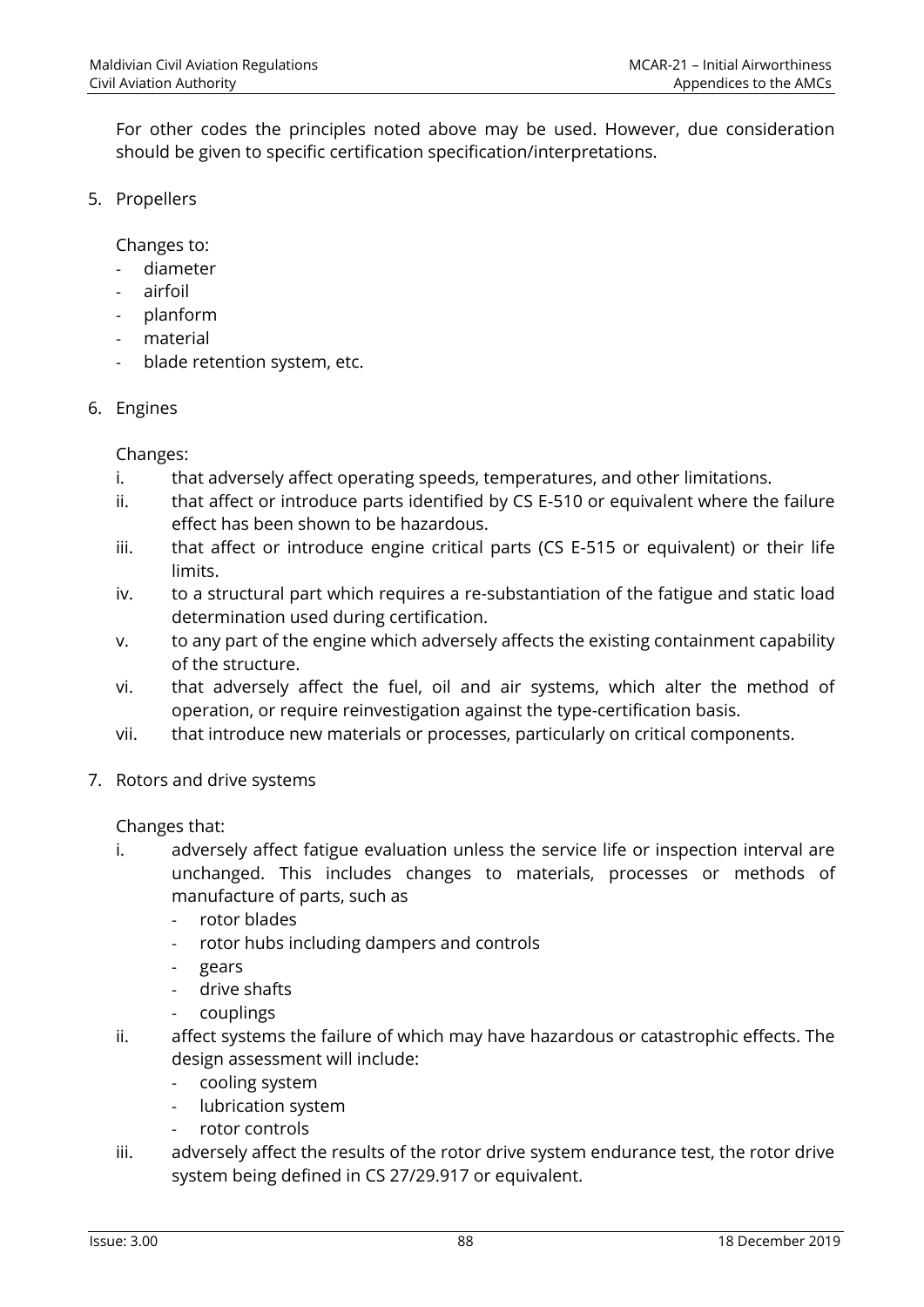iv. adversely affect the results of the shafting critical speed analysis required by CS 27/29.931 or equivalent.

## 8. Environment

The introductory text to Appendix A to GM 21.A.91 describes how in MCAR-21 a negative definition is given of minor changes only. This philosophy is similar to the manner in which the ICAO Standards and Recommended Practices for environmental protection (ICAO Annex 16) and the associated Guidance Material (ICAO Environmental Technical Manual) define changes affecting a product's environmental characteristics in terms of 'no-acoustical changes' and 'no-emissions changes' (i.e. changes which do not appreciably affect the product's environmental characteristics).

Following the general philosophy of this Appendix, however, it is preferred to give examples of changes which might have an appreciable effect on a product's environmental characteristics (i.e. the effect might be greater than the no-acoustic change and noemissions change criteria) and might therefore lead to a major change classification.

Where a change is made to an aircraft or aircraft engine, the effect of the change on the product's environmental characteristics should be taken into account. Examples of changes that might have an appreciable effect on the product's environmental characteristics, and might therefore be classified as a major change, are listed below. The examples are not exhaustive and will not, in every case, result in an appreciable change to the product's environmental characteristics, and therefore, will not per-se and in every case result in a major change classification.

An appreciable effect is considered to be one which exceeds the ICAO criteria for a noacoustical change or a no-emissions change. For the definition of a no-acoustical change refer to the section of the ICAO Environmental Technical Manual, Volume I (ICAO Doc 9501, Volume I – Procedures for the Noise Certification of Aircraft) concerning changes to aircraft type designs involving no-acoustical changes (see also the definitions of a 'derived version' in ICAO Annex 16, Volume I). For the definition of a no-emissions change refer to the section of the ICAO Environmental Technical Manual, Volume II (ICAO Doc 9501, Volume II – Procedures for the Emissions Certification of Aircraft Engines) concerning no-emissions changes.

- i. Noise: A change that introduces either:
	- an increase in the noise certification level(s); or
	- a reduction in the noise certification level(s) for which the applicant wishes to take credit.

Examples of noise-related changes that might lead to a major change classification are:

- (1) For jet and heavy (maximum take-off mass greater than 8618 kg) propeller-driven aeroplanes:
	- A change that might affect the aircraft's take-off performance including:
		- o a change to the maximum take-off mass;
		- o a change to V2 ('take-off safety speed'); or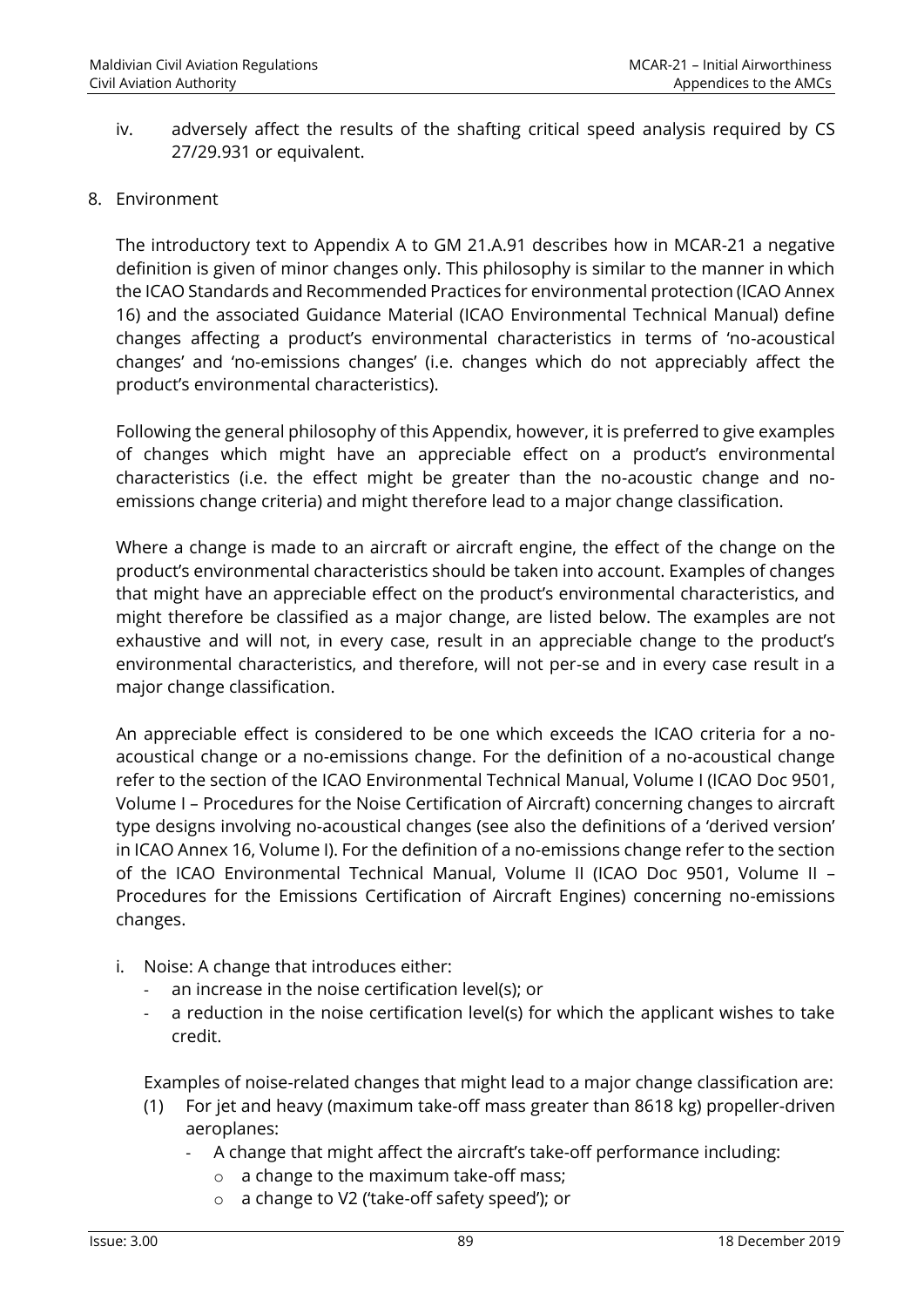- o a change to the lift augmentation devices, including their configuration under normal take-off operating conditions.
- A change that might affect the aircraft's landing performance including:
	- o a change to the maximum landing mass;
	- o a change to VREF (reference landing speed); or
	- o change to the lift augmentation devices, including their deployment under normal landing operating conditions.
- A change to the Centre of Gravity (CG) limits;
- A change that increases the aircraft's drag;
- A change that alters the external profile of the aircraft, including the installation or change of shape or size of any item on the external surface of the aircraft that might protrude into the airflow such as winglets and vortex generators; generally the installation of small antennas does not represent an acoustical change;
- A change that introduces an open-ended hollow cavity at more or less right angles to the airflow (e.g. hollow pins in undercarriage assemblies);
- A change of engine or, if fitted, propeller type;
- A change in engine thrust rating;
- A change to the engine rotating parts or stators, such as geometry, blade profile or blade number;
- A change to the aerodynamic flow lines through the engine;
- A change that affects the engine thermodynamic cycle, including a change to the engine's bypass ratio;
- A change to the engine nacelle, including a change to the acoustic liners;
- A change to the engine exhaust;
- A change to the engine bleed valves, including bleed valve scheduling;
- A change in the operation of engine power off-takes (e.g. the operation of the Environmental Control System (ECS) during a normal take-off or approach);
- A change to the Auxiliary Power Unit (APU), including associated operating limitations (e.g. a change that allows the APU to be operated during a normal approach when previously it was not allowed);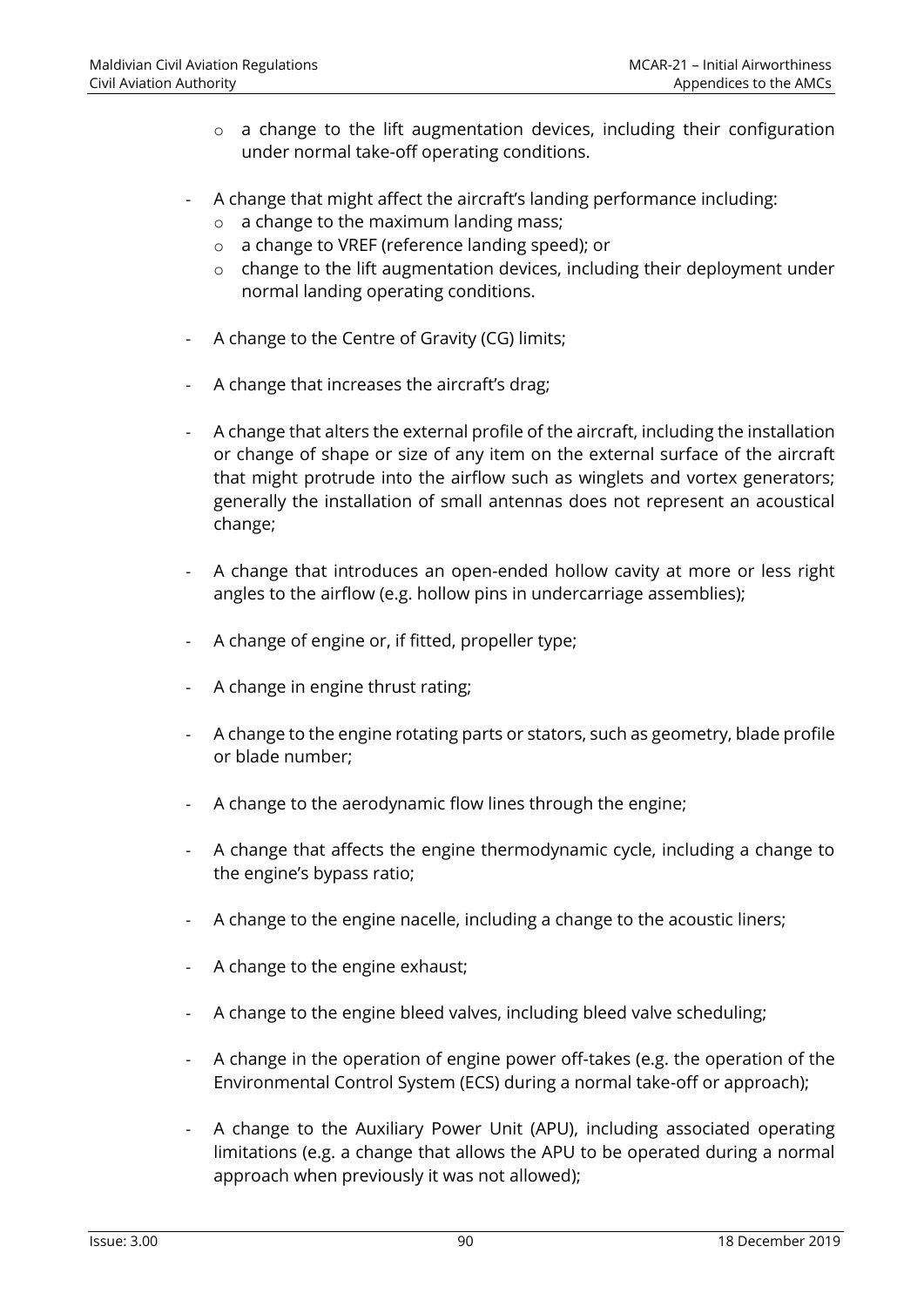- A change to the propeller pitch and/or propeller speed during a normal takeoff or approach;
- A change that causes a change to the angle at which air flows into the propeller.
- (2) For light (maximum take-off mass 8 618 kg or less) propeller-driven aeroplanes:
	- A change that might affect the aircraft's take-off performance including:
		- o a change to the maximum take-off mass;
		- o a change to the take-off distance;
		- o a change to the rate of climb; or
		- o a change to Vy (best rate of climb speed).
	- A change that increases the aircraft's drag (e.g. the installation of external cargo pods, external fuel tanks, larger tyres to a fixed undercarriage, floats etc.);
	- A change of engine or propeller type;
	- A change in take-off power including a change in engine speed (tachometer 'red line') or, for piston engines, a change to the manifold pressure limitations;
	- A change to the highest power in the normal operating range ('top of green arc');
	- In the case of an aircraft where take-off power/engine speed is time limited, a change in the period over which take-off power/engine speed may be applied;
	- A change to the engine inlet or exhaust including, if fitted, the inlet or exhaust muffler;
	- A change in propeller diameter, tip shape, blade thickness or the number of blades;
	- The installation of a variable or adjustable pitch propeller in place of a fixed pitch propeller and vice versa;
	- A change that causes a change to the angle at which air flows into the propeller.
- (3) For helicopters:
	- A change that might affect the take-off and/or landing performance, including a change in take-off mass and VY (best rate of climb speed);
	- A change to VNE (never-exceed airspeed) or to VH (airspeed in level flight obtained using the torque corresponding to minimum engine installed, maximum continuous power available for sea level pressure, 25°C ambient conditions at the relevant maximum certificated mass);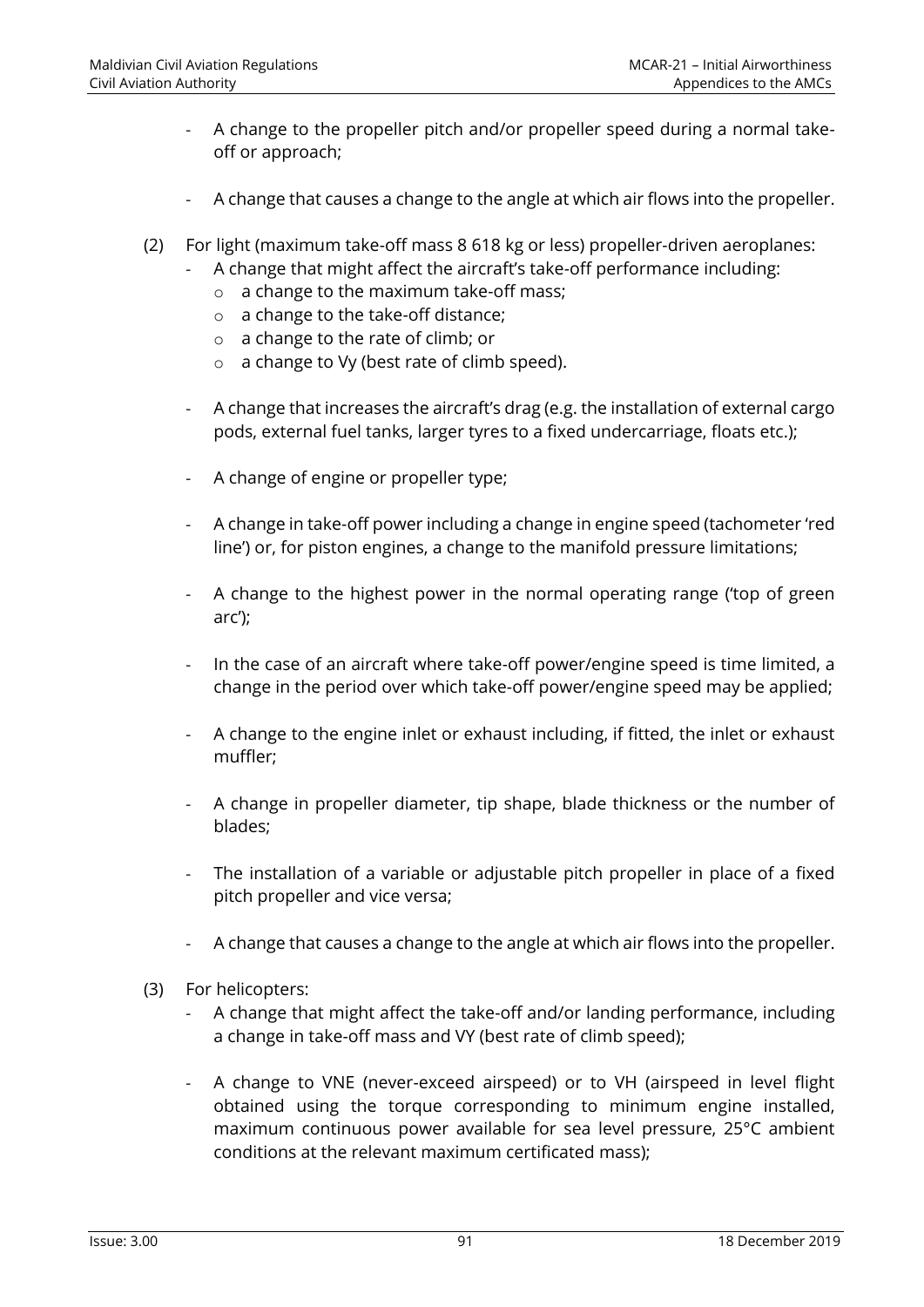- A change to the maximum take-off engine power or maximum continuous power;
- A change to the gearbox torque limits;
- A change of engine type;
- A change to the engine intake or exhaust;
- A change to the maximum normal operating rpm of the main or tail rotors;
- A change to the main or tail rotors, including a change in diameter, blade thickness or blade tip profile.

Note: The effect on the helicopter's noise characteristics of either carrying external loads or the installation of external equipment need not be considered.

- ii. Emissions: A change that introduces an increase or decrease in the emissions certification levels. Examples of smoke and gaseous engine emission-related changes that might lead to a major change classification are:
	- A change in engine thrust rating;
	- A change to the aerodynamic flow lines through the engine;
	- A change that affects the engine thermodynamic cycle, specifically relevant engine cycle parameters (e.g. combustor pressure P3, combustor entry temperature T3, Air Fuel Ratio (AFR));
	- A change to the compressor that might influence the combustor inlet conditions and engine overall pressure ratio;
	- A change to the combustor design (geometry);
	- A change to the cooling of the combustor;
	- A change to the air mass flow through the combustor;
	- A change that affects the fuel spray characteristics.
- 9. Power plant Installation

Changes which include:

- i. control system changes which affect the engine/propeller/airframe interface;
- ii. new instrumentation displaying operating limits;
- iii. modifications to the fuel system and tanks (number, size and configuration);
- iv. change of engine/propeller type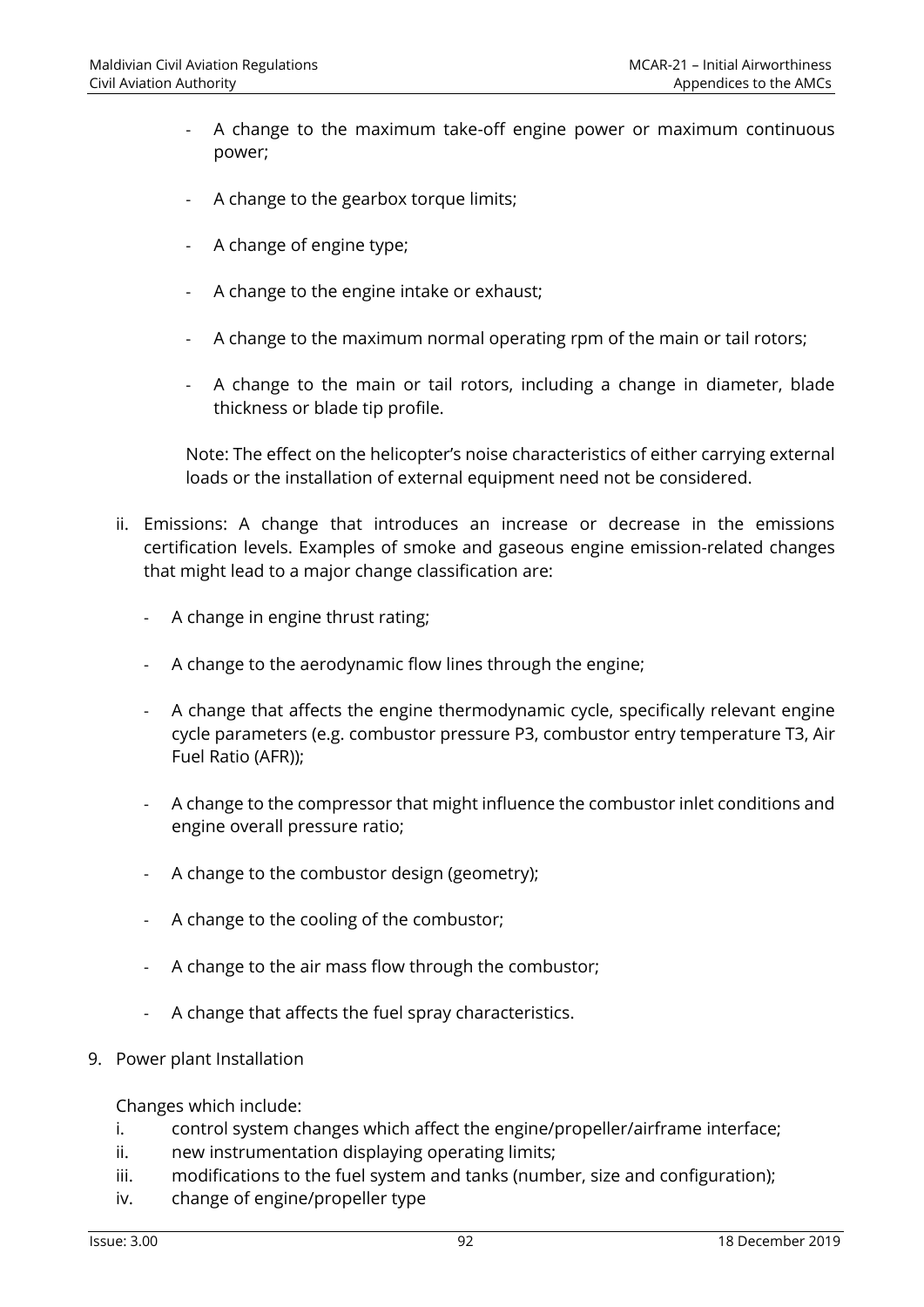## Appendix B Flight Conditions for a Permit to Fly – Approval Form (CAA Form 18B)



**MALDIVES CIVIL AVIATION AUTHORITY REPUBLIC OF MALDIVES CAA Form 18B**

### **FLIGHT CONDITIONS FOR A PERMIT TO FLY – APPROVAL FORM**

| 1. Applicant                                                                             | 2. Approval Form No:<br>Issue:               |
|------------------------------------------------------------------------------------------|----------------------------------------------|
| [Name of organisation providing the flight conditions<br>and associated substantiations] | [number and issue, for traceability purpose] |

### **3. Aircraft manufacturer/type**  4. Serial number(s)

### **5. Purpose**

*[Purpose in accordance with 21.A.701(a)]*

#### **6. Aircraft Configuration**

The above aircraft for which a permit to fly is requested is defined in *[add reference to the document(s) identifying the configuration of the aircraft]*

*[For change(s) affecting the initial approval form: description of change(s). This form must be re-issued]*

### **7. Substantiations**

*[References to the document(s) justifying that the aircraft (as described in 6) can perform the intended flight(s) safely under the defined conditions or restrictions.]*

*[For change(s) affecting the initial approval form: reference(s) to additional substantiation(s). This form must be reissued]*

#### **8. Conditions/Restrictions**

The above aircraft must be used with the following conditions or restrictions:

*[Details of these conditions/restrictions, or reference to relevant document, including specific maintenance instructions and conditions to perform these instructions]*

#### **9. Statement**

The flight conditions have been established and justified in accordance with 21.A.708. The aircraft as defined in block 6 above has no features and characteristics making it unsafe for the intended operation under the identified conditions and restrictions

*[when approved under a privilege of an approved organisation]* **10. Approved under:** [ORGANISATION APPROVAL NUMBER]

|  | <b>11. Date of issue</b> |  |
|--|--------------------------|--|
|  |                          |  |

**12. Name and signature** *[Authorised signatory]*

[CAA Approval. When not approved under a privilege of an approved organisation] **13. Approval and date** 

CAA Form 18B, Issue 3, 30 Oct 2019